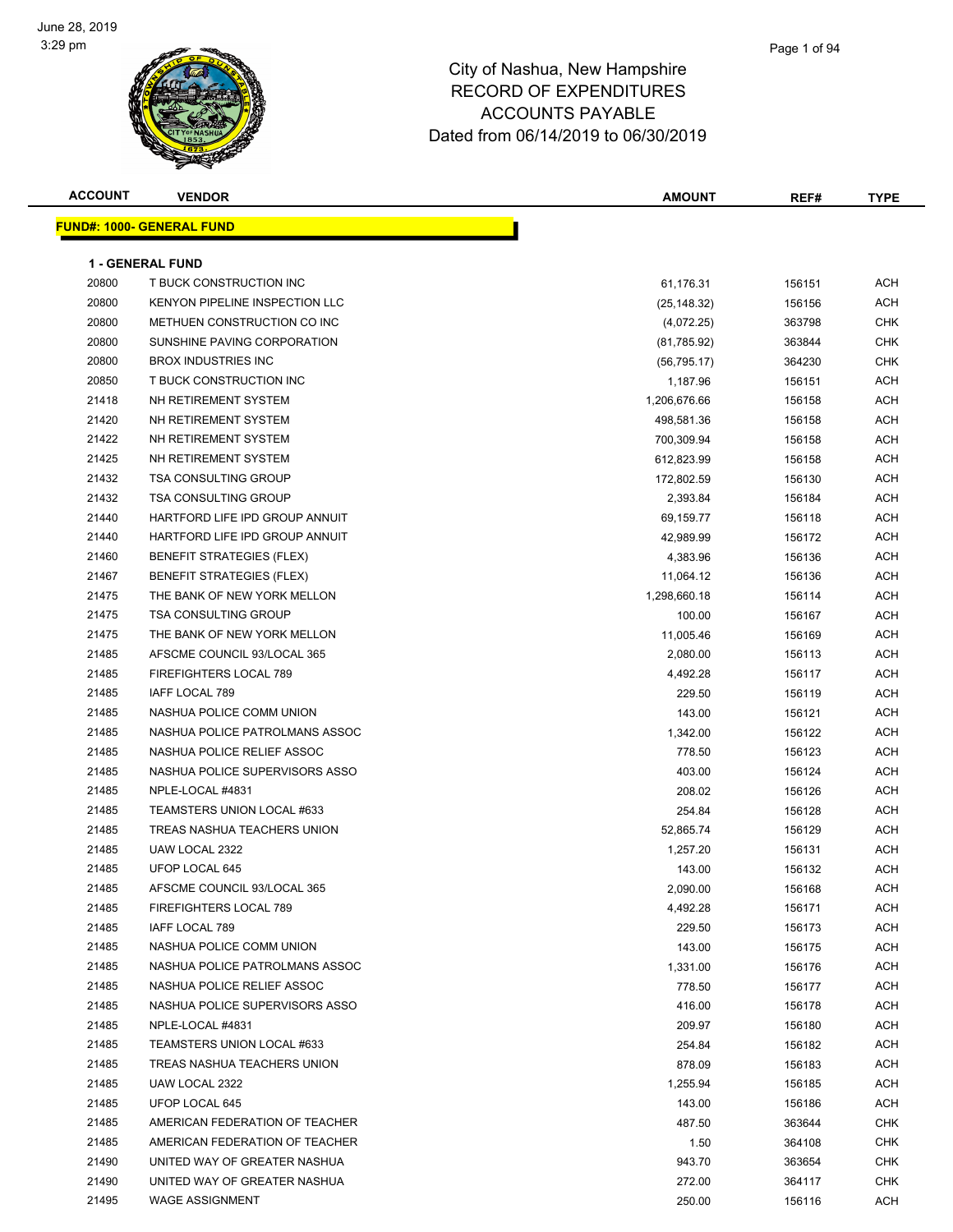

| <b>ACCOUNT</b> | <b>VENDOR</b>                    | <b>AMOUNT</b>  | REF#   | <b>TYPE</b> |
|----------------|----------------------------------|----------------|--------|-------------|
|                | <b>FUND#: 1000- GENERAL FUND</b> |                |        |             |
|                |                                  |                |        |             |
|                | <b>1 - GENERAL FUND</b>          |                |        |             |
| 21495          | <b>WAGE ASSIGNMENT</b>           | 300.00         | 156120 | ACH         |
| 21495          | <b>WAGE ASSIGNMENT</b>           | 259.00         | 156127 | ACH         |
| 21495          | <b>WAGE ASSIGNMENT</b>           | 300.00         | 156174 | <b>ACH</b>  |
| 21495          | <b>WAGE ASSIGNMENT</b>           | 259.00         | 156181 | <b>ACH</b>  |
| 21495          | <b>WAGE ASSIGNMENT</b>           | 824.00         | 363645 | <b>CHK</b>  |
| 21495          | <b>WAGE ASSIGNMENT</b>           | 100.00         | 363646 | <b>CHK</b>  |
| 21495          | <b>WAGE ASSIGNMENT</b>           | 149.76         | 363647 | <b>CHK</b>  |
| 21495          | <b>WAGE ASSIGNMENT</b>           | 155.00         | 363648 | <b>CHK</b>  |
| 21495          | <b>WAGE ASSIGNMENT</b>           | 104.00         | 363649 | CHK         |
| 21495          | <b>WAGE ASSIGNMENT</b>           | 1,568.58       | 363650 | CHK         |
| 21495          | <b>WAGE ASSIGNMENT</b>           | 11.54          | 363651 | <b>CHK</b>  |
| 21495          | <b>WAGE ASSIGNMENT</b>           | 311.88         | 363652 | <b>CHK</b>  |
| 21495          | <b>WAGE ASSIGNMENT</b>           | 75.00          | 363653 | CHK         |
| 21495          | <b>WAGE ASSIGNMENT</b>           | 88.90          | 363655 | <b>CHK</b>  |
| 21495          | <b>WAGE ASSIGNMENT</b>           | 1,790.58       | 363656 | CHK         |
| 21495          | <b>WAGE ASSIGNMENT</b>           | 981.30         | 363657 | <b>CHK</b>  |
| 21495          | <b>WAGE ASSIGNMENT</b>           | 809.44         | 364109 | <b>CHK</b>  |
| 21495          | <b>WAGE ASSIGNMENT</b>           | 100.00         | 364110 | CHK         |
| 21495          | <b>WAGE ASSIGNMENT</b>           | 155.00         | 364111 | <b>CHK</b>  |
| 21495          | <b>WAGE ASSIGNMENT</b>           | 104.00         | 364112 | CHK         |
| 21495          | <b>WAGE ASSIGNMENT</b>           | 1,382.29       | 364113 | CHK         |
| 21495          | <b>WAGE ASSIGNMENT</b>           | 11.54          | 364114 | <b>CHK</b>  |
| 21495          | <b>WAGE ASSIGNMENT</b>           | 311.88         | 364115 | CHK         |
| 21495          | <b>WAGE ASSIGNMENT</b>           | 25.00          | 364116 | <b>CHK</b>  |
| 21495          | <b>WAGE ASSIGNMENT</b>           | 88.90          | 364118 | <b>CHK</b>  |
| 21495          | <b>WAGE ASSIGNMENT</b>           | 254.36         | 364119 | CHK         |
| 21538          | NASHUA TEACHERS UNION            | 6,556.60       | 156125 | <b>ACH</b>  |
| 21538          | NASHUA TEACHERS UNION            | 73.62          | 156179 | <b>ACH</b>  |
| 21780          | FRASCA TITLE, LLC                | 2,536.74       | 364527 | CHK         |
| 21921          | STATE OF NH-MV                   | 25,079.36      | 156105 | ACH         |
| 21921          | STATE OF NH-MV                   | 30,046.73      | 156106 | ACH         |
| 21921          | STATE OF NH-MV                   | 22,678.42      | 156109 | ACH         |
| 21921          | STATE OF NH-MV                   | 18,117.30      | 156112 | <b>ACH</b>  |
| 21921          | STATE OF NH-MV                   | 27,685.63      | 156133 | <b>ACH</b>  |
| 21921          | STATE OF NH-MV                   | 16,341.34      | 156159 | <b>ACH</b>  |
| 21921          | STATE OF NH-MV                   | 19,926.63      | 156161 | <b>ACH</b>  |
| 21921          | STATE OF NH-MV                   | 18,019.66      | 156162 | <b>ACH</b>  |
| 21921          | STATE OF NH-MV                   | 22,453.45      | 156166 | <b>ACH</b>  |
| 21921          | STATE OF NH-MV                   | 19,780.11      | 156187 | <b>ACH</b>  |
| 21921          | STATE OF NH-MV                   | 21,039.95      | 156210 | <b>ACH</b>  |
|                | <b>TOTAL 1 - GENERAL FUND</b>    | \$4,864,744.86 |        |             |
|                |                                  |                |        |             |

#### **101 - MAYOR**

| 61100 | WB MASON CO INC           |                      | 77.54 | 364351  | CHK. |
|-------|---------------------------|----------------------|-------|---------|------|
| 68300 | CITIZENS BANK CREDIT CARD | Center of NH Parking | 7.00  | 9201912 | ACH  |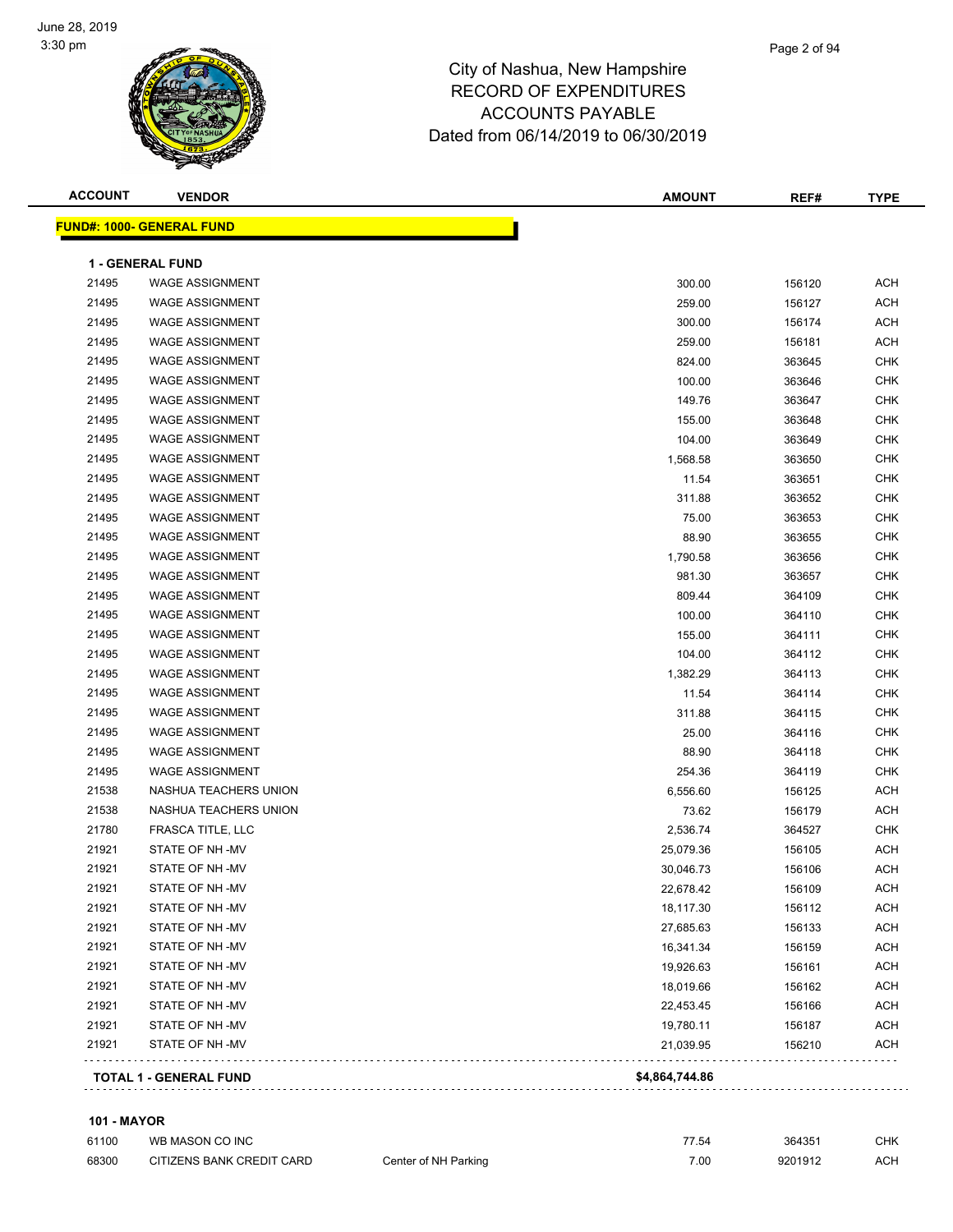

| <b>ACCOUNT</b>     | <b>VENDOR</b>                                     |                             | <b>AMOUNT</b> | REF#    | <b>TYPE</b> |
|--------------------|---------------------------------------------------|-----------------------------|---------------|---------|-------------|
|                    | <b>FUND#: 1000- GENERAL FUND</b>                  |                             |               |         |             |
|                    | <b>TOTAL 101 - MAYOR</b>                          |                             | \$84.54       |         |             |
|                    |                                                   |                             |               |         |             |
| 61100              | <b>102 - BOARD OF ALDERMEN</b><br>WB MASON CO INC |                             | 248.44        | 364351  | <b>CHK</b>  |
|                    |                                                   |                             |               |         |             |
|                    | <b>TOTAL 102 - BOARD OF ALDERMEN</b>              |                             | \$248.44      |         |             |
| <b>103 - LEGAL</b> |                                                   |                             |               |         |             |
| 61100              | WB MASON CO INC                                   |                             | 215.47        | 363856  | CHK         |
|                    | TOTAL 103 - LEGAL                                 |                             | \$215.47      |         |             |
|                    | <b>107 - CITY CLERK</b>                           |                             |               |         |             |
| 42508              | TREASURER STATE OF NH                             |                             | 1,376.00      | 363722  | <b>CHK</b>  |
| 44149              | TREASURER STATE OF NH                             |                             | 7,664.00      | 363722  | <b>CHK</b>  |
| 55118              | <b>SPRINT</b>                                     |                             | 46.50         | 364182  | <b>CHK</b>  |
| 55307              | PATRICIA PIECUCH                                  |                             | 321.20        | 364148  | <b>CHK</b>  |
| 55421              | PATRICIA PIECUCH                                  |                             | 1,120.23      | 364148  | <b>CHK</b>  |
| 61100              | AMAZON.COM LLC                                    |                             | 349.98        | 156189  | ACH         |
|                    | <b>TOTAL 107 - CITY CLERK</b>                     |                             | \$10,877.91   |         |             |
|                    | <b>109 - CIVIC &amp; COMMUNITY ACTIVITIES</b>     |                             |               |         |             |
| 56207              | <b>CITY ARTS NASHUA</b>                           |                             | 1,700.00      | 363752  | <b>CHK</b>  |
| 56207              | THE ACTORSINGERS                                  |                             | 366.00        | 364201  | <b>CHK</b>  |
| 56207              | NASHUA AREA ARTISTS ASSOC                         |                             | 366.00        | 364305  | <b>CHK</b>  |
| 56207              | NASHUA THEATRE GUILD                              |                             | 366.00        | 364307  | <b>CHK</b>  |
|                    | TOTAL 109 - CIVIC & COMMUNITY ACTIVITIES          |                             | \$2,798.00    |         |             |
|                    |                                                   |                             |               |         |             |
|                    | <b>111 - HUMAN RESOURCES</b>                      |                             |               |         |             |
| 53142              | HUMAN RESOURCE TIME MANAGEMENT                    |                             | 4,193.67      | 156144  | <b>ACH</b>  |
| 55400              | CITIZENS BANK CREDIT CARD                         | Northeast Lawson User Group | (180.00)      | 9201912 | <b>ACH</b>  |
| 55425              | <b>KATELIN PIMENTEL</b>                           |                             | 82.97         | 364149  | <b>CHK</b>  |
| 61100              | WB MASON CO INC                                   |                             | 37.09         | 364351  | <b>CHK</b>  |
|                    | <b>TOTAL 111 - HUMAN RESOURCES</b>                |                             | \$4,133.73    |         |             |
| 113 - BENEFITS     |                                                   |                             |               |         |             |
| 59580              | STATE OF NEW HAMPSHIRE UC                         |                             | 626.04        | 364183  | <b>CHK</b>  |
|                    | <b>TOTAL 113 - BENEFITS</b>                       |                             | \$626.04      |         |             |
|                    |                                                   |                             |               |         |             |
|                    | <b>120 - TELECOMMUNICATIONS</b>                   |                             |               |         |             |
| 55109              | LANGUAGE LINE SERVICES                            |                             | 214.01        | 363788  | <b>CHK</b>  |
| 55109              | CONSOLIDATED COMMUNICATIONS                       |                             | 1,620.22      | 364162  | <b>CHK</b>  |
| 55109              | <b>WINDSTREAM</b>                                 |                             | 629.75        | 364196  | <b>CHK</b>  |

55109 WINDSTREAM 2,199.25 364197 CHK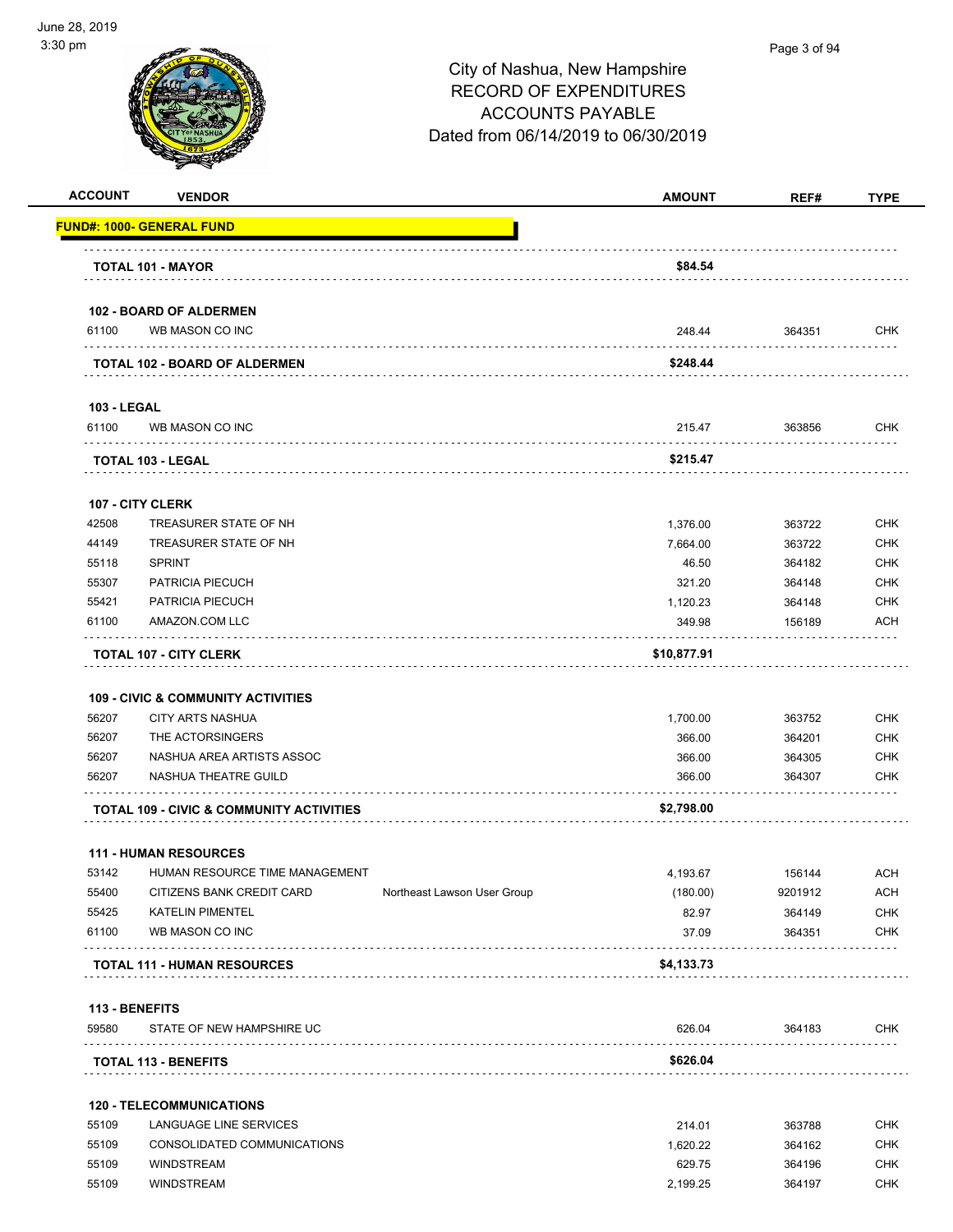# City of Nashua, New Hampshire RECORD OF EXPENDITURES ACCOUNTS PAYABLE Dated from 06/14/2019 to 06/30/2019 **ACCOUNT VENDOR AMOUNT REF# TYPE FUND#: 1000- GENERAL FUND 120 - TELECOMMUNICATIONS** 55118 AT & T MOBILITY 129.69 364159 CHK **TOTAL 120 - TELECOMMUNICATIONS \$4,792.92**

|       | <b>122 - INFORMATION TECHNOLOGY</b>       |                         |              |         |            |
|-------|-------------------------------------------|-------------------------|--------------|---------|------------|
| 54407 | FRONTLINE TECHNOLOGIES GRP LLC            |                         | 4.239.28     | 156209  | <b>ACH</b> |
| 54407 | <b>CARTEGRAPH SYSTEMS INC</b>             |                         | 83,154.97    | 364237  | <b>CHK</b> |
| 54407 | CITRIX SYSTEMS INC                        |                         | 6.267.01     | 364241  | <b>CHK</b> |
| 54407 | CITIZENS BANK CREDIT CARD                 | <b>PDQCOM</b>           | 267.30       | 9201912 | <b>ACH</b> |
| 54407 | <b>CITIZENS BANK CREDIT CARD</b>          | LOGMEIN*GOTOMEETING     | 55.00        | 9201912 | <b>ACH</b> |
| 54414 | AXIS BUSINESS SOLUTIONS                   |                         | 4,065.00     | 364216  | <b>CHK</b> |
| 54414 | <b>FLUKE NETWORKS</b>                     |                         | 2,652.00     | 364264  | <b>CHK</b> |
| 54421 | CONWAY OFFICE SOLUTIONS                   |                         | 123.77       | 364245  | <b>CHK</b> |
| 54428 | <b>CLEARSKY CONSULTING</b>                |                         | 7,500.00     | 363753  | <b>CHK</b> |
| 54487 | <b>J LAWRENCE HALL INC</b>                |                         | 1,056.50     | 363784  | <b>CHK</b> |
| 54828 | US BANK EQUIPMENT FINANCE                 |                         | 206.62       | 364191  | <b>CHK</b> |
| 55118 | <b>SPRINT</b>                             |                         | 21.04        | 364182  | <b>CHK</b> |
| 55400 | CITIZENS BANK CREDIT CARD                 | <b>NELUG LIMITED</b>    | (540.00)     | 9201912 | <b>ACH</b> |
| 61100 | AMAZON.COM LLC                            |                         | 43.56        | 156189  | <b>ACH</b> |
| 71221 | AMAZON.COM LLC                            |                         | 69.37        | 156189  | <b>ACH</b> |
| 71221 | COMPUTER HUT dba IT INSIDERS              |                         | 371.80       | 363783  | <b>CHK</b> |
| 71221 | <b>DELL MARKETING LP</b>                  |                         | 8,928.90     | 364250  | <b>CHK</b> |
| 71221 | CITIZENS BANK CREDIT CARD                 | LOWES                   | 5.98         | 9201912 | <b>ACH</b> |
| 71221 | CITIZENS BANK CREDIT CARD                 | <b>B&amp;H PHOTO</b>    | 1,634.95     | 9201912 | <b>ACH</b> |
| 71221 | CITIZENS BANK CREDIT CARD                 | <b>LIND ELECTRONICS</b> | 259.93       | 9201912 | <b>ACH</b> |
|       | <b>TOTAL 122 - INFORMATION TECHNOLOGY</b> |                         | \$120,382.98 |         |            |

|       | <b>126 - FINANCIAL SERVICES</b> |                          |        |         |            |
|-------|---------------------------------|--------------------------|--------|---------|------------|
| 42200 | ROBERT J GRASSETTI              |                          | 207.20 | 363771  | <b>CHK</b> |
| 42200 | <b>EILEEN SWISHER</b>           |                          | 107.20 | 363845  | <b>CHK</b> |
| 42200 | <b>DONALD R KING</b>            |                          | 113.00 | 364292  | <b>CHK</b> |
| 55307 | <b>RENEE DURAND</b>             |                          | 22.65  | 363670  | <b>CHK</b> |
| 55307 | <b>DEREK DANIELSON</b>          |                          | 16.70  | 364129  | <b>CHK</b> |
| 55421 | <b>NHGFOA</b>                   |                          | 350.00 | 363714  | <b>CHK</b> |
| 55421 | CITIZENS BANK CREDIT CARD       | The Lodge at Spruce Park | 287.49 | 9201912 | ACH        |
| 55421 | CITIZENS BANK CREDIT CARD       | Red Jacket Resort        | 100.00 | 9201912 | <b>ACH</b> |
| 55421 | CITIZENS BANK CREDIT CARD       | THE LODGE AT SPRUCE PEAK | 287.49 | 9201912 | <b>ACH</b> |
| 55421 | CITIZENS BANK CREDIT CARD       | THE LODGE AT SPRUCE PEAK | 287.49 | 9201912 | <b>ACH</b> |
| 55421 | CITIZENS BANK CREDIT CARD       | THE LODGE AT SPRUCE PEAK | 287.49 | 9201912 | <b>ACH</b> |
| 55421 | CITIZENS BANK CREDIT CARD       | THE LODGE AT SPRUCE PEAK | 287.49 | 9201912 | <b>ACH</b> |
| 55421 | CITIZENS BANK CREDIT CARD       | THE LODGE AT SPRUCE PEAK | 287.49 | 9201912 | <b>ACH</b> |
| 55421 | CITIZENS BANK CREDIT CARD       | THE LODGE AT SPRUCE PEAK | 287.49 | 9201912 | <b>ACH</b> |
| 55607 | UNITED PARCEL SERVICE           |                          | 10.54  | 364190  | <b>CHK</b> |
| 61100 | AMAZON.COM LLC                  |                          | 32.72  | 156189  | <b>ACH</b> |
| 61100 | WB MASON CO INC                 |                          | 351.19 | 363856  | <b>CHK</b> |
| 61100 | WB MASON CO INC                 |                          | 578.35 | 364351  | <b>CHK</b> |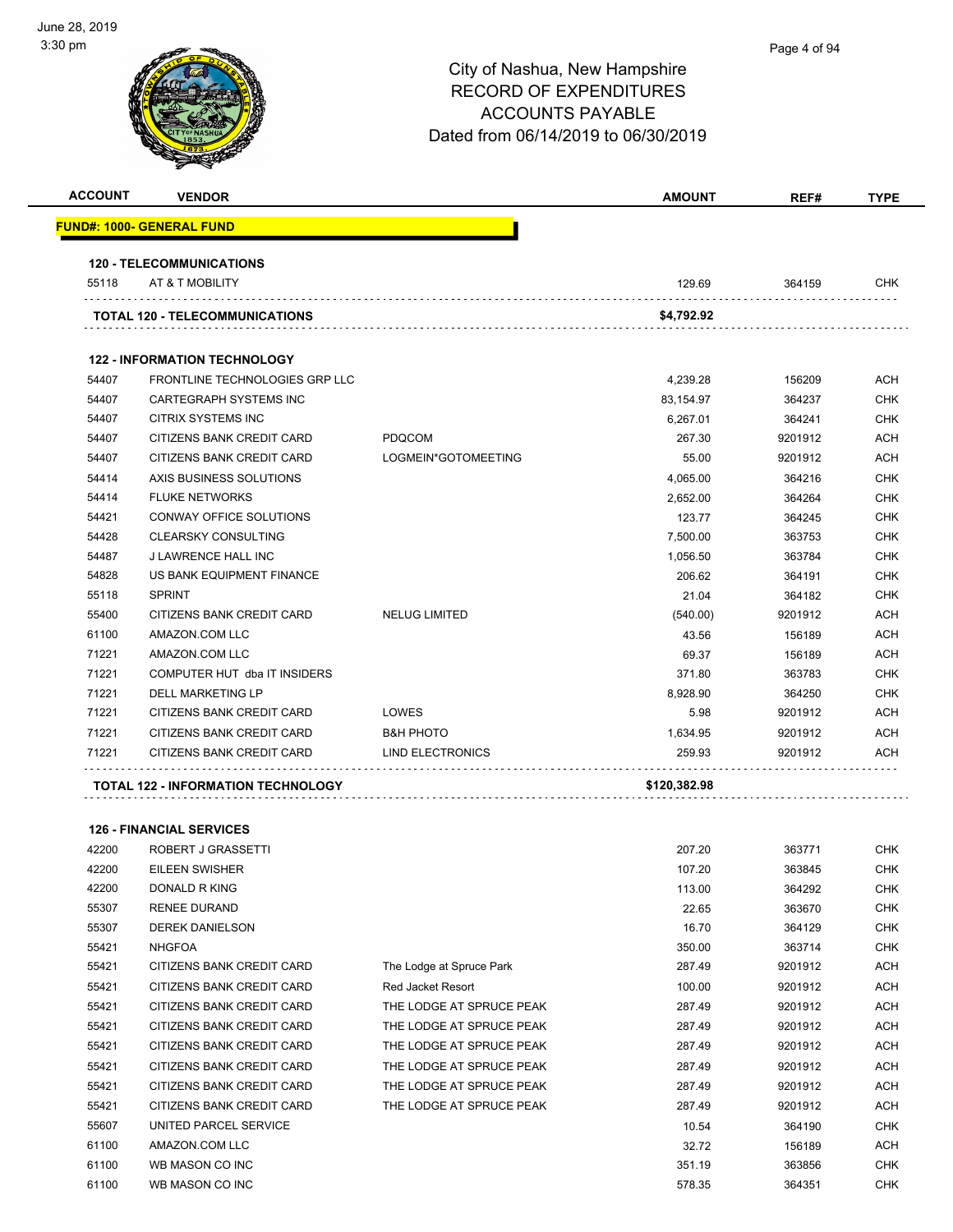#### Page 5 of 94

| <b>ACCOUNT</b> | <b>VENDOR</b>                         | <b>AMOUNT</b> | REF#   | <b>TYPE</b> |
|----------------|---------------------------------------|---------------|--------|-------------|
|                | <u> FUND#: 1000- GENERAL FUND</u>     |               |        |             |
|                | <b>126 - FINANCIAL SERVICES</b>       |               |        |             |
| 61830          | THE TELEGRAPH                         | 213.20        | 363720 | <b>CHK</b>  |
|                | <b>TOTAL 126 - FINANCIAL SERVICES</b> | \$4,115.18    |        |             |
|                |                                       |               |        |             |
|                | <b>129 - CITY BUILDINGS</b>           |               |        |             |
| 54100          | <b>EVERSOURCE</b>                     | 6,555.30      | 364095 | <b>CHK</b>  |
| 54100          | <b>EVERSOURCE</b>                     | 145.83        | 364097 | <b>CHK</b>  |
| 54114          | <b>LIBERTY UTILITIES - NH</b>         | 128.22        | 363706 | <b>CHK</b>  |
| 54114          | <b>LIBERTY UTILITIES - NH</b>         | 272.76        | 363708 | <b>CHK</b>  |
| 54114          | <b>DIRECT ENERGY BUSINESS</b>         | 109.67        | 364252 | <b>CHK</b>  |
| 54141          | PENNICHUCK WATER WORKS INC            | 738.76        | 363715 | <b>CHK</b>  |
| 54141          | PENNICHUCK WATER WORKS INC            | 545.61        | 364177 | <b>CHK</b>  |
| 55118          | <b>SPRINT</b>                         | 73.78         | 364182 | <b>CHK</b>  |
| 61428          | NEW ENGLAND PAPER & SUPPLY            | 303.44        | 363806 | <b>CHK</b>  |
| 61428          | <b>NEW ENGLAND PAPER &amp; SUPPLY</b> | 482.90        | 364309 | <b>CHK</b>  |
| 61428          | THE WIPER CONNECTION                  | 244.48        | 364354 | CHK         |
|                | <b>TOTAL 129 - CITY BUILDINGS</b>     | \$9,600.75    |        |             |
|                |                                       |               |        |             |
|                | <b>130 - PURCHASING</b>               |               |        |             |
| 55500          | THE TELEGRAPH                         | 165.15        | 364184 | <b>CHK</b>  |
| 55607          | PITNEY BOWES                          | 273.48        | 363716 | <b>CHK</b>  |
| 61100          | PHOENIX SCREEN PRINTING               | 110.00        | 363814 | <b>CHK</b>  |
| 61100          | WB MASON CO INC                       | 44.66         | 364351 | <b>CHK</b>  |
| 61242          | PRINT FACTORY                         | 173.87        | 363819 | CHK         |
|                | <b>TOTAL 130 - PURCHASING</b>         | \$767.16      |        |             |
|                | 132 - ASSESSING                       |               |        |             |
| 55307          | <b>GREG TURGISS</b>                   | 38.86         | 364156 | <b>CHK</b>  |
| 55421          | NH DEPARTMENT OF REVENUE              | 525.00        | 363713 | <b>CHK</b>  |
| 61100          | WB MASON CO INC                       | 65.89         | 363856 | CHK         |
| 61100          | WB MASON CO INC                       | 32.91         | 364351 | CHK         |
|                | TOTAL 132 - ASSESSING                 | \$662.66      |        |             |
| 134 - GIS      |                                       |               |        |             |
| 53142          | <b>CDM SMITH INC</b>                  | 5,000.00      | 363750 | <b>CHK</b>  |
|                | TOTAL 134 - GIS                       | \$5,000.00    |        |             |
|                | <b>142 - WOODLAWN CEMETERY</b>        |               |        |             |
| 54280          | AMAZON.COM LLC                        | 141.16        | 156135 | <b>ACH</b>  |
| 54280          | MATTHEWS INTERNATIONAL CORP           | 169.58        | 363794 | <b>CHK</b>  |
| 54487          | NASHUA OUTDOOR POWER EQUIPMENT        | 287.28        | 364306 | <b>CHK</b>  |
|                |                                       |               |        |             |
|                | TOTAL 142 - WOODLAWN CEMETERY         | \$598.02      |        |             |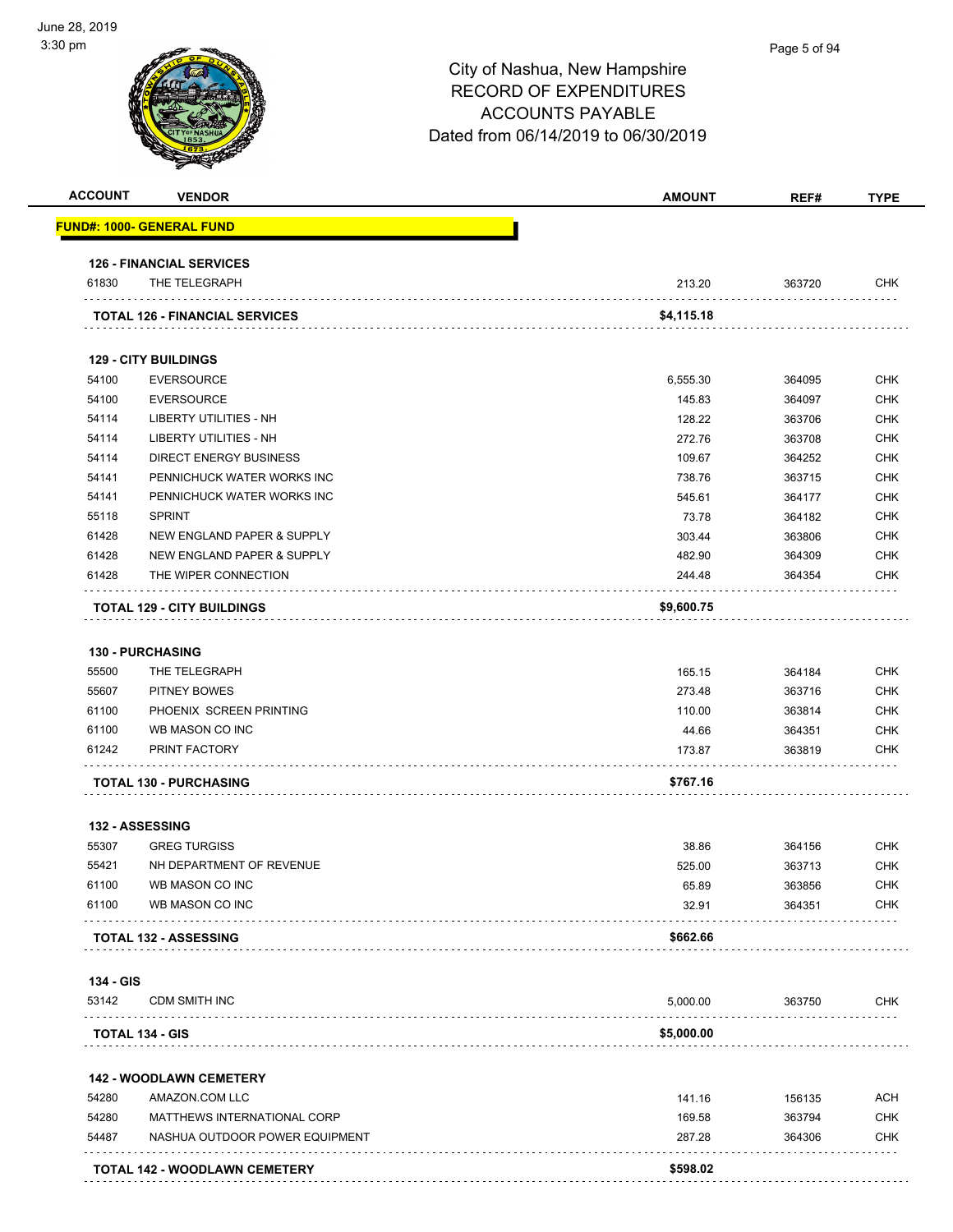

| <b>ACCOUNT</b> | <b>VENDOR</b>                                                             |                        | <b>AMOUNT</b>      | REF#             | <b>TYPE</b>              |
|----------------|---------------------------------------------------------------------------|------------------------|--------------------|------------------|--------------------------|
|                | <u> FUND#: 1000- GENERAL FUND</u>                                         |                        |                    |                  |                          |
|                |                                                                           |                        |                    |                  |                          |
| 54107          | <b>144 - EDGEWOOD &amp; SUBURBAN CEMETERIES</b><br>SHATTUCK MALONE OIL CO |                        | 581.73             | 363718           | <b>CHK</b>               |
| 54280          | LOWE'S - 3502                                                             |                        | 262.60             | 363789           | <b>CHK</b>               |
| 54487          |                                                                           |                        |                    |                  |                          |
|                | NASHUA OUTDOOR POWER EQUIPMENT                                            |                        | 114.90             | 363801           | <b>CHK</b>               |
|                | <b>TOTAL 144 - EDGEWOOD &amp; SUBURBAN CEMETERIES</b>                     |                        | \$959.23           |                  |                          |
| 150 - POLICE   |                                                                           |                        |                    |                  |                          |
| 44184          | NASHUA POLICE DEPARTMENT                                                  |                        | 4.99               | 364142           | <b>CHK</b>               |
| 53149          | <b>BROOKLINE ANIMAL HOSPITAL</b>                                          |                        | 95.00              | 363747           | <b>CHK</b>               |
| 53999          | AAA CREDIT SCREENING SERV LLC                                             |                        | 30.00              | 364199           | <b>CHK</b>               |
| 54100          | <b>EVERSOURCE</b>                                                         |                        | 122.55             | 364097           | <b>CHK</b>               |
| 54100          | <b>EVERSOURCE</b>                                                         |                        | 400.42             | 364163           | <b>CHK</b>               |
| 54114          | LIBERTY UTILITIES - NH                                                    |                        | 1,740.27           | 364099           | <b>CHK</b>               |
| 54114          | LIBERTY UTILITIES - NH                                                    |                        | 27.55              | 364100           | <b>CHK</b>               |
| 54114          | <b>LIBERTY UTILITIES - NH</b>                                             |                        | 64.46              | 364172           | <b>CHK</b>               |
| 54243          | J LAWRENCE HALL INC                                                       |                        | 3,721.29           | 363784           | <b>CHK</b>               |
| 54280          | PERMA LINE CORP OF NEW ENGLAND                                            |                        | 133.35             | 364317           | <b>CHK</b>               |
| 54280          | SITEONE LANDSCAPE SUPPLY LLC                                              |                        | 124.70             | 364331           | <b>CHK</b>               |
| 54487          | ASAP FIRE & SAFETY CORP                                                   |                        |                    | 364212           | <b>CHK</b>               |
| 54600          | <b>BROADSIDE COLLISION LLC</b>                                            |                        | 1,199.90<br>500.00 | 363746           | <b>CHK</b>               |
| 54600          | DONOVAN EQUIPMENT CO INC                                                  |                        | 220.24             |                  | <b>CHK</b>               |
| 54600          | FREIGHTLINER OF NH INC                                                    |                        |                    | 363759           | <b>CHK</b>               |
| 54849          | <b>COMCAST</b>                                                            |                        | 1,017.95<br>289.85 | 364267<br>363702 | <b>CHK</b>               |
| 54849          | VERIZON WIRELESS-286546928                                                |                        |                    |                  |                          |
| 54849          | <b>COMCAST</b>                                                            |                        | 1,094.92           | 363726           | <b>CHK</b><br><b>CHK</b> |
| 54849          | CONSOLIDATED COMMUNICATIONS                                               |                        | 184.85             | 364161           |                          |
|                |                                                                           |                        | 63.58              | 364162           | <b>CHK</b>               |
| 55109          | <b>WINDSTREAM</b>                                                         |                        | 205.70             | 364196           | <b>CHK</b>               |
| 55118          | VERIZON WIRELESS-581499451                                                |                        | 560.12             | 364193           | <b>CHK</b>               |
| 55307          | <b>ADAM FISHER</b>                                                        |                        | 46.40              | 363671           | <b>CHK</b>               |
| 55307          | <b>ADAM FISHER</b>                                                        |                        | 46.40              | 364131           | <b>CHK</b>               |
| 55400          | CITIZENS BANK CREDIT CARD                                                 | Mohegan Sun Online     | 241.50             | 9201912          | <b>ACH</b>               |
| 55400          | CITIZENS BANK CREDIT CARD                                                 | Mohegan Sun Online     | 241.50             | 9201912          | <b>ACH</b>               |
| 55400          | CITIZENS BANK CREDIT CARD                                                 | Mohegan Sun Online     | (120.75)           | 9201912          | <b>ACH</b>               |
| 55400          | CITIZENS BANK CREDIT CARD                                                 | Mohegan Sun Online     | (120.75)           | 9201912          | <b>ACH</b>               |
| 55400          | CITIZENS BANK CREDIT CARD                                                 | National business INST | 349.00             | 9201912          | <b>ACH</b>               |
| 55400          | CITIZENS BANK CREDIT CARD                                                 | FBI LEEDA              | 695.00             | 9201912          | <b>ACH</b>               |
| 55400          | CITIZENS BANK CREDIT CARD                                                 | <b>IACIS</b>           | 750.00             | 9201912          | <b>ACH</b>               |
| 55421          | NEW HAMPSHIRE BAR ASSOCIATION                                             |                        | 1,040.00           | 363712           | <b>CHK</b>               |
| 55607          | UNITED PARCEL SERVICE                                                     |                        | 27.47              | 364190           | <b>CHK</b>               |
| 55699          | ABSOLUTE DATA DESTRUCTION                                                 |                        | 625.40             | 364200           | CHK                      |
| 61100          | <b>OWLSTAMP VISUAL SOLUTIONS</b>                                          |                        | 20.90              | 364315           | <b>CHK</b>               |
| 61100          | WB MASON CO INC                                                           |                        | 376.23             | 364351           | <b>CHK</b>               |
| 61107          | ALECS SHOE STORE INC                                                      |                        | 3,549.59           | 363734           | <b>CHK</b>               |
| 61107          | <b>BEN'S UNIFORMS</b>                                                     |                        | 2,786.00           | 363741           | <b>CHK</b>               |
| 61107          | <b>GEORGE'S APPAREL</b>                                                   |                        | 219.00             | 363765           | <b>CHK</b>               |
| 61107          | ALECS SHOE STORE INC                                                      |                        | 1,306.30           | 364205           | <b>CHK</b>               |
| 61107          | <b>BEN'S UNIFORMS</b>                                                     |                        | 4,244.00           | 364222           | <b>CHK</b>               |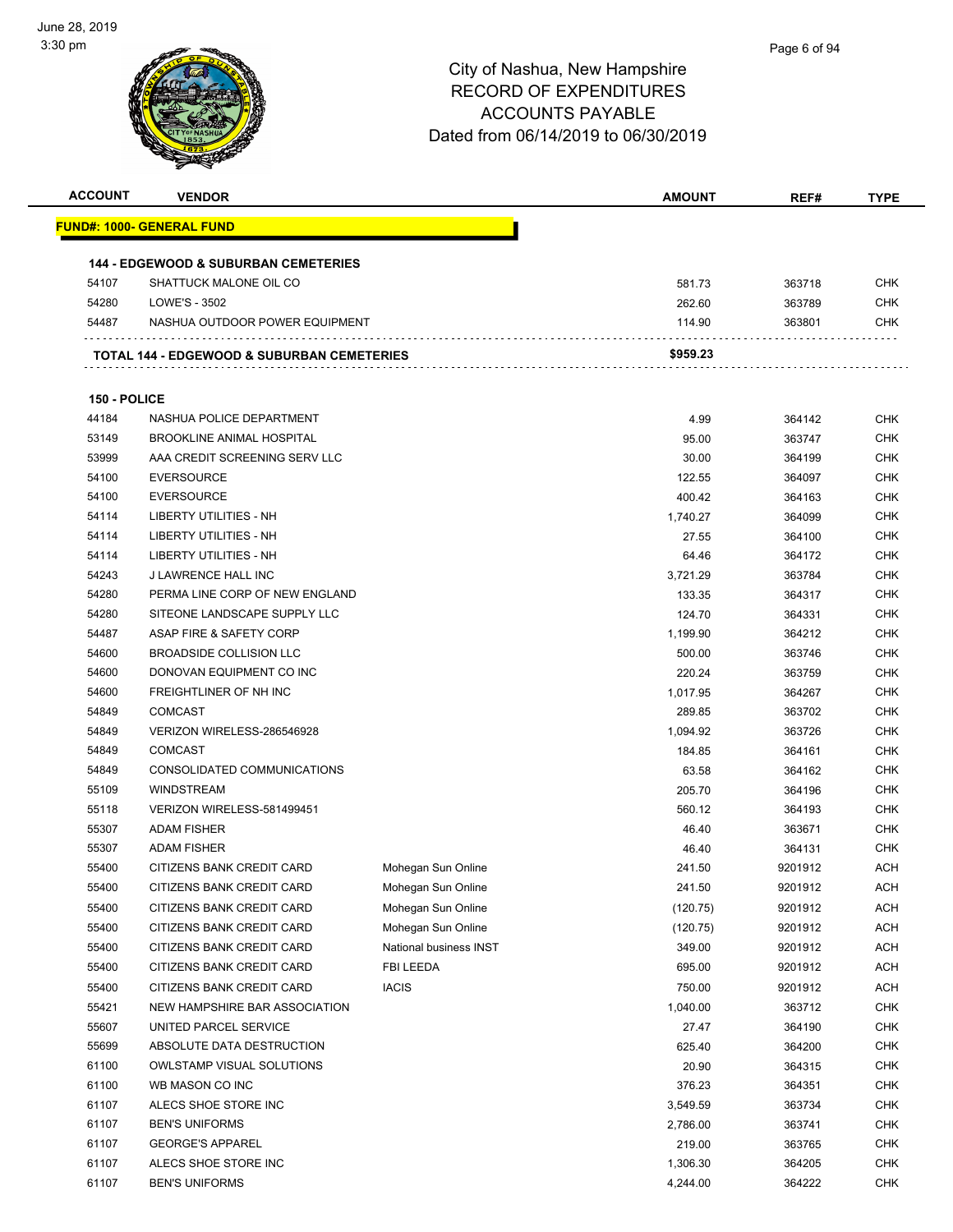

| <b>ACCOUNT</b> | <b>VENDOR</b>                     |                         | <b>AMOUNT</b> | REF#    | <b>TYPE</b> |
|----------------|-----------------------------------|-------------------------|---------------|---------|-------------|
|                | <b>FUND#: 1000- GENERAL FUND</b>  |                         |               |         |             |
| 150 - POLICE   |                                   |                         |               |         |             |
| 61110          | ALECS SHOE STORE INC              |                         | 119.95        | 363734  | <b>CHK</b>  |
| 61110          | ALECS SHOE STORE INC              |                         | 318.85        | 364205  | <b>CHK</b>  |
| 61110          | <b>BEN'S UNIFORMS</b>             |                         | 569.00        | 364222  | <b>CHK</b>  |
| 61121          | ATLANTIC TACTICAL INC             |                         | 320.00        | 363736  | <b>CHK</b>  |
| 61121          | CITIZENS BANK CREDIT CARD         | Midway USA              | 103.18        | 9201912 | <b>ACH</b>  |
| 61299          | <b>ERIC WALKER</b>                |                         | 53.98         | 363700  | <b>CHK</b>  |
| 61299          | CITIZENS BANK CREDIT CARD         | <b>Blackriflecoffee</b> | 106.93        | 9201912 | <b>ACH</b>  |
| 61299          | CITIZENS BANK CREDIT CARD         | CrashData               | 75.42         | 9201912 | ACH         |
| 61300          | <b>WEX BANK</b>                   |                         | 1,173.44      | 364352  | <b>CHK</b>  |
| 61428          | THE DURKIN CO INC                 |                         | 1,035.54      | 363760  | <b>CHK</b>  |
| 61428          | HOME DEPOT CREDIT SERVICE 3073    |                         | 184.52        | 363778  | <b>CHK</b>  |
| 61428          | HOME DEPOT CREDIT SERVICE 3073    |                         | 17.50         | 364283  | <b>CHK</b>  |
| 61428          | LOWE'S - 3502                     |                         | 177.82        | 364293  | <b>CHK</b>  |
| 61607          | <b>TESSCO INC</b>                 |                         | 73.46         | 363848  | <b>CHK</b>  |
| 61607          | <b>GOVCONNECTION INC</b>          |                         | 328.00        | 364273  | <b>CHK</b>  |
| 61607          | <b>HTH ENGINEERING</b>            |                         | 890.00        | 364284  | <b>CHK</b>  |
| 61615          | CONWAY OFFICE SOLUTIONS           |                         | 1,806.00      | 363754  | <b>CHK</b>  |
| 61650          | WB MASON CO INC                   |                         | 441.70        | 364351  | CHK         |
| 61799          | <b>FACTORY MOTOR PARTS</b>        |                         | 419.34        | 156140  | ACH         |
| 61799          | <b>BEST FORD</b>                  |                         | 1,077.90      | 363742  | <b>CHK</b>  |
| 61799          | CARPARTS DISTRIBUTION CENTER,     |                         | 41.02         | 363749  | <b>CHK</b>  |
| 61799          | HOME DEPOT CREDIT SERVICE 3073    |                         | 139.85        | 363778  | <b>CHK</b>  |
| 61799          | MACMULKIN CHEVROLET INC           |                         | 47.37         | 363790  | <b>CHK</b>  |
| 61799          | NORTHERN FOREIGN CAR PARTS INC    |                         | 688.83        | 363807  | <b>CHK</b>  |
| 61799          | <b>BEST FORD</b>                  |                         | 1,282.67      | 364224  | <b>CHK</b>  |
| 61799          | BRENNTAG LUBRICANTS NORTHEAST     |                         | 1,071.44      | 364228  | <b>CHK</b>  |
| 61799          | CARPARTS DISTRIBUTION CENTER,     |                         | 138.31        | 364236  | <b>CHK</b>  |
| 61799          | FISHER AUTO PARTS INC             |                         | 11.86         | 364262  | <b>CHK</b>  |
| 61799          | HOME DEPOT CREDIT SERVICE 3073    |                         | 194.83        | 364283  | <b>CHK</b>  |
| 61799          | MACMULKIN CHEVROLET INC           |                         | 24.89         | 364295  | <b>CHK</b>  |
| 61799          | NYTECH SUPPLY CO                  |                         | 107.65        | 364312  | <b>CHK</b>  |
| 61799          | O'REILLY AUTO PARTS               |                         | (5.69)        | 364313  | <b>CHK</b>  |
| 61907          | SAM'S CLUB DIRECT-0860            |                         | 264.96        | 364329  | <b>CHK</b>  |
| 61910          | PETTY CASH                        |                         | 43.75         | 363694  | <b>CHK</b>  |
| 71025          | <b>MB TRACTOR &amp; EQUIPMENT</b> |                         | 1,077.99      | 363796  | <b>CHK</b>  |
| 71025          | SNAP ON TOOLS                     |                         | 1,124.95      | 363835  | <b>CHK</b>  |
| 71221          | ADVANCED ELECTRONIC DESIGN INC    |                         | 455.00        | 364202  | <b>CHK</b>  |
| 71221          | AXIS BUSINESS SOLUTIONS           |                         | 1,996.00      | 364216  | <b>CHK</b>  |
| 71221          | <b>GOVCONNECTION INC</b>          |                         | 538.75        | 364273  | <b>CHK</b>  |
| 71228          | CITIZENS BANK CREDIT CARD         | Intuit Quickbooks       | 60.00         | 9201912 | ACH         |
| 71400          | TACTICAL MEDICAL SOLUTIONS INC    |                         | 14.61         | 363846  | <b>CHK</b>  |
| 71414          | <b>B&amp;H PHOTO-VIDEO</b>        |                         | 41.51         | 363738  | CHK         |
| 71414          | <b>B&amp;H PHOTO-VIDEO</b>        |                         | 91.42         | 364217  | <b>CHK</b>  |
| 71999          | SECUREIT TACTICAL INC             |                         | 2,658.96      | 156199  | ACH         |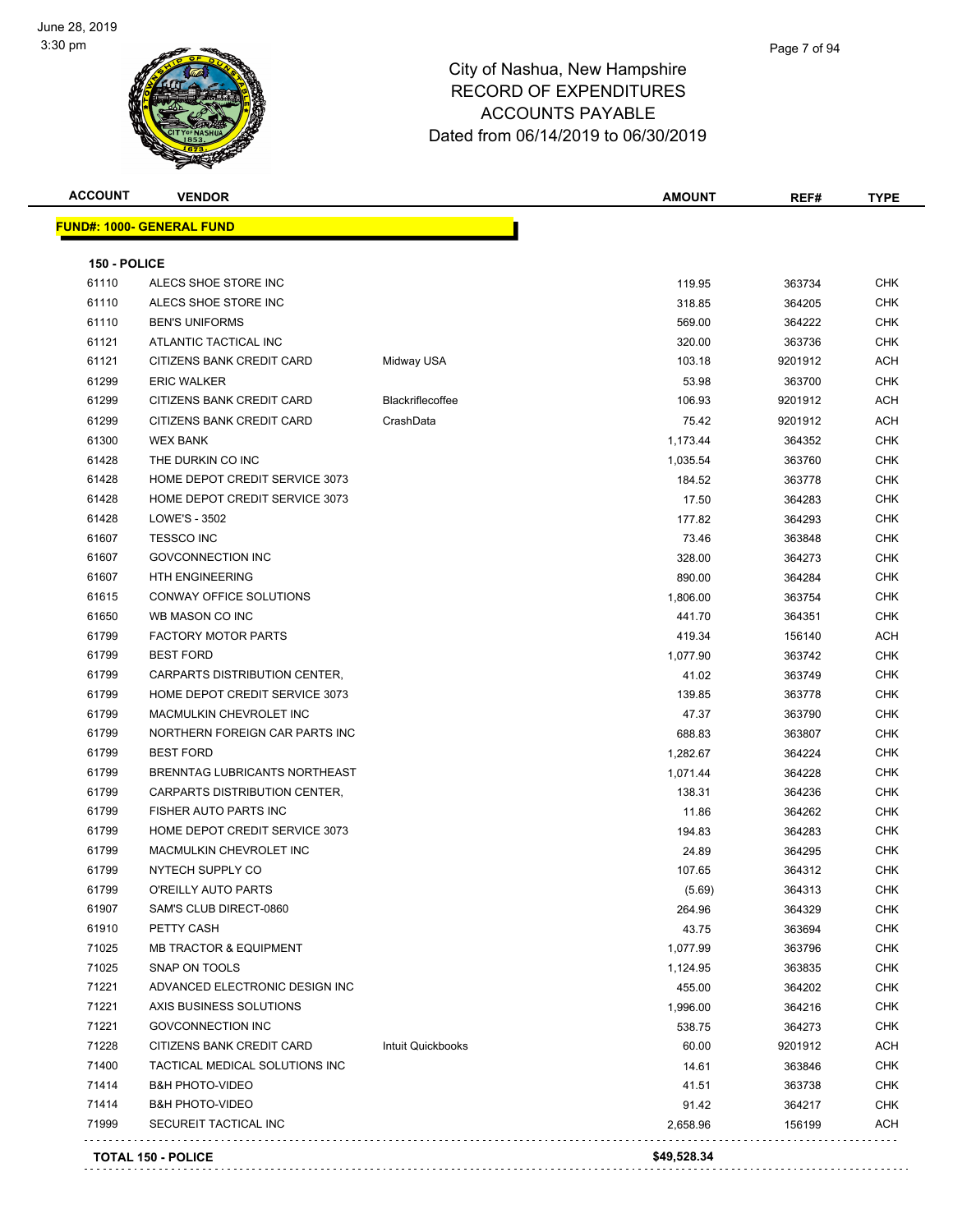

| <b>ACCOUNT</b>    | <b>VENDOR</b>                       | <b>AMOUNT</b> | REF#   | <b>TYPE</b> |
|-------------------|-------------------------------------|---------------|--------|-------------|
|                   | <u> FUND#: 1000- GENERAL FUND</u>   |               |        |             |
|                   |                                     |               |        |             |
| <b>152 - FIRE</b> |                                     |               |        |             |
| 53455             | FIRE SERVICE TESTING CO INC         | 1,575.00      | 364259 | <b>CHK</b>  |
| 54100             | <b>EVERSOURCE</b>                   | 35.22         | 364163 | <b>CHK</b>  |
| 54114             | <b>LIBERTY UTILITIES</b>            | 445.52        | 363710 | CHK         |
| 54114             | LIBERTY UTILITIES - NH              | 225.26        | 364098 | <b>CHK</b>  |
| 54114             | <b>DIRECT ENERGY BUSINESS</b>       | 329.05        | 364252 | CHK         |
| 54141             | PENNICHUCK WATER WORKS INC          | 400.12        | 363715 | CHK         |
| 54141             | PENNICHUCK WATER WORKS INC          | 785.87        | 364177 | CHK         |
| 54228             | J P PEST SERVICES INC               | 425.00        | 364288 | CHK         |
| 54243             | AE MECHANICAL INC                   | 3,171.70      | 363732 | <b>CHK</b>  |
| 54243             | AE MECHANICAL INC                   | 358.51        | 364203 | <b>CHK</b>  |
| 54280             | <b>GRANITE CITY ELECTRIC SUPPLY</b> | 981.77        | 363768 | CHK         |
| 54280             | HOME DEPOT CREDIT SERVICE 3065      | 9.96          | 363777 | <b>CHK</b>  |
| 54280             | STANLEY ELEVATOR CO INC             | 167.50        | 363839 | CHK         |
| 54280             | HOME DEPOT CREDIT SERVICE 3065      | 41.01         | 364282 | CHK         |
| 54487             | HOME DEPOT CREDIT SERVICE 3065      | 66.25         | 363777 | CHK         |
| 54487             | PINE MOTOR PARTS                    | 537.87        | 363815 | CHK         |
| 54487             | <b>BATTERIES PLUS</b>               | 362.83        | 364221 | CHK         |
| 54487             | HOME DEPOT CREDIT SERVICE 3065      | 191.25        | 364282 | <b>CHK</b>  |
| 54600             | <b>BELLETETES INC</b>               | 23.51         | 363740 | CHK         |
| 54600             | <b>GRANITE CITY ELECTRIC SUPPLY</b> | 97.30         | 363768 | CHK         |
| 54600             | R WHITE EQUIPMENT CENTER INC        | 25.00         | 363822 | <b>CHK</b>  |
| 54600             | SANEL NAPA                          | 124.74        | 363829 | CHK         |
| 54600             | <b>CUMMINS NORTHEAST LLC</b>        | 4,497.32      | 364246 | <b>CHK</b>  |
| 55118             | <b>SPRINT</b>                       | 80.07         | 364182 | CHK         |
| 55400             | <b>BRIAN RHODES</b>                 | 111.00        | 363696 | <b>CHK</b>  |
| 55400             | <b>MARK P WHOLEY</b>                | 271.98        | 364353 | <b>CHK</b>  |
| 55699             | TRUE BLUE CLEANERS                  | 56.49         | 363849 | CHK         |
| 55699             | TRUE BLUE CLEANERS                  | 51.56         | 364344 | CHK         |
| 61100             | WB MASON CO INC                     | 82.18         | 363856 | <b>CHK</b>  |
| 61100             | WB MASON CO INC                     | 64.75         | 364351 | <b>CHK</b>  |
| 61110             | BERGERON PROTECTIVE CLOTHING        | 2,852.31      | 364223 | <b>CHK</b>  |
| 61142             | MCKESSON MEDICAL-SURGICAL           | 32.14         | 156146 | ACH         |
| 61142             | MCKESSON MEDICAL-SURGICAL           | 1,147.54      | 156196 | ACH         |
| 61142             | BOUND TREE MEDICAL, LLC             | 332.74        | 364227 | <b>CHK</b>  |
| 61142             | FIRE TECH & SAFETY OF NEW ENGL      | 885.00        | 364260 | <b>CHK</b>  |
| 61307             | NEW ENGLAND KENWORTH                | 59.64         | 363804 | <b>CHK</b>  |
| 61428             | NEW ENGLAND PAPER & SUPPLY          | 383.36        | 363806 | <b>CHK</b>  |
| 61428             | NEW ENGLAND PAPER & SUPPLY          | 799.26        | 364309 | <b>CHK</b>  |
| 61699             | <b>GRAINGER</b>                     | 180.61        | 363767 | <b>CHK</b>  |
| 61699             | <b>GRANITE CITY ELECTRIC SUPPLY</b> | 1,068.20      | 363768 | <b>CHK</b>  |
| 61709             | <b>CUMMINS NORTHEAST LLC</b>        | 1,930.00      | 364246 | <b>CHK</b>  |
| 61799             | NEW ENGLAND KENWORTH                | 12.99         | 364308 | <b>CHK</b>  |
| 61807             | <b>ALPHAGRAPHICS</b>                | 489.62        | 364208 | <b>CHK</b>  |
| 71400             | FIRE TECH & SAFETY OF NEW ENGL      | 1,028.00      | 363764 | <b>CHK</b>  |
| 71400             | FIRE TECH & SAFETY OF NEW ENGL      | 321.25        | 364260 | <b>CHK</b>  |
| 71432             | CHAPPELL TRACTOR SALES INC          | 1,633.98      | 363751 | CHK         |
| 71800             | YANKEE EQUIPMENT SYSTEMS INC        | 430.53        | 363860 | <b>CHK</b>  |
| 71800             | SAM'S CLUB DIRECT-0860              | 2,394.00      | 364329 | <b>CHK</b>  |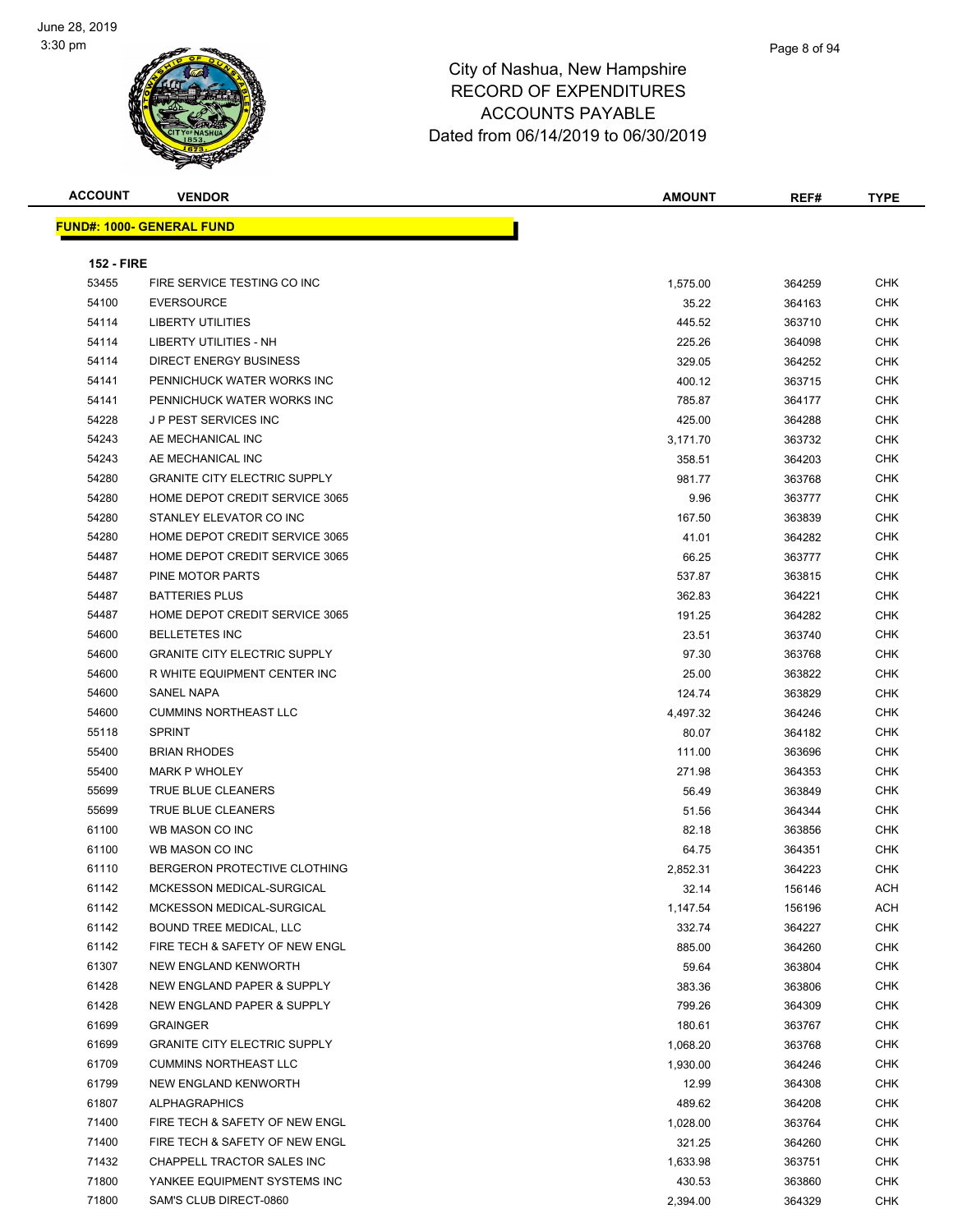

#### Page 9 of 94

| <b>ACCOUNT</b> | <b>VENDOR</b>                              |           | <b>AMOUNT</b> | REF#    | <b>TYPE</b> |
|----------------|--------------------------------------------|-----------|---------------|---------|-------------|
|                | <b>FUND#: 1000- GENERAL FUND</b>           |           |               |         |             |
|                | <b>TOTAL 152 - FIRE</b>                    |           | \$31,576.76   |         |             |
|                |                                            |           |               |         |             |
|                | <b>153 - BUILDING INSPECTION</b>           |           |               |         |             |
| 42307          | <b>MATHEW TULLEY</b>                       |           | 17.50         | 363850  | <b>CHK</b>  |
| 55100          | VERIZON WIRELESS-642044677                 |           | 80.02         | 363728  | <b>CHK</b>  |
| 55200          | ICC                                        |           | 240.00        | 363705  | <b>CHK</b>  |
| 71900          | WB MASON CO INC                            |           | 75.52         | 364351  | <b>CHK</b>  |
|                | <b>TOTAL 153 - BUILDING INSPECTION</b>     |           | \$413.04      |         |             |
|                | <b>155 - CODE ENFORCEMENT</b>              |           |               |         |             |
| 55307          | <b>KYLE METCALF</b>                        |           | 272.02        | 363688  | <b>CHK</b>  |
|                | <b>TOTAL 155 - CODE ENFORCEMENT</b>        |           | \$272.02      |         |             |
|                | <b>156 - EMERGENCY MANAGEMENT</b>          |           |               |         |             |
| 68325          | <b>EMERGENCY MANAGEMENT</b>                |           | 303.24        | 156139  | ACH         |
|                | <b>TOTAL 156 - EMERGENCY MANAGEMENT</b>    |           | \$303.24      |         |             |
|                |                                            |           |               |         |             |
|                | <b>157 - CITYWIDE COMMUNICATIONS</b>       |           |               |         |             |
| 54100          | <b>EVERSOURCE</b>                          |           | 520.86        | 364097  | <b>CHK</b>  |
| 54100          | <b>EVERSOURCE</b>                          |           | 343.76        | 364163  | <b>CHK</b>  |
| 55100          | <b>COMCAST</b>                             |           | 151.85        | 363702  | <b>CHK</b>  |
| 55118          | VERIZON WIRELESS-581499451                 |           | 120.03        | 364193  | <b>CHK</b>  |
| 55421          | CITIZENS BANK CREDIT CARD                  | Southwest | 349.96        | 9201912 | <b>ACH</b>  |
| 55421          | CITIZENS BANK CREDIT CARD                  | Southwest | 20.00         | 9201912 | <b>ACH</b>  |
| 55421          | CITIZENS BANK CREDIT CARD                  | Southwest | 20.00         | 9201912 | <b>ACH</b>  |
| 55421          | CITIZENS BANK CREDIT CARD                  | Southwest | 20.00         | 9201912 | <b>ACH</b>  |
| 55421          | CITIZENS BANK CREDIT CARD                  | Southwest | 20.00         | 9201912 | <b>ACH</b>  |
| 55421          | CITIZENS BANK CREDIT CARD                  | Southwest | 349.96        | 9201912 | <b>ACH</b>  |
| 55607          | UNITED PARCEL SERVICE                      |           | 54.13         | 363725  | CHK         |
| 61299          | ST LAURENT COLLISION CENTER                |           | 500.00        | 363837  | CHK         |
|                | <b>TOTAL 157 - CITYWIDE COMMUNICATIONS</b> |           | \$2,470.55    |         |             |
|                | <b>160 - PW-ADMIN &amp; ENGINEERING</b>    |           |               |         |             |
| 54100          | <b>EVERSOURCE</b>                          |           | 4,410.10      | 364097  | <b>CHK</b>  |
| 54100          | <b>EVERSOURCE</b>                          |           | 847.95        | 364163  | <b>CHK</b>  |
| 54114          | LIBERTY UTILITIES - NH                     |           | 504.63        | 363707  | <b>CHK</b>  |
| 54114          | LIBERTY UTILITIES - NH                     |           | 58.35         | 364100  | <b>CHK</b>  |
| 54141          | PENNICHUCK WATER WORKS INC                 |           | 68.57         | 363715  | <b>CHK</b>  |
| 54280          | ASAP FIRE & SAFETY CORP                    |           | 216.00        | 364212  | <b>CHK</b>  |
| 55118          | <b>SPRINT</b>                              |           | 107.33        | 364182  | <b>CHK</b>  |
| 55118          | VERIZON WIRELESS-542088278                 |           | 80.02         | 364194  | <b>CHK</b>  |
| 55307          | <b>EMIL BRAVO</b>                          |           | 43.50         | 363662  | <b>CHK</b>  |
| 55307          | STEPHEN DOOKRAN                            |           | 95.12         | 363669  | <b>CHK</b>  |
|                |                                            |           |               |         |             |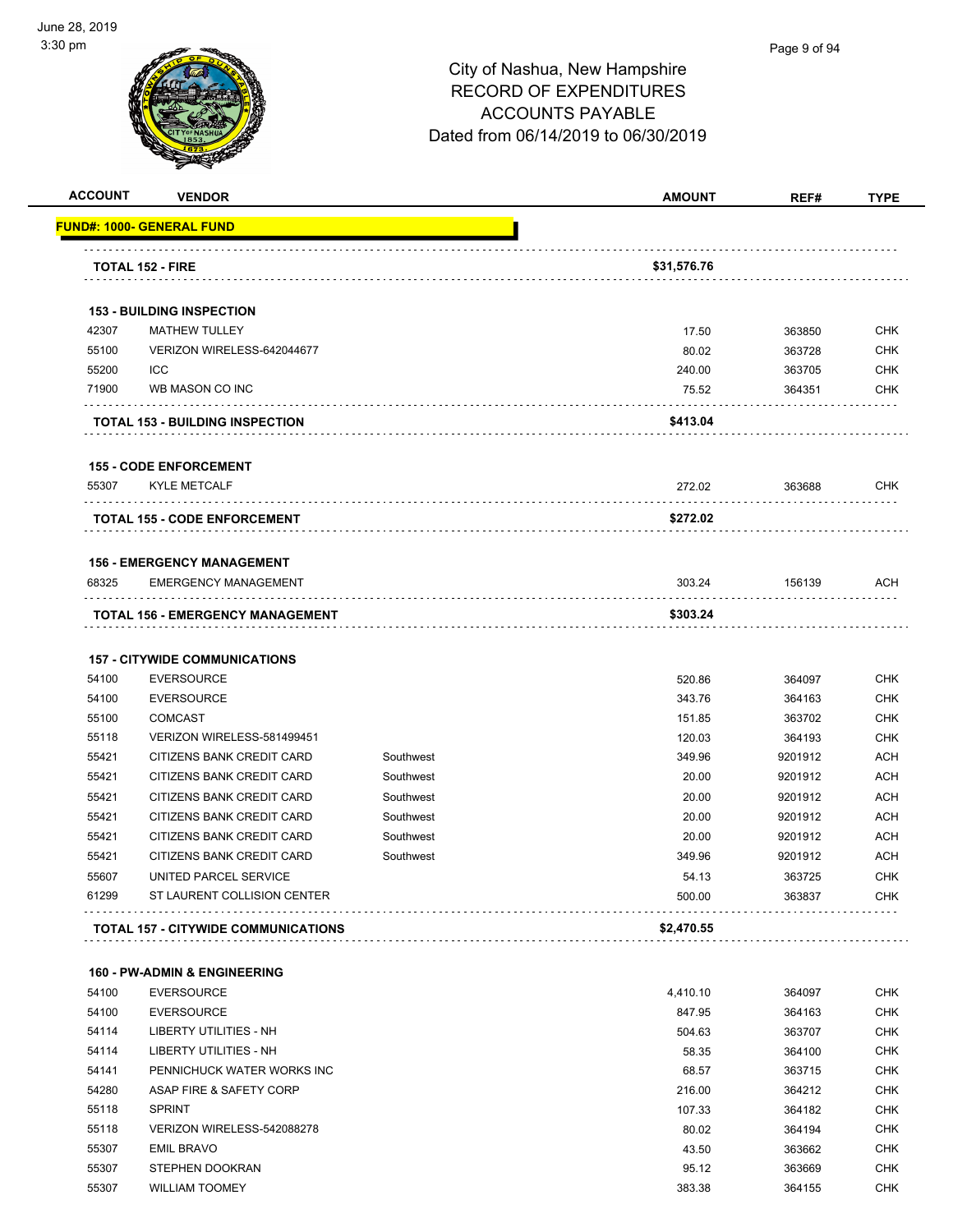

| <b>ACCOUNT</b> | <b>VENDOR</b>                                 |                 | <b>AMOUNT</b> | REF#    | <b>TYPE</b> |
|----------------|-----------------------------------------------|-----------------|---------------|---------|-------------|
|                | <b>FUND#: 1000- GENERAL FUND</b>              |                 |               |         |             |
|                | <b>160 - PW-ADMIN &amp; ENGINEERING</b>       |                 |               |         |             |
| 55400          | CITIZENS BANK CREDIT CARD                     | Anchor In       | 621.24        | 9201912 | <b>ACH</b>  |
| 61100          | <b>JEFF LAFLEUR</b>                           |                 | 69.35         | 363680  | <b>CHK</b>  |
| 61100          | DIANE THIBODEAU                               |                 | 34.99         | 363698  | <b>CHK</b>  |
| 61100          | <b>APWA</b>                                   |                 | 78.77         | 363701  | <b>CHK</b>  |
| 61100          | WB MASON CO INC                               |                 | 268.94        | 363856  | <b>CHK</b>  |
| 61107          | NEW ENGLAND PAPER & SUPPLY                    |                 | 95.85         | 364309  | <b>CHK</b>  |
| 61310          | AVSG LP                                       |                 | 338.00        | 364215  | <b>CHK</b>  |
| 71228          | CITIZENS BANK CREDIT CARD                     | MSFT*E07008DZMC | 15.00         | 9201912 | <b>ACH</b>  |
|                | <b>TOTAL 160 - PW-ADMIN &amp; ENGINEERING</b> |                 | \$8,337.09    |         |             |
| 161 - STREETS  |                                               |                 |               |         |             |
| 54100          | <b>EVERSOURCE</b>                             |                 | 794.05        | 364094  | <b>CHK</b>  |
| 54100          | <b>EVERSOURCE</b>                             |                 | 763.18        | 364097  | <b>CHK</b>  |
| 54100          | <b>EVERSOURCE</b>                             |                 | 49.58         | 364105  | <b>CHK</b>  |
| 54100          | <b>EVERSOURCE</b>                             |                 | 4,154.35      | 364163  | <b>CHK</b>  |
| 54114          | <b>LIBERTY UTILITIES - NH</b>                 |                 | 1,288.28      | 364102  | <b>CHK</b>  |
| 54228          | J P PEST SERVICES INC                         |                 | 68.00         | 363785  | <b>CHK</b>  |
| 54236          | <b>CALLOGIX INC</b>                           |                 | 123.30        | 364234  | <b>CHK</b>  |

| 54114 | LIBERTY UTILITIES - NH                | 1,288.28 | 364102 | CHK        |
|-------|---------------------------------------|----------|--------|------------|
| 54228 | <b>JP PEST SERVICES INC</b>           | 68.00    | 363785 | CHK        |
| 54236 | CALLOGIX INC                          | 123.30   | 364234 | CHK        |
| 54243 | <b>BLAKE GROUP</b>                    | 701.69   | 364226 | CHK        |
| 54280 | JOHNSONS ELECTRIC INC                 | 776.84   | 364291 | CHK        |
| 54600 | CARPARTS DISTRIBUTION CENTER,         | 118.35   | 363749 | CHK        |
| 54600 | CHAPPELL TRACTOR SALES INC            | 52.00    | 363751 | CHK        |
| 54600 | D & R TOWING INC                      | 80.00    | 363757 | CHK        |
| 54600 | <b>FASTENAL CO</b>                    | 28.69    | 363763 | CHK        |
| 54600 | <b>GRANITE STATE HYDRAULICS INC</b>   | 433.86   | 363769 | CHK        |
| 54600 | MCNEILUS TRUCK & MANUFACTURING        | 39.90    | 363797 | CHK        |
| 54600 | NASHUA OUTDOOR POWER EQUIPMENT        | (160.20) | 363801 | CHK        |
| 54600 | PENWAY SALES & SERVICE                | 204.00   | 363812 | CHK        |
| 54600 | <b>TENNANT SALES &amp; SERVICE CO</b> | 548.80   | 363847 | CHK        |
| 54600 | ATLANTIC BROOM SERVICE, INC.          | 2,890.00 | 364214 | CHK        |
| 54600 | CARPARTS DISTRIBUTION CENTER,         | 109.56   | 364236 | CHK        |
| 54600 | DONOVAN EQUIPMENT CO INC              | 2,781.99 | 364254 | CHK        |
| 54600 | <b>FASTENAL CO</b>                    | 125.61   | 364258 | <b>CHK</b> |
| 54600 | <b>JOE GRAFIX LLC</b>                 | 235.00   | 364290 | CHK        |
| 54600 | MCNEILUS TRUCK & MANUFACTURING        | 15.70    | 364300 | CHK        |
| 54600 | PENWAY SALES & SERVICE                | 1,460.00 | 364316 | CHK        |
| 54600 | SAFETY KLEEN SYSTEMS INC              | 645.10   | 364328 | CHK        |
| 54600 | SYN-TECH SYSTEMS                      | 755.00   | 364339 | CHK        |
| 54600 | <b>TEXTRAIL TRAILER PARTS</b>         | 678.09   | 364342 | CHK        |
| 55118 | <b>SPRINT</b>                         | 63.12    | 364182 | CHK        |
| 55118 | VERIZON WIRELESS-542088278            | 480.12   | 364194 | CHK        |
| 55118 | VERIZON WIRELESS 242253167            | 160.04   | 364195 | CHK        |
| 55699 | <b>SPOK INC</b>                       | 2.24     | 363719 | CHK        |
| 55699 | <b>ALPHAGRAPHICS</b>                  | 566.00   | 363735 | CHK        |
| 55699 | HUFF & GAUTHIER INC                   | 585.00   | 363779 | CHK        |
| 55699 | <b>ALPHAGRAPHICS</b>                  | 50.00    | 364208 | CHK        |
| 61100 | WB MASON CO INC                       | 87.09    | 364351 | CHK        |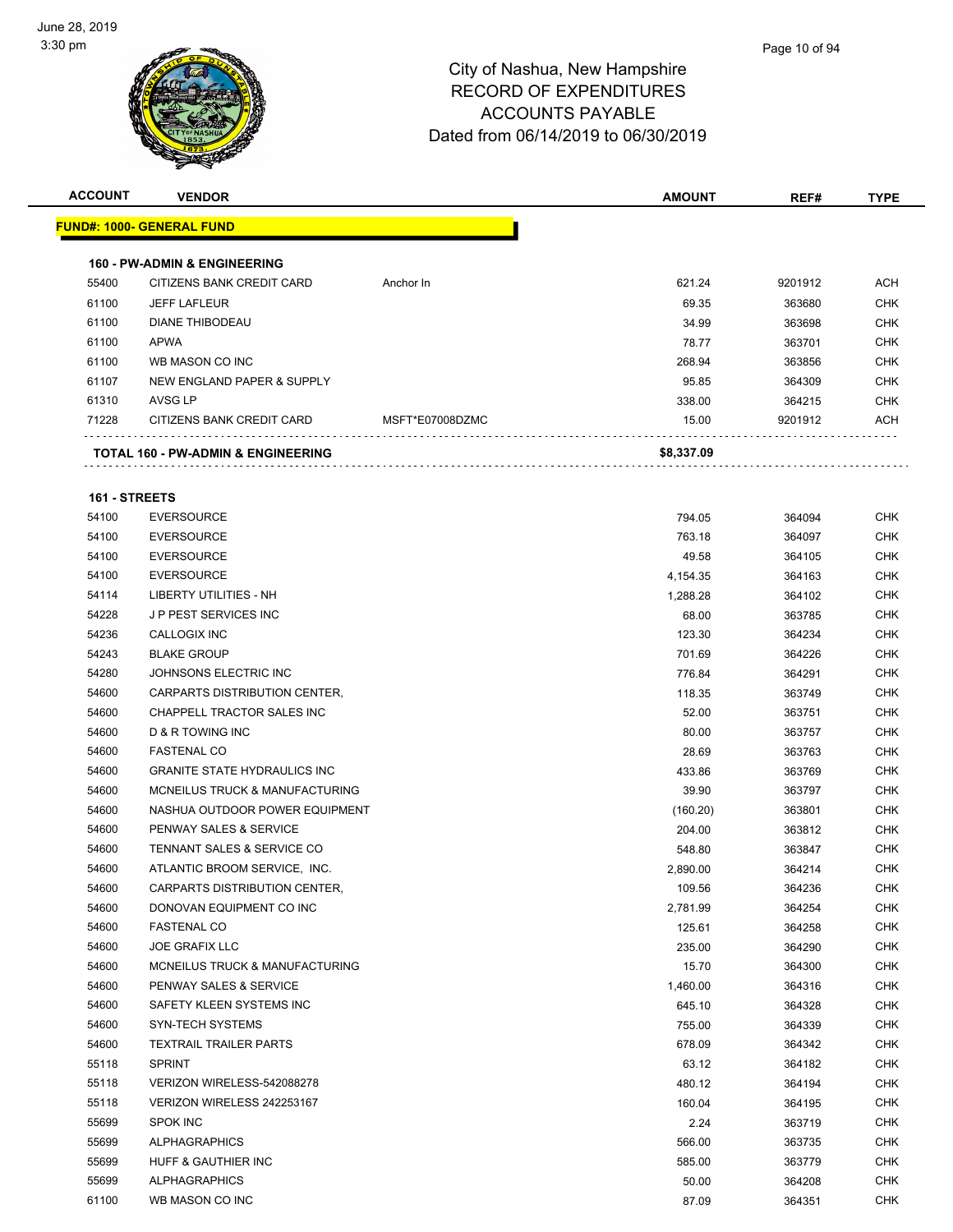

| <b>ACCOUNT</b> | <b>VENDOR</b>                             | <b>AMOUNT</b> | REF#   | <b>TYPE</b> |
|----------------|-------------------------------------------|---------------|--------|-------------|
|                | <u> FUND#: 1000- GENERAL FUND</u>         |               |        |             |
| 161 - STREETS  |                                           |               |        |             |
| 61107          | 1338TRYON INC                             | 272.00        | 156134 | <b>ACH</b>  |
| 61107          | UNIFIRST CORPORATION                      | 377.34        | 363851 | <b>CHK</b>  |
| 61107          | ALECS SHOE STORE INC                      | 189.95        | 364205 | <b>CHK</b>  |
| 61107          | UNIFIRST CORPORATION                      | 778.98        | 364346 | <b>CHK</b>  |
| 61166          | <b>BOT L GAS INC</b>                      | 49.50         | 363745 | <b>CHK</b>  |
| 61299          | <b>BELLETETES INC</b>                     | 450.88        | 363740 | <b>CHK</b>  |
| 61299          | F W WEBB COMPANY                          | 51.58         | 363762 | <b>CHK</b>  |
| 61299          | <b>FASTENAL CO</b>                        | 45.18         | 363763 | <b>CHK</b>  |
| 61299          | NEW ENGLAND CHAPTER APWA                  | 60.00         | 363803 | <b>CHK</b>  |
| 61299          | TEAM EJP CONCORD NH                       | 1,790.00      | 364341 | <b>CHK</b>  |
| 61300          | DENNIS K BURKE INC                        | 9,870.92      | 363758 | <b>CHK</b>  |
| 61300          | DENNIS K BURKE INC                        | 13,170.00     | 364251 | <b>CHK</b>  |
| 61310          | AVSG LP                                   | 811.60        | 364215 | <b>CHK</b>  |
| 61428          | BANNER SYSTEMS OF MASSACHUSETT            | 146.62        | 364220 | <b>CHK</b>  |
| 61428          | NEW ENGLAND PAPER & SUPPLY                | 341.20        | 364309 | <b>CHK</b>  |
| 61507          | <b>BROX INDUSTRIES INC</b>                | 662.36        | 363748 | <b>CHK</b>  |
| 61507          | <b>CONTINENTAL PAVING INC</b>             | 3,734.48      | 364244 | <b>CHK</b>  |
| 61535          | <b>BROX INDUSTRIES INC</b>                | 475.77        | 364231 | <b>CHK</b>  |
| 61542          | PERMA LINE CORP OF NEW ENGLAND            | 153.90        | 363813 | <b>CHK</b>  |
| 61542          | PERMA LINE CORP OF NEW ENGLAND            | 2,706.35      | 364317 | <b>CHK</b>  |
| 61556          | M & M ELECTRICAL SUPPLY CO INC            | 58.38         | 364294 | <b>CHK</b>  |
| 61560          | <b>BELLETETES INC</b>                     | 296.27        | 363740 | <b>CHK</b>  |
| 61560          | <b>GRANITE STATE CONCRETE CO INC</b>      | 80.00         | 364275 | <b>CHK</b>  |
| 61562          | FRANKLIN PAINT CO INC                     | 2,058.00      | 364266 | <b>CHK</b>  |
| 61705          | MAYNARD & LESIEUR INC                     | 1,016.90      | 363795 | <b>CHK</b>  |
| 61709          | <b>IRVING BLENDING AND PACKAGING</b>      | 328.30        | 364287 | <b>CHK</b>  |
| 61799          | SNAP ON TOOLS                             | 75.00         | 363835 | <b>CHK</b>  |
| 61799          | <b>MCNEILUS TRUCK &amp; MANUFACTURING</b> | 22.03         | 364300 | <b>CHK</b>  |
| 71025          | <b>BELLETETES INC</b>                     | 90.94         | 363740 | <b>CHK</b>  |
| 71025          | SNAP ON TOOLS                             | 60.00         | 363835 | <b>CHK</b>  |
| 71228          | SNAP-ON BUSINESS SOLUTIONS                | 347.00        | 363836 | <b>CHK</b>  |
| 71999          | PINE MOTOR PARTS                          | 128.05        | 363815 | CHK         |
|                | <b>TOTAL 161 - STREETS</b>                | \$62,453.81   |        |             |

#### **162 - STREET LIGHTING**

|       | <b>TOTAL 162 - STREET LIGHTING</b> | \$35,097.50 |        |            |
|-------|------------------------------------|-------------|--------|------------|
| 54100 | EVERSOURCE                         | 72.02       | 364163 | <b>CHK</b> |
| 54100 | EVERSOURCE                         | 769.03      | 364097 | <b>CHK</b> |
| 54100 | EVERSOURCE                         | 34.256.45   | 363704 | <b>CHK</b> |

#### **166 - PARKING OPERATIONS**

| 44521 | CHRISTOPHER RAMIREZ        | 99.50    | 364323 | СНК        |
|-------|----------------------------|----------|--------|------------|
| 45321 | AUTUMN WILLIAMS            | 90.00    | 363857 | СНК        |
| 54100 | EVERSOURCE                 | 1.635.16 | 364097 | СНК        |
| 54141 | PENNICHUCK WATER WORKS INC | 123.50   | 364177 | <b>CHK</b> |
| 54487 | MACMULKIN CHEVROLET INC    | 41.64    | 364296 | <b>CHK</b> |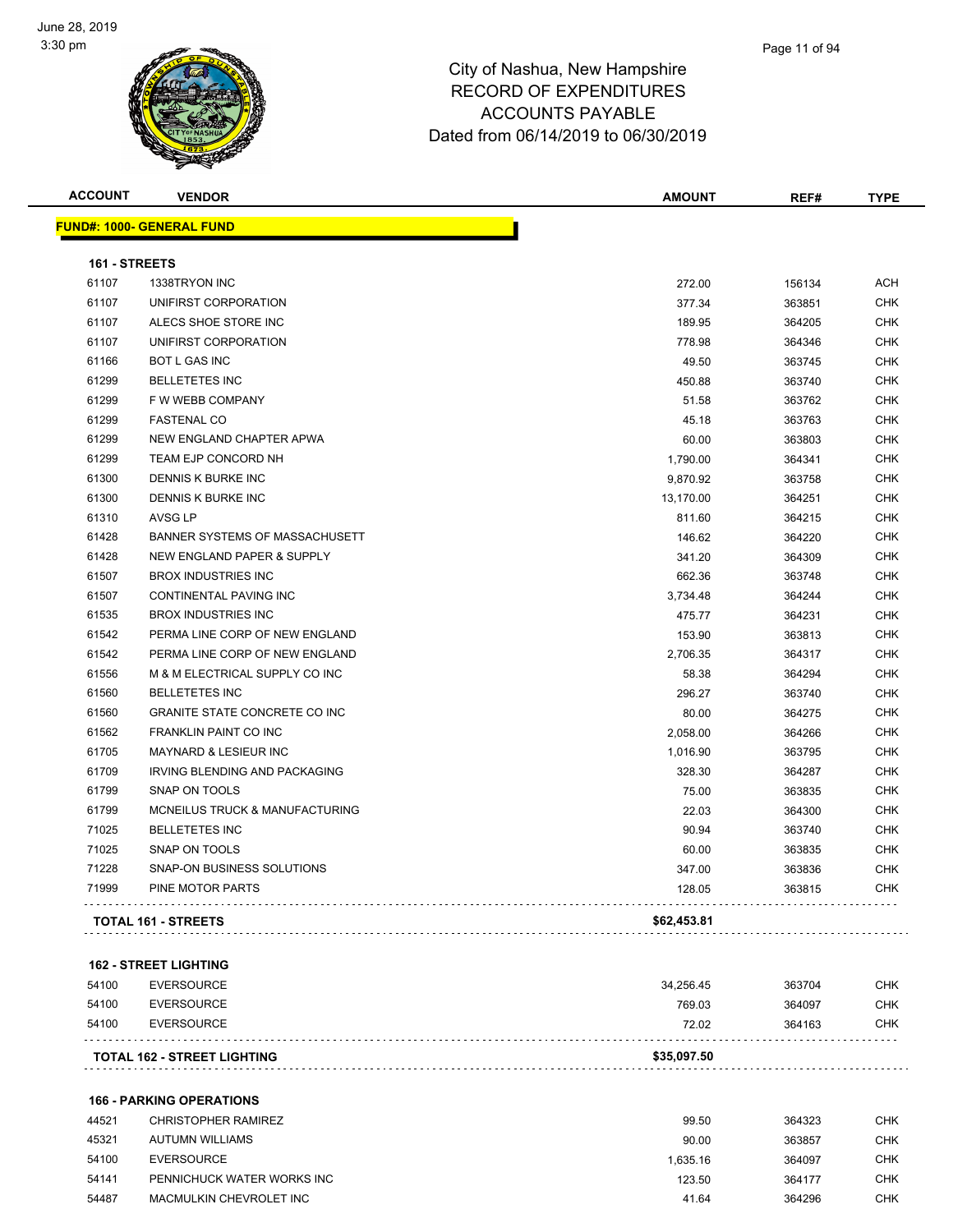

| <b>ACCOUNT</b> | <b>VENDOR</b>                               |             | <b>AMOUNT</b> | REF#    | <b>TYPE</b> |
|----------------|---------------------------------------------|-------------|---------------|---------|-------------|
|                | <u> FUND#: 1000- GENERAL FUND</u>           |             |               |         |             |
|                | <b>166 - PARKING OPERATIONS</b>             |             |               |         |             |
| 55699          | ASAP ALARM & ELECTRICAL LLC                 |             | 665.00        | 364211  | <b>CHK</b>  |
| 55699          | ASAP FIRE & SAFETY CORP                     |             | 58.00         | 364212  | <b>CHK</b>  |
| 61100          | WB MASON CO INC                             |             | 67.32         | 364351  | <b>CHK</b>  |
| 61542          | <b>STADIUM GRAPHICS</b>                     |             | 100.00        | 364333  | <b>CHK</b>  |
| 71800          | OFFICE ALTERNATIVES LLC                     |             | 1,519.00      | 363809  | CHK         |
|                | <b>TOTAL 166 - PARKING OPERATIONS</b>       |             | \$4,399.12    |         |             |
|                | <b>170 - HYDROELECTRIC OPERATIONS</b>       |             |               |         |             |
| 54100          | <b>EVERSOURCE</b>                           |             | 25.36         | 364163  | <b>CHK</b>  |
| 54821          | TRIANGLE PORTABLE SERVICES INC              |             | 176.00        | 364343  | CHK         |
|                | <b>TOTAL 170 - HYDROELECTRIC OPERATIONS</b> |             | \$201.36      |         |             |
|                |                                             |             |               |         |             |
|                | <b>171 - COMMUNITY SERVICES</b>             |             |               |         |             |
| 53118          | PUBLIC HEALTH ACCREDITATION                 |             | 3,100.00      | 363820  | <b>CHK</b>  |
| 54100          | <b>EVERSOURCE</b>                           |             | 1,214.83      | 364097  | <b>CHK</b>  |
| 54141          | PENNICHUCK WATER WORKS INC                  |             | 209.58        | 364177  | CHK         |
| 55200          | AMERICAN PUBLIC HEALTH                      |             | 225.00        | 364158  | CHK         |
| 61100          | AMAZON.COM LLC                              |             | 138.79        | 156135  | <b>ACH</b>  |
| 61135          | POSITIVE PROMOTIONS INC                     |             | 114.45        | 363817  | <b>CHK</b>  |
| 61250          | POSITIVE PROMOTIONS INC                     |             | 388.13        | 364321  | <b>CHK</b>  |
| 61830          | CITIZENS BANK CREDIT CARD                   | Canva       | 119.40        | 9201912 | <b>ACH</b>  |
|                | <b>TOTAL 171 - COMMUNITY SERVICES</b>       |             | \$5,510.18    |         |             |
|                | <b>172 - COMMUNITY HEALTH</b>               |             |               |         |             |
| 55307          | <b>FLAVIA MARTIN</b>                        |             | 358.68        | 363672  | <b>CHK</b>  |
| 55307          | PATRICIA GLASTETTER                         |             | 130.61        | 363674  | <b>CHK</b>  |
| 55307          | <b>JESSICA AYALA</b>                        |             | 188.72        | 364123  | CHK         |
| 55307          | <b>THERESA CALOPE</b>                       |             | 32.13         | 364126  | <b>CHK</b>  |
| 55307          | <b>FLAVIA MARTIN</b>                        |             | 35.52         | 364132  | CHK         |
| 55307          | PATRICIA GLASTETTER                         |             | 72.50         | 364134  | <b>CHK</b>  |
| 55307          | <b>OMAYRA GUTIERREZ</b>                     |             | 50.84         | 364135  | <b>CHK</b>  |
| 55307          | LUIS PORRES                                 |             | 106.08        | 364151  | <b>CHK</b>  |
| 55307          | <b>SASCHA POTZKA</b>                        |             | 308.31        | 364152  | <b>CHK</b>  |
| 55400          | NORTH COUNTRY HEALTHCONSORTIUM              |             | 50.00         | 364176  | <b>CHK</b>  |
| 55421          | CITIZENS BANK CREDIT CARD                   | Holiday Inn | 528.46        | 9201912 | ACH         |
| 55421          | CITIZENS BANK CREDIT CARD                   | Holiday Inn | 528.46        | 9201912 | ACH         |
| 61142          | SANOFI PASTEUR INC                          |             | 301.48        | 363830  | <b>CHK</b>  |
| 61142          | NH MEDICAL DENTAL SUPPLY LLC                |             | 469.06        | 364310  | <b>CHK</b>  |
| 61144          | <b>GLAXOSMITHKLINE PHARMACEUTICAL</b>       |             | 1,440.60      | 364271  | <b>CHK</b>  |
| 61807          | SKILLPATH /NST SEMINARS                     |             | 59.95         | 364332  | <b>CHK</b>  |
|                |                                             |             |               |         |             |
|                | <b>TOTAL 172 - COMMUNITY HEALTH</b>         |             | \$4,661.40    |         |             |

er and the set of the set of the set of the set of the set of the set of the set of the set of the set of the set of the set of the set of the set of the set of the set of the set of the set of the set of the set of the se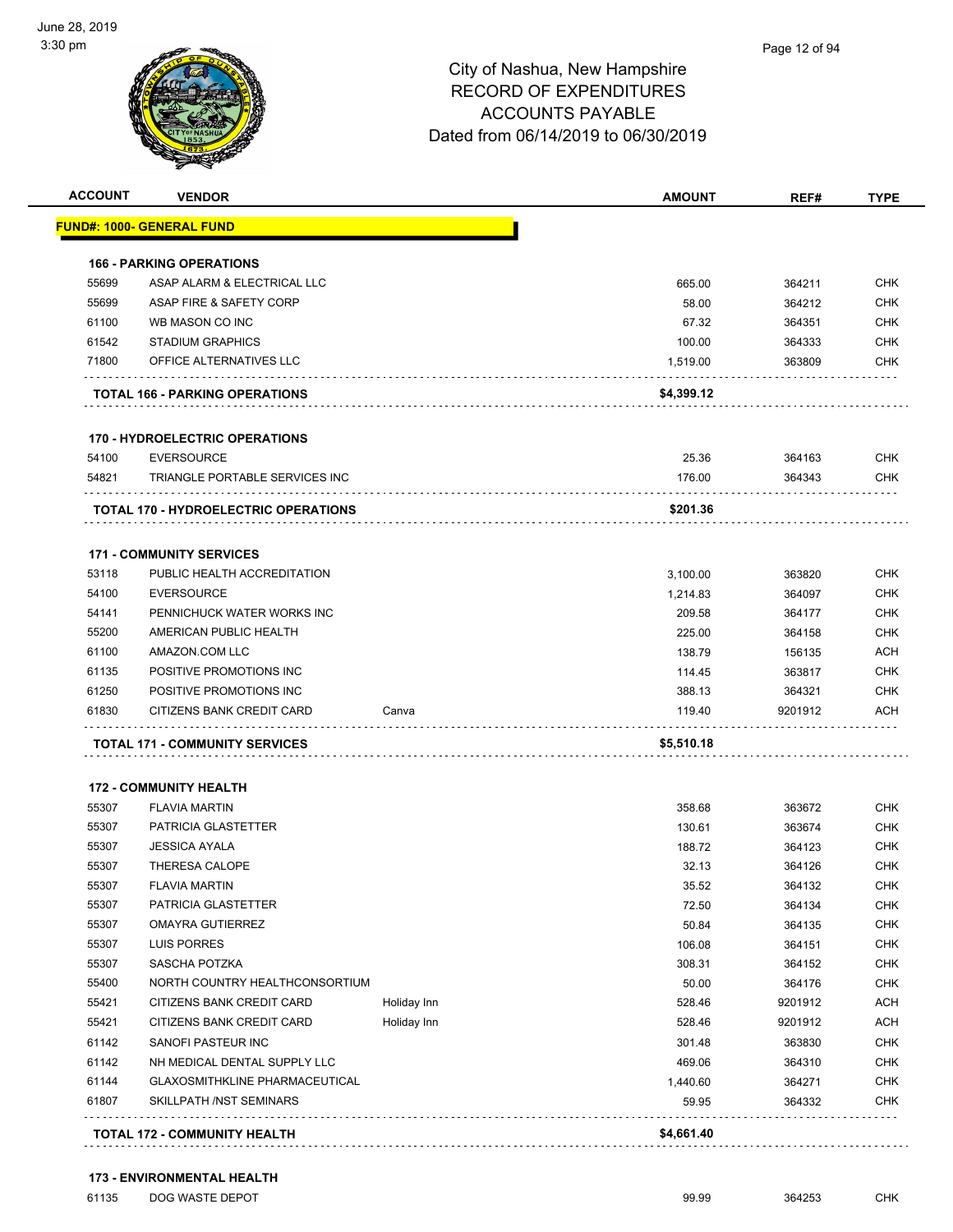

| <u> FUND#: 1000- GENERAL FUND</u> |                                           |             |        |            |
|-----------------------------------|-------------------------------------------|-------------|--------|------------|
|                                   |                                           |             |        |            |
|                                   | <b>173 - ENVIRONMENTAL HEALTH</b>         |             |        |            |
| 61135                             | FORESTRY SUPPLIERS INC                    | 112.50      | 364265 | <b>CHK</b> |
| 61149                             | <b>VWR INTERNATIONAL</b>                  | 324.21      | 364350 | <b>CHK</b> |
| 61299                             | AMAZON.COM LLC                            | 132.78      | 156189 | <b>ACH</b> |
| 61299                             | PETTY CASH                                | 29.99       | 364147 | <b>CHK</b> |
| 61299                             | FORESTRY SUPPLIERS INC                    | 143.35      | 364265 | <b>CHK</b> |
| 71300                             | <b>BAILEYS TEST STRIPS</b>                | 424.00      | 364218 | <b>CHK</b> |
| 71300                             | <b>VWR INTERNATIONAL</b>                  | 57.36       | 364350 | CHK        |
|                                   | TOTAL 173 - ENVIRONMENTAL HEALTH          | \$1,324.18  |        |            |
|                                   | <b>174 - WELFARE ADMINISTRATION</b>       |             |        |            |
| 55307                             | <b>JESSICA KARWATSKE</b>                  | 46.63       | 363679 | <b>CHK</b> |
| 55307                             | <b>JOANNE PEREZ</b>                       | 50.59       | 363691 | <b>CHK</b> |
|                                   | <b>TOTAL 174 - WELFARE ADMINISTRATION</b> | \$97.22     |        |            |
|                                   | <b>175 - WELFARE ASSISTANCE</b>           |             |        |            |
| 55810                             | <b>CHRISTOPHER M BAKER</b>                | 1,300.00    | 156207 | <b>ACH</b> |
| 55810                             | 22 MARSHALL STREET LLC                    | 1,440.00    | 364066 | <b>CHK</b> |
| 55810                             | 23-25 TEMPLE ST REALTY LLC                | 1,015.00    | 364067 | <b>CHK</b> |
| 55810                             | 58 KINSLEY STREET REALTY LLC              | 450.00      | 364068 | CHK        |
| 55810                             | RYAN J CADY                               | 1,450.00    | 364069 | <b>CHK</b> |
| 55810                             | FIRST LEDGE ST ASSOCIATES LLC             | 1,100.00    | 364070 | <b>CHK</b> |
| 55810                             | <b>CONSTANCE GAUTHIER</b>                 | 850.00      | 364071 | <b>CHK</b> |
| 55810                             | <b>GAUTHIER REAL ESTATE MGMT CORP</b>     | 895.00      | 364072 | <b>CHK</b> |
| 55810                             | NZF REAL ESTATE INVESTMENT LLC            | 1,100.00    | 364074 | CHK        |
| 55810                             | DAVID RHODES                              | 950.00      | 364075 | <b>CHK</b> |
| 55810                             | 28-34 RAILROAD SQUARE LLC                 | 675.00      | 364548 | <b>CHK</b> |
| 55810                             | 4-10 PIERCE ST LLC                        | 1,250.00    | 364549 | <b>CHK</b> |
| 55810                             | AIMCO ROYCAL CREST NASHUA LLC             | 1,439.00    | 364550 | <b>CHK</b> |
| 55810                             | <b>BISHOP REAL ESTATE MGMT INC</b>        | 1,325.00    | 364551 | <b>CHK</b> |
| 55810                             | <b>ALVIN BONNETTE</b>                     | 975.00      | 364552 | <b>CHK</b> |
| 55810                             | <b>COUNTRY BARN MOTEL</b>                 | 873.40      | 364553 | <b>CHK</b> |
| 55810                             | <b>JIMMIE LUMPKIN</b>                     | 1,200.00    | 364554 | <b>CHK</b> |
| 55814                             | <b>EVERSOURCE</b>                         | 41.89       | 364065 | <b>CHK</b> |
| 55814                             | <b>EVERSOURCE</b>                         | 297.74      | 364547 | <b>CHK</b> |
| 55816                             | MARKET BASKET ACCT 2589096                | 939.08      | 364073 | CHK        |
| 55818                             | MARKET BASKET ACCT 2589096                | 206.98      | 364073 | <b>CHK</b> |
|                                   | <b>TOTAL 175 - WELFARE ASSISTANCE</b>     | \$19,773.09 |        |            |

#### **177 - PARKS & RECREATION**

| 53999 | THE TELEGRAPH              | 995.00   | 364184 | <b>CHK</b> |
|-------|----------------------------|----------|--------|------------|
| 53999 | JOHNSONS ELECTRIC INC      | 2.490.98 | 364291 | <b>CHK</b> |
| 54100 | EVERSOURCE                 | 101.95   | 364097 | <b>CHK</b> |
| 54100 | EVERSOURCE                 | 16.54    | 364163 | <b>CHK</b> |
| 54114 | LIBERTY UTILITIES - NH     | 104.24   | 364103 | <b>CHK</b> |
| 54141 | PENNICHUCK WATER WORKS INC | 4.741.77 | 364177 | <b>CHK</b> |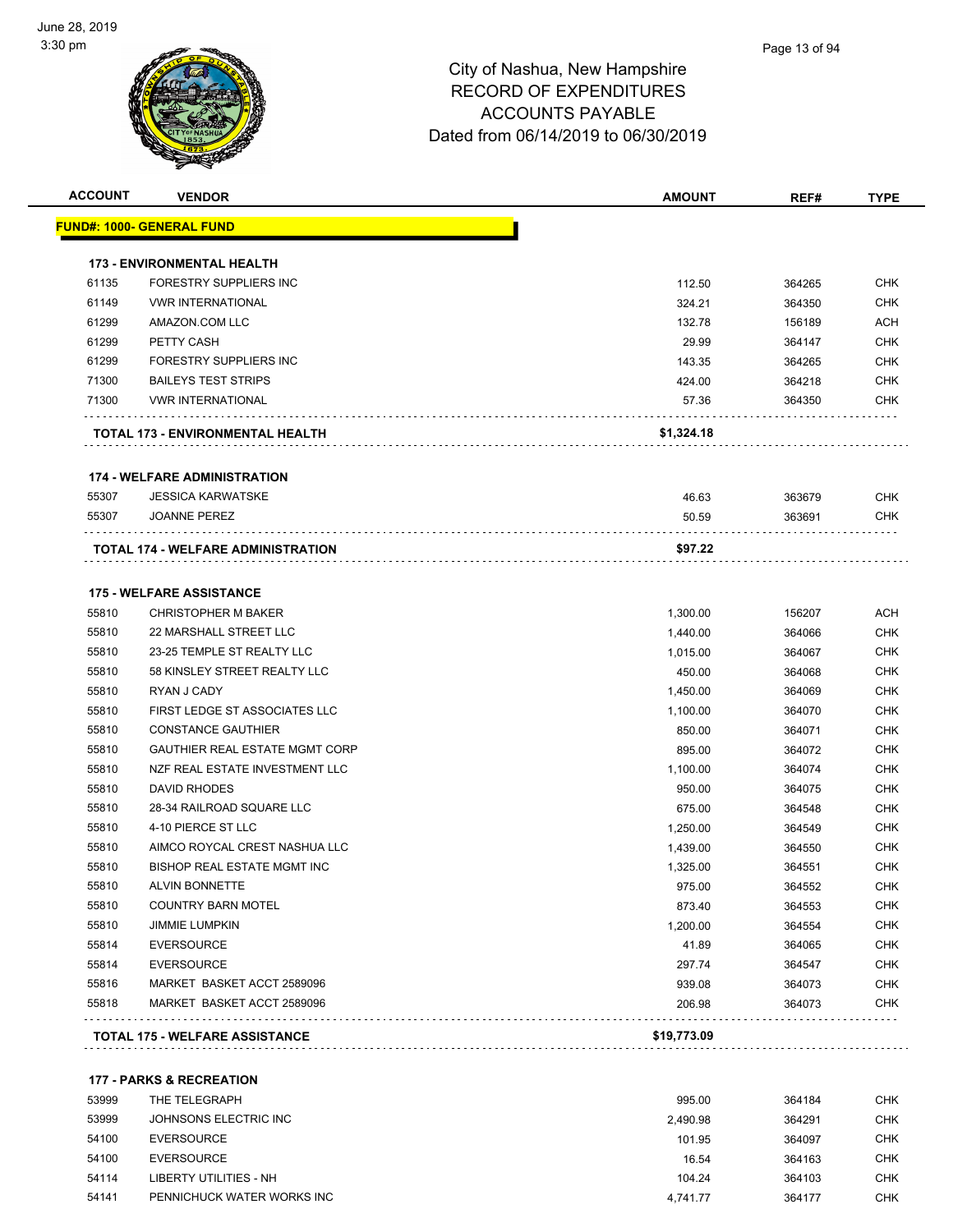

| <b>ACCOUNT</b> | <b>VENDOR</b>                       | <b>AMOUNT</b> | REF#   | <b>TYPE</b> |
|----------------|-------------------------------------|---------------|--------|-------------|
|                | <u> FUND#: 1000- GENERAL FUND</u>   |               |        |             |
|                | <b>177 - PARKS &amp; RECREATION</b> |               |        |             |
| 54250          | PIONEER TREE SERVICE LLC            | 2,500.00      | 363816 | CHK         |
| 54253          | PIONEER TREE SERVICE LLC            | 450.00        | 364318 | CHK         |
| 54280          | AMAZON.COM LLC                      | 78.99         | 156135 | ACH         |
| 54280          | <b>B &amp; S LOCKSMITHS INC</b>     | 949.00        | 363737 | CHK         |
| 54280          | <b>BELLETETES INC</b>               | 848.82        | 363740 | <b>CHK</b>  |
| 54280          | F W WEBB COMPANY                    | 23.89         | 363762 | <b>CHK</b>  |
| 54280          | <b>HAJOCA CORPORATION</b>           | 83.90         | 363773 | CHK         |
| 54280          | HOME DEPOT CREDIT SERVICE 3065      | 933.16        | 363777 | CHK         |
| 54280          | JOHNSONS ELECTRIC INC               | 1,275.00      | 363787 | CHK         |
| 54280          | SITEONE LANDSCAPE SUPPLY LLC        | 174.52        | 363833 | CHK         |
| 54280          | AFFILIATED HVAC SERVICES LLC        | 4,980.00      | 364204 | CHK         |
| 54280          | <b>CASCO FOOD EQUIP SERV</b>        | 361.60        | 364238 | CHK         |
| 54280          | <b>FASTENAL CO</b>                  | 85.29         | 364258 | CHK         |
| 54280          | GATE CITY FENCE CO INC              | 1,150.00      | 364268 | CHK         |
| 54280          | <b>HAJOCA CORPORATION</b>           | 334.38        | 364277 | CHK         |
| 54280          | HOME DEPOT CREDIT SERVICE 3065      | 447.87        | 364282 | <b>CHK</b>  |
| 54280          | J P PEST SERVICES INC               | 68.60         | 364288 | <b>CHK</b>  |
| 54280          | M & M ELECTRICAL SUPPLY CO INC      | 69.85         | 364294 | CHK         |
| 54280          | <b>READ CUSTOM SOILS LLC</b>        | 1,175.05      | 364325 | CHK         |
| 54280          | SITEONE LANDSCAPE SUPPLY LLC        | 5,586.70      | 364331 | CHK         |
| 54487          | PETTY CASH                          | 3.00          | 363692 | CHK         |
| 54487          | NASHUA OUTDOOR POWER EQUIPMENT      | 7.02          | 364306 | CHK         |
| 54821          | UNITED SITE SERVICES NORTHEAST      | 1,319.28      | 363852 | CHK         |
| 55118          | <b>SPRINT</b>                       | 93.11         | 364182 | CHK         |
| 55118          | VERIZON WIRELESS-542088278          | 40.01         | 364194 | CHK         |
| 55200          | NEW HAMPSHIRE BABE RUTH LEAGUE      | 20.00         | 364174 | CHK         |
| 55300          | <b>LGSL TRAVEL</b>                  | 425.00        | 364164 | CHK         |
| 55300          | LONDONDERRY ATHLETC FIELD ASSN      | 450.00        | 364173 | CHK         |
| 55654          | AMERICAN LEGION BAND                | 600.00        | 364209 | CHK         |
| 55658          | PETTY CASH                          | 71.49         | 363692 | CHK         |
| 55658          | JEANNOTTE'S MARKET LLC              | 6.18          | 364289 | CHK         |
| 55699          | PETTY CASH                          | 16.73         | 363692 | <b>CHK</b>  |
| 61107          | ALECS SHOE STORE INC                | 110.00        | 364205 | <b>CHK</b>  |
| 61128          | <b>BSN SPORTS</b>                   | 119.88        | 364232 | CHK         |
| 61128          | HUDSON TROPHY COMPANY               | 378.00        | 364285 | CHK         |
| 61310          | AVSG LP                             | 505.82        | 364215 | CHK         |
| 61542          | MARSHALL SIGNS INC                  | 130.00        | 364298 | CHK         |
| 61799          | CARPARTS DISTRIBUTION CENTER,       | 96.96         | 363749 | CHK         |
| 61799          | NASHUA OUTDOOR POWER EQUIPMENT      | 124.59        | 363801 | <b>CHK</b>  |
| 61799          | CARPARTS DISTRIBUTION CENTER,       | 13.98         | 364236 | CHK         |

#### **179 - LIBRARY**

| 54114 | LIBERTY UTILITIES - NH     | 414.17 | 363709 | снк |
|-------|----------------------------|--------|--------|-----|
| 54114 | DIRECT ENERGY BUSINESS     | 281.21 | 364252 | CHK |
| 54141 | PENNICHUCK WATER WORKS INC | 355.93 | 363715 | снк |
| 54243 | PALMER & SICARD INC        | 690.00 | 363811 | СНК |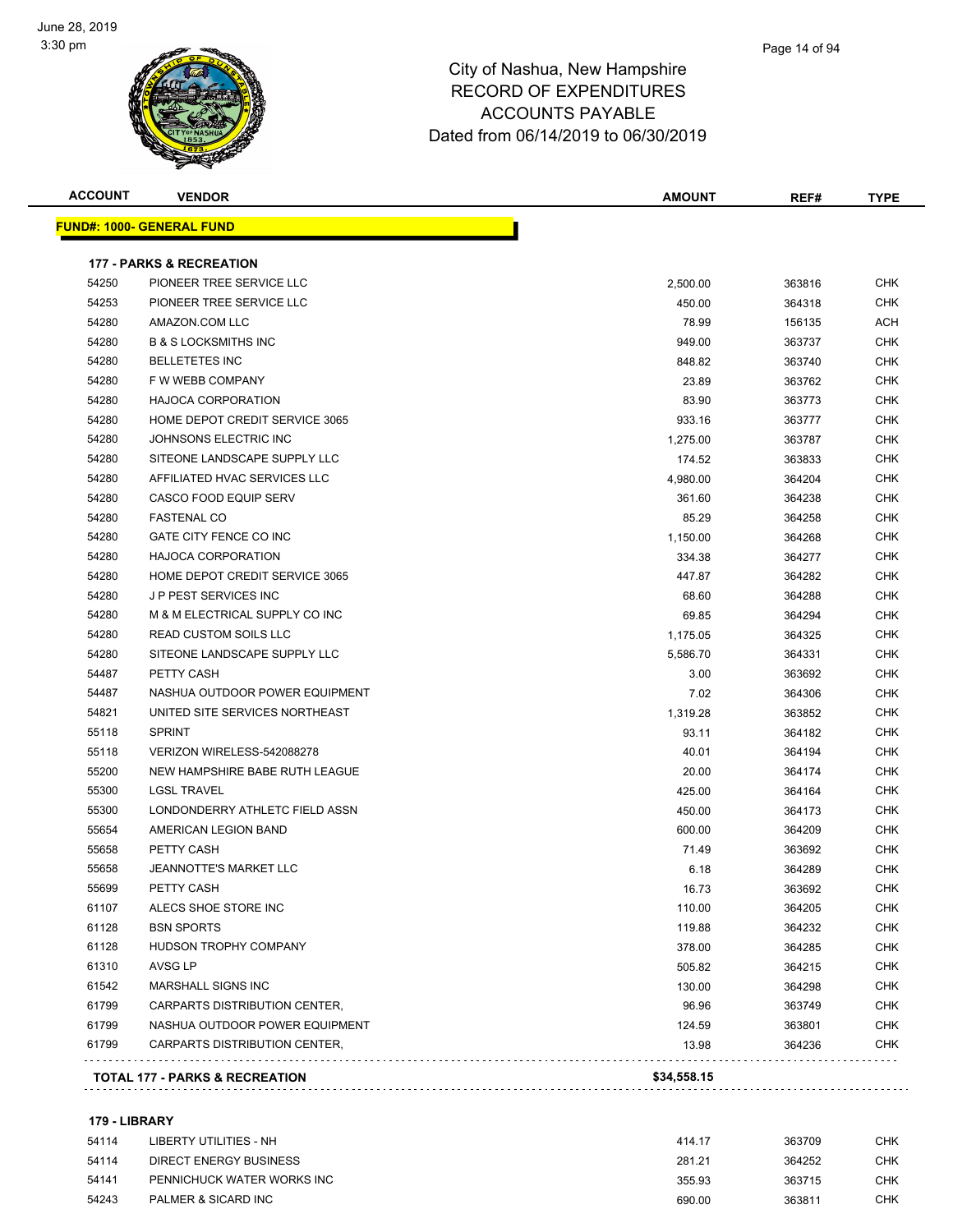

| <b>ACCOUNT</b> | <b>VENDOR</b>                      |                      | <b>AMOUNT</b> | REF#    | <b>TYPE</b> |
|----------------|------------------------------------|----------------------|---------------|---------|-------------|
|                | <b>FUND#: 1000- GENERAL FUND</b>   |                      |               |         |             |
| 179 - LIBRARY  |                                    |                      |               |         |             |
| 54280          | NATIONAL CARPET CLEANING           |                      | 990.00        | 156147  | <b>ACH</b>  |
| 54280          | PETTY CASH                         |                      | 8.99          | 363693  | <b>CHK</b>  |
| 54280          | NEVERETTS SEW & VAC INC            |                      | 336.00        | 363802  | <b>CHK</b>  |
| 54280          | <b>GLOBAL INDUSTRIAL EQUIPMENT</b> |                      | 214.52        | 364272  | <b>CHK</b>  |
| 54280          | J P PEST SERVICES INC              |                      | 114.00        | 364288  | <b>CHK</b>  |
| 54280          | NORTHEAST DOOR CORP                |                      | 1,276.50      | 364311  | <b>CHK</b>  |
| 54428          | <b>OCLC INC</b>                    |                      | 197.67        | 156149  | <b>ACH</b>  |
| 54428          | <b>COMCAST</b>                     |                      | 191.85        | 364161  | <b>CHK</b>  |
| 54428          | CITIZENS BANK CREDIT CARD          | ADOBE*STOCK          | 29.99         | 9201912 | <b>ACH</b>  |
| 54428          | CITIZENS BANK CREDIT CARD          | DREAMHOST DH-FEE.COM | 15.00         | 9201912 | ACH         |
| 54487          | STANLEY CONVERGENT SECURITY        |                      | 296.94        | 364335  | <b>CHK</b>  |
| 55109          | <b>SPRINT</b>                      |                      | 49.91         | 364182  | <b>CHK</b>  |
| 55200          | SEE SCIENCE CENTER                 |                      | 250.00        | 363717  | <b>CHK</b>  |
| 55307          | <b>CAROL EYMAN</b>                 |                      | 121.80        | 363761  | <b>CHK</b>  |
| 55307          | ASHLEE LINGARD LYKANSION           |                      | 163.79        | 364122  | <b>CHK</b>  |
| 61100          | AMAZON.COM LLC                     |                      | 150.35        | 156135  | <b>ACH</b>  |
| 61100          | <b>KATHY BOLTON</b>                |                      | 28.00         | 363660  | CHK         |
| 61100          | PETTY CASH                         |                      | 35.96         | 363693  | <b>CHK</b>  |
| 61100          | WB MASON CO INC                    |                      | 242.18        | 363856  | <b>CHK</b>  |
| 61100          | <b>RYDIN DECAL</b>                 |                      | 204.64        | 364327  | <b>CHK</b>  |
| 61100          | WB MASON CO INC                    |                      | 17.53         | 364351  | <b>CHK</b>  |
| 61299          | AMAZON.COM LLC                     |                      | 41.93         | 156135  | ACH         |
| 61299          | PETTY CASH                         |                      | 21.00         | 363693  | CHK         |
| 61299          | <b>JENNIFER HOSKING</b>            |                      | 424.20        | 364138  | <b>CHK</b>  |
| 61299          | <b>ALPHAGRAPHICS</b>               |                      | 42.00         | 364208  | <b>CHK</b>  |
| 61299          | SAM'S CLUB DIRECT-0860             |                      | 893.51        | 364329  | <b>CHK</b>  |
| 61428          | NEW ENGLAND PAPER & SUPPLY         |                      | 403.98        | 364309  | <b>CHK</b>  |
| 61807          | <b>BAKER &amp; TAYLOR</b>          |                      | 639.44        | 363739  | CHK         |
| 61807          | <b>INGRAM LIBRARY SERVICES</b>     |                      | 102.70        | 363782  | CHK         |
| 61807          | <b>BAKER &amp; TAYLOR</b>          |                      | 710.31        | 364219  | <b>CHK</b>  |
| 61807          | HARPER COLLINS PUBLISHERS LLC      |                      | 47.49         | 364279  | <b>CHK</b>  |
| 61814          | MIDWEST TAPE                       |                      | 505.13        | 363799  | <b>CHK</b>  |
| 61814          | RANDOM HOUSE LLC                   |                      | 30.00         | 363823  | CHK         |
| 61814          | <b>BAKER &amp; TAYLOR</b>          |                      | 30.79         | 364219  | <b>CHK</b>  |
| 61814          | <b>BLACKSTONE PUBLISHING</b>       |                      | 168.23        | 364225  | <b>CHK</b>  |
| 61814          | MIDWEST TAPE                       |                      | 554.16        | 364302  | <b>CHK</b>  |
| 61814          | MULTICULTURAL BOOKS & VIDEOS       |                      | 128.14        | 364303  | <b>CHK</b>  |
| 61814          | RANDOM HOUSE LLC                   |                      | 157.50        | 364324  | <b>CHK</b>  |
| 61816          | <b>INGRAM LIBRARY SERVICES</b>     |                      | 33.24         | 363782  | CHK         |
| 61821          | THE NEW YORK TIMES                 |                      | 1,053.00      | 364175  | <b>CHK</b>  |
| 61830          | KANOPY INC                         |                      | 552.00        | 156194  | <b>ACH</b>  |
| 68322          | <b>ACTION TENT RENTAL</b>          |                      | 600.00        | 363658  | <b>CHK</b>  |
| 68322          | <b>GREGORY C NEWTON</b>            |                      | 2,100.00      | 363690  | <b>CHK</b>  |
| 68322          | PETTY CASH                         |                      | 76.47         | 363693  | CHK         |
| 68322          | THE SLEEK BOOTH                    |                      | 599.00        | 363697  | <b>CHK</b>  |
| 68322          | AC MOORE INC                       |                      | 13.49         | 363731  | <b>CHK</b>  |
| 68322          | <b>KERSTEN MATERA</b>              |                      | 13.48         | 364139  | <b>CHK</b>  |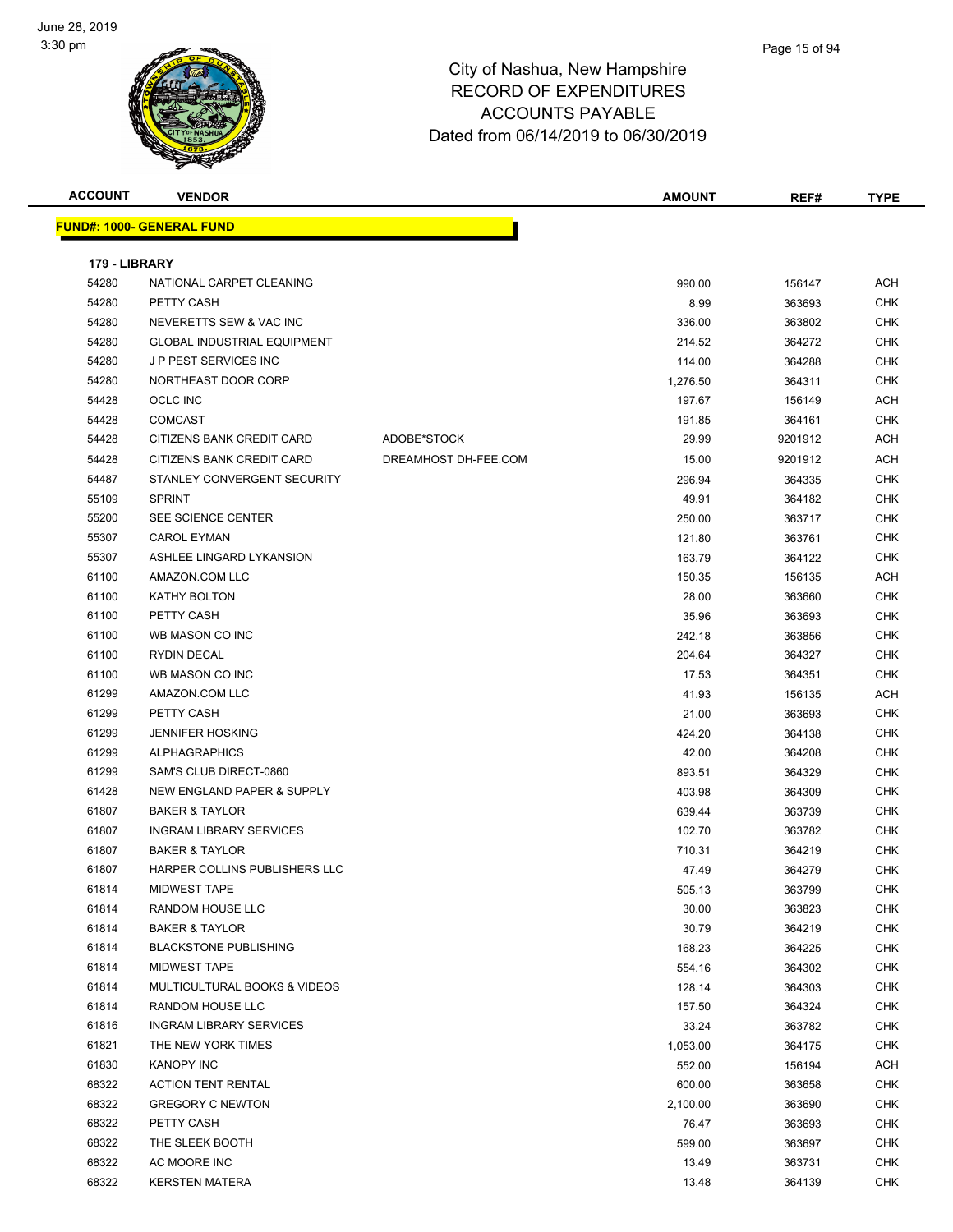

**ACCOUNT VENDOR AMOUNT REF# TYPE**

|                                                                                                                                                                              | <u> FUND#: 1000- GENERAL FUND</u>         |                          |             |         |                                                                                                                                                                                                                                                                        |
|------------------------------------------------------------------------------------------------------------------------------------------------------------------------------|-------------------------------------------|--------------------------|-------------|---------|------------------------------------------------------------------------------------------------------------------------------------------------------------------------------------------------------------------------------------------------------------------------|
| 179 - LIBRARY                                                                                                                                                                |                                           |                          |             |         |                                                                                                                                                                                                                                                                        |
| 71000                                                                                                                                                                        | AMAZON.COM LLC                            |                          | 9.18        | 156135  | <b>ACH</b>                                                                                                                                                                                                                                                             |
| 71221                                                                                                                                                                        | AMAZON.COM LLC                            |                          | 271.20      | 156189  | <b>ACH</b>                                                                                                                                                                                                                                                             |
| 71221                                                                                                                                                                        | SHI INTERNATIONAL CORP                    |                          | 28.50       | 363832  | <b>CHK</b>                                                                                                                                                                                                                                                             |
|                                                                                                                                                                              | TOTAL 179 - LIBRARY                       |                          | \$16,927.00 |         |                                                                                                                                                                                                                                                                        |
|                                                                                                                                                                              | <b>181 - COMMUNITY DEVELOPMENT</b>        |                          |             |         |                                                                                                                                                                                                                                                                        |
| 55307                                                                                                                                                                        | <b>SARAH MARCHANT</b>                     |                          | 64.96       | 363684  | <b>CHK</b>                                                                                                                                                                                                                                                             |
| 61100                                                                                                                                                                        | WB MASON CO INC                           |                          | 29.29       | 363856  | <b>CHK</b>                                                                                                                                                                                                                                                             |
| 61100                                                                                                                                                                        | WB MASON CO INC                           |                          | 153.94      | 364351  | <b>CHK</b>                                                                                                                                                                                                                                                             |
| 61650                                                                                                                                                                        | WB MASON CO INC                           |                          | 58.06       | 363856  | <b>CHK</b>                                                                                                                                                                                                                                                             |
| 61650                                                                                                                                                                        | WB MASON CO INC                           |                          | 94.93       | 364351  | <b>CHK</b>                                                                                                                                                                                                                                                             |
|                                                                                                                                                                              | TOTAL 181 - COMMUNITY DEVELOPMENT         |                          | \$401.18    |         |                                                                                                                                                                                                                                                                        |
|                                                                                                                                                                              |                                           |                          |             |         |                                                                                                                                                                                                                                                                        |
|                                                                                                                                                                              | <b>182 - PLANNING AND ZONING</b>          |                          |             |         |                                                                                                                                                                                                                                                                        |
| 55421                                                                                                                                                                        | ROGER HOUSTON                             |                          | 71.92       | 363675  | <b>CHK</b>                                                                                                                                                                                                                                                             |
| 55421                                                                                                                                                                        | <b>LINDA MCGHEE</b>                       |                          | 70.76       | 363681  | <b>CHK</b>                                                                                                                                                                                                                                                             |
| 55421                                                                                                                                                                        | DONALD SCOTT MCPHIE                       |                          | 66.70       | 363687  | <b>CHK</b>                                                                                                                                                                                                                                                             |
| 55600                                                                                                                                                                        | <b>ALPHAGRAPHICS</b>                      |                          | 334.00      | 364208  | <b>CHK</b>                                                                                                                                                                                                                                                             |
|                                                                                                                                                                              |                                           |                          |             |         |                                                                                                                                                                                                                                                                        |
|                                                                                                                                                                              | <b>TOTAL 182 - PLANNING AND ZONING</b>    |                          | \$543.38    |         |                                                                                                                                                                                                                                                                        |
|                                                                                                                                                                              | <b>183 - ECONOMIC DEVELOPMENT</b>         |                          |             |         |                                                                                                                                                                                                                                                                        |
|                                                                                                                                                                              | <b>CBRE VALUATION &amp; ADVISORY SERV</b> |                          | 4,500.00    | 156190  |                                                                                                                                                                                                                                                                        |
| 53142<br>55400                                                                                                                                                               | KOMBA LAMINA                              |                          | 747.42      | 364106  |                                                                                                                                                                                                                                                                        |
|                                                                                                                                                                              | <b>TIM CUMMINGS</b>                       |                          | 754.04      | 364570  |                                                                                                                                                                                                                                                                        |
|                                                                                                                                                                              | CITIZENS BANK CREDIT CARD                 | CSU Online               | 595.00      | 9201912 |                                                                                                                                                                                                                                                                        |
|                                                                                                                                                                              | CITIZENS BANK CREDIT CARD                 | Hotels.com               | 794.10      | 9201912 |                                                                                                                                                                                                                                                                        |
|                                                                                                                                                                              | CITIZENS BANK CREDIT CARD                 | <b>United Airlines</b>   | 664.59      | 9201912 |                                                                                                                                                                                                                                                                        |
|                                                                                                                                                                              | CITIZENS BANK CREDIT CARD                 | Hampton Inn              | 155.91      | 9201912 |                                                                                                                                                                                                                                                                        |
|                                                                                                                                                                              | CITIZENS BANK CREDIT CARD                 | <b>American Airlines</b> | 383.60      | 9201912 |                                                                                                                                                                                                                                                                        |
|                                                                                                                                                                              | CITIZENS BANK CREDIT CARD                 | American Airlines        | 301.99      | 9201912 |                                                                                                                                                                                                                                                                        |
|                                                                                                                                                                              | CITIZENS BANK CREDIT CARD                 | <b>American Airlines</b> | 25.00       | 9201912 |                                                                                                                                                                                                                                                                        |
|                                                                                                                                                                              | WB MASON CO INC                           |                          | 18.01       | 364351  |                                                                                                                                                                                                                                                                        |
|                                                                                                                                                                              | <b>COSTAR REALTY INFORMATION</b>          |                          | 762.85      | 363755  |                                                                                                                                                                                                                                                                        |
|                                                                                                                                                                              | <b>TOTAL 183 - ECONOMIC DEVELOPMENT</b>   |                          | \$9,702.51  |         |                                                                                                                                                                                                                                                                        |
|                                                                                                                                                                              |                                           |                          |             |         |                                                                                                                                                                                                                                                                        |
|                                                                                                                                                                              | <b>GUARDIAN</b>                           |                          | 4,321.00    | 363936  |                                                                                                                                                                                                                                                                        |
|                                                                                                                                                                              | UNUM LIFE INSURANCE                       |                          | 1,603.97    | 364050  |                                                                                                                                                                                                                                                                        |
|                                                                                                                                                                              | <b>JACKSON LEWIS LLP</b>                  |                          | 3,250.00    | 363957  |                                                                                                                                                                                                                                                                        |
|                                                                                                                                                                              | NASHUA YOUTH COUNCIL                      |                          | 6,132.50    | 364064  |                                                                                                                                                                                                                                                                        |
|                                                                                                                                                                              | FRONTLINE TECHNOLOGIES GRP LLC            |                          | 2,500.00    | 156204  |                                                                                                                                                                                                                                                                        |
|                                                                                                                                                                              | FIRST STUDENT INC                         |                          | 345.59      | 363924  |                                                                                                                                                                                                                                                                        |
| 55400<br>55400<br>55400<br>55400<br>55400<br>55400<br>55400<br>55400<br>61100<br>61830<br><b>191 - SCHOOL</b><br>52300<br>52300<br>53128<br>53600<br>53607<br>53614<br>53614 | NEW HAMPSHIRE HOSPITAL                    |                          | 1,080.00    | 364003  | <b>ACH</b><br><b>CHK</b><br><b>CHK</b><br><b>ACH</b><br><b>ACH</b><br><b>ACH</b><br><b>ACH</b><br><b>ACH</b><br><b>ACH</b><br><b>ACH</b><br><b>CHK</b><br><b>CHK</b><br><b>CHK</b><br><b>CHK</b><br><b>CHK</b><br><b>CHK</b><br><b>ACH</b><br><b>CHK</b><br><b>CHK</b> |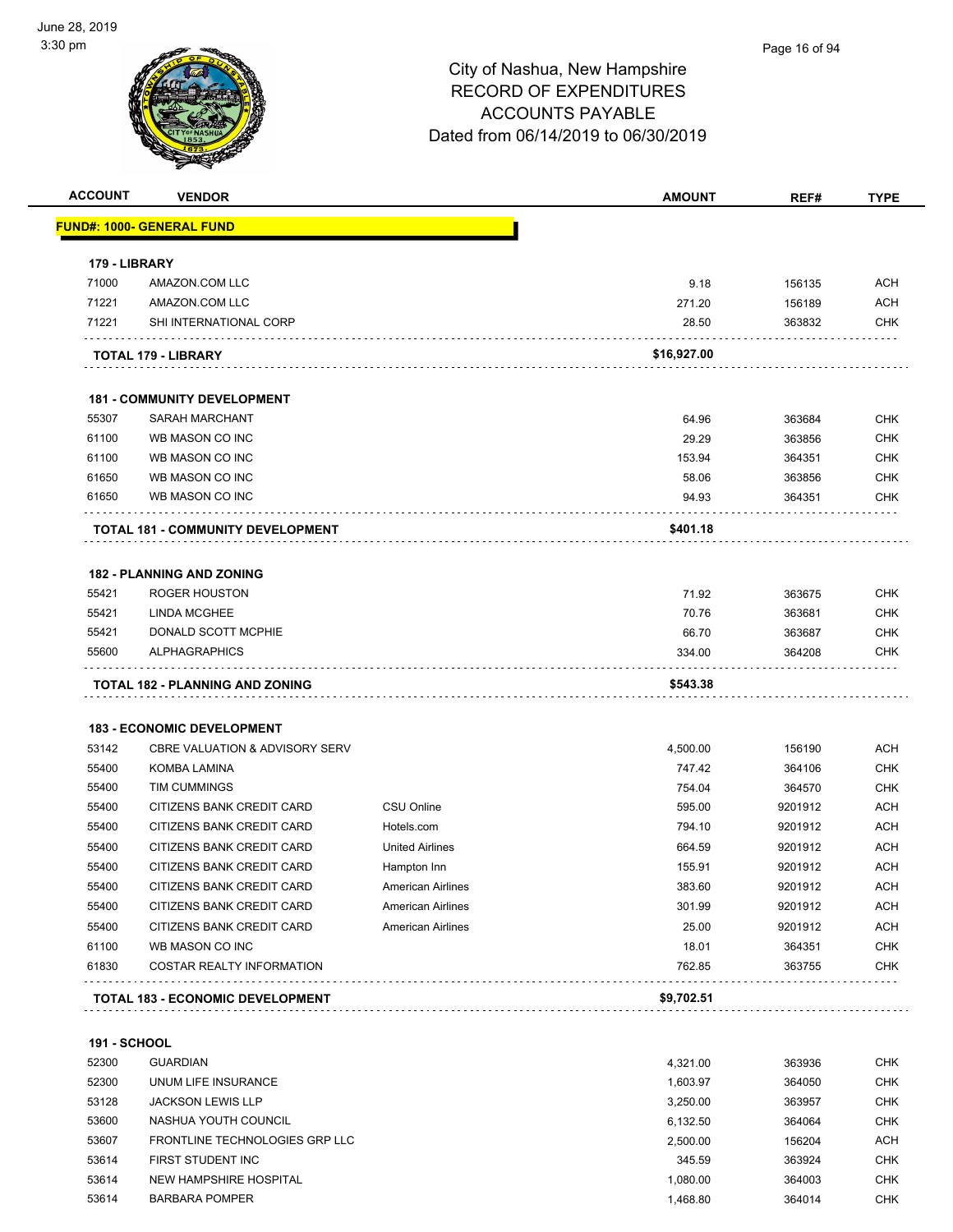

| <b>ACCOUNT</b>      | <b>VENDOR</b>                                 | <b>AMOUNT</b>     | REF#             | <b>TYPE</b>       |
|---------------------|-----------------------------------------------|-------------------|------------------|-------------------|
|                     | <b>FUND#: 1000- GENERAL FUND</b>              |                   |                  |                   |
|                     |                                               |                   |                  |                   |
| <b>191 - SCHOOL</b> |                                               |                   |                  |                   |
| 53614               | AMY MCCARTNEY                                 | 15,033.50         | 364371           | CHK               |
| 53614               | <b>CLARK ASSOC</b>                            | 23,249.10         | 364389           | <b>CHK</b>        |
| 53614               | NEW HAMPSHIRE HOSPITAL                        | 360.00            | 364470           | <b>CHK</b>        |
| 53614               | NORTHEAST DEAF&HARD OF HEARING                | 35.00             | 364474           | CHK               |
| 53628               | SOUTHWORTH-MILTON INC                         | 2,400.00          | 363869           | <b>CHK</b>        |
| 53628               | <b>BAY STATE INTERPRETING</b>                 | 92.75             | 363885           | CHK               |
| 53628               | <b>BLM PHOTOGRAPHY</b>                        | 2,000.00          | 363891           | CHK               |
| 53628               | <b>GATE CITY CHARTER SCHOOL</b>               | 2,450.00          | 363931           | CHK               |
| 53628               | <b>METRO GROUP INC</b>                        | 829.00            | 363985           | CHK               |
| 53628               | MICROSOCIETY CHARTER SCHOOL                   | 4,692.00          | 363987           | CHK               |
| 53628               | MSB CONSULTING GROUP LLC                      | 7,174.50          | 363994           | <b>CHK</b>        |
| 53628               | THERAPY TRAVELERS LLC                         | 2,688.00          | 364043           | CHK               |
| 53628               | NASHUA YOUTH COUNCIL                          | 5,000.00          | 364064           | <b>CHK</b>        |
| 53628               | SOUTHWORTH-MILTON INC                         | 2,400.00          | 364365           | CHK               |
| 53628               | DJ JEFF HAMILTON                              | 250.00            | 364396           | CHK               |
| 53628               | MSB CONSULTING GROUP LLC                      | 13,081.11         | 364462           | <b>CHK</b>        |
| 53628               | PROFISHANT INC                                | 793.00            | 364482           | CHK               |
| 53628               | WHALLEY COMPUTER ASSOC INC                    | 4,550.00          | 364514           | CHK               |
| 54100               | <b>EVERSOURCE</b>                             | 128,272.11        | 363863           | CHK               |
| 54114               | <b>LIBERTY UTILITIES</b>                      | 2,676.37          | 363865           | CHK               |
| 54114               | <b>DIRECT ENERGY BUSINESS</b>                 | 28,223.77         | 363916           | CHK               |
| 54141               | PENNICHUCK WATER WORKS INC                    | 6,649.84          | 363868           | <b>CHK</b>        |
| 54243               | TRANE U.S. INC                                | 3,907.00          | 364046           | CHK               |
| 54280               | <b>B &amp; S LOCKSMITHS INC</b>               | 265.00            | 363881           | <b>CHK</b>        |
| 54280               | <b>BELLETETES INC</b>                         | 962.68            | 363887           | CHK               |
| 54280               | <b>HERITAGE WHOLESALERS</b>                   | 895.14            | 363941           | CHK               |
| 54280               | HOME DEPOT CREDIT SERVICES                    | 244.75            | 363946           | <b>CHK</b>        |
| 54280               | MERRIMACK BUILDING SUPPLY INC                 | 140.59            | 363984           | CHK               |
| 54280               | NASHUA WALLPAPER & PAINT CO                   | 754.70            | 363999           | CHK               |
| 54280               | <b>PASEK CORP</b>                             | 345.91            |                  | CHK               |
| 54280               | STANLEY ELEVATOR CO INC                       | 335.00            | 364010<br>364037 | CHK               |
| 54280               | <b>BELLETETES INC</b>                         |                   |                  | <b>CHK</b>        |
| 54280               | HOME DEPOT CREDIT SERVICES                    | 628.45            | 364377           | <b>CHK</b>        |
| 54280               | MARVELL PLATE GLASS INC                       | 35.91<br>89.38    | 364418           | <b>CHK</b>        |
| 54487               | DAVID BAILEY                                  | 215.00            | 364451<br>363882 | <b>CHK</b>        |
| 54487               | PIANOARTS INC                                 |                   |                  | <b>CHK</b>        |
| 54487               | <b>TURF PRODUCTS</b>                          | 99.00<br>2,545.64 | 364013<br>364048 | <b>CHK</b>        |
| 54487               | JOHNSON CONTROLS FIRE PROTECT.                |                   |                  | <b>CHK</b>        |
| 54487               | <b>TURF PRODUCTS</b>                          | 2,043.00          | 364427           |                   |
|                     |                                               | 1,722.56          | 364509           | CHK<br><b>CHK</b> |
| 54600               | <b>BEST FORD</b><br><b>CARPARTS OF NASHUA</b> | 165.87            | 363888           | <b>CHK</b>        |
| 54600               |                                               | 618.64            | 363900           |                   |
| 54600               | MAYNARD & LESIEUR INC                         | 211.04            | 363981           | CHK               |
| 54600               | SANEL NAPA                                    | 183.47            | 364029           | CHK               |
| 54600               | <b>CARPARTS OF NASHUA</b>                     | 360.39            | 364386           | <b>CHK</b>        |
| 54600               | SANEL NAPA                                    | 3.99              | 364491           | <b>CHK</b>        |
| 55109               | CONSOLIDATED COMMUNICATIONS                   | 36.34             | 363861           | <b>CHK</b>        |
| 55109               | <b>EARTHLINK BUSINESS</b>                     | 426.57            | 363862           | <b>CHK</b>        |
| 55109               | <b>COMCAST</b>                                | 219.57            | 364357           | <b>CHK</b>        |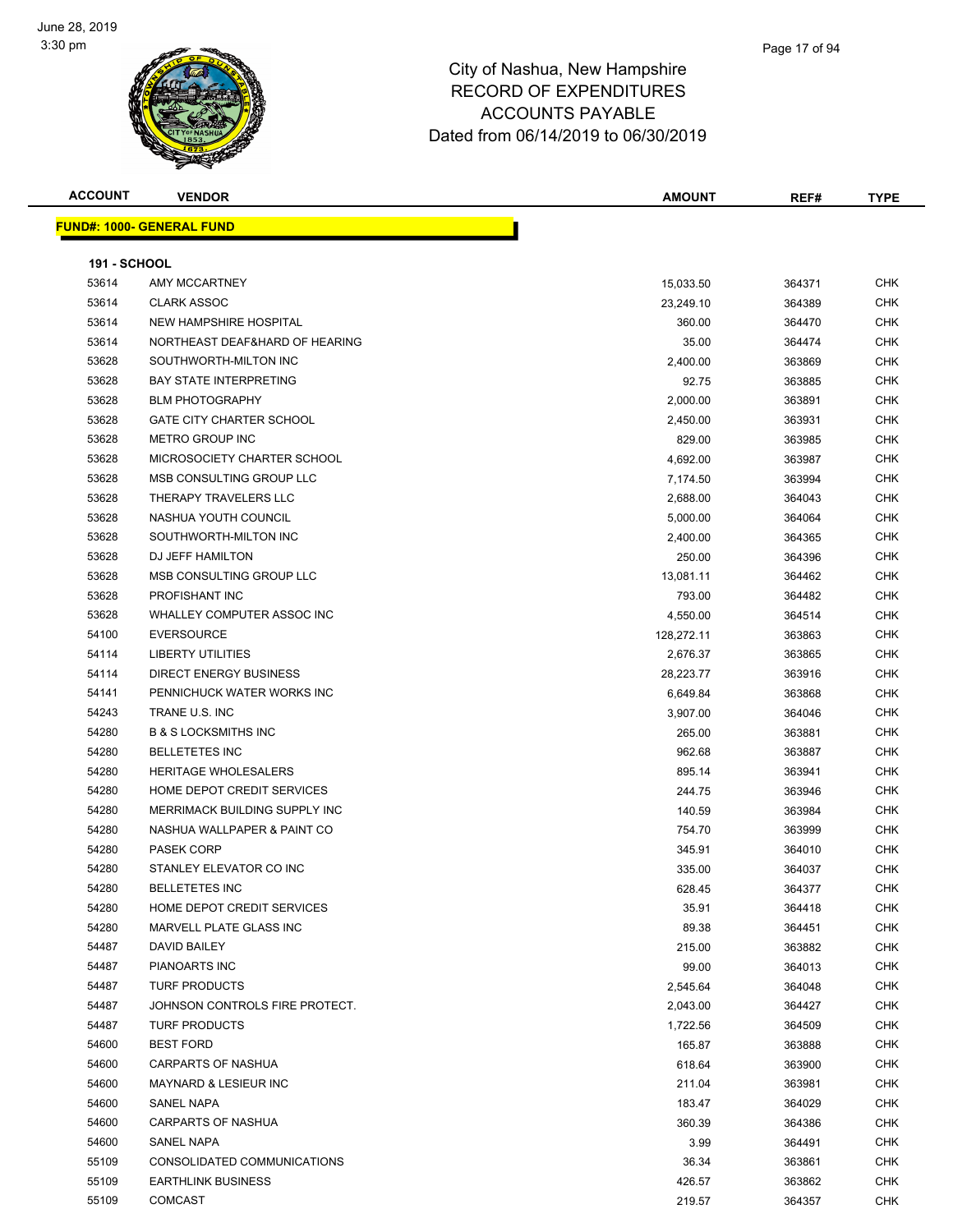

| <b>ACCOUNT</b>      | <b>VENDOR</b>                    |                         | <b>AMOUNT</b>   | REF#             | <b>TYPE</b> |
|---------------------|----------------------------------|-------------------------|-----------------|------------------|-------------|
|                     | <b>FUND#: 1000- GENERAL FUND</b> |                         |                 |                  |             |
|                     |                                  |                         |                 |                  |             |
| <b>191 - SCHOOL</b> |                                  |                         |                 |                  |             |
| 55109               | CONSOLIDATED COMMUNICATIONS      |                         | 474.12          | 364358           | <b>CHK</b>  |
| 55109               | VERIZON WIRELESS 742005979       |                         | 405.09          | 364367           | <b>CHK</b>  |
| 55200               | CITIZENS BANK CREDIT CARD        | NEWS-LINE PUBLISHING    | 250.00          | 9201912          | ACH         |
| 55200               | <b>CITIZENS BANK CREDIT CARD</b> | Mail Chimp              | 45.00           | 9201912          | ACH         |
| 55200               | CITIZENS BANK CREDIT CARD        | NEWS-LINE PUBLISHING    | 250.00          | 9201912          | ACH         |
| 55300               | <b>ERIN ANDERSON</b>             |                         | 270.22          | 363878           | CHK         |
| 55307               | ANNE ALTMAN                      |                         | 85.70           | 363877           | CHK         |
| 55307               | <b>LYNNE BROWN</b>               |                         | 35.96           | 363897           | <b>CHK</b>  |
| 55307               | CLAUDIA CASTANO-VELEZ            |                         | 36.54           | 363902           | CHK         |
| 55307               | <b>DONNA FITZPATRICK</b>         |                         | 118.55          | 363925           | <b>CHK</b>  |
| 55307               | <b>DEANNA LAVOIE</b>             |                         | 49.93           | 363964           | <b>CHK</b>  |
| 55307               | <b>ALEXIS LECLAIR</b>            |                         | 51.15           | 363968           | CHK         |
| 55307               | <b>GARTH MCKINNEY</b>            |                         | 223.64          | 363983           | <b>CHK</b>  |
| 55307               | <b>WILLIAM NELSON</b>            |                         | 18.27           | 364002           | CHK         |
| 55307               | <b>KRISTA PROVOST-TATE</b>       |                         | 6.96            | 364018           | CHK         |
| 55307               | <b>MEGHAN STAPLES</b>            |                         | 13.92           | 364038           | <b>CHK</b>  |
| 55307               | <b>DENISE TROMBLY</b>            |                         | 29.00           | 364047           | CHK         |
| 55307               | <b>CARMEN KOSOW</b>              |                         | 12.18           | 364433           | CHK         |
| 55307               | <b>HOLLY LAVINE</b>              |                         | 31.32           | 364436           | <b>CHK</b>  |
| 55307               | RICHARD S LOFTUS                 |                         | 9.13            | 364443           | CHK         |
| 55307               | NATHAN MAZEROLLE                 |                         |                 |                  | CHK         |
| 55307               | <b>CAROL ANN MCGURK</b>          |                         | 64.40<br>335.24 | 364454<br>364456 | CHK         |
| 55307               | <b>ANNE PRICE</b>                |                         | 368.52          | 364481           | CHK         |
| 55400               | STACEY L ALLEN                   |                         | 165.00          | 363876           | <b>CHK</b>  |
| 55400               | <b>KAREN MUNZ</b>                |                         | 90.00           | 363995           | <b>CHK</b>  |
| 55400               | <b>NHSAA</b>                     |                         | 50.00           | 364005           | CHK         |
| 55400               | <b>JACALYN LESSER</b>            |                         | 100.00          | 364441           | <b>CHK</b>  |
| 55400               | CITIZENS BANK CREDIT CARD        | NORTHCONWAY GRAND HOTEL | 71.00           | 9201912          | ACH         |
| 55400               | CITIZENS BANK CREDIT CARD        | NORTHCONWAY GRAND HOTEL | 71.00           | 9201912          | ACH         |
| 55400               | <b>CITIZENS BANK CREDIT CARD</b> | NORTHCONWAY GRAND HOTEL | 71.00           | 9201912          | ACH         |
|                     | CITIZENS BANK CREDIT CARD        |                         |                 |                  |             |
| 55400               |                                  | NORTHCONWAY GRAND HOTEL | 71.00           | 9201912          | ACH         |
| 55400               | CITIZENS BANK CREDIT CARD        | NORTHCONWAY GRAND HOTEL | 226.00          | 9201912          | <b>ACH</b>  |
| 55400               | CITIZENS BANK CREDIT CARD        | OMNIMT.WASHINGTON LODGE | 396.64          | 9201912          | <b>ACH</b>  |
| 55400               | CITIZENS BANK CREDIT CARD        | OMNIMT.WASHINGTON LODGE | 396.64          | 9201912          | ACH         |
| 55400               | CITIZENS BANK CREDIT CARD        | NORTHCONWAY GRAND HOTEL | (71.00)         | 9201912          | ACH         |
| 55400               | CITIZENS BANK CREDIT CARD        | OMNIMT.WASHINGTON LODGE | 396.64          | 9201912          | ACH         |
| 55500               | THE TELEGRAPH                    |                         | 2,084.80        | 364184           | <b>CHK</b>  |
| 55500               | UNION LEADER CORPORATION         |                         | 282.09          | 364189           | CHK         |
| 55500               | UNION LEADER CORPORATION         |                         | 109.65          | 364571           | <b>CHK</b>  |
| 55500               | CITIZENS BANK CREDIT CARD        | School Spring           | 650.00          | 9201912          | ACH         |
| 55500               | CITIZENS BANK CREDIT CARD        | School Spring           | 650.00          | 9201912          | ACH         |
| 55500               | CITIZENS BANK CREDIT CARD        | School Spring           | 650.00          | 9201912          | ACH         |
| 55500               | CITIZENS BANK CREDIT CARD        | <b>School Spring</b>    | 650.00          | 9201912          | ACH         |
| 55500               | CITIZENS BANK CREDIT CARD        | <b>INDEED</b>           | 501.37          | 9201912          | ACH         |
| 55500               | CITIZENS BANK CREDIT CARD        | <b>School Spring</b>    | 650.00          | 9201912          | ACH         |
| 55500               | CITIZENS BANK CREDIT CARD        | <b>INDEED</b>           | 498.63          | 9201912          | ACH         |
| 55600               | <b>JOSTENS INC</b>               |                         | 89.29           | 363958           | <b>CHK</b>  |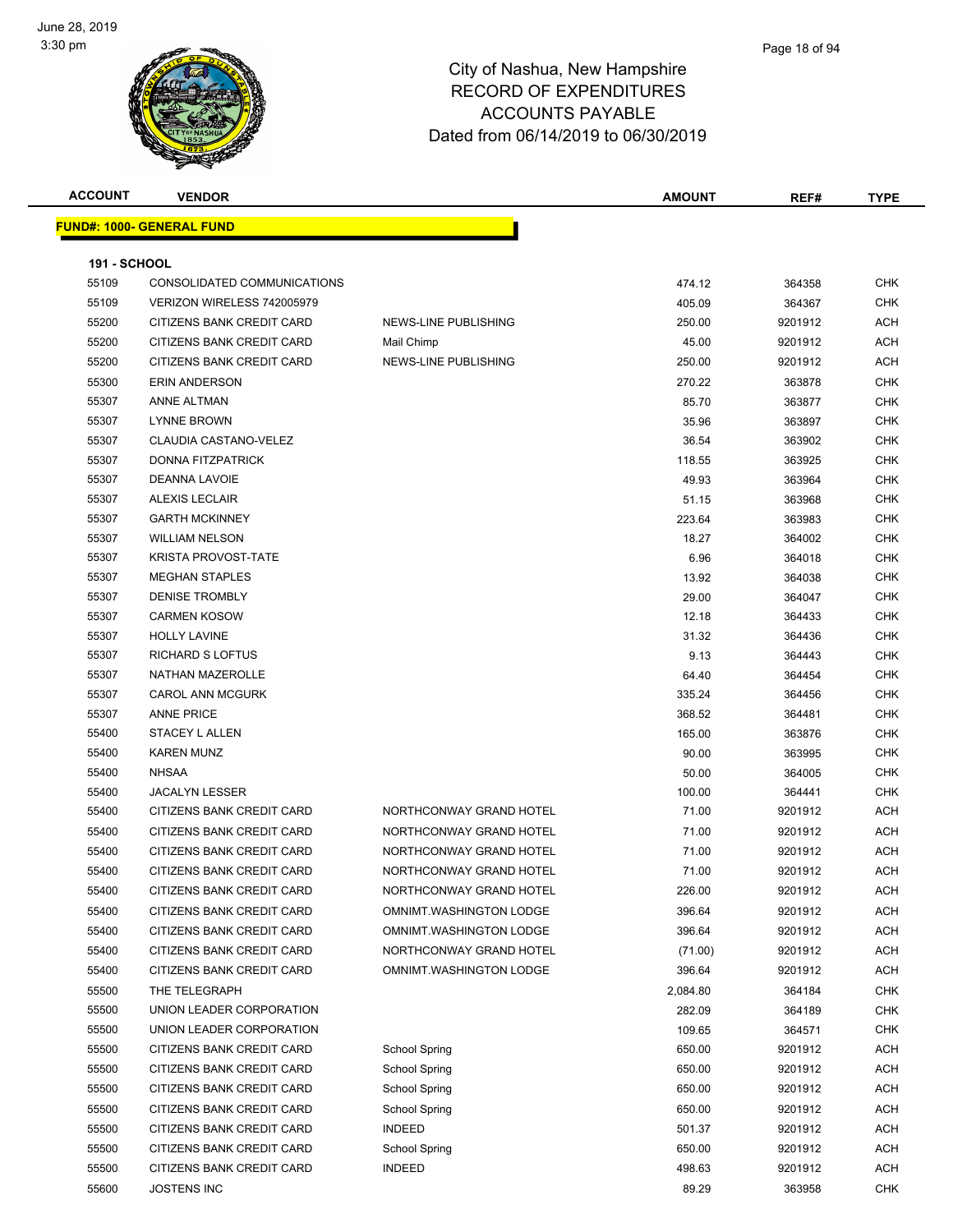

| <b>ACCOUNT</b>      | <b>VENDOR</b>                            | <b>AMOUNT</b> | REF#   | TYPE       |
|---------------------|------------------------------------------|---------------|--------|------------|
|                     | <b>FUND#: 1000- GENERAL FUND</b>         |               |        |            |
|                     |                                          |               |        |            |
| <b>191 - SCHOOL</b> |                                          |               |        |            |
| 55600               | <b>JOSTENS INC</b>                       | 16.86         | 364428 | <b>CHK</b> |
| 55600               | SUNSHINE STATE PROMOTIONS                | 369.50        | 364505 | CHK        |
| 55607               | <b>MAILFINANCE</b>                       | 158.85        | 363978 | <b>CHK</b> |
| 55607               | PETTY CASH                               | 34.00         | 364360 | <b>CHK</b> |
| 55628               | RIVERSIDE CLEANERS LLC                   | 1,200.00      | 364489 | <b>CHK</b> |
| 55642               | MICHAEL BARBERIAN                        | 88.00         | 363883 | <b>CHK</b> |
| 55642               | PHILIP CLINTON                           | 68.00         | 363904 | <b>CHK</b> |
| 55642               | <b>BRIAN JACKSON</b>                     | 68.00         | 363956 | <b>CHK</b> |
| 55642               | PHIL MCCARTHY                            | 176.00        | 363982 | <b>CHK</b> |
| 55642               | DENNIS J MURPHY JR                       | 68.00         | 363996 | CHK        |
| 55642               | <b>PATRICK RICHARD</b>                   | 156.00        | 364025 | <b>CHK</b> |
| 55642               | SY TEBBETTS                              | 244.00        | 364041 | <b>CHK</b> |
| 55642               | BARBARA A GALLEY-QUINN                   | 88.00         | 364406 | <b>CHK</b> |
| 55642               | THERESA L GALLEY-QUINN                   | 88.00         | 364407 | <b>CHK</b> |
| 55642               | <b>SCOTT INFANTINO</b>                   | 68.00         | 364421 | <b>CHK</b> |
| 55642               | <b>BRIAN MURPHY</b>                      | 102.00        | 364463 | <b>CHK</b> |
| 55642               | <b>NEIL R PENTTINEN</b>                  | 68.00         | 364477 | <b>CHK</b> |
| 55642               | MICHAEL C PETERSON                       | 68.00         | 364479 | <b>CHK</b> |
| 55642               | <b>GARY SIMPSON</b>                      | 99.00         | 364501 | <b>CHK</b> |
| 55642               | DAVID WEBSTER                            | 68.00         | 364513 | <b>CHK</b> |
| 55691               | <b>JESSICA FLAGLER</b>                   | 1,218.00      | 363926 | CHK        |
| 55691               | <b>SIRENA HILBERT</b>                    | 224.46        | 363943 | <b>CHK</b> |
| 55694               | <b>COMPASS INNOVATIVE BEHAVIOR</b>       | 4,365.00      | 363906 | <b>CHK</b> |
| 55694               | <b>CREST</b>                             | 14,531.00     | 363910 | <b>CHK</b> |
| 55694               | DEVEREUX FOUNDATION                      | 17,548.17     | 363915 | <b>CHK</b> |
| 55694               | DOCTOR FRANKLIN PERKINS SCH              | 13,697.46     | 363917 | <b>CHK</b> |
| 55694               | <b>EASTER SEALS OF NEW HAMPSHIRE</b>     | 15,263.75     | 363918 | <b>CHK</b> |
| 55694               | EVERGREEN CENTER INC                     | 21,682.02     | 363922 | <b>CHK</b> |
| 55694               | HILLCREST EDUCATIONAL CENTERS            | 5,103.20      | 363944 | <b>CHK</b> |
| 55694               | LEARNING SKILLS ACADEMY                  | 4,843.35      | 363967 | <b>CHK</b> |
| 55694               | LIGHTHOUSE SCHOOL INC                    | 175,800.24    | 363969 | CHK        |
| 55694               | MARLENE S MORGAN                         | 637.50        | 363991 | <b>CHK</b> |
| 55694               | MOUNT PROSPECT ACADEMY INC               | 24,853.17     | 363993 | CHK        |
| 55694               | NFI NORTH INC                            | 4,857.60      | 364004 | <b>CHK</b> |
| 55694               | PARKER EDUCATION                         | 9,146.70      | 364009 | <b>CHK</b> |
| 55694               | <b>REGIONAL SERVICES &amp; EDUCATION</b> | 5,556.76      | 364023 | <b>CHK</b> |
| 55694               | THE WHITNEY ACADEMY INC                  | 11,069.48     | 364059 | <b>CHK</b> |
| 55694               | WINDHAM ACADEMY                          | 1,921.50      | 364062 | CHK        |
| 55694               | <b>BOOTHBY THERAPY SERVICES LLC</b>      | 896.00        | 364381 | <b>CHK</b> |
| 55694               | LEARNING PREP SCHOOL                     | 3,047.20      | 364438 | <b>CHK</b> |
| 55694               | LEARNING SKILLS ACADEMY                  | 2,374.11      | 364439 | <b>CHK</b> |
| 55694               | MANCHESTER SCHOOL DISTRICT               | 4,547.06      | 364447 | <b>CHK</b> |
| 55694               | <b>MERRIMACK SCHOOL DISTRICT</b>         | 38,286.98     | 364457 | CHK        |
| 55694               | MOUNT PROSPECT ACADEMY INC               | 6,466.71      | 364461 | <b>CHK</b> |
| 55694               | NASHUA CHILDRENS HOME                    | 23,250.36     | 364467 | <b>CHK</b> |
| 55694               | NFI NORTH INC                            | 2,208.00      | 364471 | <b>CHK</b> |
| 55694               | <b>REGIONAL SERVICES &amp; EDUCATION</b> | 2,006.13      | 364486 | <b>CHK</b> |
| 55694               | VALLEY COLLABORATIVE                     | 20,947.20     | 364510 | <b>CHK</b> |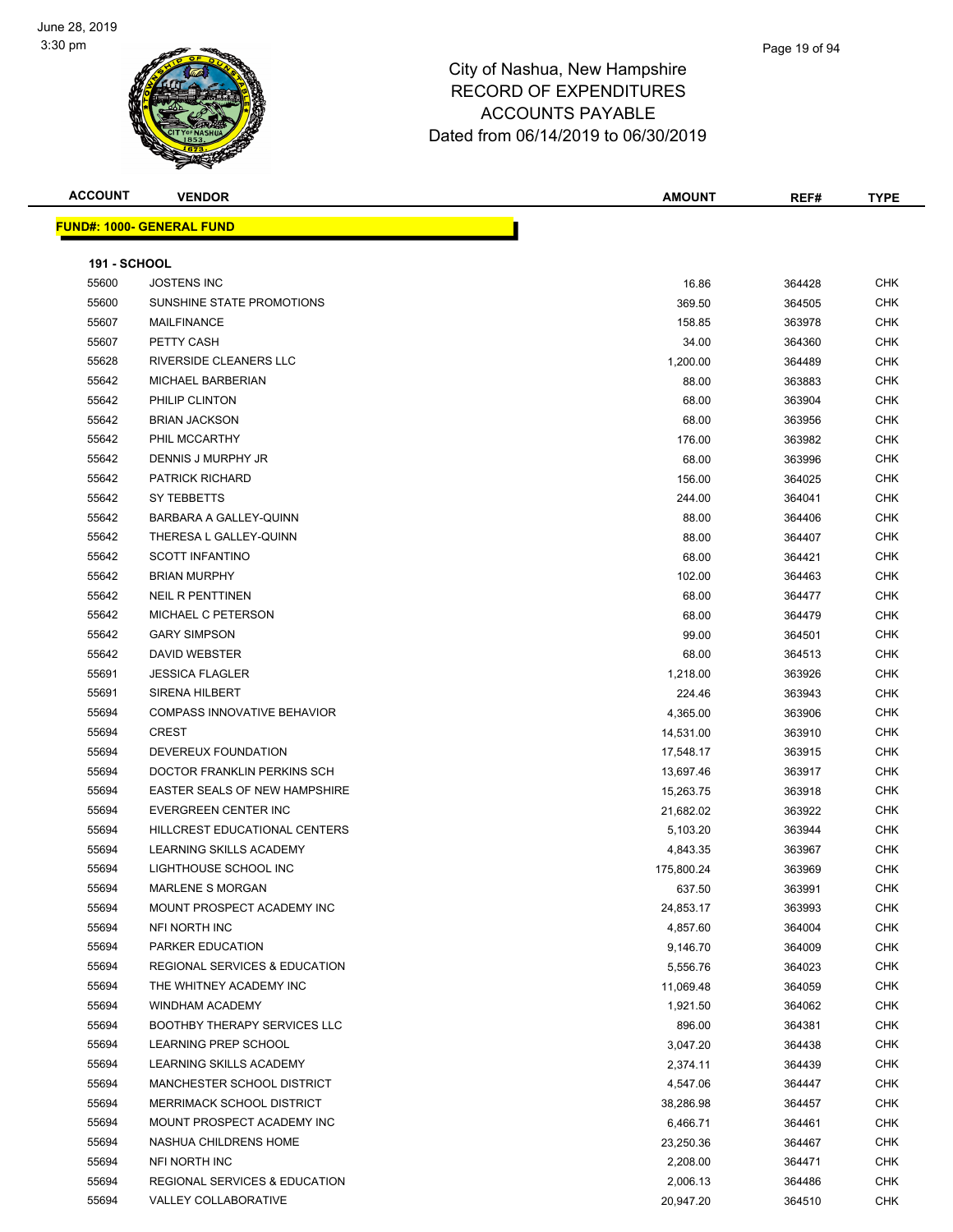

| <b>ACCOUNT</b>      | <b>VENDOR</b>                        | <b>AMOUNT</b> | REF#   | <b>TYPE</b> |
|---------------------|--------------------------------------|---------------|--------|-------------|
|                     | <b>FUND#: 1000- GENERAL FUND</b>     |               |        |             |
| <b>191 - SCHOOL</b> |                                      |               |        |             |
| 61100               | AMAZON.COM LLC                       | 224.28        | 156155 | <b>ACH</b>  |
| 61100               | <b>BICENTENNIAL STUDENT ACTIVITY</b> | 100.00        | 363889 | <b>CHK</b>  |
| 61100               | I.T. INSIDERS                        | 94.90         | 363949 | <b>CHK</b>  |
| 61100               | REALLY GOOD STUFF LLC                | 88.93         | 364021 | <b>CHK</b>  |
| 61100               | <b>WAL-MART</b>                      | 185.14        | 364055 | <b>CHK</b>  |
| 61100               | WB MASON CO INC                      | 382.81        | 364056 | <b>CHK</b>  |
| 61100               | PETTY CASH                           | 50.87         | 364363 | <b>CHK</b>  |
| 61100               | KONICA MINOLTA BUSINESS              | 154.34        | 364431 | <b>CHK</b>  |
| 61100               | WB MASON CO INC                      | 7,453.72      | 364512 | <b>CHK</b>  |
| 61135               | AMAZON.COM LLC                       | 8,548.46      | 156155 | ACH         |
| 61135               | AMAZON.COM LLC                       | 3,107.89      | 156203 | ACH         |
| 61135               | <b>BELLETETES INC</b>                | 547.42        | 363887 | <b>CHK</b>  |
| 61135               | <b>LYNNE BROWN</b>                   | 242.00        | 363897 | <b>CHK</b>  |
| 61135               | CAROLINA BIOLOGICAL SUPPLY CO        | 379.05        | 363899 | <b>CHK</b>  |
| 61135               | <b>CARPARTS OF NASHUA</b>            | 37.35         | 363900 | <b>CHK</b>  |
| 61135               | CARTRIDGE WORLD MANCHESTER           | 49.99         | 363901 | <b>CHK</b>  |
| 61135               | <b>CONTENTI COMPANY</b>              | 966.15        | 363907 | <b>CHK</b>  |
| 61135               | <b>GENERAL LINEN SERVICE INC</b>     | 199.76        | 363932 | <b>CHK</b>  |
| 61135               | <b>GRANITE GROUP</b>                 | 996.00        | 363935 | <b>CHK</b>  |
| 61135               | <b>HANNAFORD</b>                     | 84.19         | 363939 | <b>CHK</b>  |
| 61135               | <b>HEINEMANN</b>                     | 3,161.00      | 363940 | <b>CHK</b>  |
| 61135               | HOME DEPOT CREDIT SERVICE            | 40.00         | 363945 | <b>CHK</b>  |
| 61135               | HUDSON TROPHY COMPANY                | 327.50        | 363948 | <b>CHK</b>  |
| 61135               | COMPUTER HUT dba IT INSIDERS         | 279.84        | 363953 | <b>CHK</b>  |
| 61135               | <b>JW PEPPER &amp; SON INC</b>       | 48.25         | 363954 | <b>CHK</b>  |
| 61135               | <b>JW PEPPER &amp; SONS INC</b>      | 6.30          | 363955 | <b>CHK</b>  |
| 61135               | KONICA MINOLTA BUSINESS              | 333.56        | 363962 | <b>CHK</b>  |
| 61135               | <b>JUDITH LOFTUS</b>                 | 56.97         | 363971 | <b>CHK</b>  |
| 61135               | <b>MARKERTEK VIDEO SUPPLY</b>        | 337.00        | 363979 | <b>CHK</b>  |
| 61135               | MARKET BASKET ACCT 2589096           | 638.94        | 363980 | <b>CHK</b>  |
| 61135               | <b>NCS PEARSON</b>                   | 304.24        | 364001 | <b>CHK</b>  |
| 61135               | <b>JOHN OBERTI</b>                   | 115.00        | 364007 | <b>CHK</b>  |
| 61135               | <b>JOHN RICHARD</b>                  | 212.85        | 364024 | <b>CHK</b>  |
| 61135               | <b>SARGENT WELCH</b>                 | 100.50        | 364030 | <b>CHK</b>  |
| 61135               | <b>SCHOOL SPECIALTY</b>              | 2,513.66      | 364035 | <b>CHK</b>  |
| 61135               | <b>WAL-MART</b>                      | 245.11        | 364055 | <b>CHK</b>  |
| 61135               | WB MASON CO INC                      | 1,017.17      | 364056 | <b>CHK</b>  |
| 61135               | <b>WEST MUSIC</b>                    | 1,309.20      | 364057 | <b>CHK</b>  |
| 61135               | WILLIAM V MACGILL & CO               | 317.61        | 364060 | <b>CHK</b>  |
| 61135               | PETTY CASH                           | 27.45         | 364361 | <b>CHK</b>  |
| 61135               | PETTY CASH                           | 103.98        | 364363 | <b>CHK</b>  |
| 61135               | PETTY CASH                           | 62.84         | 364364 | <b>CHK</b>  |
| 61135               | HOME DEPOT CREDIT SERVICE            | 44.74         | 364417 | <b>CHK</b>  |
| 61135               | J W PEPPER & SON INC                 | 81.24         | 364423 | <b>CHK</b>  |
| 61135               | J W PEPPER & SONS INC                | 1,352.08      | 364424 | <b>CHK</b>  |
| 61135               | KONICA MINOLTA BUSINESS              | 1,454.38      | 364431 | <b>CHK</b>  |
| 61135               | LAKESHORE LEARNING MATERIALS         | 1,101.70      | 364434 | <b>CHK</b>  |
| 61135               | ROBERT LALANCETTE                    | 27.49         | 364435 | <b>CHK</b>  |
|                     |                                      |               |        |             |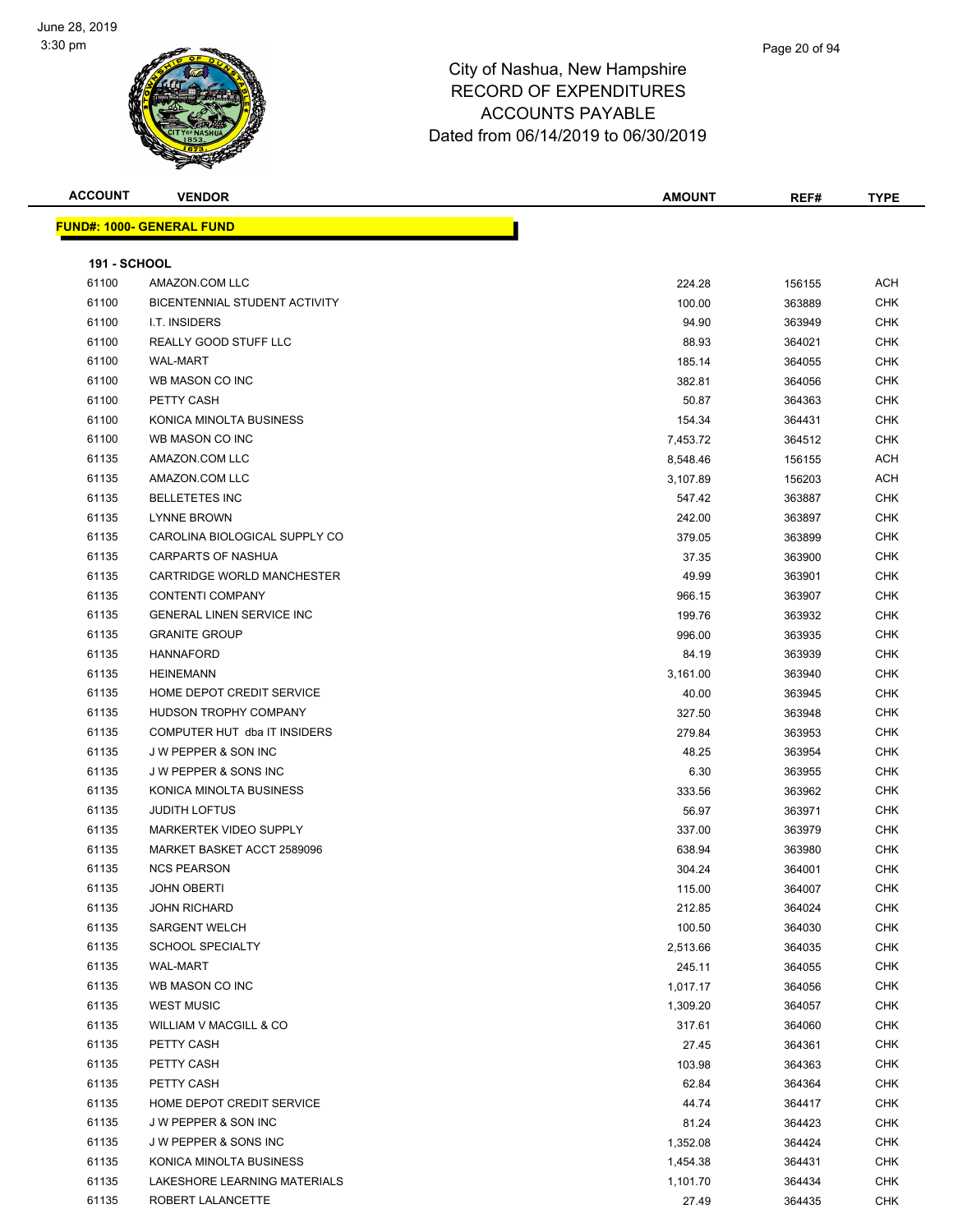

| <b>ACCOUNT</b>      | <b>VENDOR</b>                         | <b>AMOUNT</b> | REF#   | <b>TYPE</b> |
|---------------------|---------------------------------------|---------------|--------|-------------|
|                     | <u> FUND#: 1000- GENERAL FUND</u>     |               |        |             |
|                     |                                       |               |        |             |
| <b>191 - SCHOOL</b> |                                       |               |        |             |
| 61135               | DONNA LUNA                            | 38.98         | 364444 | <b>CHK</b>  |
| 61135               | M E O'BRIEN & SONS INC                | 709.32        | 364445 | <b>CHK</b>  |
| 61135               | MARKERTEK VIDEO SUPPLY                | 303.95        | 364449 | <b>CHK</b>  |
| 61135               | MARKET BASKET ACCT 2589096            | 150.73        | 364450 | <b>CHK</b>  |
| 61135               | <b>NASCO</b>                          | 55.13         | 364466 | <b>CHK</b>  |
| 61135               | NASHUA OUTDOOR POWER EQUIPMENT        | 121.24        | 364468 | <b>CHK</b>  |
| 61135               | PERMA-BOUND                           | 2,197.01      | 364478 | <b>CHK</b>  |
| 61135               | <b>SARGENT WELCH</b>                  | 70.35         | 364492 | <b>CHK</b>  |
| 61135               | <b>SCHOOL SPECIALTY</b>               | 1,444.45      | 364498 | <b>CHK</b>  |
| 61135               | <b>WAL-MART</b>                       | 360.54        | 364511 | <b>CHK</b>  |
| 61135               | WB MASON CO INC                       | 14,772.59     | 364512 | <b>CHK</b>  |
| 61142               | <b>SCHOOL HEALTH</b>                  | 348.33        | 364033 | <b>CHK</b>  |
| 61142               | SCHOOL NURSE SUPPLY INC               | 146.41        | 364034 | <b>CHK</b>  |
| 61142               | <b>SCHOOL HEALTH</b>                  | 105.62        | 364496 | <b>CHK</b>  |
| 61249               | <b>NCS PEARSON</b>                    | 513.04        | 364001 | <b>CHK</b>  |
| 61249               | PAR, INC                              | 1,353.24      | 364008 | <b>CHK</b>  |
| 61249               | <b>WESTERN PSYCHOLOGICAL SERVICES</b> | 464.20        | 364058 | <b>CHK</b>  |
| 61299               | <b>PALACE THEATER</b>                 | 208.00        | 363867 | <b>CHK</b>  |
| 61299               | TREASURER STATE OF NH                 | 45.00         | 363870 | <b>CHK</b>  |
| 61299               | <b>IMTEK</b>                          | 85.00         | 363951 | <b>CHK</b>  |
| 61299               | <b>TARA KINSELLA</b>                  | 66.65         | 363959 | <b>CHK</b>  |
| 61299               | <b>MILL METALS CORP</b>               | 150.00        | 363988 | <b>CHK</b>  |
| 61299               | <b>WAL-MART</b>                       | 199.82        | 364055 | <b>CHK</b>  |
| 61299               | <b>JAHMAL MOSLEY</b>                  | 69.00         | 364359 | <b>CHK</b>  |
| 61299               | <b>MASTER TEACHER</b>                 | 462.03        | 364452 | <b>CHK</b>  |
| 61407               | <b>REXEL USA INC</b>                  | 610.27        | 156206 | <b>ACH</b>  |
| 61407               | <b>ALARMAX</b>                        | 341.24        | 363875 | <b>CHK</b>  |
| 61407               | <b>GRAINGER</b>                       | 105.04        | 363934 | <b>CHK</b>  |
| 61407               | M & M ELECTRICAL SUPPLY CO INC        | 1,960.19      | 363974 | <b>CHK</b>  |
| 61407               | <b>VANCE ALARMS</b>                   | 560.00        | 364052 | <b>CHK</b>  |
| 61407               | WILLIAMS COMMUNICATIONS SERVIC        | 1,200.00      | 364061 | <b>CHK</b>  |
| 61407               | ALARMAX                               | 1,912.38      | 364370 | <b>CHK</b>  |
| 61407               | <b>GRAINGER</b>                       | 467.88        | 364411 | CHK         |
| 61414               | F W WEBB COMPANY                      | 781.75        | 363923 | <b>CHK</b>  |
| 61414               | <b>HAJOCA CORPORATION</b>             | 1,013.35      | 363938 | <b>CHK</b>  |
| 61414               | F W WEBB COMPANY                      | 443.02        | 364398 | <b>CHK</b>  |
| 61414               | <b>GRANITE GROUP</b>                  | 3,634.93      | 364412 | <b>CHK</b>  |
| 61421               | CONTROL TECHNOLOGIES INC              | 2,332.15      | 363908 | <b>CHK</b>  |
| 61428               | CLEAN-O-RAMA                          | 1,408.57      | 363903 | <b>CHK</b>  |
| 61428               | <b>IMPERIAL DADE</b>                  | 1,818.14      | 363950 | <b>CHK</b>  |
| 61428               | <b>IMPERIAL DADE</b>                  | 4,734.39      | 364420 | <b>CHK</b>  |
| 61428               | NASHUA WALLPAPER & PAINT CO           | 1,606.68      | 364469 | <b>CHK</b>  |
| 61599               | <b>BROX INDUSTRIES INC</b>            | 122.79        | 363898 | <b>CHK</b>  |
| 61599               | NASHUA OUTDOOR POWER EQUIPMENT        | 5,346.03      | 363998 | <b>CHK</b>  |
| 61599               | COUSINEAU FOREST PRODUCTS             | 2,115.00      | 364392 | <b>CHK</b>  |
| 61607               | I.T. INSIDERS                         | 479.75        | 363949 | <b>CHK</b>  |
| 61607               | COMPUTER HUT dba IT INSIDERS          | 747.60        | 363953 | <b>CHK</b>  |
| 61650               | WB MASON CO INC                       | 490.40        | 364512 | <b>CHK</b>  |
|                     |                                       |               |        |             |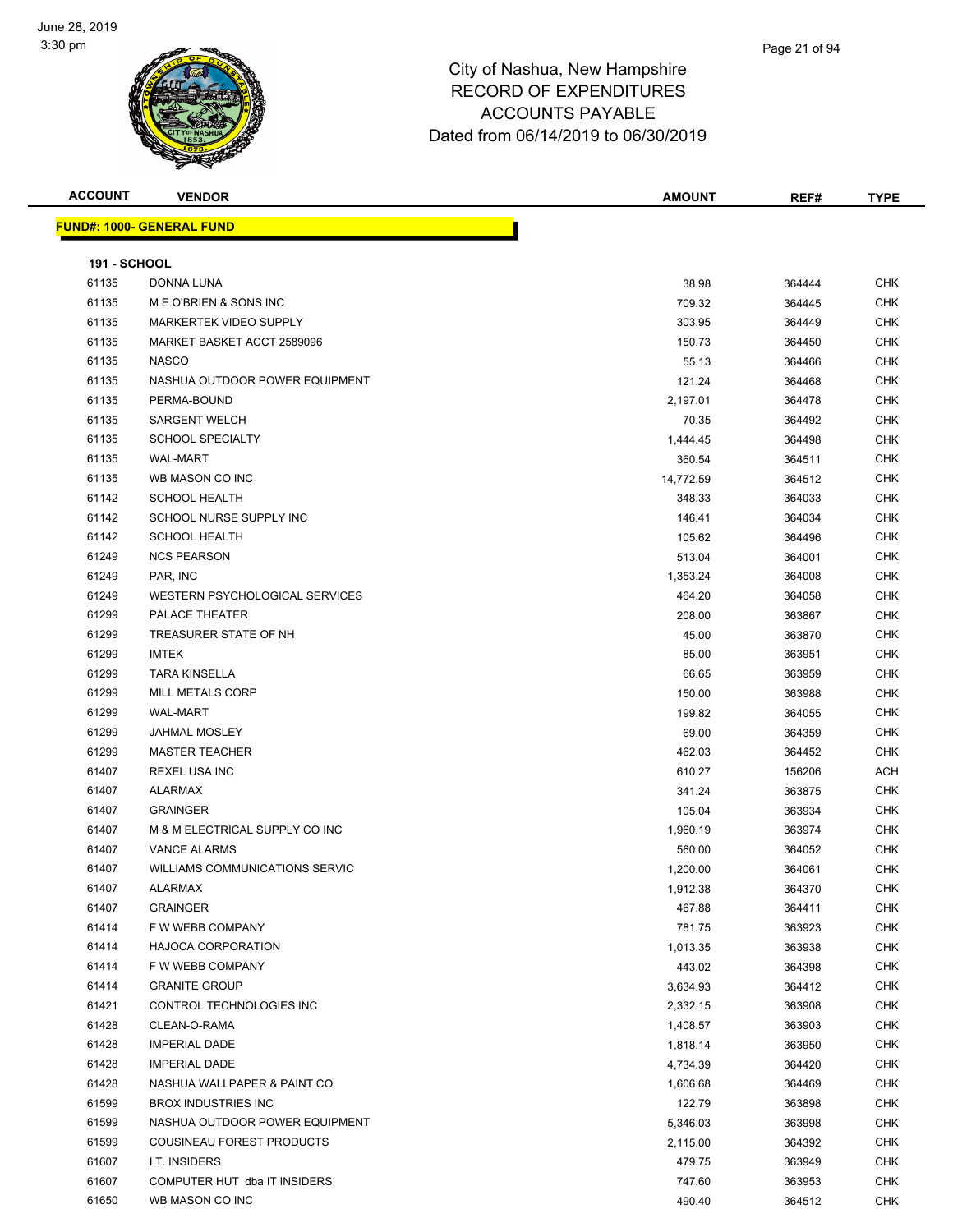

| <b>ACCOUNT</b>      | <b>VENDOR</b>                     | <b>AMOUNT</b> | REF#   | <b>TYPE</b> |
|---------------------|-----------------------------------|---------------|--------|-------------|
|                     | <u> FUND#: 1000- GENERAL FUND</u> |               |        |             |
| <b>191 - SCHOOL</b> |                                   |               |        |             |
| 61814               | PERMA-BOUND                       | 461.63        | 364012 | <b>CHK</b>  |
| 61814               | <b>DEMCO</b>                      | 119.24        | 364395 | <b>CHK</b>  |
| 61814               | FOLLETT SCHOOL SOLUTIONS INC      | 7,616.96      | 364402 | <b>CHK</b>  |
| 61814               | FOLLETT SCHOOL SOLUTIONS INC      | 31.98         | 364403 | <b>CHK</b>  |
| 61814               | PERMA-BOUND                       | 121.95        | 364478 | <b>CHK</b>  |
| 61821               | <b>EBSCO INFORMATION SERVICES</b> | 209.90        | 364397 | <b>CHK</b>  |
| 61875               | AMAZON.COM LLC                    | 204.09        | 156203 | <b>ACH</b>  |
| 61875               | EDUCATORS PUBLISHING SERVICE      | 192.50        | 363920 | <b>CHK</b>  |
| 61875               | <b>SCHOLASTIC INC</b>             | 52.54         | 364495 | <b>CHK</b>  |
| 71221               | APPLE INC                         | 4,435.00      | 363879 | <b>CHK</b>  |
| 71221               | JAR SYSTEMS LLC                   | 1,475.31      | 364425 | <b>CHK</b>  |
| 71228               | FRONTLINE TECHNOLOGIES GRP LLC    | 6,358.93      | 156209 | <b>ACH</b>  |
| 71228               | <b>APPLE INC</b>                  | 29.90         | 363879 | <b>CHK</b>  |
| 71228               | THE EDUCATION COOPERATIVE         | 5,000.00      | 364042 | <b>CHK</b>  |
| 71800               | PRO AV SYSTEMS INC                | 1,044.00      | 364016 | <b>CHK</b>  |
| 71800               | <b>SCHOOL SPECIALTY</b>           | 1,066.18      | 364035 | <b>CHK</b>  |
| 71800               | <b>VIRCO INC</b>                  | 3,082.46      | 364053 | <b>CHK</b>  |
| 71800               | <b>WORTHINGTON DIRECT</b>         | 860.85        | 364063 | <b>CHK</b>  |
| 71800               | SCHOOL OUTFITTERS, LLC            | 5,391.71      | 364497 | <b>CHK</b>  |
| 71800               | WB MASON CO INC                   | 515.00        | 364512 | <b>CHK</b>  |
| 71999               | AMAZON.COM LLC                    | (33.19)       | 156155 | ACH         |
| 71999               | AMAZON.COM LLC                    | 747.64        | 156203 | ACH         |
| 71999               | <b>FEDEX FREIGHT</b>              | 137.00        | 363864 | <b>CHK</b>  |
| 71999               | AHA! PROCESS INC                  | 67.50         | 363873 | <b>CHK</b>  |
| 71999               | AHH! PRODUCTS                     | 496.00        | 363874 | <b>CHK</b>  |
| 71999               | DARRELL'S MUSIC HALL              | 1,400.00      | 363914 | <b>CHK</b>  |
| 71999               | I.T. INSIDERS                     | 209.80        | 363949 | <b>CHK</b>  |
| 71999               | COMPUTER HUT dba IT INSIDERS      | 1,857.08      | 363953 | <b>CHK</b>  |
| 71999               | ME O'BRIEN & SONS INC             | 950.14        | 363975 | <b>CHK</b>  |
| 71999               | <b>MUSIC &amp; ART CENTERS</b>    | 3,386.65      | 363997 | <b>CHK</b>  |
| 71999               | PRO AV SYSTEMS INC                | 3,672.00      | 364016 | CHK         |
| 71999               | SOCIAL THINKING/THINK SOCIAL      | 1,039.80      | 364044 | <b>CHK</b>  |
| 71999               | VSC INC                           | 1,970.00      | 364054 | <b>CHK</b>  |
| 71999               | WB MASON CO INC                   | 25.48         | 364056 | <b>CHK</b>  |
| 71999               | <b>MB TRACTOR &amp; EQUIPMENT</b> | 5,400.00      | 364455 | <b>CHK</b>  |
| 71999               | <b>MUSIC &amp; ART CENTERS</b>    | 128.25        | 364464 | <b>CHK</b>  |
|                     | TOTAL 191 - SCHOOL                | \$900,647.72  |        |             |
|                     | <b>193 - DEBT SERVICE</b>         |               |        |             |
| 75300               | UNITED PARCEL SERVICE             | 6.29          | 364190 | <b>CHK</b>  |
|                     | <b>TOTAL 193 - DEBT SERVICE</b>   | \$6.29        |        |             |
|                     |                                   |               |        |             |

**TOTAL FUND 1000 - GENERAL FUND \$6,219,813.02**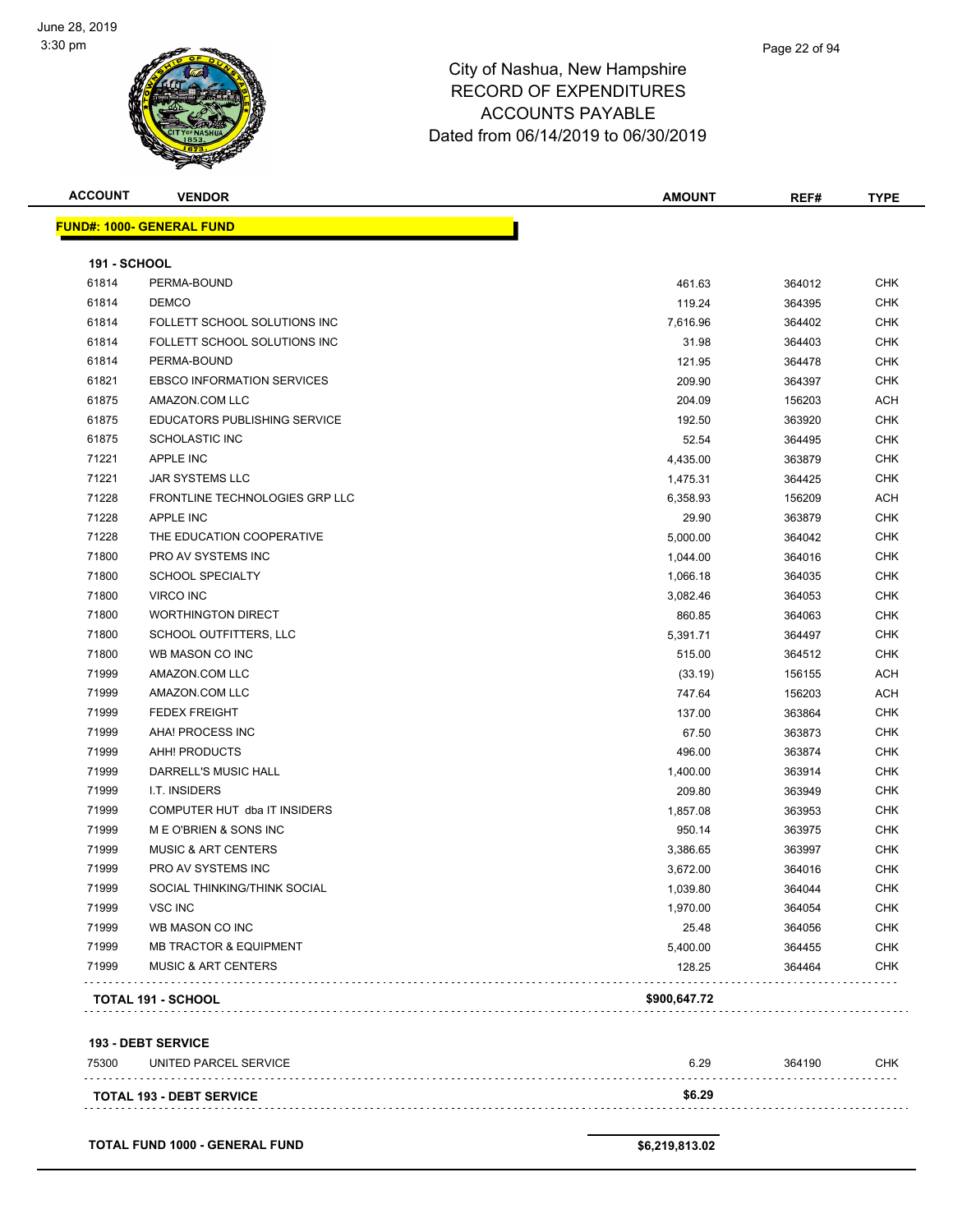| <b>ACCOUNT</b> | <b>VENDOR</b>                                            | <b>AMOUNT</b> | REF#   | <b>TYPE</b> |
|----------------|----------------------------------------------------------|---------------|--------|-------------|
|                | <b>FUND#: 1001- GF-CAPITAL IMPROVEMENTS</b>              |               |        |             |
|                |                                                          |               |        |             |
| 161 - STREETS  |                                                          |               |        |             |
| 81100          | HD SUPPLY CONSTRUCTION SUPPLY                            | 4,045.43      | 156143 | <b>ACH</b>  |
| 81100          | HD SUPPLY CONSTRUCTION SUPPLY                            | 2,389.47      | 156193 | <b>ACH</b>  |
| 81100          | <b>BELLETETES INC</b>                                    | 136.62        | 363740 | <b>CHK</b>  |
| 81100          | <b>GRANITE STATE CONCRETE CO INC</b>                     | 1,150.00      | 364275 | <b>CHK</b>  |
|                | <b>TOTAL 161 - STREETS</b>                               | \$7,721.52    |        |             |
|                |                                                          |               |        |             |
|                | <b>TOTAL FUND 1001 - GF-CAPITAL IMPROVEMENTS</b>         | \$7,721.52    |        |             |
|                | <b>FUND#: 1010- GF-PRIOR YEAR ENC &amp; ESCROWS</b>      |               |        |             |
|                | <b>156 - EMERGENCY MANAGEMENT</b>                        |               |        |             |
| 55421          | <b>EMERGENCY MANAGEMENT</b>                              | 146.76        | 156139 | <b>ACH</b>  |
|                | <b>TOTAL 156 - EMERGENCY MANAGEMENT</b>                  | \$146.76      |        |             |
| 161 - STREETS  |                                                          |               |        |             |
| 71615          | <b>SPRINT</b>                                            | 2,499.20      | 364181 | <b>CHK</b>  |
|                | <b>TOTAL 161 - STREETS</b>                               | \$2,499.20    |        |             |
|                |                                                          |               |        |             |
|                | <b>183 - ECONOMIC DEVELOPMENT</b>                        |               |        |             |
| 53142          | AECOM TECHNICAL SERVICES INC                             | 8,860.00      | 156188 | <b>ACH</b>  |
|                | <b>TOTAL 183 - ECONOMIC DEVELOPMENT</b>                  | \$8,860.00    |        |             |
|                |                                                          |               |        |             |
|                | <b>TOTAL FUND 1010 - GF-PRIOR YEAR ENC &amp; ESCROWS</b> | \$11,505.96   |        |             |
|                | <b>FUND#: 2100- FOOD SERVICES FUND</b>                   |               |        |             |
| 44503          | ANDREA ARNESEN                                           | 6.70          | 364372 | <b>CHK</b>  |
| 44503          | <b>JANET BELAIR</b>                                      | 46.95         | 364376 | <b>CHK</b>  |
| 44503          | <b>SEAN BRACKETT</b>                                     | 41.20         | 364383 | <b>CHK</b>  |
| 44503          | <b>LISA BRIDEAU</b>                                      | 12.90         | 364384 | <b>CHK</b>  |
| 44503          | <b>TARA CASEY</b>                                        | 7.50          | 364387 | <b>CHK</b>  |
| 44503          | <b>KRISTEN CHANG</b>                                     | 7.75          | 364388 | <b>CHK</b>  |
| 44503          | <b>TAMMY CONROY</b>                                      | 80.95         | 364390 | <b>CHK</b>  |
| 44503          | KIMBERLY CORMIER                                         | 20.30         | 364391 | <b>CHK</b>  |
| 44503          | <b>JANICE DECARTERET</b>                                 | 33.95         | 364394 | <b>CHK</b>  |
| 44503          | <b>JOHN FERRIERA</b>                                     | 22.35         | 364399 | <b>CHK</b>  |
| 44503          | <b>BHUVAN GADE</b>                                       | 28.00         | 364405 | <b>CHK</b>  |
| 44503          | <b>SANDRA HAINES</b>                                     | 12.00         | 364413 | <b>CHK</b>  |
| 44503          | <b>ALLISON IRELAND</b>                                   | 78.25         | 364422 | <b>CHK</b>  |
| 44503          | JULIE KELLY                                              | 44.00         | 364429 | <b>CHK</b>  |
| 44503          | <b>JULIA KOPERNIAK</b>                                   | 15.00         | 364432 | <b>CHK</b>  |
| 44503          | ELIZABETH LEMMON                                         | 54.60         | 364440 | <b>CHK</b>  |
| 44503          | JAMIE MALORZO                                            | 39.75         | 364446 | CHK         |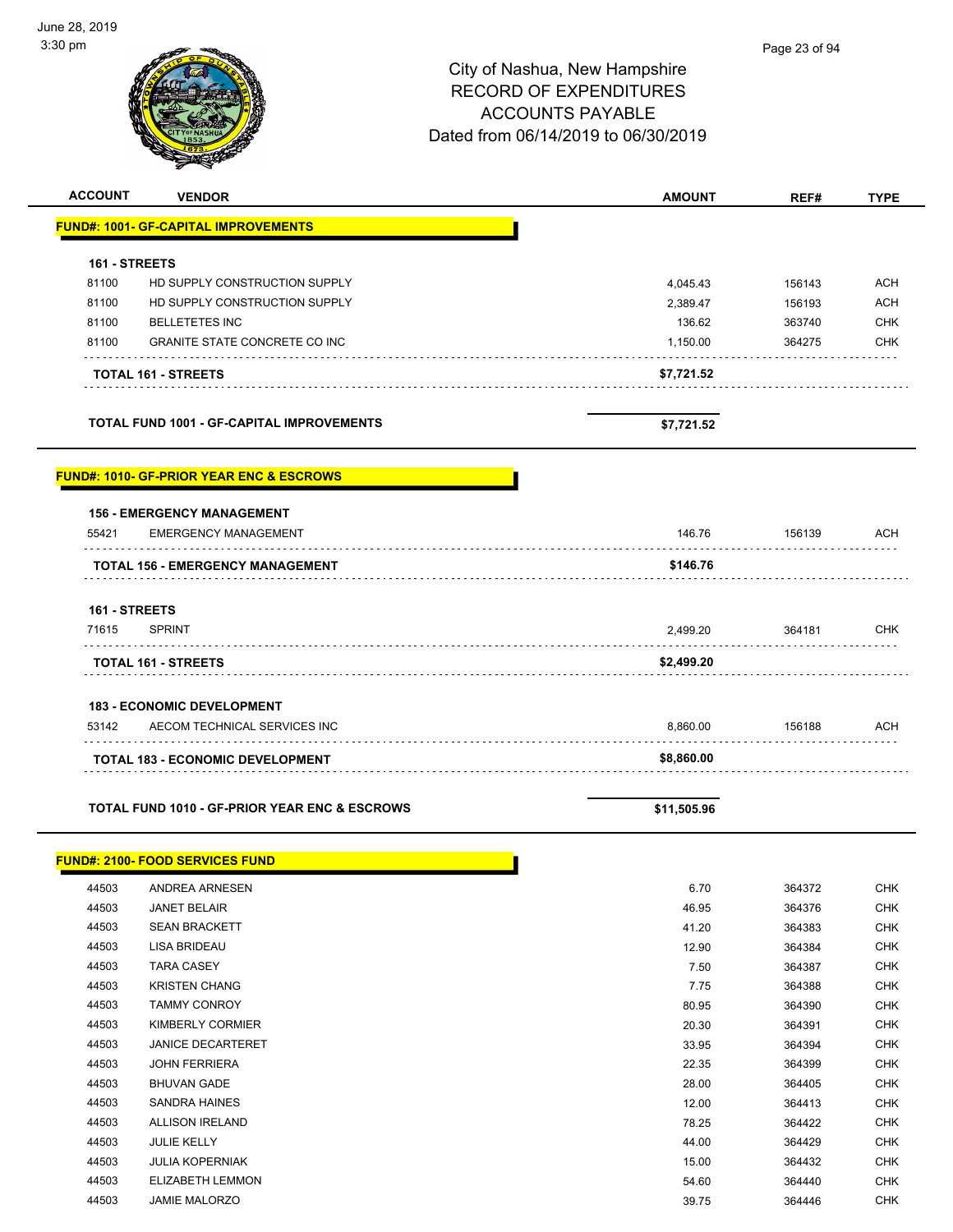

| <b>ACCOUNT</b> | <b>VENDOR</b>                          | <b>AMOUNT</b> | REF#   | <b>TYPE</b> |
|----------------|----------------------------------------|---------------|--------|-------------|
|                | <b>FUND#: 2100- FOOD SERVICES FUND</b> |               |        |             |
| 44503          | AMBIKA MANGTANI                        | 66.15         | 364448 | <b>CHK</b>  |
| 44503          | <b>LESLIE MATHSON</b>                  | 33.95         | 364453 | <b>CHK</b>  |
| 44503          | <b>LEAH METIVIER</b>                   | 32.31         | 364458 | <b>CHK</b>  |
| 44503          | LARA MOODY                             | 40.25         | 364460 | CHK         |
| 44503          | <b>DARIELA MYERS</b>                   | 36.70         | 364465 | <b>CHK</b>  |
| 44503          | <b>DANA PIERCE</b>                     | 26.80         | 364480 | <b>CHK</b>  |
| 44503          | <b>ROBIN RIOS</b>                      | 19.00         | 364488 | <b>CHK</b>  |
| 44503          | <b>SHIELA SEWELL</b>                   | 12.85         | 364499 | <b>CHK</b>  |
| 44503          | ANNE SHEA                              | 28.95         | 364500 | CHK         |
| 44503          | <b>JENNIFER ST PIERRE</b>              | 41.25         | 364504 | <b>CHK</b>  |
| 44503          | THERESA SYLVESTER                      | 5.75          | 364506 | <b>CHK</b>  |
| 44503          | <b>SHARI TRABUCCHI</b>                 | 12.60         | 364507 | CHK         |
| 44503          | <b>MARY BETH TRINGALI</b>              | 5.60          | 364508 | <b>CHK</b>  |
| 53628          | ASAP FIRE & SAFETY CORP                | 314.00        | 363880 | CHK         |
| 54487          | AFFILIATED HVAC SERVICES LLC           | 491.00        | 364369 | CHK         |
| 54487          | <b>BASSETT SERVICES CORPORATION</b>    | 766.47        | 364375 | <b>CHK</b>  |
| 54487          | <b>HOBART SERVICE</b>                  | 160.86        | 364416 | <b>CHK</b>  |
| 55307          | PAMELA CORREA                          | 83.09         | 363909 | <b>CHK</b>  |
| 55307          | <b>KAREN GUSTIN</b>                    | 53.82         | 363937 | <b>CHK</b>  |
| 55307          | <b>KARYN LAWLESS</b>                   | 235.32        | 363965 | <b>CHK</b>  |
| 55307          | PAULE RALPH                            | 85.69         | 364019 | <b>CHK</b>  |
| 55307          | <b>ODETTE SLOSEK</b>                   | 66.99         | 364036 | <b>CHK</b>  |
| 55307          | LISA BORDELEAU                         | 41.18         | 364382 | <b>CHK</b>  |
| 55307          | <b>KARYN LAWLESS</b>                   | 102.37        | 364437 | <b>CHK</b>  |
| 55307          | PAULE RALPH                            | 65.10         | 364483 | CHK         |
| 55400          | PAMELA CORREA                          | 11.00         | 363909 | CHK         |
| 55400          | DAHLIA DAIGLE                          | 956.61        | 363912 | <b>CHK</b>  |
| 61100          | <b>BAUDVILLE, INC</b>                  | 308.98        | 363884 | <b>CHK</b>  |
| 61100          | BROWN INDUSTRIES, INC.                 | 356.99        | 363896 | <b>CHK</b>  |
| 61214          | BELLAVANCE BEVERAGE CO INC             | 1,933.50      | 363886 | <b>CHK</b>  |
| 61214          | <b>BIMBO FOODS BAKERIES INC</b>        | 4,066.44      | 363890 | CHK         |
| 61214          | COCA COLA BOTTLING CO                  | 1,133.00      | 363905 | <b>CHK</b>  |
| 61214          | <b>GARELICK FARMS OF FRANKLIN</b>      | 10,889.89     | 363930 | <b>CHK</b>  |
| 61214          | <b>GILLS PIZZA CO</b>                  | 10,550.70     | 363933 | <b>CHK</b>  |
| 61214          | <b>HERSHEY'S ICE CREAM</b>             | 687.96        | 363942 | <b>CHK</b>  |
| 61214          | <b>M SAUNDERS INC</b>                  | 2,412.93      | 363976 | CHK         |
| 61214          | NATIVE MAINE PRODUCE & SPEC            | 1,937.43      | 364000 | <b>CHK</b>  |
| 61214          | NORTHCENTER FOODS                      | 22,417.52     | 364006 | <b>CHK</b>  |
| 61214          | TREASURER ST OF NH - SURPLUS D         | 4,248.75      | 364366 | <b>CHK</b>  |
| 61214          | <b>BIMBO FOODS BAKERIES INC</b>        | 256.04        | 364380 | <b>CHK</b>  |
| 61214          | <b>GARELICK FARMS OF FRANKLIN</b>      | 10,332.99     | 364408 | <b>CHK</b>  |
| 61214          | <b>IMPERIAL DADE</b>                   | 1,450.57      | 364420 | <b>CHK</b>  |
| 61214          | NORTHCENTER FOODS                      | 41,258.15     | 364473 | <b>CHK</b>  |
| 61299          | <b>IMPERIAL DADE</b>                   | 9,876.50      | 363950 | <b>CHK</b>  |
| 61299          | <b>IMPERIAL DADE</b>                   | 1,953.84      | 364420 | <b>CHK</b>  |
| 71000          | KITTREDGE EQUIPMENT CO - NH            | 43.00         | 363960 | <b>CHK</b>  |
| 71000          | KITTREDGE EQUIPMENT CO - NH            | 66.04         | 364430 | <b>CHK</b>  |
|                |                                        |               |        |             |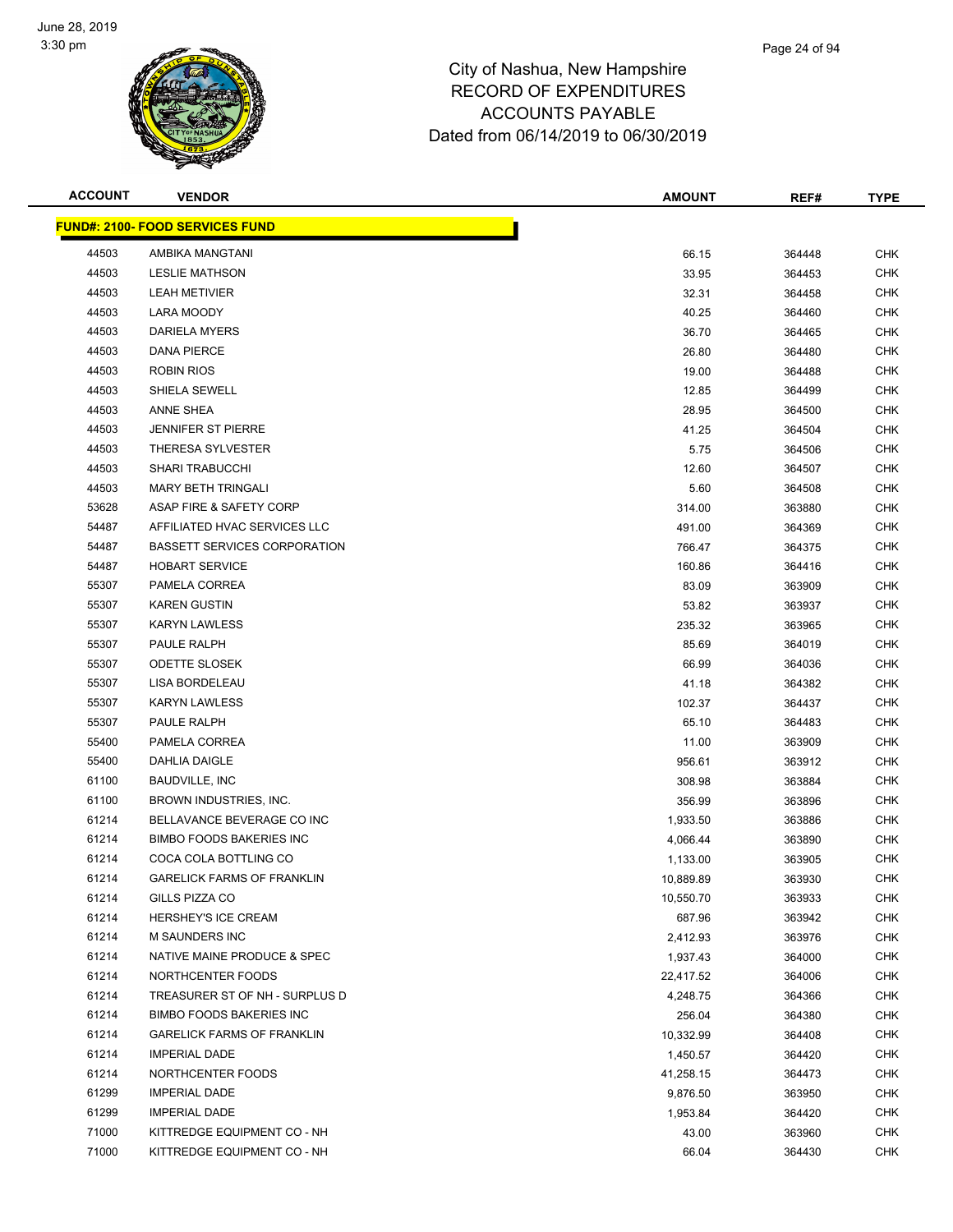| <b>ACCOUNT</b> | <b>VENDOR</b>                                   | <b>AMOUNT</b> | REF#    | <b>TYPE</b> |
|----------------|-------------------------------------------------|---------------|---------|-------------|
|                | <b>TOTAL FUND 2100 - FOOD SERVICES FUND</b>     | \$130,529.03  |         |             |
|                | <b>FUND#: 2201- DRIVERS EDUCATION FUND</b>      |               |         |             |
| 61799          | <b>MOBILITY WORKS</b>                           | 378.00        | 363989  | <b>CHK</b>  |
| 61799          | <b>BEST FORD</b>                                | 21.60         | 364379  | <b>CHK</b>  |
|                | <b>TOTAL FUND 2201 - DRIVERS EDUCATION FUND</b> | \$399.60      |         |             |
|                | <b>FUND#: 2207- ADULT ED/CONTINUING ED</b>      |               |         |             |
| 44600          | <b>MACKENZIE LAWRENCE</b>                       | 140.00        | 363966  | <b>CHK</b>  |
| 55300          | FIRST STUDENT INC                               | 192.80        | 364401  | <b>CHK</b>  |
| 55699          | <b>JILL E PENNINGTON</b>                        | 250.00        | 364011  | <b>CHK</b>  |
| 61135          | <b>JOSTENS INC</b>                              | 32.46         | 363958  | <b>CHK</b>  |
| 61135          | <b>JOSTENS INC</b>                              | 36.13         | 364428  | <b>CHK</b>  |
| 61299          | <b>BALFOUR</b>                                  | 725.75        | 364373  | <b>CHK</b>  |
| 61299          | PAPERGRAPHICS PRINT & COPY INC                  | 148.80        | 364476  | <b>CHK</b>  |
| 61299          | WB MASON CO INC                                 | 290.30        | 364512  | <b>CHK</b>  |
|                | <b>TOTAL FUND 2207 - ADULT ED/CONTINUING ED</b> | \$1,816.24    |         |             |
|                | <b>FUND#: 2212- ATHLETICS REVENUE FUND</b>      |               |         |             |
| 61299          | PAPERMART<br>CITIZENS BANK CREDIT CARD          | 221.31        | 9201912 | <b>ACH</b>  |
|                | <b>TOTAL FUND 2212 - ATHLETICS REVENUE FUND</b> | \$221.31      |         |             |
|                | <b>FUND#: 2217- SCHOOL FACILITIES RENTAL</b>    |               |         |             |
| 44590          | <b>EQUAL CITIZENS FOUNDATION</b>                | 222.50        | 363921  | <b>CHK</b>  |
|                | TOTAL FUND 2217 - SCHOOL FACILITIES RENTAL      | \$222.50      |         |             |
|                | FUND#: 2222- AFTER SCHOOL PROGRAM               |               |         |             |
| 61299          | AC MOORE                                        | 95.29         | 363871  | <b>CHK</b>  |
| 61299          | AC MOORE INC                                    | 21.83         | 363872  | <b>CHK</b>  |
| 61299          | <b>GARELICK FARMS OF FRANKLIN</b>               | 237.36        | 363930  | <b>CHK</b>  |
| 61299          | MARKET BASKET ACCT 2589096                      | 120.15        | 363980  | <b>CHK</b>  |
| 61299          | <b>SAMS CLUB/SYNCHRONY BANK</b>                 | 74.66         | 364028  | <b>CHK</b>  |
| 61299          | <b>WAL-MART</b>                                 | 155.89        | 364055  | <b>CHK</b>  |
| 61299          | AC MOORE INC                                    | 118.90        | 364368  | <b>CHK</b>  |
| 61299          | YURI JAYNES                                     | 23.99         | 364426  | <b>CHK</b>  |
| 61299          | MARKET BASKET ACCT 2589096                      | 177.57        | 364450  | <b>CHK</b>  |
| 61299          | <b>WAL-MART</b>                                 | 391.32        | 364511  | <b>CHK</b>  |
|                |                                                 |               |         |             |
|                | TOTAL FUND 2222 - AFTER SCHOOL PROGRAM          | \$1,416.96    |         |             |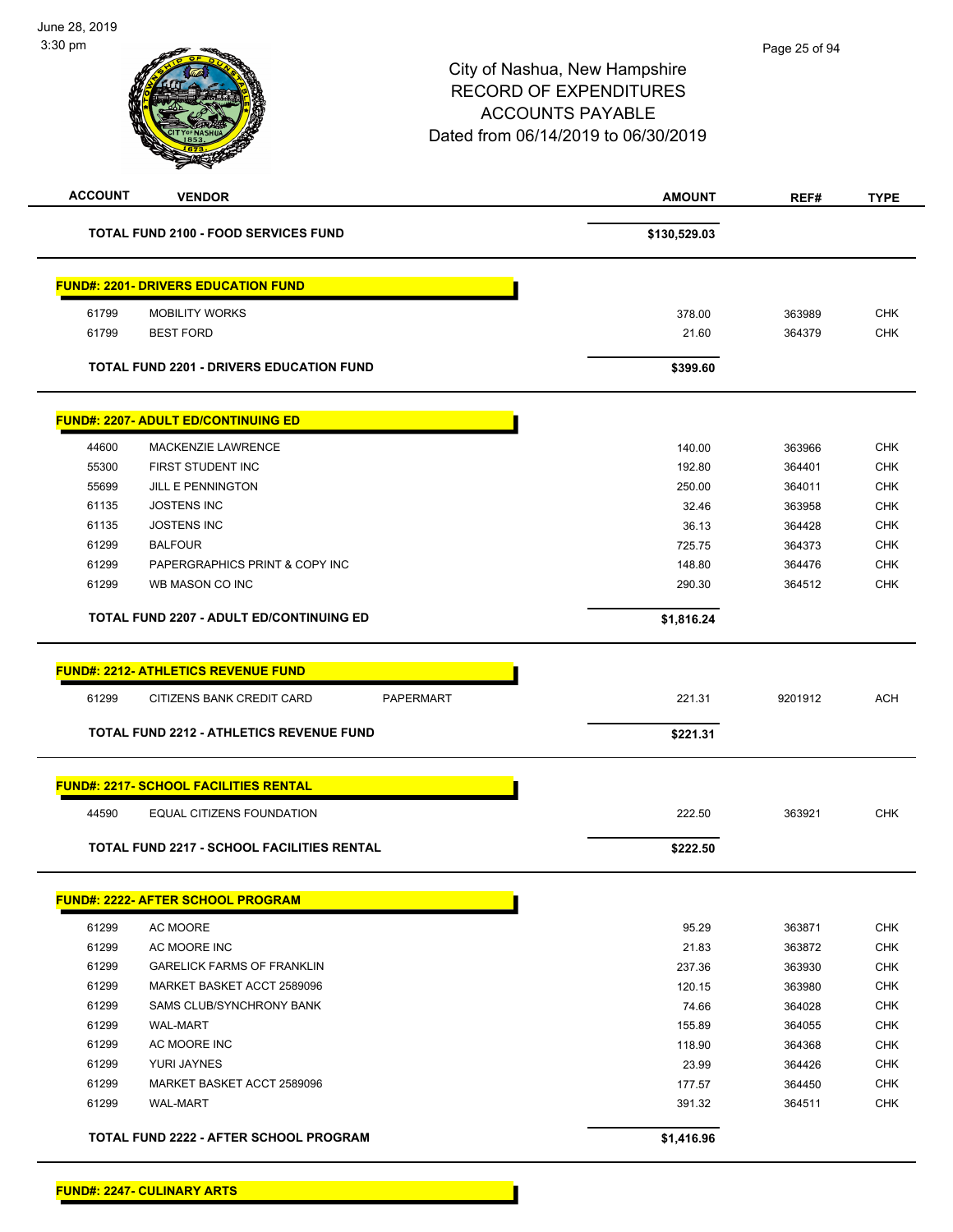

| <b>ACCOUNT</b> | <b>VENDOR</b>                                           | <b>AMOUNT</b> | REF#   | <b>TYPE</b>              |
|----------------|---------------------------------------------------------|---------------|--------|--------------------------|
|                | <b>FUND#: 2247- CULINARY ARTS</b>                       |               |        |                          |
| 61135          | MARKET BASKET ACCT 2589096                              | 56.23         | 363980 | <b>CHK</b>               |
| 61135          | US FOODS INC                                            | 362.23        | 364051 | CHK                      |
| 61135          | MARKET BASKET ACCT 2589096                              | 43.57         | 364450 | <b>CHK</b>               |
|                |                                                         |               |        |                          |
|                | <b>TOTAL FUND 2247 - CULINARY ARTS</b>                  | \$462.03      |        |                          |
|                | <b>FUND#: 2501- PUBLIC HEALTH CLIENT FEES FUND</b>      |               |        |                          |
| 55845          | TREASURER STATE OF NH                                   | 180.00        | 363723 | <b>CHK</b>               |
|                | <b>TOTAL FUND 2501 - PUBLIC HEALTH CLIENT FEES FUND</b> | \$180.00      |        |                          |
|                | <b>FUND#: 2504- HOLMAN STADIUM EVENTS FUND</b>          |               |        |                          |
| 55658          | <b>MIKE PIAZZA</b>                                      | 440.00        | 364141 | <b>CHK</b>               |
|                | <b>TOTAL FUND 2504 - HOLMAN STADIUM EVENTS FUND</b>     | \$440.00      |        |                          |
|                | <b>FUND#: 2505- PEG ACCESS CHANNELS FUND</b>            |               |        |                          |
| 54100          | <b>EVERSOURCE</b>                                       | 235.55        | 364163 | <b>CHK</b>               |
| 54114          | LIBERTY UTILITIES - NH                                  | 16.21         | 364100 | <b>CHK</b>               |
| 54141          | PENNICHUCK WATER WORKS INC                              | 18.70         | 363715 | <b>CHK</b>               |
| 55300          | <b>JEFF POEHNERT</b>                                    | 316.10        | 364150 | <b>CHK</b>               |
|                | <b>TOTAL FUND 2505 - PEG ACCESS CHANNELS FUND</b>       | \$586.56      |        |                          |
|                |                                                         |               |        |                          |
|                | <b>FUND#: 2506- HUNT BLDG FACILITY RENTAL FUND</b>      |               |        |                          |
| 53628          | <b>COMCAST</b>                                          | 86.90         | 363702 | <b>CHK</b>               |
| 54141          | PENNICHUCK WATER WORKS INC                              | 164.89        | 363715 | <b>CHK</b>               |
| 54487          | <b>J LAWRENCE HALL INC</b>                              | 170.00        | 363784 | <b>CHK</b>               |
| 54487          | STANLEY ELEVATOR CO INC                                 | 638.00        | 364336 | <b>CHK</b>               |
| 61100<br>71999 | AMAZON.COM LLC<br>AMAZON.COM LLC                        | 86.02         | 156189 | <b>ACH</b><br><b>ACH</b> |
|                |                                                         | 165.00        | 156189 |                          |
|                | TOTAL FUND 2506 - HUNT BLDG FACILITY RENTAL FUND        | \$1,310.81    |        |                          |
|                | <b>FUND#: 2511-201 MAIN STREET RENTAL FUND</b>          |               |        |                          |
| 54100          | <b>EVERSOURCE</b>                                       | 445.46        | 364097 | <b>CHK</b>               |
| 54141          | PENNICHUCK WATER WORKS INC                              | 321.37        | 364177 | CHK                      |
| 54280          | HINCH CROWLEY REALTY ASSOC                              | 225.00        | 364281 | <b>CHK</b>               |
|                | TOTAL FUND 2511 - 201 MAIN STREET RENTAL FUND           | \$991.83      |        |                          |
|                | <b>FUND#: 3030- EMERGENCY MGMT GRANTS FUND</b>          |               |        |                          |
| 61917          | <b>JUSTIN KATES</b>                                     | 1,995.75      | 156195 | <b>ACH</b>               |
|                |                                                         |               |        |                          |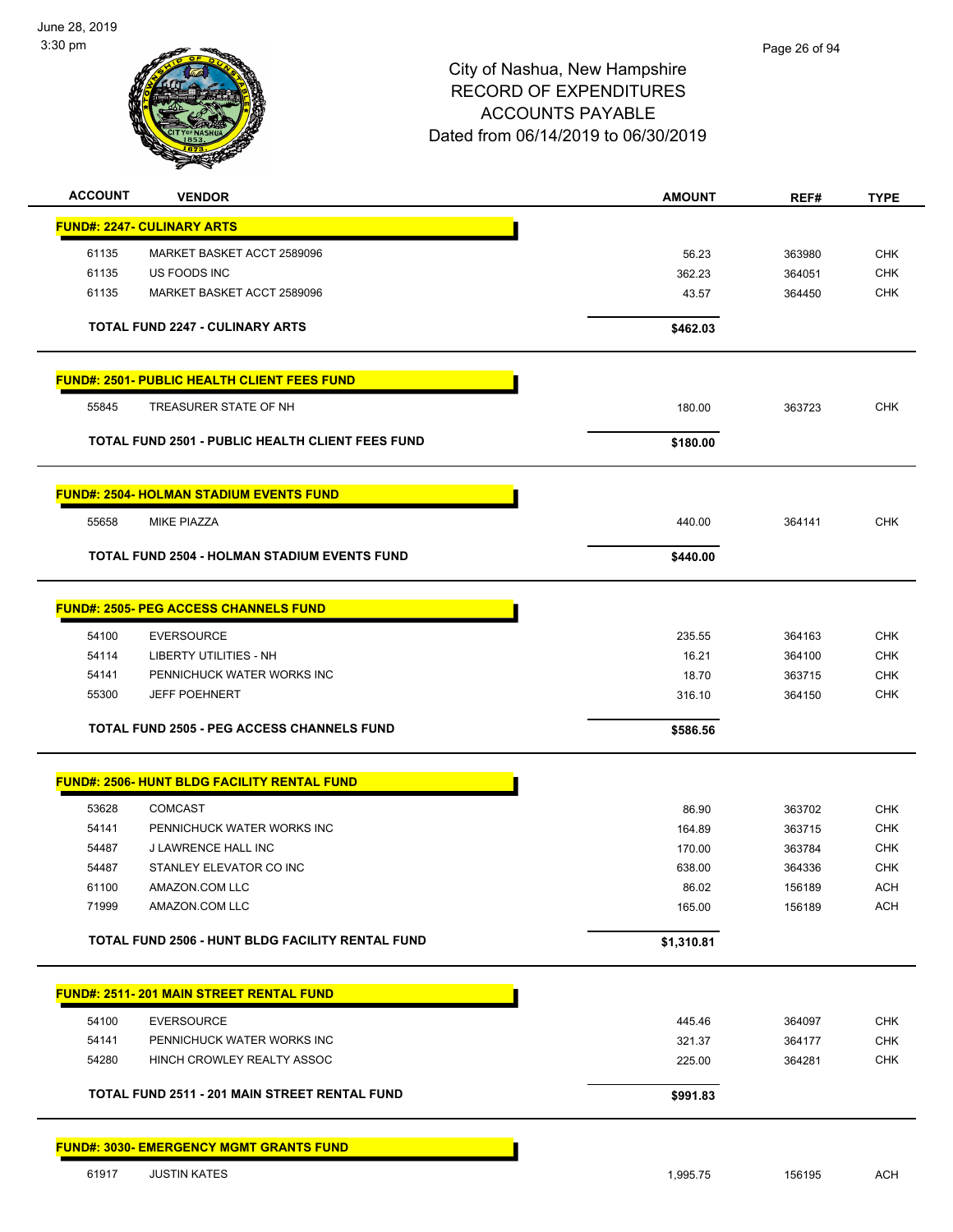-

| <b>ACCOUNT</b> | <b>VENDOR</b>                                       |                                    | <b>AMOUNT</b> | REF#    | <b>TYPE</b> |
|----------------|-----------------------------------------------------|------------------------------------|---------------|---------|-------------|
|                | <b>TOTAL FUND 3030 - EMERGENCY MGMT GRANTS FUND</b> |                                    | \$1,995.75    |         |             |
|                | <b>FUND#: 3050- POLICE GRANTS FUND</b>              |                                    |               |         |             |
| 55400          | NEW ENGLAND GANG SCHOOL LLC                         |                                    | 225.00        | 363711  | <b>CHK</b>  |
| 55400          | CITIZENS BANK CREDIT CARD                           | Inreach Online                     | 240.00        | 9201912 | <b>ACH</b>  |
| 55400          | CITIZENS BANK CREDIT CARD                           | New Hampshire Bar Assoc            | 250.00        | 9201912 | <b>ACH</b>  |
|                | <b>TOTAL FUND 3050 - POLICE GRANTS FUND</b>         |                                    | \$715.00      |         |             |
|                | <b>FUND#: 3068- COMMUNITY SERVICES GRANTS FUND</b>  |                                    |               |         |             |
| 55100          | <b>SPRINT</b>                                       |                                    | 75.98         | 364182  | <b>CHK</b>  |
| 55300          | ANGELA LUMENELLO                                    |                                    | 28.62         | 363683  | <b>CHK</b>  |
| 55300          | <b>NICOLE VIAU</b>                                  |                                    | 45.42         | 363699  | <b>CHK</b>  |
| 55300          | LISA VASQUEZ                                        |                                    | 168.42        | 363682  | <b>CHK</b>  |
| 55300          | <b>NICOLE VIAU</b>                                  |                                    | 35.39         | 363699  | <b>CHK</b>  |
| 55300          | <b>NICOLE VIAU</b>                                  |                                    | 73.38         | 363699  | <b>CHK</b>  |
| 55300          | <b>JESSICA HILLMAN</b>                              |                                    | 68.00         | 364136  | <b>CHK</b>  |
| 55300          | <b>CITIZENS BANK CREDIT CARD</b>                    | <b>Rizzo Center</b>                | 422.48        | 9201912 | <b>ACH</b>  |
| 55300          | CITIZENS BANK CREDIT CARD                           | <b>Rizzo Center</b>                | 26.00         | 9201912 | <b>ACH</b>  |
| 55300          | CITIZENS BANK CREDIT CARD                           | <b>Rizzo Center</b>                | 422.48        | 9201912 | <b>ACH</b>  |
| 55300          | CITIZENS BANK CREDIT CARD                           | <b>Rizzo Center</b>                | 26.50         | 9201912 | <b>ACH</b>  |
| 55300          | CITIZENS BANK CREDIT CARD                           | Travelocity                        | 644.50        | 9201912 | <b>ACH</b>  |
| 55300          | CITIZENS BANK CREDIT CARD                           | Amtrak                             | 936.00        | 9201912 | <b>ACH</b>  |
| 55300          | CITIZENS BANK CREDIT CARD                           | Allianz Global Assistance          | 17.00         | 9201912 | <b>ACH</b>  |
| 55300          | CITIZENS BANK CREDIT CARD                           | <b>Hilton Orlando Bonnet Creek</b> | 223.88        | 9201912 | <b>ACH</b>  |
| 55300          | CITIZENS BANK CREDIT CARD                           | <b>Hilton Orlando Bonnet Creek</b> | 223.88        | 9201912 | <b>ACH</b>  |
| 55421          | <b>CHELSEA ST GEORGE</b>                            |                                    | 261.47        | 364154  | <b>CHK</b>  |
| 55421          | <b>NICOLE VIAU</b>                                  |                                    | 115.00        | 363699  | CHK         |
| 55600          | VISTAPRINT NETHERLANDS BV                           |                                    | 387.34        | 364349  | <b>CHK</b>  |
| 55810          | <b>HARBOR HOMES INC</b>                             |                                    | 28,671.00     | 363775  | <b>CHK</b>  |
| 61100          | AMAZON.COM LLC                                      |                                    | 64.41         | 156135  | <b>ACH</b>  |
| 61250          | POSITIVE PROMOTIONS INC                             |                                    | 695.71        | 364321  | <b>CHK</b>  |
| 61250          | <b>JESSICA GORHAN</b>                               |                                    | 569.28        | 363677  | CHK         |
| 61250          | CITIZENS BANK CREDIT CARD                           | Facebook                           | 35.00         | 9201912 | ACH         |
| 61250          | CITIZENS BANK CREDIT CARD                           | Facebook                           | 50.00         | 9201912 | ACH         |
| 61250          | CITIZENS BANK CREDIT CARD                           | Facebook                           | 75.00         | 9201912 | ACH         |
| 61250          | CITIZENS BANK CREDIT CARD                           | Facebook                           | 75.00         | 9201912 | ACH         |
| 61250          | CITIZENS BANK CREDIT CARD                           | Facebook                           | 125.00        | 9201912 | ACH         |
| 61250          | CITIZENS BANK CREDIT CARD                           | Facebook                           | 175.00        | 9201912 | <b>ACH</b>  |
| 61250          | CITIZENS BANK CREDIT CARD                           | Facebook                           | 250.00        | 9201912 | <b>ACH</b>  |
| 61250          | CITIZENS BANK CREDIT CARD                           | Facebook                           | 27.80         | 9201912 | ACH         |
| 61250          | THE BULK BOOKSTORE                                  |                                    | 1,135.00      | 156137  | <b>ACH</b>  |
| 61830          | PATRICIA CROOKER                                    |                                    | 65.00         | 363665  | <b>CHK</b>  |
| 61917          | <b>BOBBIE BAGLEY</b>                                |                                    | 135.00        | 364124  | <b>CHK</b>  |
| 68235          | <b>HARBOR HOMES INC</b>                             |                                    | 2,021.00      | 363775  | CHK         |
| 68332          | <b>CHELSEA ST GEORGE</b>                            |                                    | 192.10        | 364154  | <b>CHK</b>  |
| 68350          | PATRICIA CROOKER                                    |                                    | 38.14         | 364127  | CHK         |
| 68350          | AMAZON.COM LLC                                      |                                    | 131.98        | 156135  | <b>ACH</b>  |
|                |                                                     |                                    |               |         |             |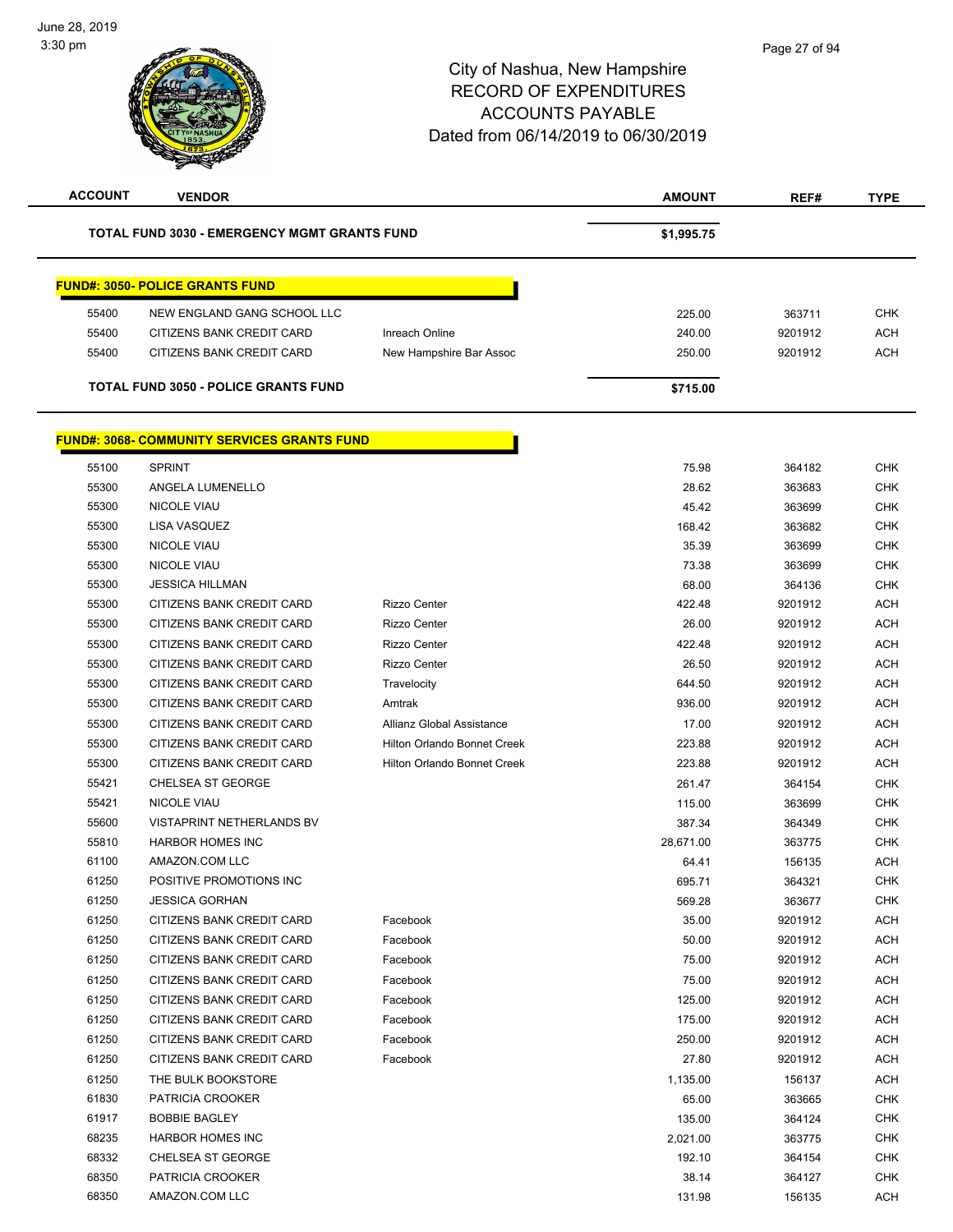

| <b>ACCOUNT</b> | <b>VENDOR</b>                                           | <b>AMOUNT</b> | REF#   | <b>TYPE</b> |
|----------------|---------------------------------------------------------|---------------|--------|-------------|
|                | <b>FUND#: 3068- COMMUNITY SERVICES GRANTS FUND</b>      |               |        |             |
| 69025          | <b>HARBOR HOMES INC</b>                                 | 203.00        | 363775 | <b>CHK</b>  |
| 71000          | AMAZON.COM LLC                                          | 209.98        | 156189 | <b>ACH</b>  |
|                | <b>TOTAL FUND 3068 - COMMUNITY SERVICES GRANTS FUND</b> | \$39,146.14   |        |             |
|                | <b>FUND#: 3070- COMMUNITY HEALTH GRANTS FUND</b>        |               |        |             |
| 54221          | <b>STERICYCLE INC</b>                                   | 184.92        | 363842 | <b>CHK</b>  |
| 55300          | <b>FLAVIA MARTIN</b>                                    | 18.21         | 363672 | <b>CHK</b>  |
| 55300          | OMAYRA GUTIERREZ                                        | 24.36         | 364135 | <b>CHK</b>  |
| 55300          | SASCHA POTZKA                                           | 16.82         | 364152 | <b>CHK</b>  |
| 55300          | <b>FLAVIA MARTIN</b>                                    | 12.06         | 364263 | <b>CHK</b>  |
| 55300          | <b>FLAVIA MARTIN</b>                                    | 2.44          | 363672 | <b>CHK</b>  |
| 55300          | <b>JESSICA AYALA</b>                                    | 41.76         | 364123 | <b>CHK</b>  |
| 55300          | <b>FLAVIA MARTIN</b>                                    | 24.04         | 363672 | <b>CHK</b>  |

 OMAYRA GUTIERREZ 185.50 364135 CHK JESSICA AYALA 20.88 363659 CHK JESSICA AYALA 39.44 363659 CHK ALPHAGRAPHICS 231.45 364208 CHK er and the state of the state of the state of the state of the state of the state of the state of the state of the state of the state of the state of the state of the state of the state of the state of the state of the sta QUEST DIAGNOTICS 315.30 364322 CHK ALTERNATE TRANSIT ADVERTISING 3,520.00 364213 CHK 61250 CITIZENS BANK CREDIT CARD City of Nashua 25.00 9201912 ACH

|       | <b>FUND#: 3080- COMMUNITY DEVELOPMENT GRANTS</b>      |             |        |            |
|-------|-------------------------------------------------------|-------------|--------|------------|
| 45814 | NEW ENGLAND GRASSROOTS                                | 750.00      | 364143 | снк        |
| 53107 | STANTEC CONSULTING SERVICES                           | 4,053.85    | 363840 | <b>CHK</b> |
| 54210 | GEORGE R CAIRNS & SONS INC                            | 21.708.01   | 364269 | CHK        |
|       | <b>TOTAL FUND 3080 - COMMUNITY DEVELOPMENT GRANTS</b> | \$26,511.86 |        |            |

**TOTAL FUND 3070 - COMMUNITY HEALTH GRANTS FUND \$5,659.90** 

|       | <b>FUND#: 3090- URBAN PROGRAM GRANTS FUND</b> |                                |           |         |            |
|-------|-----------------------------------------------|--------------------------------|-----------|---------|------------|
| 54210 | DAD'S ABATEMENT LLC                           |                                | 2,000.00  | 363668  | <b>CHK</b> |
| 54210 | DAD'S ABATEMENT LLC                           |                                | 1,300.00  | 363667  | <b>CHK</b> |
| 54210 | DAD'S ABATEMENT LLC                           |                                | 6,000.00  | 363666  | <b>CHK</b> |
| 54210 | DAD'S ABATEMENT LLC                           |                                | 35,000.00 | 364128  | <b>CHK</b> |
| 54210 | DAD'S ABATEMENT LLC                           |                                | 5,000.00  | 363668  | <b>CHK</b> |
| 54210 | DAD'S ABATEMENT LLC                           |                                | 6.000.00  | 363667  | <b>CHK</b> |
| 54210 | <b>DAD'S ABATEMENT LLC</b>                    |                                | 10,000.00 | 363666  | <b>CHK</b> |
| 54210 | DAD'S ABATEMENT LLC                           |                                | 10.000.00 | 364128  | <b>CHK</b> |
| 54225 | ALCHEMY LEAD MANAGMENT                        |                                | 2,360.00  | 363733  | <b>CHK</b> |
| 55300 | CITIZENS BANK CREDIT CARD                     | Hyatt Regency Hotel - Minneapo | 450.34    | 9201912 | <b>ACH</b> |
| 55300 | CITIZENS BANK CREDIT CARD                     | Hyatt Regency Hotel - Minneapo | 675.51    | 9201912 | <b>ACH</b> |
| 55307 | <b>LAWRENCE PHILLIPS JR</b>                   |                                | 522.58    | 363695  | <b>CHK</b> |
| 55307 | <b>ROBERT RICE</b>                            |                                | 284.78    | 364153  | <b>CHK</b> |
|       |                                               |                                |           |         |            |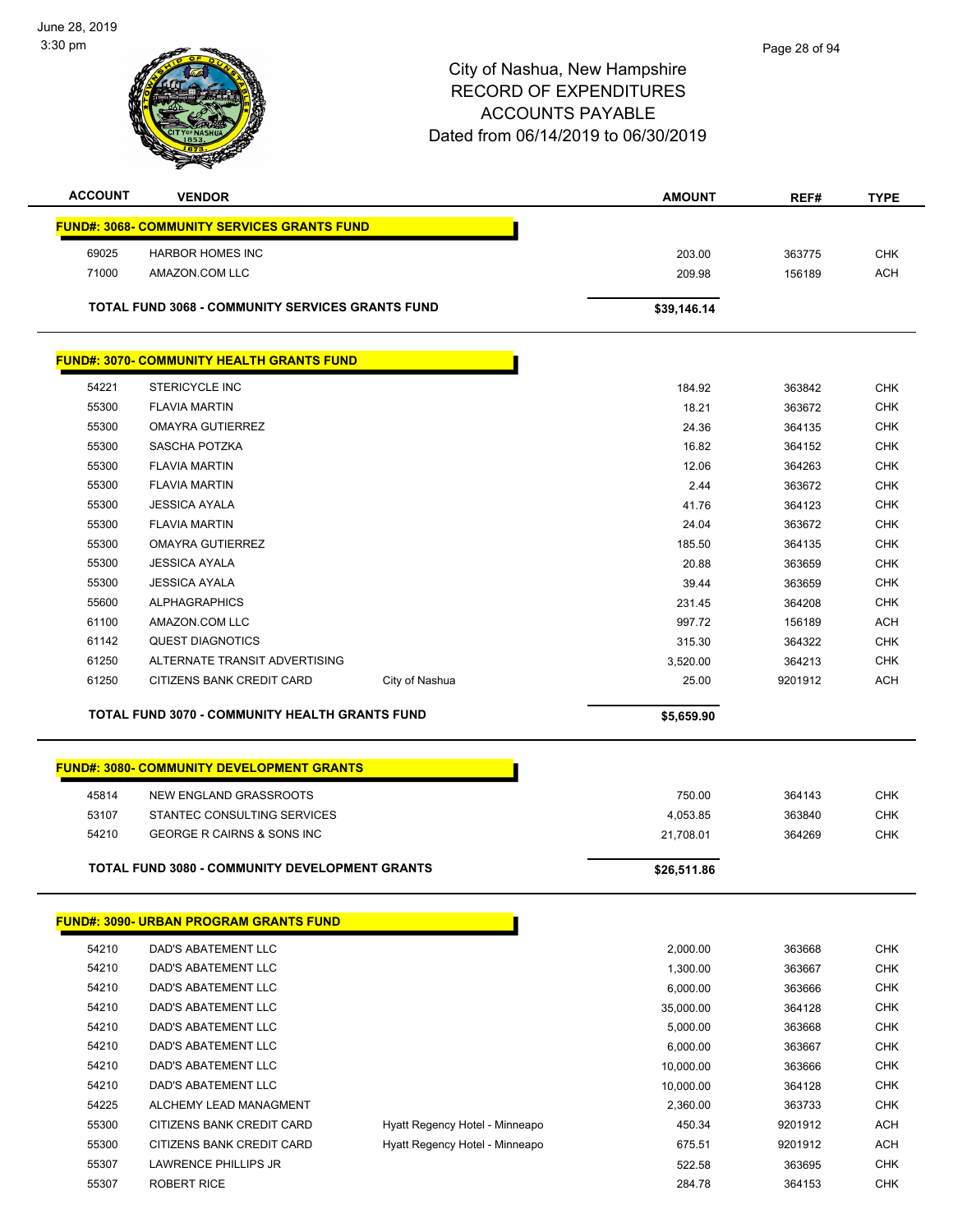

| <b>ACCOUNT</b> | <b>VENDOR</b>                                      | <b>AMOUNT</b> | REF#   | <b>TYPE</b> |
|----------------|----------------------------------------------------|---------------|--------|-------------|
|                | <b>FUND#: 3090- URBAN PROGRAM GRANTS FUND</b>      |               |        |             |
| 68345          | ROGER A BOURGAULT                                  | 350.00        | 363661 | <b>CHK</b>  |
| 68345          | CINDY MAE FONGEALLAZ                               | 350.00        | 363673 | <b>CHK</b>  |
| 68345          | SARAH JONES                                        | 350.00        | 363678 | <b>CHK</b>  |
| 68345          | <b>CHRISTINA MCCARTY</b>                           | 350.00        | 363686 | <b>CHK</b>  |
| 68345          | CAMERON PATRICK O'LOAN                             | 350.00        | 364144 | <b>CHK</b>  |
| 68345          | <b>CHARLES O'NEILL</b>                             | 350.00        | 364145 | <b>CHK</b>  |
| 69010          | ION ELECTRICAL LLC                                 | 8,009.00      | 364137 | <b>CHK</b>  |
| 69010          | J LAWRENCE HALL INC                                | 12.790.00     | 363676 | <b>CHK</b>  |
| 69075          | <b>MARGUERITES PLACE INC</b>                       | 149.06        | 363792 | <b>CHK</b>  |
|                | <b>TOTAL FUND 3090 - URBAN PROGRAM GRANTS FUND</b> | \$102,641.27  |        |             |

r

# **FUND#: 3120- TRANSIT GRANTS FUND**

| 54100 | <b>EVERSOURCE</b>              | 871.51    | 364163 | <b>CHK</b> |
|-------|--------------------------------|-----------|--------|------------|
| 54114 | <b>LIBERTY UTILITIES - NH</b>  | 59.96     | 364100 | <b>CHK</b> |
| 54114 | <b>LIBERTY UTILITIES - NH</b>  | 179.27    | 364101 | <b>CHK</b> |
| 54141 | PENNICHUCK WATER WORKS INC     | 68.57     | 363715 | CHK        |
| 54141 | PENNICHUCK WATER WORKS INC     | 59.10     | 364177 | <b>CHK</b> |
| 54280 | HOME DEPOT CREDIT SERVICE 3065 | 190.12    | 364282 | <b>CHK</b> |
| 54280 | MERCIER ELECTRIC COMMUNICATION | 86.25     | 364301 | <b>CHK</b> |
| 54600 | W D MATTHEWS MACHINERY CO      | 448.84    | 156202 | <b>ACH</b> |
| 55109 | CONSOLIDATED COMMUNICATIONS    | 194.65    | 363703 | <b>CHK</b> |
| 55118 | <b>SPRINT</b>                  | 21.04     | 364182 | <b>CHK</b> |
| 55699 | OCCUPATIONAL DRUG TESTING LLC  | 35.00     | 364314 | <b>CHK</b> |
| 61100 | WB MASON CO INC                | 72.58     | 364351 | <b>CHK</b> |
| 61299 | <b>BLUE RESERVE WATER</b>      | 63.00     | 363743 | <b>CHK</b> |
| 61299 | HOME DEPOT CREDIT SERVICE 3065 | 62.39     | 363777 | <b>CHK</b> |
| 61299 | <b>IMPERIAL DADE</b>           | 131.37    | 363780 | <b>CHK</b> |
| 61299 | <b>ALPHAGRAPHICS</b>           | 259.71    | 364208 | <b>CHK</b> |
| 61299 | HOME DEPOT CREDIT SERVICE 3065 | 5.86      | 363777 | <b>CHK</b> |
| 61299 | RYDER FLEET PRODUCTS           | 38.10     | 364326 | CHK        |
| 61299 | AMAZON.COM LLC                 | 66.98     | 156189 | ACH        |
| 61299 | <b>FASTENAL CO</b>             | 80.65     | 363763 | <b>CHK</b> |
| 61299 | RYDER FLEET PRODUCTS           | 29.72     | 363825 | <b>CHK</b> |
| 61299 | <b>FASTENAL CO</b>             | 7.00      | 364258 | <b>CHK</b> |
| 61299 | RYDER FLEET PRODUCTS           | 14.04     | 364326 | <b>CHK</b> |
| 61299 | RYDER FLEET PRODUCTS           | 41.49     | 364326 | <b>CHK</b> |
| 61300 | <b>CITY OF NASHUA</b>          | 91.32     | 363663 | <b>CHK</b> |
| 61300 | <b>CITY OF NASHUA</b>          | 4,129.42  | 363663 | <b>CHK</b> |
| 61307 | <b>CITY OF NASHUA</b>          | 41.08     | 363663 | CHK        |
| 61310 | AVSG LP                        | 18,286.38 | 364215 | <b>CHK</b> |
| 61705 | STRATHAM TIRE                  | 1,611.92  | 363843 | <b>CHK</b> |
| 61799 | <b>GILLIG LLC</b>              | 8.50      | 363766 | <b>CHK</b> |
| 61799 | <b>GILLIG LLC</b>              | 101.80    | 364270 | <b>CHK</b> |
| 61799 | COHEN STEEL SUPPLY INC         | 73.00     | 364242 | <b>CHK</b> |
| 61799 | RYDER FLEET PRODUCTS           | 88.81     | 363825 | <b>CHK</b> |
| 61799 | ALLIANCE BUS GROUP INC         | 38.77     | 364206 | <b>CHK</b> |
| 61799 | <b>CUMMINS NORTHEAST LLC</b>   | (125.00)  | 364246 | <b>CHK</b> |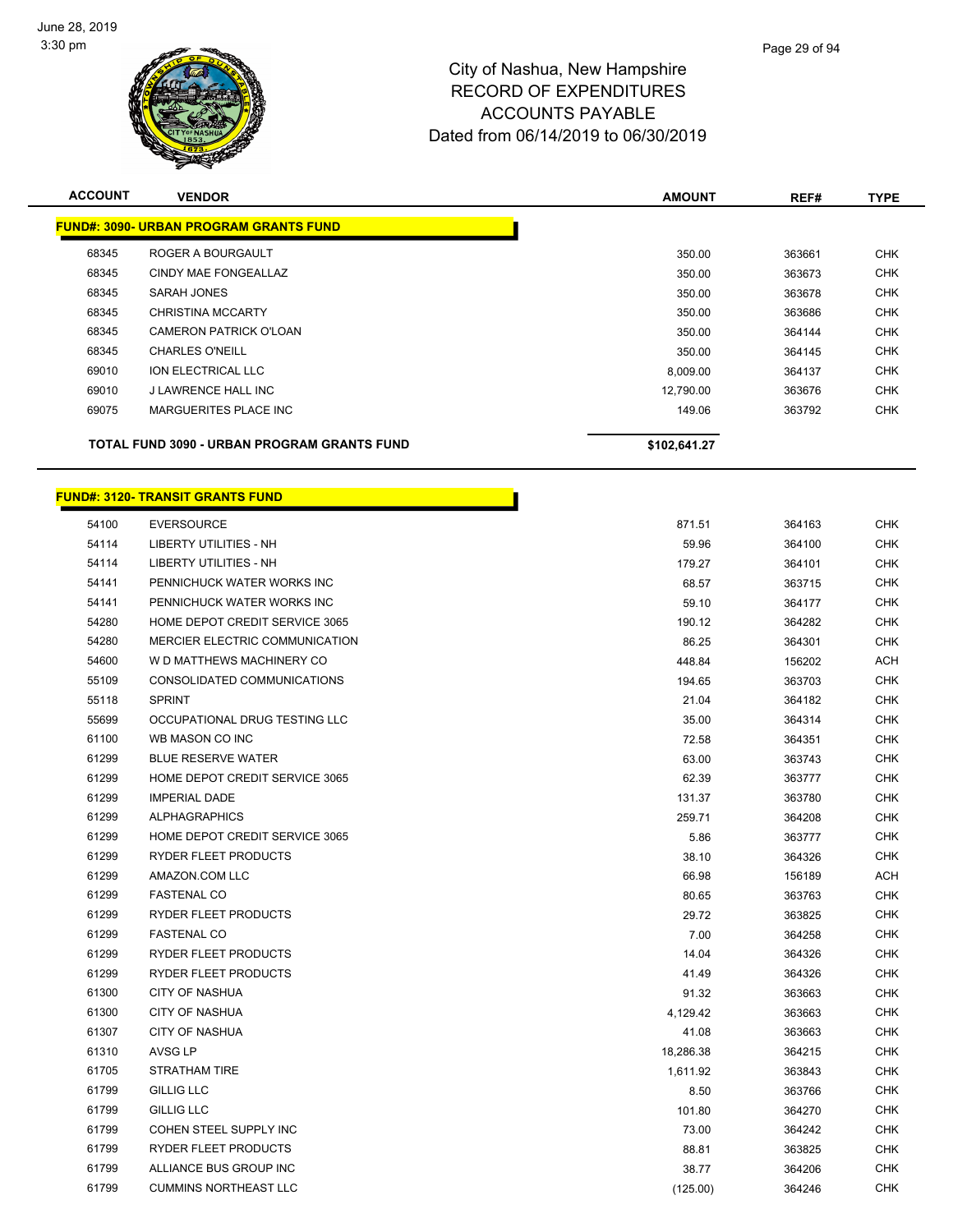

| <b>ACCOUNT</b> | <b>VENDOR</b>                                               |                   | <b>AMOUNT</b> | REF#    | <b>TYPE</b> |
|----------------|-------------------------------------------------------------|-------------------|---------------|---------|-------------|
|                | <b>FUND#: 3120- TRANSIT GRANTS FUND</b>                     |                   |               |         |             |
| 61799          | PORTLAND GLASS                                              |                   | 80.00         | 364320  | <b>CHK</b>  |
| 61799          | HOME DEPOT CREDIT SERVICE 3065                              |                   | 55.92         | 363777  | <b>CHK</b>  |
| 61799          | AMAZON.COM LLC                                              |                   | 9.80          | 156135  | <b>ACH</b>  |
| 61799          | W D MATTHEWS MACHINERY CO                                   |                   | 246.92        | 156202  | <b>ACH</b>  |
| 61799          | <b>SANEL NAPA</b>                                           |                   | 50.87         | 363827  | CHK         |
| 68240          | AMAZON.COM LLC                                              |                   | 38.75         | 156135  | <b>ACH</b>  |
| 68240          | <b>CAMILLE PATTISON</b>                                     |                   | 425.34        | 364146  | CHK         |
| 68240          | CITIZENS BANK CREDIT CARD                                   | Discount Mugs.com | 210.50        | 9201912 | <b>ACH</b>  |
| 71000          | D & R PLUMBING & AIR CONDITION                              |                   | 4,700.00      | 364247  | <b>CHK</b>  |
|                |                                                             |                   |               |         |             |
|                | TOTAL FUND 3120 - TRANSIT GRANTS FUND                       |                   | \$33,251.30   |         |             |
|                | <b>FUND#: 3200- PARKS &amp; RECREATION GRANTS FUND</b>      |                   |               |         |             |
| 61107          | PHOENIX SCREEN PRINTING                                     |                   | 849.00        | 363814  | <b>CHK</b>  |
|                | <b>TOTAL FUND 3200 - PARKS &amp; RECREATION GRANTS FUND</b> |                   | \$849.00      |         |             |
|                |                                                             |                   |               |         |             |
|                | <b>FUND#: 3800- SCHOOL GRANTS FUND</b>                      |                   |               |         |             |
| 53600          | <b>BOYS &amp; GIRLS CLUB OF</b>                             |                   | 314.64        | 363895  | <b>CHK</b>  |
| 53607          | DAVID MOORE                                                 |                   | 1,885.00      | 363990  | <b>CHK</b>  |
| 53614          | <b>JEFF LEVIN</b>                                           |                   | 1,221.00      | 364442  | <b>CHK</b>  |
| 53614          | <b>STEVE BLUNT</b>                                          |                   | 200.00        | 363892  | <b>CHK</b>  |
| 53628          | <b>MATTHEW DALZELL</b>                                      |                   | 550.00        | 363913  | <b>CHK</b>  |
| 53628          | ROBERT F LUKASIAK JR                                        |                   | 4,110.00      | 363973  | <b>CHK</b>  |
| 53628          | <b>CHRISTINE MORRIS</b>                                     |                   | 1,000.00      | 363992  | CHK         |
| 53628          | <b>BOYS &amp; GIRLS CLUB OF</b>                             |                   | 4,077.59      | 363895  | CHK         |
| 53628          | <b>FRANKLIN COVEY CLIENT SALES</b>                          |                   | 2,164.89      | 363929  | <b>CHK</b>  |
| 53628          | ABSOLUTELY MAGIC                                            |                   | 1,250.00      | 364107  | <b>CHK</b>  |
| 53628          | <b>CITY OF NASHUA</b>                                       |                   | 90.00         | 364356  | <b>CHK</b>  |
| 53628          | <b>HUDSON RECREATION DEPT</b>                               |                   | 150.00        | 364419  | <b>CHK</b>  |
| 53628          | <b>REACH THE TOP TUTORING</b>                               |                   | 50.00         | 364020  | <b>CHK</b>  |
| 53628          | NORTHEAST REHABILITATION HOSP                               |                   | 72.50         | 364475  | CHK         |
| 53628          | REACH THE TOP TUTORING                                      |                   | 50.00         | 364484  | <b>CHK</b>  |
| 53628          | <b>BAY STATE INTERPRETING</b>                               |                   | 26.25         | 363885  | CHK         |
| 53628          | <b>BOOTHBY THERAPY SERVICES LLC</b>                         |                   | 759.99        | 363894  | <b>CHK</b>  |
| 53628          | <b>INTERIM HEALTH CARE</b>                                  |                   | 1,379.25      | 363952  | <b>CHK</b>  |
| 53628          | LITERACY LEARNING SOLUTIONS                                 |                   | 2,066.66      | 363970  | <b>CHK</b>  |
| 53628          | MICROSOCIETY CHARTER SCHOOL                                 |                   | 12,546.00     | 363987  | <b>CHK</b>  |
| 53628          | <b>GATE CITY CHARTER SCHOOL</b>                             |                   | 1,820.00      | 364409  | CHK         |
| 54807          | <b>FIRST CHURCH</b>                                         |                   | 4,006.00      | 364400  | <b>CHK</b>  |
| 55300          | <b>NHASP</b>                                                |                   | 2.00          | 364472  | CHK         |
| 55307          | <b>TAYLOR SMITH</b>                                         |                   | 72.93         | 364502  | CHK         |
| 55400          | <b>NHASP</b>                                                |                   | 1,048.00      | 364472  | <b>CHK</b>  |
| 55400          | FRANKLIN COVEY CLIENT SALES                                 |                   | 3,700.53      | 363929  | CHK         |
| 55600          | MINUTEMAN PRESS OF NASHUA                                   |                   | 481.22        | 364459  | CHK         |
| 55690          | TIANNA GONZALEZ                                             |                   | 822.44        | 364410  | CHK         |
| 61135          | AMAZON.COM LLC                                              |                   | 287.85        | 156155  | ACH         |
|                |                                                             |                   |               |         |             |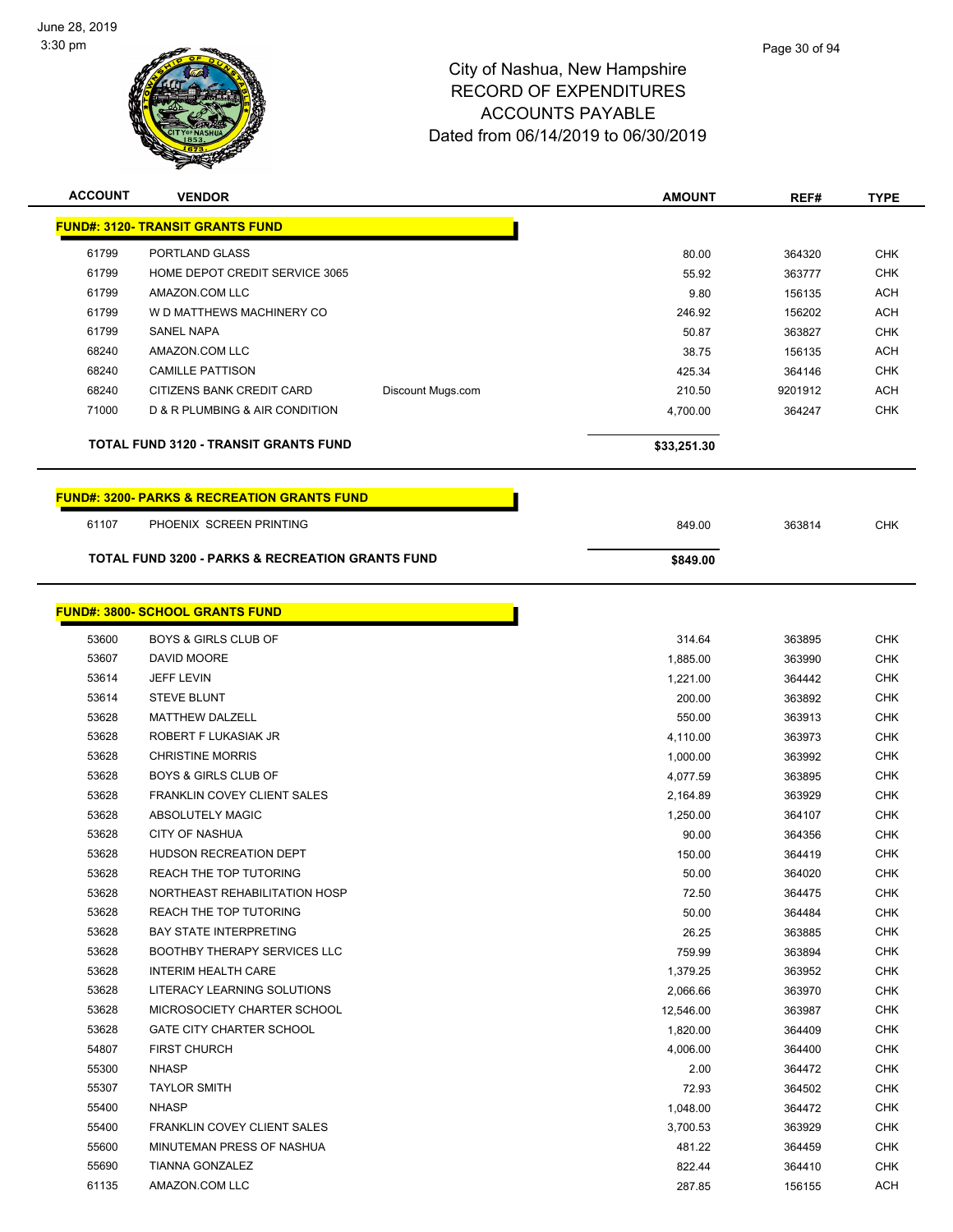

| <b>ACCOUNT</b> | <b>VENDOR</b>                          | <b>AMOUNT</b> | REF#   | <b>TYPE</b> |
|----------------|----------------------------------------|---------------|--------|-------------|
|                | <b>FUND#: 3800- SCHOOL GRANTS FUND</b> |               |        |             |
| 61135          | SCHOOL OUTFITTERS, LLC                 | 493.60        | 364497 | <b>CHK</b>  |
| 61135          | <b>SCHOOL SPECIALTY</b>                | 96.05         | 364498 | <b>CHK</b>  |
| 61135          | WB MASON CO INC                        | 460.60        | 364512 | <b>CHK</b>  |
| 61135          | AMAZON.COM LLC                         | 93.12         | 156155 | <b>ACH</b>  |
| 61135          | AMAZON.COM LLC                         | 230.99        | 156203 | <b>ACH</b>  |
| 61135          | REALLY GOOD STUFF LLC                  | 241.88        | 364485 | <b>CHK</b>  |
| 61135          | <b>SCHOLASTIC INC</b>                  | 645.00        | 364032 | <b>CHK</b>  |
| 61135          | AMAZON.COM LLC                         | 164.97        | 156155 | ACH         |
| 61135          | LUCIE L CROWDER                        | 35.86         | 363911 | <b>CHK</b>  |
| 61135          | <b>CYNTHIA MICHAUD</b>                 | 129.69        | 363986 | <b>CHK</b>  |
| 61135          | <b>SCHOOL SPECIALTY</b>                | 231.01        | 364035 | <b>CHK</b>  |
| 61299          | FLOWER OUTLET LLC                      | 82.50         | 363927 | <b>CHK</b>  |
| 61299          | WB MASON CO INC                        | 554.84        | 364056 | <b>CHK</b>  |
| 61299          | <b>FRIZZHOME GARDENS</b>               | 480.00        | 364404 | <b>CHK</b>  |
| 61299          | <b>WAL-MART</b>                        | 196.11        | 364511 | <b>CHK</b>  |
| 61299          | <b>WAL-MART</b>                        | 692.78        | 364055 | <b>CHK</b>  |
| 61299          | <b>WAL-MART</b>                        | 500.30        | 364511 | <b>CHK</b>  |
| 61299          | <b>JENNIFER SCARPATI</b>               | 666.48        | 364493 | <b>CHK</b>  |
| 61299          | <b>FOX CHAPEL PUBLISHING</b>           | 325.00        | 363928 | <b>CHK</b>  |
| 61299          | <b>WAL-MART</b>                        | 127.96        | 364055 | <b>CHK</b>  |
| 61299          | AMAZON.COM LLC                         | 43.96         | 156203 | <b>ACH</b>  |
| 61299          | AMAZON.COM LLC                         | 178.43        | 156155 | ACH         |
| 61299          | <b>HEINEMANN</b>                       | 82.50         | 363940 | <b>CHK</b>  |
| 61299          | <b>CROSSBOW EDUCATION CORP</b>         | 128.35        | 364393 | <b>CHK</b>  |
| 61299          | <b>TOADSTOOL BOOKSHOP</b>              | 1,584.72      | 364045 | <b>CHK</b>  |
| 61299          | <b>MARILEISY REYES</b>                 | 76.11         | 364487 | <b>CHK</b>  |
| 61299          | AMAZON.COM LLC                         | 299.95        | 156203 | <b>ACH</b>  |
| 61299          | <b>DEBORAH BRITENRIKER</b>             | 41.53         | 364385 | <b>CHK</b>  |
| 61299          | <b>CYNTHIA PROULX</b>                  | 89.96         | 364017 | <b>CHK</b>  |
| 61299          | PETTY CASH                             | 33.46         | 364362 | <b>CHK</b>  |
| 61299          | SONOVA USA INC                         | 100.00        | 364503 | <b>CHK</b>  |
| 61807          | AMAZON.COM LLC                         | 19.40         | 156203 | ACH         |
| 61807          | <b>HEINEMANN</b>                       | 2,235.59      | 363940 | <b>CHK</b>  |
| 61807          | AMAZON.COM LLC                         | 226.89        | 156203 | ACH         |
| 61807          | <b>EBSCO INFORMATION SERVICES</b>      | 243.45        | 363919 | <b>CHK</b>  |
| 61875          | <b>SUSAN ROURKE</b>                    | 534.05        | 364490 | <b>CHK</b>  |
| 61875          | <b>SCHOLASTIC INC</b>                  | 967.50        | 364032 | <b>CHK</b>  |
| 61875          | HOUGHTON MIFFLIN HARCOURT PUB.         | 687.31        | 363947 | <b>CHK</b>  |
| 61875          | REALLY GOOD STUFF LLC                  | 1,581.12      | 364022 | <b>CHK</b>  |
| 61875          | SADDLEBACK EDUCATIONAL INC             | 67.70         | 364027 | <b>CHK</b>  |
| 61875          | <b>BENCHMARK EDUCATION</b>             | 315.70        | 364378 | <b>CHK</b>  |
| 61875          | <b>HEIDISONGS</b>                      | 80.00         | 364414 | <b>CHK</b>  |
| 61875          | <b>BARNES &amp; NOBLE INC</b>          | 57.56         | 364374 | <b>CHK</b>  |
| 61875          | <b>HEINEMANN</b>                       | 2,900.00      | 364415 | <b>CHK</b>  |
| 61875          | <b>SCHOLASTIC INC</b>                  | 1,010.50      | 364032 | <b>CHK</b>  |
| 61875          | FOLLETT SCHOOL SOLUTIONS INC           | 2,914.61      | 364403 | <b>CHK</b>  |
| 61875          | <b>SCHOLASTIC INC</b>                  | 37.61         | 364494 | <b>CHK</b>  |
| 61875          | AMAZON.COM LLC                         | 371.28        | 156155 | ACH         |
| 61875          | <b>BOOKSOURCE INC</b>                  | 1,340.68      | 363893 | <b>CHK</b>  |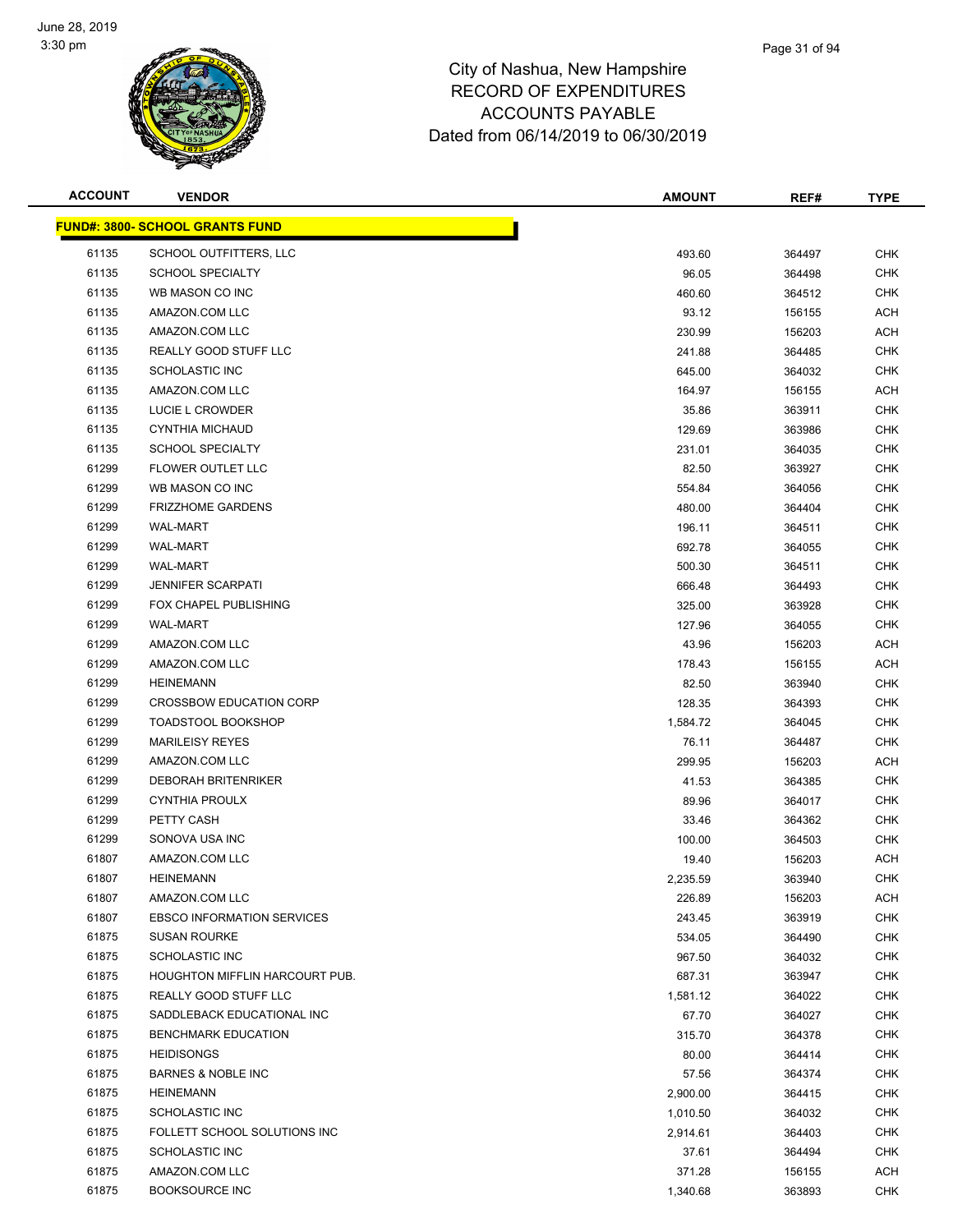

| <b>ACCOUNT</b> | <b>VENDOR</b>                                     | <b>AMOUNT</b> | REF#   | <b>TYPE</b> |
|----------------|---------------------------------------------------|---------------|--------|-------------|
|                | <b>FUND#: 3800- SCHOOL GRANTS FUND</b>            |               |        |             |
| 61875          | <b>SCHOLASTIC INC</b>                             | 15.56         | 364031 | <b>CHK</b>  |
| 61875          | <b>HEINEMANN</b>                                  | 850.00        | 364415 | <b>CHK</b>  |
| 61875          | <b>SCHOLASTIC INC</b>                             | 679.59        | 364494 | <b>CHK</b>  |
| 61875          | <b>WILSON LANGUAGE</b>                            | 1,695.17      | 364515 | <b>CHK</b>  |
| 71228          | PROJECT LEAD THE WAY INC                          | 3,000.00      | 156205 | <b>ACH</b>  |
| 71228          | STRIVVEN MEDIA LLC                                | 4,455.00      | 364039 | <b>CHK</b>  |
| 71228          | <b>STUKENT INC</b>                                | 1,715.00      | 364040 | <b>CHK</b>  |
| 71228          | <b>NCS PEARSON</b>                                | 3,560.00      | 364001 | <b>CHK</b>  |
| 71999          | <b>SCHOOL SPECIALTY</b>                           | 1,479.04      | 364498 | <b>CHK</b>  |
| 71999          | LAKESHORE LEARNING MATERIALS                      | 1,023.50      | 363963 | <b>CHK</b>  |
| 71999          | <b>DEMCO</b>                                      | 3,343.59      | 364395 | <b>CHK</b>  |
| 71999          | LAKESHORE LEARNING MATERIALS                      | 126.48        | 364434 | CHK         |
| 71999          | WB MASON CO INC                                   | 181.35        | 364512 | <b>CHK</b>  |
| 71999          | JAR SYSTEMS LLC                                   | 2,843.64      | 364425 | <b>CHK</b>  |
|                | TOTAL FUND 3800 - SCHOOL GRANTS FUND              | \$95,871.32   |        |             |
|                |                                                   |               |        |             |
|                | <b>FUND#: 3810- FOOD SERVICE GRANTS FUND</b>      |               |        |             |
|                |                                                   |               |        |             |
| 61214          | M SAUNDERS INC                                    | 164.20        | 363976 | <b>CHK</b>  |
| 61214          | <b>M SAUNDERS INC</b>                             | 568.10        | 363976 | <b>CHK</b>  |
| 61214          | <b>M SAUNDERS INC</b>                             | 871.25        | 363976 | <b>CHK</b>  |
| 61214          | <b>M SAUNDERS INC</b>                             | 718.50        | 363976 | <b>CHK</b>  |
| 61214          | <b>M SAUNDERS INC</b>                             | 329.50        | 363976 | <b>CHK</b>  |
| 61214          | <b>M SAUNDERS INC</b>                             | 521.95        | 363976 | <b>CHK</b>  |
| 61299          | <b>IMPERIAL DADE</b>                              | 66.94         | 364420 | <b>CHK</b>  |
| 61299          | <b>IMPERIAL DADE</b>                              | 24.79         | 364420 | <b>CHK</b>  |
| 61299          | <b>IMPERIAL DADE</b>                              | 140.64        | 364420 | <b>CHK</b>  |
|                | <b>TOTAL FUND 3810 - FOOD SERVICE GRANTS FUND</b> | \$3,405.87    |        |             |
|                |                                                   |               |        |             |
|                | <b>FUND#: 4005- TRAFFIC VIOLATIONS FUND</b>       |               |        |             |
| 45400          | LISA SLADE                                        | 10.00         | 363834 | CHK         |
| 54407          | <b>T2 SYSTEMS INC</b>                             | 10,631.25     | 364340 | <b>CHK</b>  |
| 54625          | <b>1ST PRIORITY TOWING &amp; RECOVERY</b>         | 1,620.00      | 364198 | <b>CHK</b>  |
| 54625          | BROADSIDE COLLISION LLC                           | 1,475.00      | 364229 | <b>CHK</b>  |
| 54625          | <b>D &amp; R TOWING INC</b>                       | 1,300.00      | 364248 | <b>CHK</b>  |
| 55100          | <b>SPRINT</b>                                     | 297.14        | 364182 | <b>CHK</b>  |
| 61799          | CARPARTS DISTRIBUTION CENTER,                     | 140.64        | 364236 | <b>CHK</b>  |
|                | <b>TOTAL FUND 4005 - TRAFFIC VIOLATIONS FUND</b>  | \$15,474.03   |        |             |
|                | <b>FUND#: 4010- MOTOR VEHICLE ADMIN FUND</b>      |               |        |             |
| 61100          | <b>OWLSTAMP VISUAL SOLUTIONS</b>                  | 63.60         | 363810 | <b>CHK</b>  |
|                |                                                   |               |        |             |
|                | <b>TOTAL FUND 4010 - MOTOR VEHICLE ADMIN FUND</b> | \$63.60       |        |             |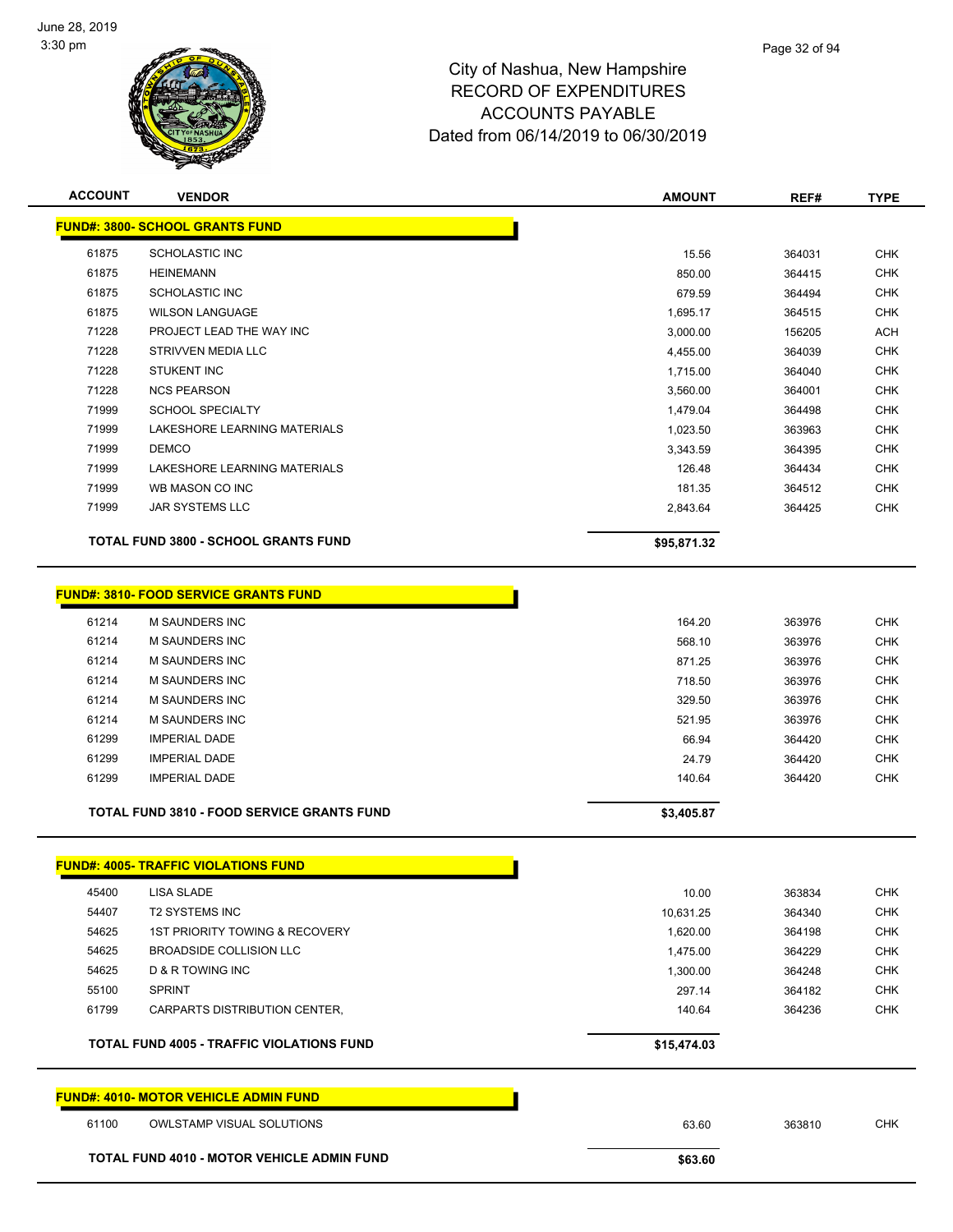

| <b>ACCOUNT</b>                               | <b>VENDOR</b>                                                      |                            | <b>AMOUNT</b>    | REF#              | <b>TYPE</b>              |
|----------------------------------------------|--------------------------------------------------------------------|----------------------------|------------------|-------------------|--------------------------|
| <b>FUND#: 4025- DOJ DRUG FORFEITURE FUND</b> |                                                                    |                            |                  |                   |                          |
| 55118                                        | VERIZON WIRELESS-785728687                                         |                            | 626.25           | 364192            | <b>CHK</b>               |
| 55400                                        | <b>CONFERENCES AND SEMINARS</b>                                    | <b>Marriott Newport RI</b> | 649.81           | 9201912           | <b>ACH</b>               |
| 55400                                        | <b>CONFERENCES AND SEMINARS</b>                                    | <b>Marriott Newport RI</b> | 649.81           | 9201912           | <b>ACH</b>               |
| 55400                                        | <b>CONFERENCES AND SEMINARS</b>                                    | <b>Marriott Newport RI</b> | 649.81           | 9201912           | <b>ACH</b>               |
| 55400                                        | <b>CONFERENCES AND SEMINARS</b>                                    | <b>Marriott Newport RI</b> | 649.81           | 9201912           | <b>ACH</b>               |
| 55400                                        | <b>CONFERENCES AND SEMINARS</b>                                    | <b>Marriott Newport RI</b> | 649.81           | 9201912           | <b>ACH</b>               |
| 55400                                        | <b>CONFERENCES AND SEMINARS</b>                                    | <b>Marriott Newport RI</b> | 20.00            | 9201912           | <b>ACH</b>               |
| 55400                                        | <b>CONFERENCES AND SEMINARS</b>                                    | <b>Marriott Newport RI</b> | 20.00            | 9201912           | <b>ACH</b>               |
| 55400                                        | <b>CONFERENCES AND SEMINARS</b>                                    | <b>Marriott Newport RI</b> | (38.99)          | 9201912           | <b>ACH</b>               |
| 55400                                        | <b>CONFERENCES AND SEMINARS</b>                                    | <b>Marriott Newport RI</b> | (18.99)          | 9201912           | <b>ACH</b>               |
| 55400                                        | <b>CONFERENCES AND SEMINARS</b>                                    | <b>Marriott Newport RI</b> | (38.99)          | 9201912           | <b>ACH</b>               |
| 55699                                        | CITIZENS BANK CREDIT CARD                                          |                            | 171.60           | 9201912           | <b>ACH</b>               |
| 56347                                        |                                                                    | Wheelabraator Technology   |                  |                   | <b>CHK</b>               |
| 61799                                        | YOUTH COUNCIL<br>CARPARTS DISTRIBUTION CENTER,                     |                            | 700.00<br>7.30   | 364355            | <b>CHK</b>               |
|                                              |                                                                    |                            |                  | 363749            |                          |
| 61799<br>61799                               | <b>GRAPPONE AUTOMOTIVE GROUP</b><br>NORTHERN FOREIGN CAR PARTS INC |                            | 40.04            | 363770            | <b>CHK</b>               |
|                                              | QUIRK GM PARTS DEPOT                                               |                            | 229.97           | 363807            | <b>CHK</b><br><b>CHK</b> |
| 61799<br>61799                               |                                                                    |                            | 18.00            | 363821            |                          |
|                                              | CARPARTS DISTRIBUTION CENTER,<br>O'REILLY AUTO PARTS               |                            | 16.62            | 364236            | <b>CHK</b>               |
| 61799                                        | <b>TULLEY AUTOMOTIVE GROUP</b>                                     |                            | 9.95             | 364313            | <b>CHK</b><br><b>CHK</b> |
| 61799<br>61799                               |                                                                    | <b>Team Nissan</b>         | 529.40<br>129.90 | 364345<br>9201912 |                          |
|                                              | CITIZENS BANK CREDIT CARD                                          |                            |                  |                   | <b>ACH</b>               |
|                                              | TOTAL FUND 4025 - DOJ DRUG FORFEITURE FUND                         |                            | \$5,671.11       |                   |                          |
|                                              |                                                                    |                            |                  |                   |                          |
|                                              | <b>FUND#: 4053- FIRE REGIONAL HAZMAT FUND</b>                      |                            |                  |                   |                          |
| 71000                                        | VERIZON WIRELESS-842015493                                         |                            | 80.02            | 363727            | <b>CHK</b>               |
| 71000                                        | FIREMATIC SUPPLY CO INC                                            |                            | 1,160.64         | 364261            | CHK                      |
|                                              | <b>TOTAL FUND 4053 - FIRE REGIONAL HAZMAT FUND</b>                 |                            | \$1,240.66       |                   |                          |
|                                              |                                                                    |                            |                  |                   |                          |
|                                              | <b>FUND#: 4085- RIVERFRONT PROMENADE TIF FUND</b>                  |                            |                  |                   |                          |
| 61299                                        | TIM CUMMINGS                                                       |                            | 223.63           | 364570            | CHK                      |
|                                              |                                                                    |                            |                  |                   |                          |
|                                              | <b>TOTAL FUND 4085 - RIVERFRONT PROMENADE TIF FUND</b>             |                            | \$223.63         |                   |                          |
|                                              |                                                                    |                            |                  |                   |                          |
|                                              | <b>FUND#: 4090- LIB-LOST/DAMAGED BOOK FINES</b>                    |                            |                  |                   |                          |
| 55699                                        | UNIQUE MANAGEMENT SERVICES INC                                     |                            | 80.55            | 364347            | <b>CHK</b>               |
| 61299                                        | AMAZON.COM LLC                                                     |                            | 223.26           | 156135            | <b>ACH</b>               |
| 61299                                        | <b>MARITA KLEMENTS</b>                                             |                            | 40.00            | 363685            | <b>CHK</b>               |
| 61299                                        | PETTY CASH                                                         |                            | 73.59            | 363693            | CHK                      |
| 61299                                        | AC MOORE INC                                                       |                            | 38.57            | 363731            | <b>CHK</b>               |
| 61807                                        | <b>INGRAM LIBRARY SERVICES</b>                                     |                            | 66.47            | 363782            | <b>CHK</b>               |
| 61814                                        | PETTY CASH                                                         |                            | 19.99            | 363693            | CHK                      |
|                                              | <b>TOTAL FUND 4090 - LIB-LOST/DAMAGED BOOK FINES</b>               |                            | \$542.43         |                   |                          |
|                                              |                                                                    |                            |                  |                   |                          |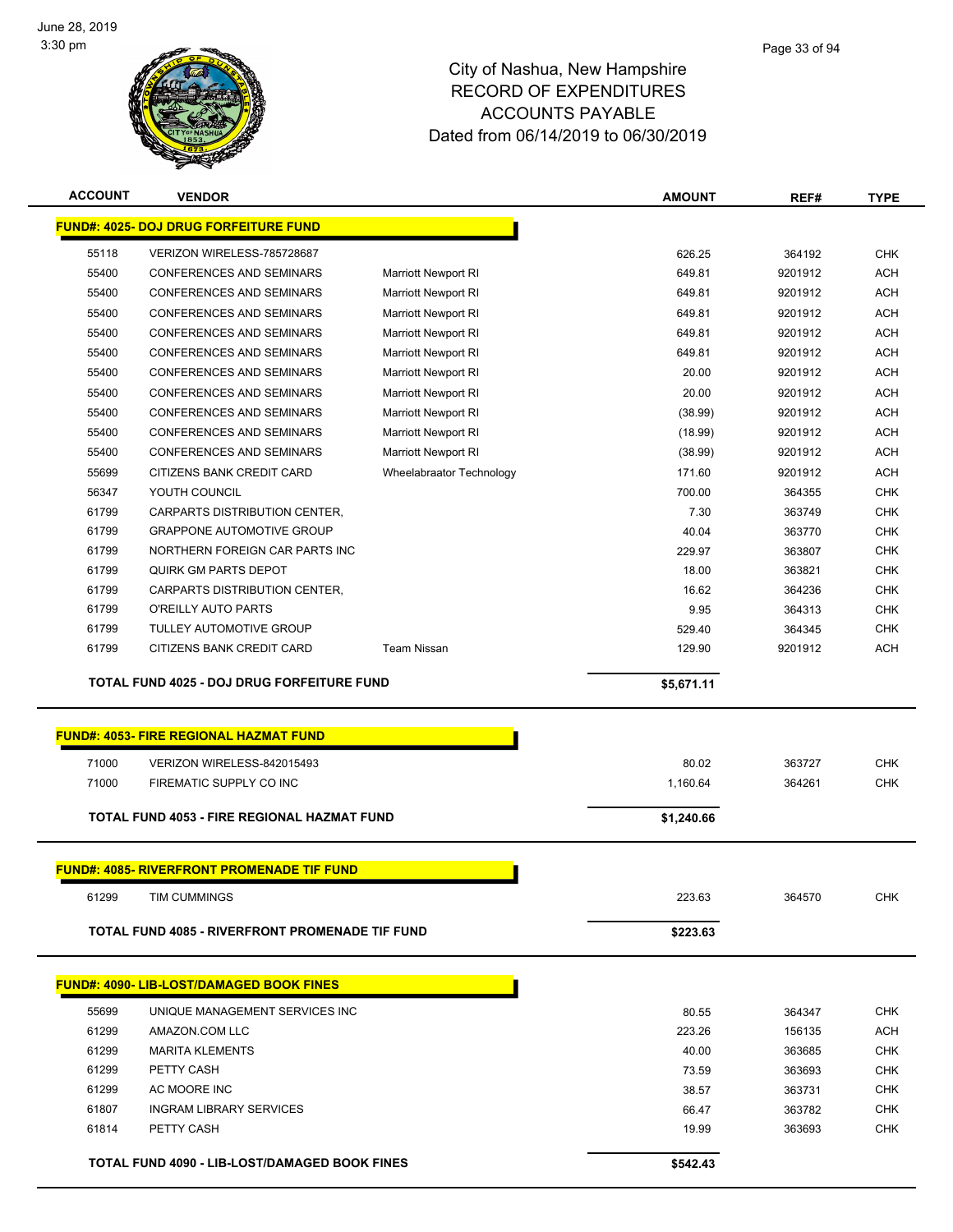

| <b>ACCOUNT</b> | <b>VENDOR</b>                                          | <b>AMOUNT</b>  | REF#    | <b>TYPE</b> |
|----------------|--------------------------------------------------------|----------------|---------|-------------|
|                | <b>FUND#: 5050- CAP PROJECTS-COMMUNICATIONS</b>        |                |         |             |
| 81300          | <b>GRAVOTECH INC</b>                                   | 10,971.00      | 156192  | <b>ACH</b>  |
|                |                                                        |                |         |             |
|                | TOTAL FUND 5050 - CAP PROJECTS-COMMUNICATIONS          | \$10,971.00    |         |             |
|                | <u> FUND#: 5100- CAP PROJECTS-ECONOMIC DEV</u>         |                |         |             |
| 61917          | CITIZENS BANK CREDIT CARD<br>Stella Blu                | 1,032.00       | 9201912 | <b>ACH</b>  |
|                | TOTAL FUND 5100 - CAP PROJECTS-ECONOMIC DEV            | \$1,032.00     |         |             |
|                | <u> FUND#: 5200- CAPITAL PROJECTS-PUBLIC WORKS</u>     |                |         |             |
| 81704          | <b>BROX INDUSTRIES INC</b>                             | 567,951.71     | 364230  | <b>CHK</b>  |
| 81704          | SUNSHINE PAVING CORPORATION                            | 817,859.18     | 363844  | <b>CHK</b>  |
| 81704          | NEWPORT CONSTRUCTION CORP                              | 233,259.81     | 156197  | <b>ACH</b>  |
|                | <b>TOTAL FUND 5200 - CAPITAL PROJECTS-PUBLIC WORKS</b> | \$1,619,070.70 |         |             |
|                | FUND#: 5700- CAP PROJECTS-BROAD ST PARKWAY             |                |         |             |
| 81700          | PENNICHUCK WATER WORKS INC                             | 557.33         | 364177  | <b>CHK</b>  |
| 81700          | <b>EVERSOURCE</b>                                      | 1,427.56       | 364097  | <b>CHK</b>  |
| 81700          | PENNICHUCK WATER WORKS INC                             | 53.23          | 364177  | <b>CHK</b>  |
|                |                                                        |                |         |             |
|                | TOTAL FUND 5700 - CAP PROJECTS-BROAD ST PARKWAY        | \$2,038.12     |         |             |
|                | <b>FUND#: 5800- SCHOOL CAPITAL PROJECTS FUND</b>       |                |         |             |
| 81200          | TRANE U.S. INC                                         | 80,000.00      | 364046  | <b>CHK</b>  |
|                | TOTAL FUND 5800 - SCHOOL CAPITAL PROJECTS FUND         | \$80,000.00    |         |             |
|                | <u> FUND#: 6000- SOLID WASTE FUND</u>                  |                |         |             |
|                |                                                        |                |         |             |
| 53107          | SANBORN HEAD & ASSOC INC                               | 21,165.80      | 364330  | <b>CHK</b>  |
| 54100          | <b>EVERSOURCE</b>                                      | 222.11         | 364163  | <b>CHK</b>  |
| 54487          | <b>INFICON INC</b>                                     | 1,053.17       | 363781  | <b>CHK</b>  |
| 54492          | <b>SPRINT</b>                                          | 90.00          | 364182  | <b>CHK</b>  |
| 54600          | CARPARTS DISTRIBUTION CENTER,                          | 41.23          | 363749  | <b>CHK</b>  |
| 54600          | NEW ENGLAND KENWORTH                                   | 152.28         | 363805  | <b>CHK</b>  |
| 54600          | C <sub>2</sub> ALT FUELS                               | 3,223.83       | 364233  | <b>CHK</b>  |
| 54600          | CARPARTS DISTRIBUTION CENTER,                          | 328.04         | 364236  | <b>CHK</b>  |
| 54600          | ENVIRONMENTAL EQUIPMENT SALES                          | 327.74         | 364257  | <b>CHK</b>  |
| 54600          | FREIGHTLINER OF NH INC                                 | 246.90         | 364267  | <b>CHK</b>  |
| 54600          | MCDEVITT TRUCKS INC                                    | 228.21         | 364299  | <b>CHK</b>  |
| 54600          | MCNEILUS TRUCK & MANUFACTURING                         | 704.51         | 364300  | <b>CHK</b>  |
| 55109          | WINDSTREAM                                             | 4.39           | 364197  | <b>CHK</b>  |
| 55118          | VERIZON WIRELESS-542088278                             | 40.01          | 364194  | <b>CHK</b>  |
| 55421          | TREASURER STATE OF NH                                  | 150.00         | 363724  | CHK         |
| 55421          | TREASURER STATE OF NH                                  | 50.00          | 364187  | <b>CHK</b>  |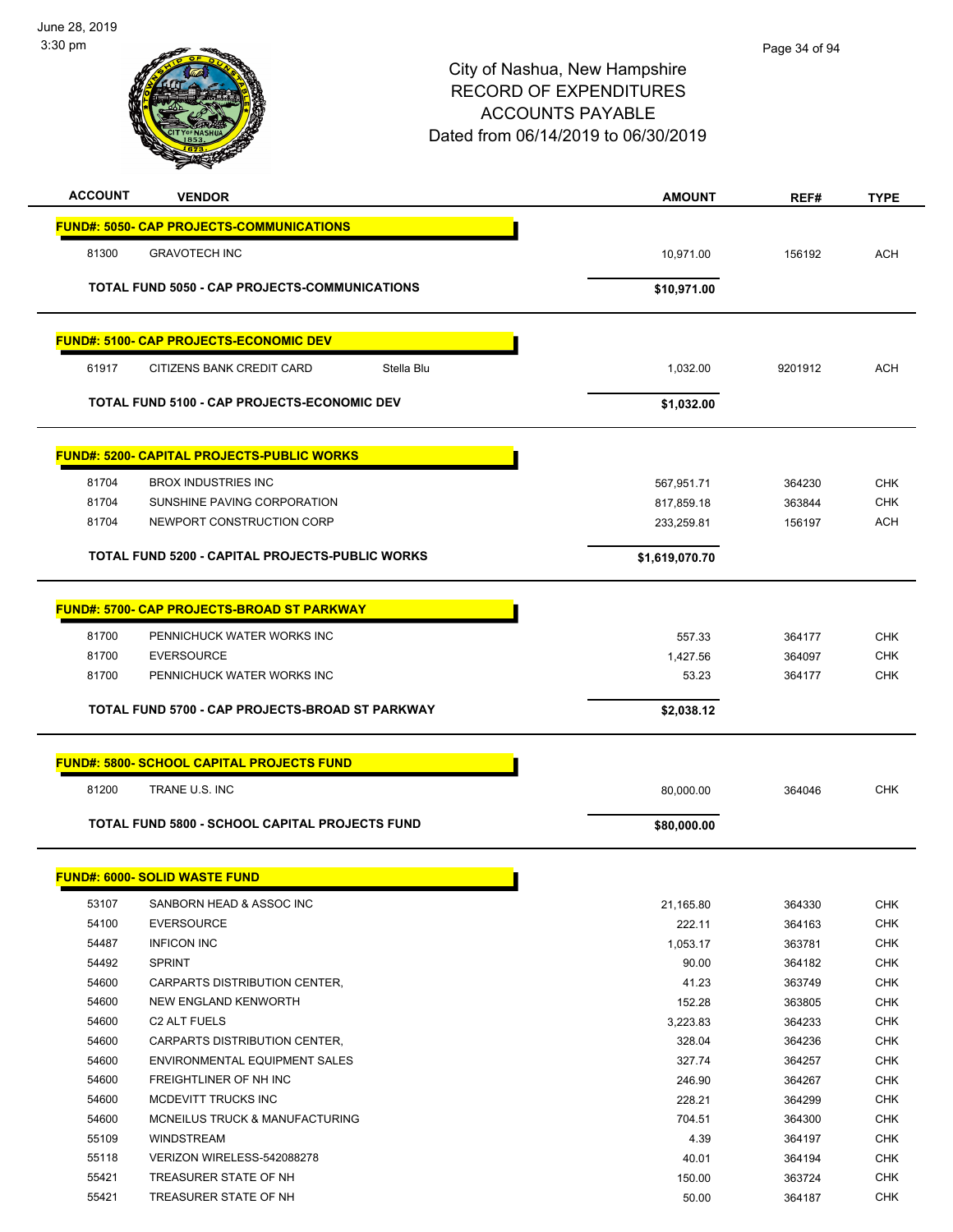

| <b>ACCOUNT</b> | <b>VENDOR</b>                             | <b>AMOUNT</b> | REF#   | <b>TYPE</b> |
|----------------|-------------------------------------------|---------------|--------|-------------|
|                | <b>FUND#: 6000- SOLID WASTE FUND</b>      |               |        |             |
| 55514          | NH DEPT OF ENVIRONMENTAL SERV.            | 25,000.00     | 363642 | <b>CHK</b>  |
| 55699          | ABLE AIR CORPORATION                      | 143.34        | 363730 | <b>CHK</b>  |
| 55699          | <b>COUNTRYBROOK FARMS LLC</b>             | 1,056.00      | 363756 | <b>CHK</b>  |
| 55699          | POWER WASHER SALES LLC                    | 332.31        | 363818 | <b>CHK</b>  |
| 55699          | STELLOS ELECTRICAL SUPPLY CO I            | 1,033.00      | 363841 | <b>CHK</b>  |
| 55699          | <b>COMCAST</b>                            | 156.30        | 364161 | <b>CHK</b>  |
| 55699          | CALLOGIX INC                              | 52.85         | 364234 | <b>CHK</b>  |
| 55699          | CASELLA RECYCLING LLC                     | 14,998.16     | 364240 | <b>CHK</b>  |
| 55699          | <b>INTERSTATE REFRIGERANT</b>             | 768.00        | 364286 | <b>CHK</b>  |
| 55699          | STANLEY CONVERGENT SECURITY               | 100.11        | 364335 | CHK         |
| 55699          | SULLIVAN ENVIRONMENTAL INC                | 959.31        | 364338 | <b>CHK</b>  |
| 61100          | AMAZON.COM LLC                            | 169.90        | 156135 | <b>ACH</b>  |
| 61107          | UNIFIRST CORPORATION                      | 169.16        | 363851 | <b>CHK</b>  |
| 61107          | UNIFIRST CORPORATION                      | 338.32        | 364346 | <b>CHK</b>  |
| 61192          | AMAZON.COM LLC                            | 31.94         | 156135 | ACH         |
| 61192          | <b>FASTENAL CO</b>                        | 5.27          | 364258 | <b>CHK</b>  |
| 61192          | MAGID GLOVE & SAFETY MFG CO.              | 806.52        | 364297 | <b>CHK</b>  |
| 61307          | SHATTUCK MALONE OIL CO                    | 306.56        | 364178 | <b>CHK</b>  |
| 61307          | SHATTUCK MALONE OIL CO                    | 370.12        | 364179 | <b>CHK</b>  |
| 61307          | SHATTUCK MALONE OIL CO                    | 1,285.90      | 364180 | <b>CHK</b>  |
| 61310          | AVSG LP                                   | 15,948.94     | 364215 | <b>CHK</b>  |
| 71000          | AMAZON.COM LLC                            | 719.00        | 156135 | ACH         |
| 71630          | <b>WASTEQUIP MANUFACTURING LLC</b>        | 32,830.97     | 363855 | <b>CHK</b>  |
| 81650          | NORTHEAST EARTH MECHANICS INC             | 137,809.50    | 156148 | <b>ACH</b>  |
| 81650          | NORTHEAST EARTH MECHANICS INC             | 26,845.50     | 156198 | <b>ACH</b>  |
| 81650          | SANBORN HEAD & ASSOC INC                  | 12,662.30     | 363826 | <b>CHK</b>  |
| 81650          | SANBORN HEAD & ASSOC INC                  | 4,039.60      | 364330 | <b>CHK</b>  |
| 81650          | SANBORN HEAD & ASSOC INC                  | 13,239.60     | 364330 | <b>CHK</b>  |
|                | <b>TOTAL FUND 6000 - SOLID WASTE FUND</b> | \$320,206.70  |        |             |

#### **FUND#: 6200- WASTEWATER FUND**

| 21775 | <b>ALISON CALI</b>        | 57.90  | 364516 | <b>CHK</b> |
|-------|---------------------------|--------|--------|------------|
| 21775 | ATTORNEY KAKLAMANOS       | 50.82  | 364517 | <b>CHK</b> |
| 21775 | <b>BENCHMARK TITLE</b>    | 25.01  | 364518 | <b>CHK</b> |
| 21775 | <b>BENCHMARK TITLE</b>    | 95.66  | 364519 | <b>CHK</b> |
| 21775 | <b>BROKER'S TITLE</b>     | 57.90  | 364520 | <b>CHK</b> |
| 21775 | <b>CLAIRE MCHUGH</b>      | 31.50  | 364521 | <b>CHK</b> |
| 21775 | DAVID A KEELE ESQ         | 90.94  | 364522 | <b>CHK</b> |
| 21775 | DAVID SPATARO             | 55.43  | 364523 | <b>CHK</b> |
| 21775 | ESTATE OF WILFORD K GREEN | 50.82  | 364524 | <b>CHK</b> |
| 21775 | <b>EVELYN LUTZ</b>        | 36.66  | 364525 | <b>CHK</b> |
| 21775 | <b>FRASCA TITLE</b>       | 60.10  | 364526 | <b>CHK</b> |
| 21775 | <b>GREGORY THOMAS</b>     | 60.26  | 364528 | <b>CHK</b> |
| 21775 | <b>HUDKINS LAW</b>        | 102.74 | 364529 | <b>CHK</b> |
| 21775 | <b>JESSE RECZKO</b>       | 161.39 | 364530 | <b>CHK</b> |
| 21775 | <b>JOHN MURPHY</b>        | 59.96  | 364531 | <b>CHK</b> |
| 21775 | JPSR/E HEATHWOOD MEADOWS  | 90.94  | 364532 | <b>CHK</b> |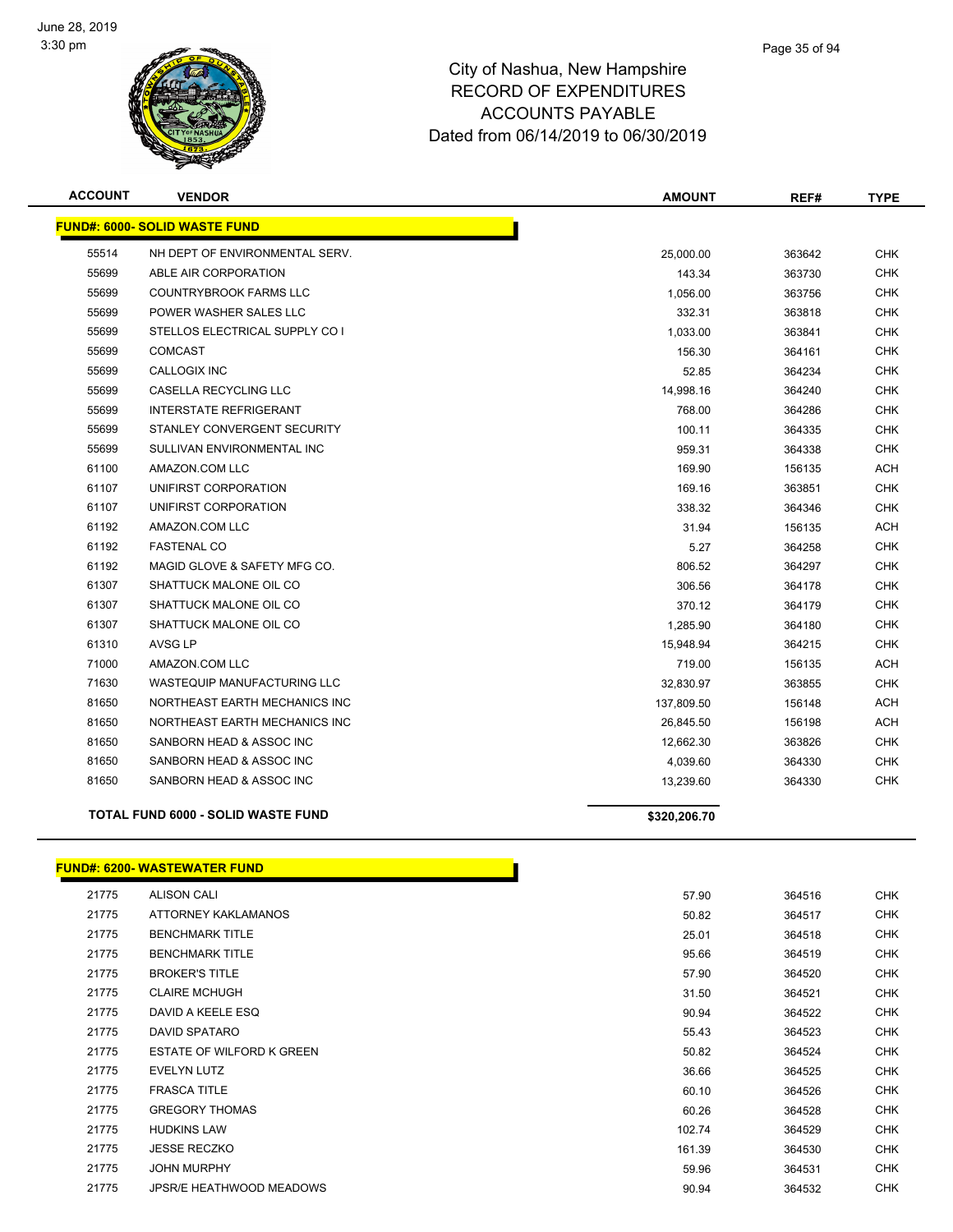

#### Page 36 of 94

| <b>ACCOUNT</b> | <b>VENDOR</b>                       | <b>AMOUNT</b> | REF#   | <b>TYPE</b> |
|----------------|-------------------------------------|---------------|--------|-------------|
|                | <b>FUND#: 6200- WASTEWATER FUND</b> |               |        |             |
| 21775          | <b>KELLY PICHE</b>                  | 138.24        | 364533 | <b>CHK</b>  |
| 21775          | <b>KENNETH MOREY</b>                | 57.90         | 364534 | <b>CHK</b>  |
| 21775          | <b>LAURA MATTHEWS</b>               | 76.78         | 364535 | <b>CHK</b>  |
| 21775          | <b>LEASE PARKING</b>                | 45.00         | 364536 | <b>CHK</b>  |
| 21775          | LSF10 MAST. PRT. TRUST              | 48.99         | 364537 | <b>CHK</b>  |
| 21775          | MICHAEL J FADDEN PC                 | 161.74        | 364538 | <b>CHK</b>  |
| 21775          | NICOLE MCALLISTER                   | 39.02         | 364539 | <b>CHK</b>  |
| 21775          | PAMELA BLANCHETTE                   | 59.48         | 364540 | <b>CHK</b>  |
| 21775          | <b>PRADIP BHAVSAR</b>               | 86.22         | 364541 | <b>CHK</b>  |
| 21775          | QUICKSILVA TITLE                    | 98.02         | 364542 | <b>CHK</b>  |
| 21775          | SKYHILL FINANCIAL INC               | 105.95        | 364543 | <b>CHK</b>  |
| 21775          | <b>SUMMIT TITLE</b>                 | 53.18         | 364544 | CHK         |
| 21775          | <b>SUMMIT TITLE</b>                 | 34.30         | 364545 | <b>CHK</b>  |
| 21775          | <b>SUNSET SETTLEMENT</b>            | 157.59        | 364546 | <b>CHK</b>  |
| 53107          | EASTERN ANALYTICAL INC              | 2,195.50      | 364256 | <b>CHK</b>  |
| 53467          | <b>MAILINGS UNLIMITED</b>           | 146.14        | 363791 | <b>CHK</b>  |
| 54100          | <b>EVERSOURCE</b>                   | 47,754.73     | 364096 | <b>CHK</b>  |
| 54100          | <b>EVERSOURCE</b>                   | 507.99        | 364097 | <b>CHK</b>  |
| 54100          | <b>EVERSOURCE</b>                   | 1,949.71      | 364163 | <b>CHK</b>  |
| 54114          | <b>LIBERTY UTILITIES - NH</b>       | 287.99        | 364165 | <b>CHK</b>  |
| 54114          | LIBERTY UTILITIES - NH              | 68.67         | 364166 | <b>CHK</b>  |
| 54114          | LIBERTY UTILITIES - NH              | 3,541.90      | 364167 | <b>CHK</b>  |
| 54114          | LIBERTY UTILITIES - NH              | 62.87         | 364168 | <b>CHK</b>  |
| 54114          | LIBERTY UTILITIES - NH              | 126.42        | 364169 | <b>CHK</b>  |
| 54114          | LIBERTY UTILITIES - NH              | 62.87         | 364170 | <b>CHK</b>  |
| 54114          | LIBERTY UTILITIES - NH              | 66.68         | 364171 | <b>CHK</b>  |
| 54141          | PENNICHUCK WATER WORKS INC          | 521.00        | 363715 | <b>CHK</b>  |
| 54141          | PENNICHUCK WATER WORKS INC          | 3,781.63      | 364177 | <b>CHK</b>  |
| 54221          | CASELLA ORGANICS                    | 29,986.24     | 364239 | <b>CHK</b>  |
| 54280          | NASHUA OUTDOOR POWER EQUIPMENT      | 163.44        | 364306 | <b>CHK</b>  |
| 54300          | MASS CRANE & HOIST SERVICE INC      | 4,100.00      | 156145 | ACH         |
| 54300          | <b>BROX INDUSTRIES INC</b>          | 368.87        | 364231 | <b>CHK</b>  |
| 54300          | E J PRESCOTT INC                    | 491.92        | 364255 | <b>CHK</b>  |
| 54487          | <b>BELLETETES INC</b>               | 4.84          | 363740 | <b>CHK</b>  |
| 54487          | F W WEBB COMPANY                    | 1,338.90      | 363762 | <b>CHK</b>  |
| 54487          | <b>HAJOCA CORPORATION</b>           | 94.51         | 363774 | <b>CHK</b>  |
| 54487          | <b>MOTION INDUSTRIES INC</b>        | 117.65        | 363800 | <b>CHK</b>  |
| 54487          | <b>SEALPRO LLC</b>                  | 465.50        | 363831 | <b>CHK</b>  |
| 54487          | XYLEM WATER SOLUTIONS USA INC       | 20,890.00     | 363859 | CHK         |
| 54487          | <b>FASTENAL CO</b>                  | 111.00        | 364258 | <b>CHK</b>  |
| 54487          | <b>GRAINGER</b>                     | 146.23        | 364274 | <b>CHK</b>  |
| 54487          | <b>HAJOCA CORPORATION</b>           | 387.27        | 364278 | <b>CHK</b>  |
| 54487          | M & M ELECTRICAL SUPPLY CO INC      | 170.65        | 364294 | <b>CHK</b>  |
| 54600          | SANEL NAPA                          | 82.87         | 363828 | <b>CHK</b>  |
| 55109          | CONSOLIDATED COMMUNICATIONS         | 36.34         | 364162 | <b>CHK</b>  |
| 55109          | <b>WINDSTREAM</b>                   | 4.39          | 364197 | <b>CHK</b>  |
| 55118          | AT & T MOBILITY                     | 139.09        | 364160 | CHK         |
| 55118          | <b>SPRINT</b>                       | 92.74         | 364182 | <b>CHK</b>  |
| 55421          | <b>HAZMATEAM INC</b>                | 350.00        | 156142 | ACH         |
|                |                                     |               |        |             |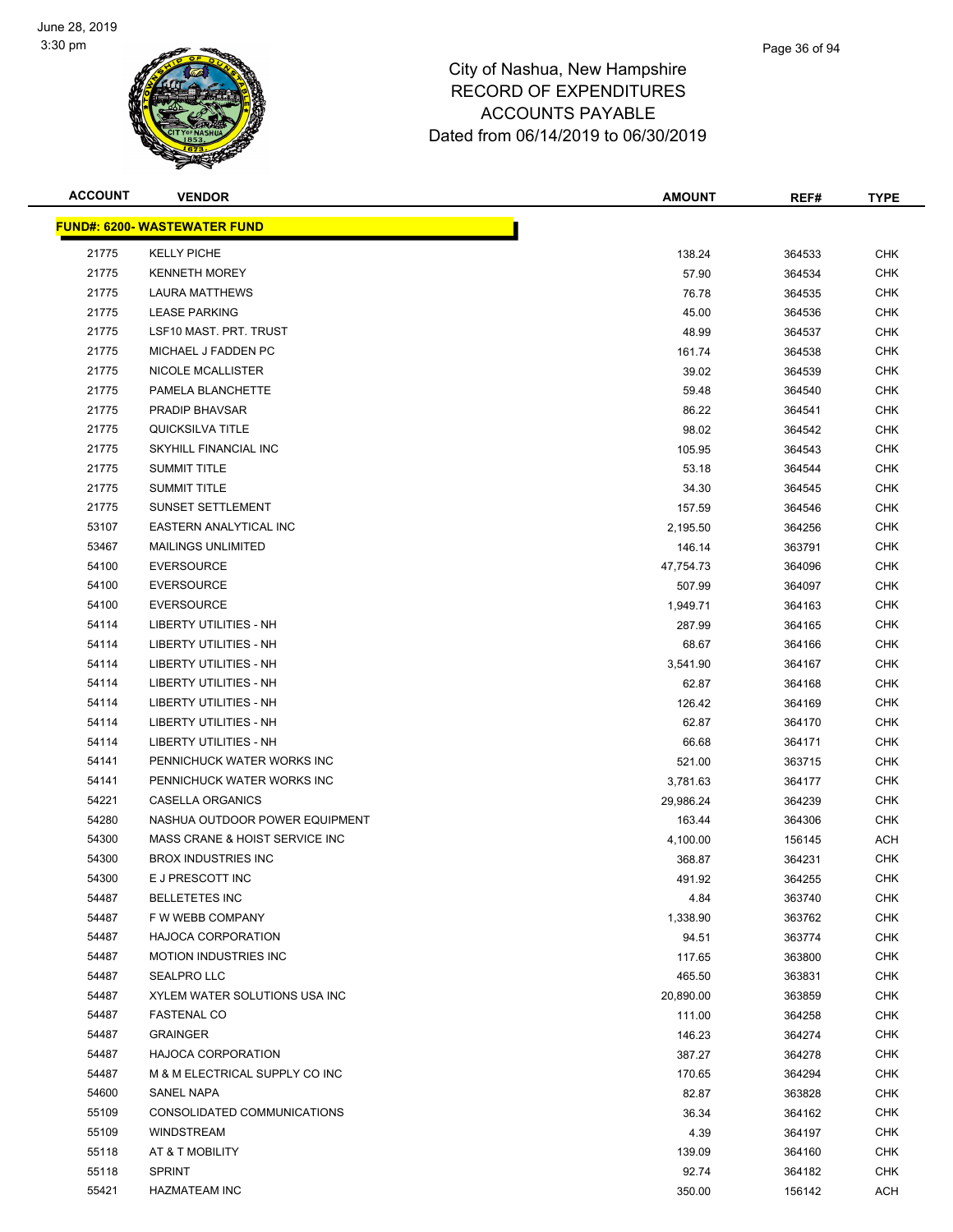

#### Page 37 of 94

## City of Nashua, New Hampshire RECORD OF EXPENDITURES ACCOUNTS PAYABLE Dated from 06/14/2019 to 06/30/2019

| <b>ACCOUNT</b> | <b>VENDOR</b>                            |                 | <b>AMOUNT</b> | REF#    | <b>TYPE</b> |
|----------------|------------------------------------------|-----------------|---------------|---------|-------------|
|                | <b>FUND#: 6200- WASTEWATER FUND</b>      |                 |               |         |             |
| 55514          | TREASURER STATE OF NH                    |                 | 50.00         | 363721  | <b>CHK</b>  |
| 55514          | TREASURER STATE OF NH                    |                 | 50.00         | 364186  | <b>CHK</b>  |
| 55618          | <b>CITIZENS BANK</b>                     |                 | 1,660.64      | 156138  | <b>ACH</b>  |
| 55699          | CALLOGIX INC                             |                 | 160.00        | 364234  | <b>CHK</b>  |
| 61107          | UNIFIRST CORPORATION                     |                 | 296.36        | 363851  | <b>CHK</b>  |
| 61107          | UNIFIRST CORPORATION                     |                 | 536.05        | 364346  | <b>CHK</b>  |
| 61149          | <b>HACH COMPANY</b>                      |                 | 636.36        | 363772  | <b>CHK</b>  |
| 61149          | <b>VWR INTERNATIONAL</b>                 |                 | 819.55        | 363854  | <b>CHK</b>  |
| 61149          | <b>HACH COMPANY</b>                      |                 | 635.67        | 364276  | <b>CHK</b>  |
| 61149          | <b>VWR INTERNATIONAL</b>                 |                 | 163.91        | 364350  | <b>CHK</b>  |
| 61156          | PVS CHEMICAL SOLUTIONS INC               |                 | 3,865.57      | 156150  | ACH         |
| 61156          | UNIVAR USA INC                           |                 | 930.00        | 156152  | ACH         |
| 61156          | UNIVAR USA INC                           |                 | 7,942.20      | 156201  | <b>ACH</b>  |
| 61156          | POLYDYNE INC                             |                 | 5,427.54      | 364319  | <b>CHK</b>  |
| 61299          | <b>ESAFETY SUPPLIES INC</b>              |                 | 1,685.00      | 156191  | <b>ACH</b>  |
| 61299          | MCKESSON MEDICAL-SURGICAL                |                 | 217.54        | 156196  | <b>ACH</b>  |
| 61299          | <b>ULINE</b>                             |                 | 308.66        | 156200  | ACH         |
| 61299          | 4IMPRINT INC                             |                 | 1,214.53      | 363729  | <b>CHK</b>  |
| 61299          | <b>GRAINGER</b>                          |                 | 992.61        | 363767  | <b>CHK</b>  |
| 61299          | ARCSOURCE INC                            |                 | 60.48         | 364210  | <b>CHK</b>  |
| 61299          | <b>GRAINGER</b>                          |                 | 497.70        | 364274  | <b>CHK</b>  |
| 61300          | DENNIS K BURKE INC                       |                 | 1,097.94      | 363758  | <b>CHK</b>  |
| 61310          | AVSG LP                                  |                 | 589.73        | 364215  | <b>CHK</b>  |
| 71025          | <b>FASTENAL CO</b>                       |                 | 99.99         | 364258  | <b>CHK</b>  |
| 71025          | M & M ELECTRICAL SUPPLY CO INC           |                 | 89.31         | 364294  | <b>CHK</b>  |
| 71228          | CITIZENS BANK CREDIT CARD                | MSFT*E07008DZMC | 15.00         | 9201912 | <b>ACH</b>  |
| 81200          | <b>BMI MECHANICAL INC</b>                |                 | 1,300.00      | 363744  | <b>CHK</b>  |
| 81700          | CARTEGRAPH SYSTEMS INC                   |                 | 20,788.74     | 364237  | <b>CHK</b>  |
| 81700          | CONCORD WINWATER WORKS CO                |                 | 66,435.58     | 364243  | <b>CHK</b>  |
| 81700          | <b>HAZEN &amp; SAWYER PC</b>             |                 | 5,760.54      | 364280  | <b>CHK</b>  |
| 81700          | <b>GRANITE INLINER LLC</b>               |                 | 35,081.50     | 156141  | ACH         |
| 81700          | KENYON PIPELINE INSPECTION LLC           |                 | 251,483.20    | 156156  | <b>ACH</b>  |
| 81700          | ROBERT W CHAMPAGNE                       |                 | 500.00        | 363824  | <b>CHK</b>  |
| 81700          | <b>WRIGHT-PIERCE</b>                     |                 | 842.12        | 156154  | ACH         |
| 81700          | WOODARD & CURRAN INC                     |                 | 1,775.00      | 363858  | <b>CHK</b>  |
| 81700          | <b>HAZEN &amp; SAWYER PC</b>             |                 | 132,764.92    | 363776  | <b>CHK</b>  |
| 81700          | WOODARD & CURRAN INC                     |                 | 3,805.50      | 363858  | <b>CHK</b>  |
| 81700          | <b>WRIGHT-PIERCE</b>                     |                 | 10,846.82     | 156154  | ACH         |
| 81700          | METHUEN CONSTRUCTION CO INC              |                 | 40,722.52     | 363798  | <b>CHK</b>  |
|                | <b>TOTAL FUND 6200 - WASTEWATER FUND</b> |                 | \$725,015.77  |         |             |

#### **FUND#: 6500- PROPERTY & CASUALTY FUND**

| 54267 | TREASURER STATE OF NH      | 100.00   | 364185 | <b>CHK</b> |
|-------|----------------------------|----------|--------|------------|
| 55307 | <b>ARLENE MALO</b>         | 30.74    | 364121 | <b>CHK</b> |
| 55307 | DIANE VEINO                | 20.71    | 364157 | СНК        |
| 59120 | USI INSURANCE SERVICES LLC | 315.00   | 156153 | <b>ACH</b> |
| 59207 | DAVID POWELL               | 7.243.46 | 363643 | СНК        |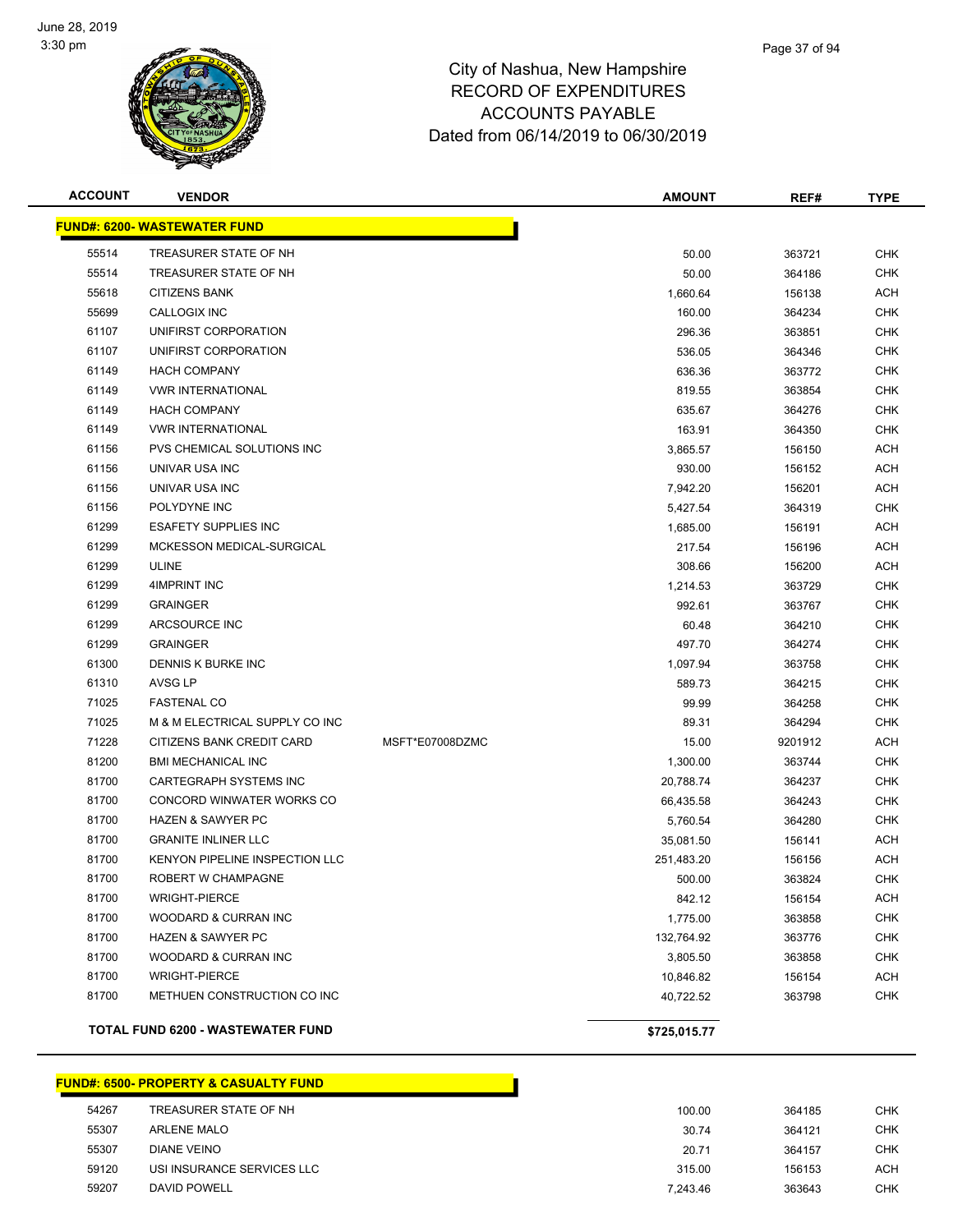

| <b>ACCOUNT</b> | <b>VENDOR</b>                                         | <b>AMOUNT</b> | REF#   | <b>TYPE</b> |
|----------------|-------------------------------------------------------|---------------|--------|-------------|
|                | <b>FUND#: 6500- PROPERTY &amp; CASUALTY FUND</b>      |               |        |             |
| 59207          | DARTMOUTH HITCHCOCK CLINIC                            | 1,460.15      | 364076 | <b>CHK</b>  |
| 59207          | DERRY NEUROLOGICAL ASSOCIATES                         | 869.51        | 364077 | <b>CHK</b>  |
| 59207          | <b>SHAUN DUBOIS</b>                                   | 85.00         | 364078 | <b>CHK</b>  |
| 59207          | <b>APPLE THERAPY MANCHESTER</b>                       | 249.84        | 364079 | <b>CHK</b>  |
| 59207          | <b>FOUNDATION MEDICAL PARTNERS</b>                    | 671.00        | 364080 | <b>CHK</b>  |
| 59207          | <b>HERNER CHIROPRACTIC</b>                            | 495.00        | 364082 | <b>CHK</b>  |
| 59207          | OCCUPATIONAL HEALTH CTRS SOUTH                        | 255.60        | 364083 | <b>CHK</b>  |
| 59207          | ORTHOPEDIC PHYSICAL THERAPY                           | 1,140.00      | 364084 | <b>CHK</b>  |
| 59207          | PERFORMANCE REHAB INC                                 | 760.00        | 364085 | <b>CHK</b>  |
| 59207          | PRATT ANESTHESIOLOGY ASSOC                            | 436.00        | 364086 | <b>CHK</b>  |
| 59207          | SANG-GIL LEE MD                                       | 425.00        | 364087 | <b>CHK</b>  |
| 59207          | SO NH REGIONAL MEDICAL CENTER                         | 2,820.98      | 364088 | <b>CHK</b>  |
| 59207          | ST JOSEPH HOSPITAL                                    | 1,582.20      | 364089 | <b>CHK</b>  |
| 59207          | <b>VRS DISABILITY MANAGEMENT</b>                      | 355.36        | 364092 | <b>CHK</b>  |
| 59207          | <b>TIMOTHY KEOHANE</b>                                | 4,346.69      | 364555 | <b>CHK</b>  |
| 59207          | <b>CONVENIENTMD LLC</b>                               | 847.30        | 364556 | <b>CHK</b>  |
| 59207          | DARTMOUTH HITCHCOCK CLINIC                            | 215.00        | 364557 | <b>CHK</b>  |
| 59207          | <b>ELLIOT HOSPITAL</b>                                | 284.00        | 364558 | <b>CHK</b>  |
| 59207          | FOUNDATION MEDICAL PARTNERS                           | 104.00        | 364559 | <b>CHK</b>  |
| 59207          | FOUR SEASONS ORTHOPEDIC CENTER                        | 474.00        | 364560 | <b>CHK</b>  |
| 59207          | <b>HEALTHLIFE PHARMACY SERVICES</b>                   | 41.02         | 364561 | <b>CHK</b>  |
| 59207          | <b>INJURED WORKERS PHARMACY LLC</b>                   | 178.04        | 364562 | <b>CHK</b>  |
| 59207          | ORTHOPEDIC PHYSICAL THERAPY                           | 190.00        | 364565 | <b>CHK</b>  |
| 59207          | PAIN SOLUTIONS PLLC                                   | 300.00        | 364566 | <b>CHK</b>  |
| 59207          | PERFORMANCE REHAB INC                                 | 455.00        | 364567 | <b>CHK</b>  |
| 59207          | PROREHAB MEDICAL PRODUCTS LLC                         | 688.00        | 364568 | <b>CHK</b>  |
| 59207          | SO NH REGIONAL MEDICAL CENTER                         | 2,469.50      | 364569 | <b>CHK</b>  |
| 59250          | DONALD M THERIAULT                                    | 4,200.00      | 364090 | <b>CHK</b>  |
| 59250          | <b>VIKING ROOFING INC</b>                             | 2,166.00      | 364091 | <b>CHK</b>  |
| 59250          | MARVELL PLATE GLASS INC                               | 378.67        | 364564 | <b>CHK</b>  |
| 59275          | <b>GILLIG LLC</b>                                     | 55.60         | 364081 | <b>CHK</b>  |
| 59275          | WEI YI WANG                                           | 208.18        | 364093 | <b>CHK</b>  |
| 59275          | MANCHESTER HARLEY-DAVIDSON                            | 124.73        | 364563 | <b>CHK</b>  |
| 68365          | OCCUPATIONAL DRUG TESTING LLC                         | 1,192.00      | 363808 | <b>CHK</b>  |
| 68365          | ALLIED 100 LLC                                        | 51.08         | 364207 | <b>CHK</b>  |
| 68365          | OCCUPATIONAL DRUG TESTING LLC                         | 130.00        | 364314 | <b>CHK</b>  |
|                | <b>TOTAL FUND 6500 - PROPERTY &amp; CASUALTY FUND</b> | \$38,414.36   |        |             |
|                |                                                       |               |        |             |

#### **FUND#: 6600- BENEFITS SELF INSURANCE FUND**

| 21500 | <b>ITT HARTFORD</b>            | 36,787.59  | 156164 | <b>ACH</b> |
|-------|--------------------------------|------------|--------|------------|
| 21503 | <b>ITT HARTFORD</b>            | 8.769.69   | 156164 | <b>ACH</b> |
| 21504 | <b>ITT HARTFORD</b>            | 2.823.79   | 156164 | <b>ACH</b> |
| 21520 | COLONIAL LIFE AND ACCIDENT INS | 2.891.76   | 156115 | <b>ACH</b> |
| 21520 | COLONIAL LIFE AND ACCIDENT INS | 971.02     | 156170 | <b>ACH</b> |
| 45623 | THE BANK OF NEW YORK MELLON    | 120.666.00 | 156208 | <b>ACH</b> |
| 52809 | MASSAGE BY MOLLY LLC           | 70.00      | 363793 | CHK        |
| 52809 | NH MEDICAL DENTAL SUPPLY LLC   | 60.50      | 364310 | CHK        |
|       |                                |            |        |            |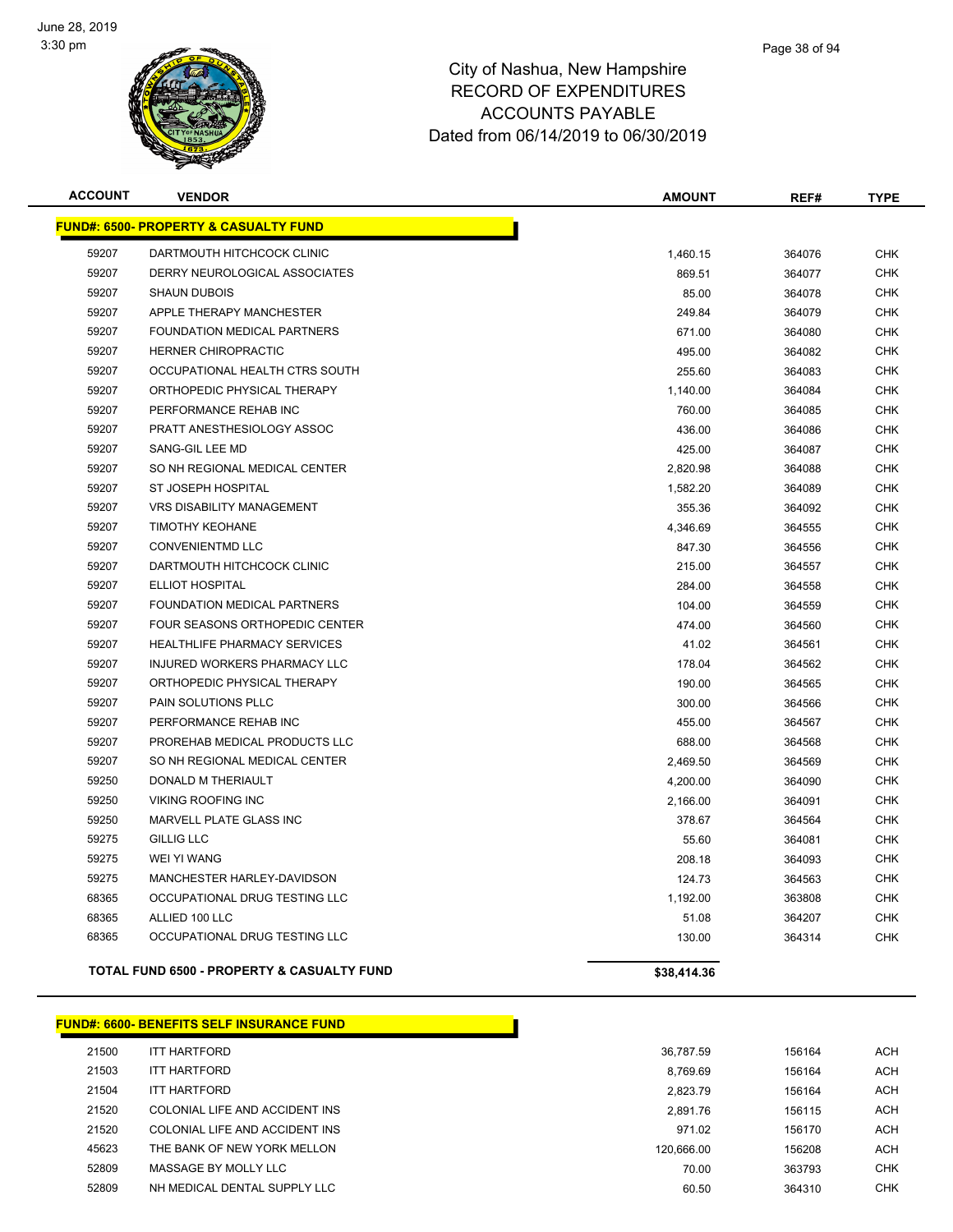

| <b>ACCOUNT</b> | <b>VENDOR</b>                                           | <b>AMOUNT</b>       | REF#   | <b>TYPE</b> |
|----------------|---------------------------------------------------------|---------------------|--------|-------------|
|                | FUND#: 6600- BENEFITS SELF INSURANCE FUND               |                     |        |             |
| 52815          | ANTHEM BCBS OF NE                                       |                     | 156163 | <b>ACH</b>  |
| 53452          | <b>CAREER CONNECTIONS</b>                               | 28,188.00<br>332.80 | 364235 | <b>CHK</b>  |
| 59165          | <b>HCC LIFE INSURANCE CO</b>                            | 66,967.08           | 156211 | <b>ACH</b>  |
| 59507          | ANTHEM BCBS OF NE                                       | 129,969.84          | 156110 | <b>ACH</b>  |
| 59507          | ANTHEM BCBS OF NE                                       | 123,114.65          | 156163 | <b>ACH</b>  |
| 59507          | ANTHEM BCBS OF NE                                       | 499,151.36          | 156110 | <b>ACH</b>  |
| 59507          | ANTHEM BCBS OF NE                                       | 580,080.20          | 156163 | <b>ACH</b>  |
| 59507          | ANTHEM BCBS OF NE                                       | 33,998.51           | 156110 | <b>ACH</b>  |
| 59507          | ANTHEM BCBS OF NE                                       | 64,727.47           | 156163 | <b>ACH</b>  |
| 59507          | <b>HEALTH PLANS INC</b>                                 | 110,708.18          | 156108 | <b>ACH</b>  |
| 59507          | <b>HEALTH PLANS INC</b>                                 | 188,361.02          | 156160 | <b>ACH</b>  |
| 59507          | <b>HEALTH PLANS INC</b>                                 | 104,316.97          | 156212 | <b>ACH</b>  |
| 59525          | NORTHEAST DELTA DENTAL                                  | 60,036.72           | 156111 | <b>ACH</b>  |
| 59525          | NORTHEAST DELTA DENTAL                                  | 59,373.66           | 156165 | <b>ACH</b>  |
| 61100          | WB MASON CO INC                                         | 40.48               | 364351 | <b>CHK</b>  |
|                | TOTAL FUND 6600 - BENEFITS SELF INSURANCE FUND          | \$2,222,407.29      |        |             |
|                |                                                         |                     |        |             |
|                | <b>FUND#: 7050- HOLMAN STADIUM IMPROVEMNTS ETF</b>      |                     |        |             |
| 54280          | JOHNSONS ELECTRIC INC                                   | 4,000.00            | 364291 | <b>CHK</b>  |
|                | <b>TOTAL FUND 7050 - HOLMAN STADIUM IMPROVEMNTS ETF</b> | \$4,000.00          |        |             |
|                |                                                         |                     |        |             |
|                | <b>FUND#: 7052- MINE FALLS PARK ETF</b>                 |                     |        |             |
|                |                                                         |                     |        |             |
| 54280          | UNITED SITE SERVICES NORTHEAST                          | 109.94              | 363852 | <b>CHK</b>  |
| 54280          | PENNICHUCK WATER WORKS INC                              | 169.84              | 364177 | <b>CHK</b>  |
| 54280          | <b>MUTT MITT</b>                                        | 1,057.85            | 364304 | <b>CHK</b>  |
|                | <b>TOTAL FUND 7052 - MINE FALLS PARK ETF</b>            | \$1,337.63          |        |             |
|                |                                                         |                     |        |             |
|                | <b>FUND#: 7546- LIB-VIRGINIA CARR BLOOMFIELD</b>        |                     |        |             |
| 68322          | <b>MARC BERGER</b>                                      | 1,100.00            | 364125 | <b>CHK</b>  |
|                | <b>TOTAL FUND 7546 - LIB-VIRGINIA CARR BLOOMFIELD</b>   | \$1,100.00          |        |             |
|                |                                                         |                     |        |             |
|                | <b>FUND#: 7549- LIBRARY-MISC LIB DONATIONS</b>          |                     |        |             |
| 68322          | DARLENE DOBISCH                                         | 600.00              | 364130 | CHK         |
| 68322          | FRIENDS OF THE NASHUA PUBLIC                            | 200.00              | 364133 | <b>CHK</b>  |
| 71000          | STAGERIGHT CORPORATION                                  | 1,939.00            | 364334 | <b>CHK</b>  |
|                | <b>TOTAL FUND 7549 - LIBRARY-MISC LIB DONATIONS</b>     | \$2,739.00          |        |             |
|                | FUND#: 7551- P&R-SUMMERFUN                              |                     |        |             |
| 68322          | <b>JD DESIGN &amp; PRINT</b>                            | 176.00              | 363786 | <b>CHK</b>  |
| 68322          | <b>STADIUM GRAPHICS</b>                                 | 420.00              | 363838 | <b>CHK</b>  |
|                |                                                         |                     |        |             |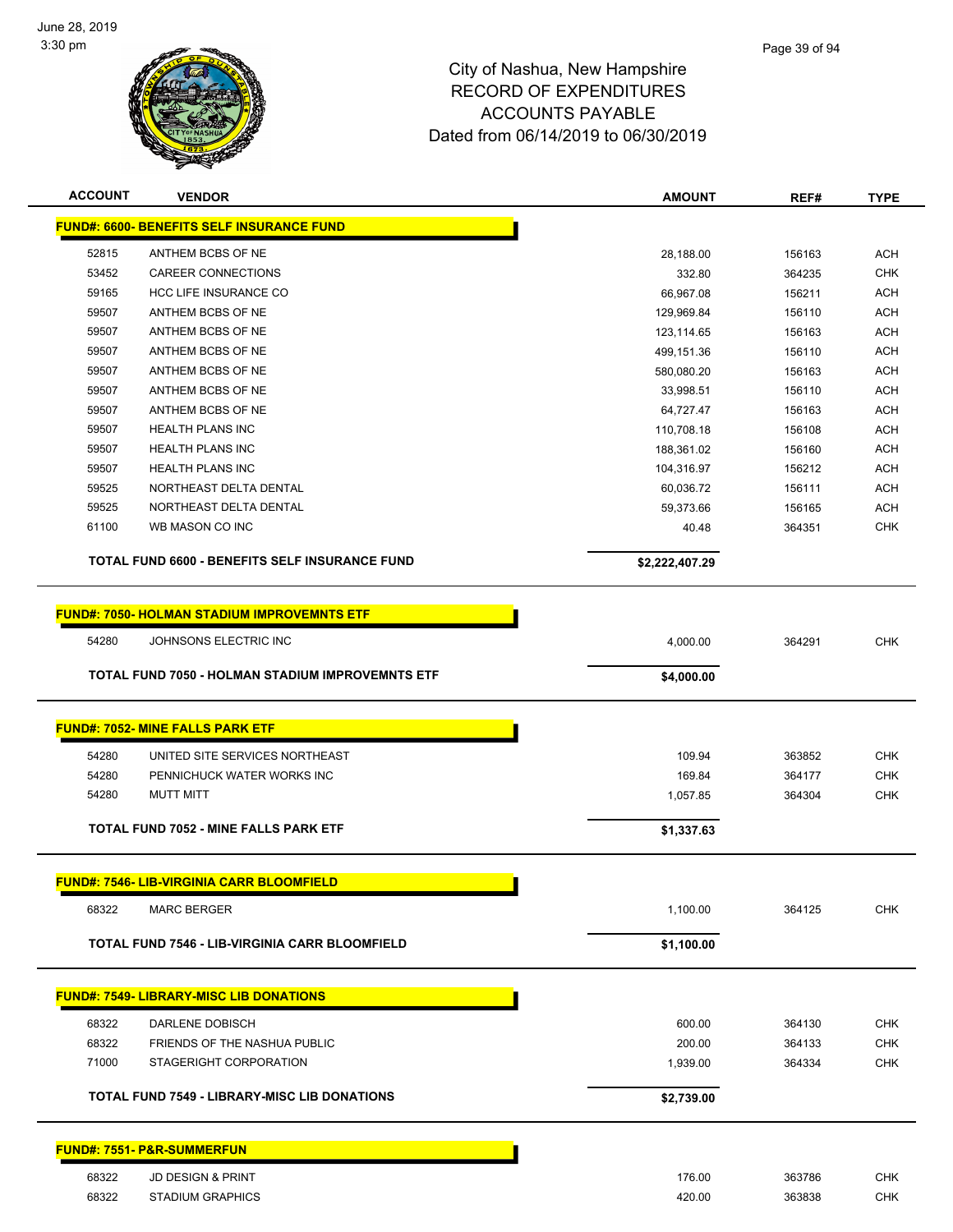

| <b>ACCOUNT</b> | <b>VENDOR</b>                                   | <b>AMOUNT</b> | REF#   | <b>TYPE</b> |
|----------------|-------------------------------------------------|---------------|--------|-------------|
|                | <b>FUND#: 7551- P&amp;R-SUMMERFUN</b>           |               |        |             |
| 68322          | UFO PARTY RENTALS, LLC                          | 1,575.00      | 364120 | <b>CHK</b>  |
|                | TOTAL FUND 7551 - P&R-SUMMERFUN                 | \$2,171.00    |        |             |
|                |                                                 |               |        |             |
|                | <b>FUND#: 7563- SCHOOL ATHLETIC ETF</b>         |               |        |             |
| 71999          | KODIAK SPORTS LLC                               | 3,999.99      | 363961 | <b>CHK</b>  |
|                | <b>TOTAL FUND 7563 - SCHOOL ATHLETIC ETF</b>    | \$3,999.99    |        |             |
|                | <b>FUND#: 7565- SCHOOL RELATED PROGRAMS-ETF</b> |               |        |             |
| 61135          | AMAZON.COM LLC                                  | 1,095.84      | 156203 | <b>ACH</b>  |
| 61135          | PROJECT LEAD THE WAY INC                        | 1,379.25      | 156205 | <b>ACH</b>  |
| 61135          | <b>KRISTIN POWELL</b>                           | 250.00        | 364015 | <b>CHK</b>  |
| 61299          | NHS SOUTH - STUDENT ACTIVITY                    | 3,000.00      | 363866 | <b>CHK</b>  |
| 61299          | UNITED WAY OF GREATER NASHUA                    | 2,000.00      | 364049 | <b>CHK</b>  |
| 68372          | <b>OWEN LONG</b>                                | 1,000.00      | 363972 | <b>CHK</b>  |
| 68372          | SAHIL MAHENDRAKAR                               | 1,000.00      | 363977 | <b>CHK</b>  |
| 71221          | AMAZON.COM LLC                                  | 996.00        | 156203 | <b>ACH</b>  |
| 71221          | APPLE INC                                       | 897.00        | 363879 | <b>CHK</b>  |
| 71999          | <b>DENISE ROCK-O'HARA</b>                       | 444.52        | 364026 | <b>CHK</b>  |
|                | TOTAL FUND 7565 - SCHOOL RELATED PROGRAMS-ETF   | \$12,062.61   |        |             |
|                | <b>FUND#: 7583- CITY EVENTS ETF</b>             |               |        |             |
| 61299          | MINT PRINTWORKS LLC                             | 1,051.20      | 363689 | <b>CHK</b>  |
| 61299          | MINT PRINTWORKS LLC                             | 2,221.46      | 364104 | <b>CHK</b>  |
|                | <b>TOTAL FUND 7583 - CITY EVENTS ETF</b>        | \$3,272.66    |        |             |
|                | <b>FUND#: 8050- LIBRARY-CHARLES ZYLONIS</b>     |               |        |             |
| 68322          | <b>JONAS KUBLICKAS</b>                          | 500.00        | 364140 | <b>CHK</b>  |
|                | TOTAL FUND 8050 - LIBRARY-CHARLES ZYLONIS       | \$500.00      |        |             |
|                | <b>FUND#: 8063- LIBRARY-HENRY STEARNS FUND</b>  |               |        |             |
| 61807          | AMAZON.COM LLC                                  | 31.43         | 156189 | <b>ACH</b>  |
| 61807          | <b>BAKER &amp; TAYLOR</b>                       | 449.91        | 363739 | <b>CHK</b>  |
| 61807          | <b>JENNIFER HOSKING</b>                         | 493.50        | 364138 | <b>CHK</b>  |
| 61807          | <b>BAKER &amp; TAYLOR</b>                       | 338.03        | 364219 | <b>CHK</b>  |
|                | TOTAL FUND 8063 - LIBRARY-HENRY STEARNS FUND    | \$1,312.87    |        |             |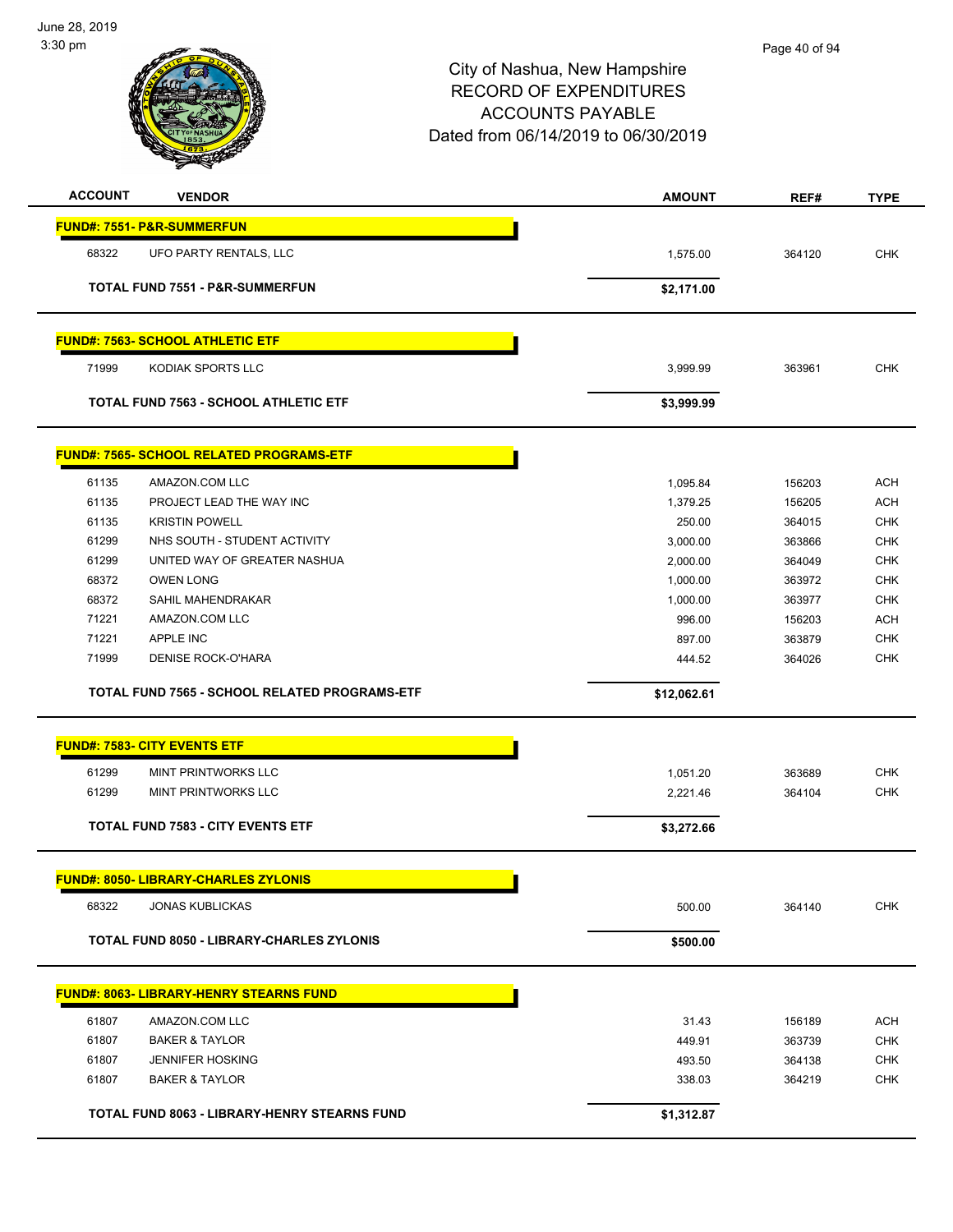

| <b>ACCOUNT</b> | <b>VENDOR</b> |                                        | <b>AMOUNT</b><br>REF# | <b>TYPE</b> |
|----------------|---------------|----------------------------------------|-----------------------|-------------|
|                |               | <b>EXPENDITURE SUMMARY BY FUND</b>     | <b>AMOUNT</b>         |             |
|                | 1000          | <b>GENERAL FUND</b>                    | 6,219,813.02          |             |
|                | 1001          | <b>GF-CAPITAL IMPROVEMENTS</b>         | 7,721.52              |             |
|                | 1010          | <b>GF-PRIOR YEAR ENC &amp; ESCROWS</b> | 11,505.96             |             |
|                | 2100          | <b>FOOD SERVICES FUND</b>              | 130,529.03            |             |
|                | 2201          | DRIVERS EDUCATION FUND                 | 399.60                |             |
|                | 2207          | ADULT ED/CONTINUING ED                 | 1,816.24              |             |
|                | 2212          | ATHLETICS REVENUE FUND                 | 221.31                |             |
|                | 2217          | <b>SCHOOL FACILITIES RENTAL</b>        | 222.50                |             |
|                | 2222          | AFTER SCHOOL PROGRAM                   | 1,416.96              |             |
|                | 2247          | <b>CULINARY ARTS</b>                   | 462.03                |             |
|                | 2501          | PUBLIC HEALTH CLIENT FEES FUND         | 180.00                |             |
|                | 2504          | HOLMAN STADIUM EVENTS FUND             | 440.00                |             |
|                | 2505          | PEG ACCESS CHANNELS FUND               | 586.56                |             |
|                | 2506          | HUNT BLDG FACILITY RENTAL FUND         | 1,310.81              |             |
|                | 2511          | 201 MAIN STREET RENTAL FUND            | 991.83                |             |
|                | 3030          | <b>EMERGENCY MGMT GRANTS FUND</b>      | 1,995.75              |             |
|                | 3050          | POLICE GRANTS FUND                     | 715.00                |             |
|                | 3068          | <b>COMMUNITY SERVICES GRANTS FUND</b>  | 39,146.14             |             |
|                | 3070          | COMMUNITY HEALTH GRANTS FUND           | 5,659.90              |             |
|                | 3080          | COMMUNITY DEVELOPMENT GRANTS           | 26,511.86             |             |
|                | 3090          | URBAN PROGRAM GRANTS FUND              | 102,641.27            |             |
|                | 3120          | <b>TRANSIT GRANTS FUND</b>             | 33,251.30             |             |
|                | 3200          | PARKS & RECREATION GRANTS FUND         | 849.00                |             |
|                | 3800          | <b>SCHOOL GRANTS FUND</b>              | 95,871.32             |             |
|                | 3810          | FOOD SERVICE GRANTS FUND               | 3,405.87              |             |
|                | 4005          | <b>TRAFFIC VIOLATIONS FUND</b>         | 15,474.03             |             |
|                | 4010          | MOTOR VEHICLE ADMIN FUND               | 63.60                 |             |
|                | 4025          | DOJ DRUG FORFEITURE FUND               | 5,671.11              |             |
|                | 4053          | FIRE REGIONAL HAZMAT FUND              | 1,240.66              |             |
|                | 4085          | RIVERFRONT PROMENADE TIF FUND          | 223.63                |             |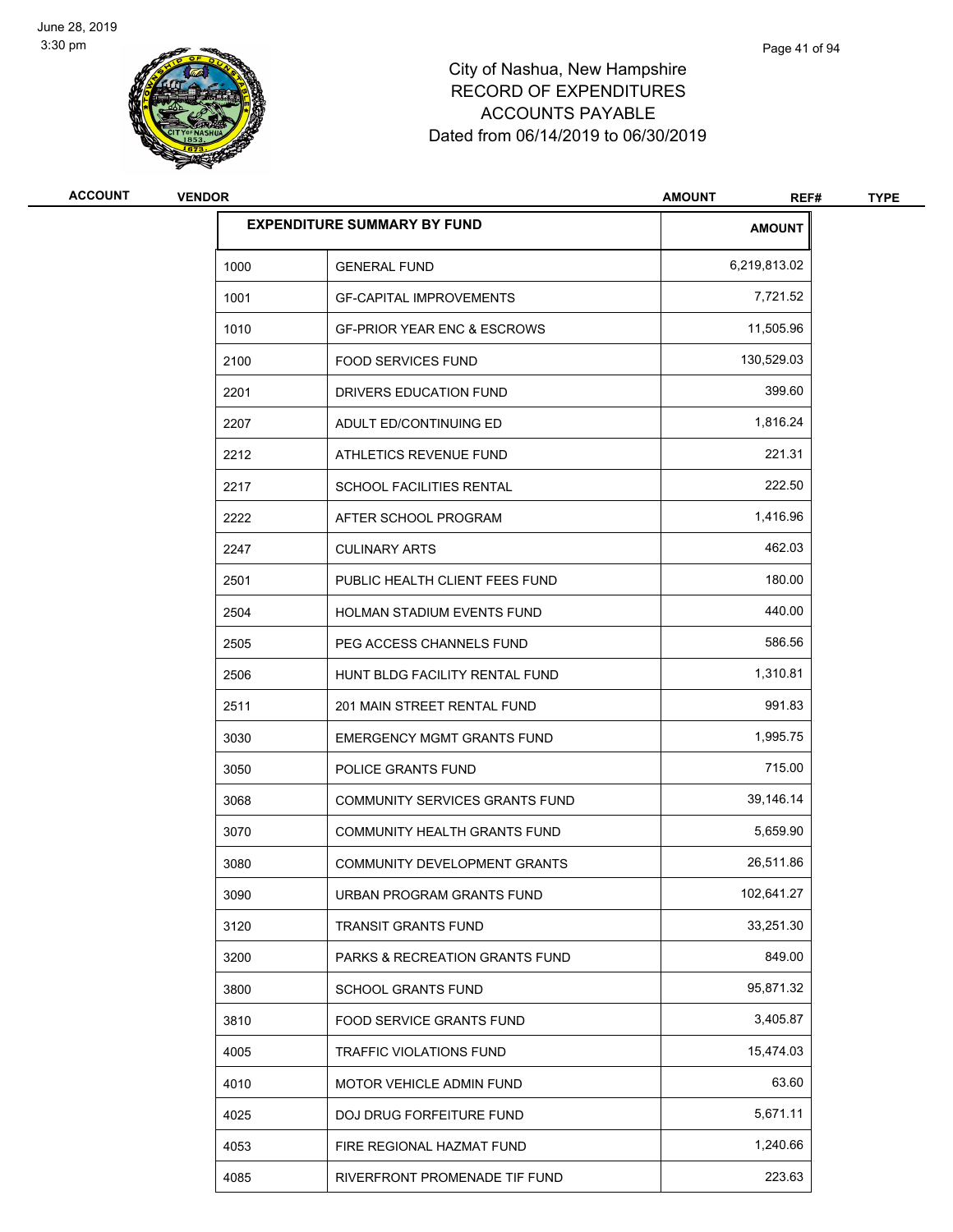

| <b>VENDOR</b> |                                       | <b>AMOUNT</b><br>REF# |  |
|---------------|---------------------------------------|-----------------------|--|
|               |                                       | <b>AMOUNT</b>         |  |
| 4090          | LIB-LOST/DAMAGED BOOK FINES           | 542.43                |  |
| 5050          | CAP PROJECTS-COMMUNICATIONS           | 10,971.00             |  |
| 5100          | CAP PROJECTS-ECONOMIC DEV             | 1,032.00              |  |
| 5200          | CAPITAL PROJECTS-PUBLIC WORKS         | 1,619,070.70          |  |
| 5700          | CAP PROJECTS-BROAD ST PARKWAY         | 2,038.12              |  |
| 5800          | SCHOOL CAPITAL PROJECTS FUND          | 80,000.00             |  |
| 6000          | SOLID WASTE FUND                      | 320,206.70            |  |
| 6200          | <b>WASTEWATER FUND</b>                | 725,015.77            |  |
| 6500          | PROPERTY & CASUALTY FUND              | 38,414.36             |  |
| 6600          | BENEFITS SELF INSURANCE FUND          | 2,222,407.29          |  |
| 7050          | <b>HOLMAN STADIUM IMPROVEMNTS ETF</b> | 4,000.00              |  |
| 7052          | MINE FALLS PARK ETF                   | 1,337.63              |  |
| 7546          | LIB-VIRGINIA CARR BLOOMFIELD          | 1,100.00              |  |
| 7549          | LIBRARY-MISC LIB DONATIONS            | 2,739.00              |  |
| 7551          | P&R-SUMMERFUN                         | 2,171.00              |  |
| 7563          | <b>SCHOOL ATHLETIC ETF</b>            | 3,999.99              |  |
| 7565          | SCHOOL RELATED PROGRAMS-ETF           | 12,062.61             |  |
| 7583          | <b>CITY EVENTS ETF</b>                | 3,272.66              |  |
| 8050          | LIBRARY-CHARLES ZYLONIS               | 500.00                |  |
| 8063          | <b>LIBRARY-HENRY STEARNS FUND</b>     | 1,312.87              |  |
| <b>TOTAL:</b> |                                       | 11,762,531.94         |  |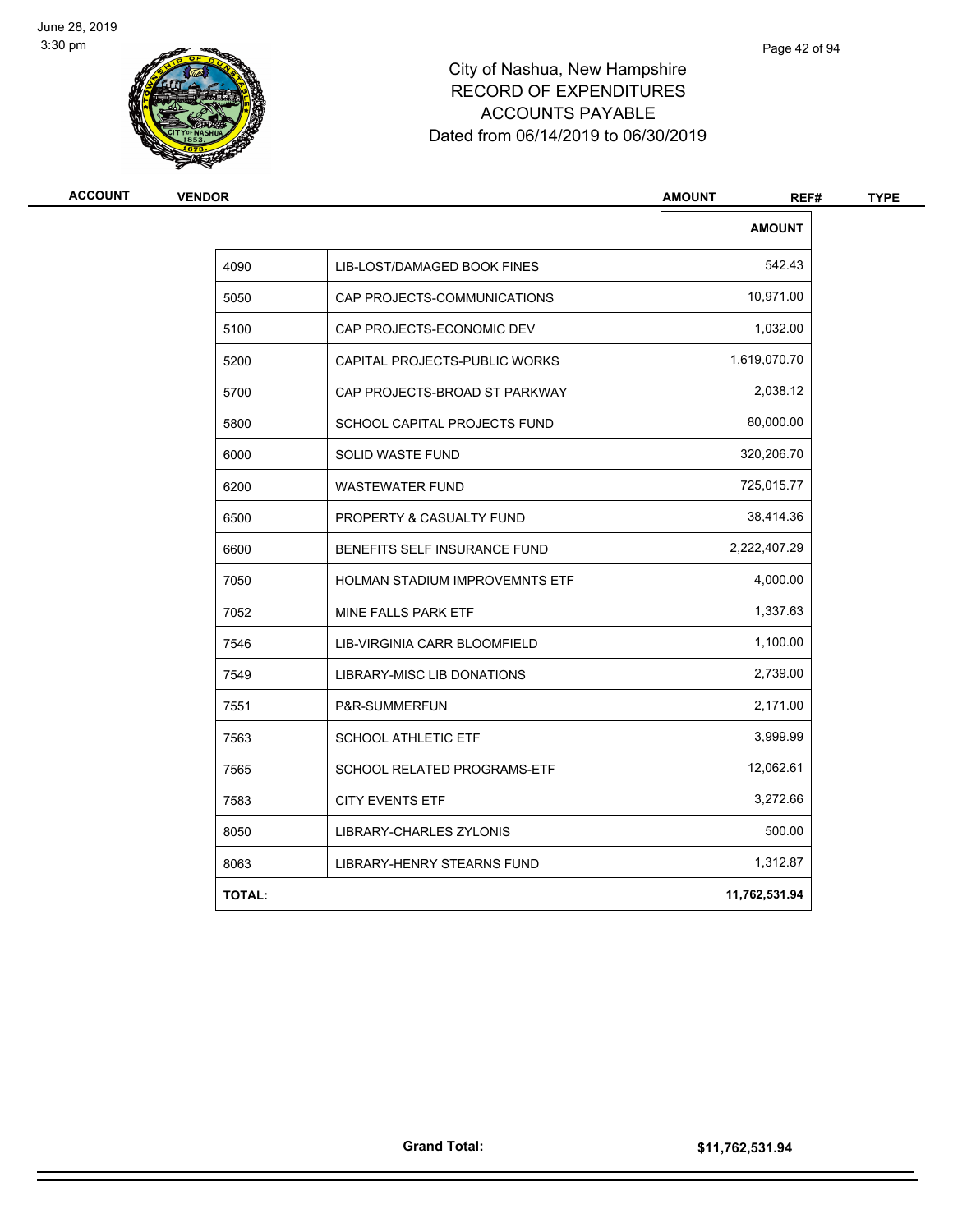

Page 43 of 94

| PAY DATE                             | <b>ACCOUNT</b>                             | <b>DESCRIPTION</b>                             | <b>AMOUNT</b>         |
|--------------------------------------|--------------------------------------------|------------------------------------------------|-----------------------|
| <b>FUND#: 1000 - GENERAL FUND</b>    |                                            |                                                |                       |
| 101<br><b>MAYOR</b>                  |                                            |                                                |                       |
| 6/20/19                              | 51100                                      | ADMINISTRATIVE ASSISTANT II                    | 668.00                |
| 6/27/19                              | 51100                                      | ADMINISTRATIVE ASSISTANT II                    | 668.00                |
| 6/20/19                              | 51100                                      | CHIEF OF STAFF                                 | 1,658.40              |
| 6/27/19                              | 51100                                      | CHIEF OF STAFF                                 | 1,658.40              |
| 6/20/19                              | 51100                                      | COMMUNICATIONS & SPECIAL PRJ COORDINATOR       | 837.70                |
| 6/27/19                              | 51100                                      | COMMUNICATIONS & SPECIAL PRJ COORDINATOR       | 837.70                |
| 6/20/19                              | 51100                                      | CONSTITUENT SERVICES COORDINATOR               | 837.70                |
| 6/27/19                              | 51100                                      | CONSTITUENT SERVICES COORDINATOR               | 837.70                |
| 6/20/19                              | 51500                                      | <b>MAYOR</b>                                   | 2,252.50              |
| 6/27/19                              | 51500                                      | <b>MAYOR</b>                                   | 2,252.50              |
| 6/27/19                              | 55118                                      | TELEPHONE-CELLULAR                             | 100.00                |
| <b>TOTAL 101 - MAYOR</b>             |                                            |                                                | \$12,608.60           |
|                                      |                                            |                                                |                       |
| 102                                  | <b>BOARD OF ALDERMEN</b>                   |                                                |                       |
| 6/20/19                              | 51100                                      | LEGISLATIVE AFFAIRS MANAGER                    | 1,656.55              |
| 6/27/19                              | 51100                                      | LEGISLATIVE AFFAIRS MANAGER                    | 1,656.55              |
| 6/20/19                              | 51200                                      | LEGISLATIVE TRANSCRIPTION SPEC                 | 313.65                |
| 6/27/19                              | 51200                                      | LEGISLATIVE TRANSCRIPTION SPEC                 | 326.18                |
| 6/27/19<br>6/27/19                   | 51500<br>51500                             | <b>BOARD OF ALDERMEN</b><br><b>SUB TEACHER</b> | 17,500.00<br>1,250.00 |
|                                      |                                            |                                                |                       |
| <b>TOTAL 102 - BOARD OF ALDERMEN</b> |                                            |                                                | \$22,702.93           |
| 103<br><b>LEGAL</b>                  |                                            |                                                |                       |
| 6/20/19                              | 51100                                      | <b>CORPORATION COUNSEL</b>                     | 2,421.70              |
| 6/27/19                              | 51100                                      | <b>CORPORATION COUNSEL</b>                     | 2,421.70              |
| 6/20/19                              | 51100                                      | DEPUTY CORPORATION COUNSEL                     | 4,203.30              |
| 6/27/19                              | 51100                                      | DEPUTY CORPORATION COUNSEL                     | 4,203.30              |
| 6/20/19                              | 51100                                      | <b>LEGAL ASSISTANT</b>                         | 1,994.26              |
| 6/27/19                              | 51100                                      | <b>LEGAL ASSISTANT</b>                         | 1,994.25              |
| 6/27/19                              | 55118                                      | TELEPHONE-CELLULAR                             | 100.00                |
| <b>TOTAL 103 - LEGAL</b>             |                                            |                                                | \$17,338.51           |
| 106                                  | <b>ADMINISTRATIVE SERVICES</b>             |                                                |                       |
| 6/20/19                              | 51100                                      | ADMINISTRATIVE SERVICES DIRECTOR               | 2,023.90              |
| 6/27/19                              | 51100                                      | ADMINISTRATIVE SERVICES DIRECTOR               | 2,023.90              |
| 6/27/19                              | 55118                                      | TELEPHONE-CELLULAR                             | 50.00                 |
|                                      | <b>TOTAL 106 - ADMINISTRATIVE SERVICES</b> |                                                | \$4,097.80            |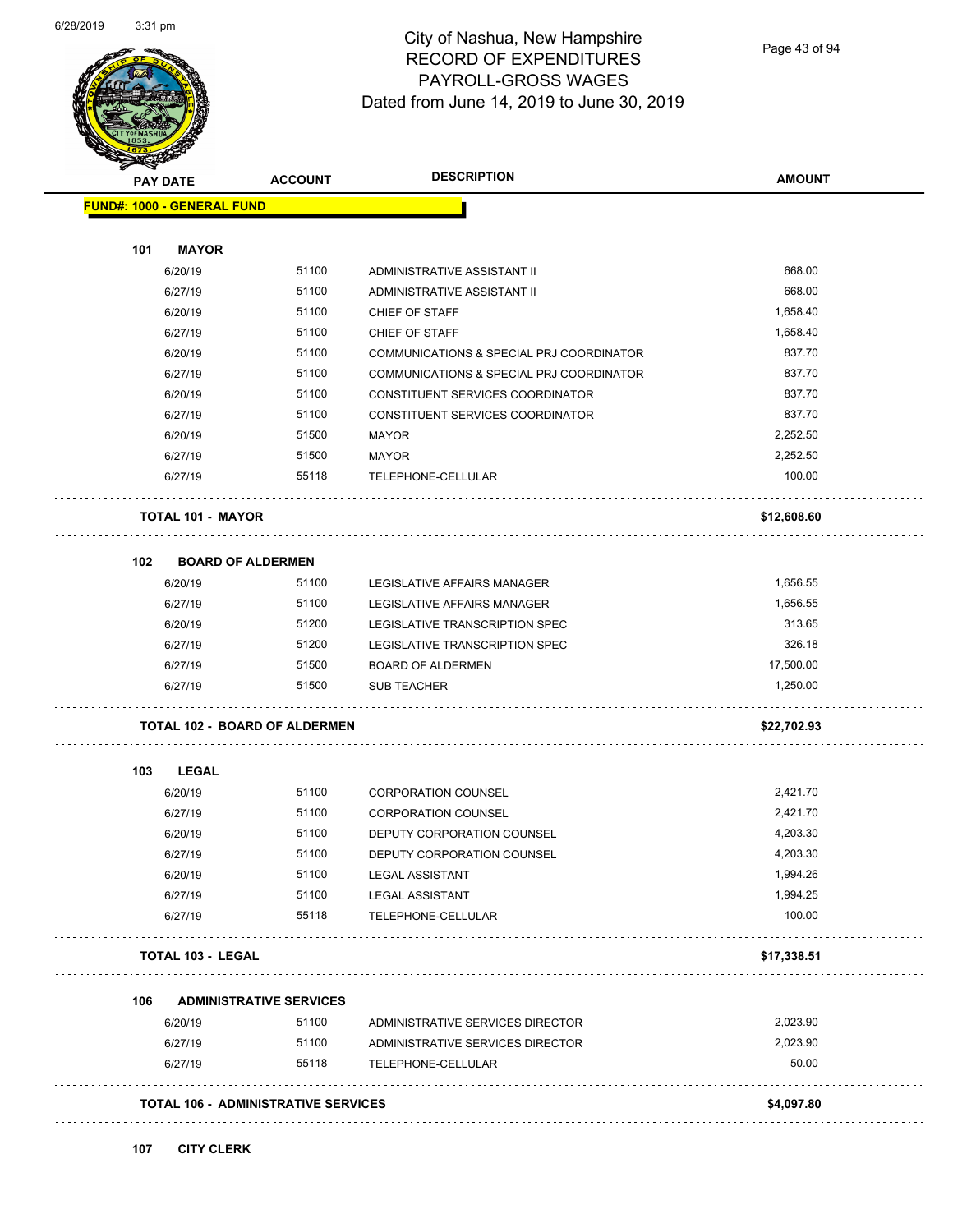

Page 44 of 94

| <b>Survivor</b> | <b>PAY DATE</b>                   | <b>ACCOUNT</b>                        | <b>DESCRIPTION</b>                  | <b>AMOUNT</b> |
|-----------------|-----------------------------------|---------------------------------------|-------------------------------------|---------------|
|                 | <b>FUND#: 1000 - GENERAL FUND</b> |                                       |                                     |               |
|                 |                                   |                                       |                                     |               |
| 107             | <b>CITY CLERK</b>                 |                                       |                                     |               |
|                 | 6/20/19                           | 51100                                 | <b>CITY CLERK</b>                   | 1,804.30      |
|                 | 6/27/19                           | 51100                                 | <b>CITY CLERK</b>                   | 1,804.30      |
|                 | 6/20/19                           | 51100                                 | <b>CLERK VITAL RECORDS II</b>       | 1,218.80      |
|                 | 6/27/19                           | 51100                                 | <b>CLERK VITAL RECORDS II</b>       | 1,218.79      |
|                 | 6/20/19                           | 51100                                 | DEPARTMENT COORDINATOR, CC          | 621.60        |
|                 | 6/27/19                           | 51100                                 | DEPARTMENT COORDINATOR, CC          | 621.60        |
|                 | 6/20/19                           | 51100                                 | DEPUTY CITY CLERK                   | 1,279.50      |
|                 | 6/27/19                           | 51100                                 | DEPUTY CITY CLERK                   | 1,279.50      |
|                 | 6/27/19                           | 51514                                 | <b>WAGES, ELECTIONS</b>             | 262.50        |
|                 | <b>TOTAL 107 - CITY CLERK</b>     |                                       |                                     | \$10,110.89   |
| 111             | <b>HUMAN RESOURCES</b>            |                                       |                                     |               |
|                 | 6/20/19                           | 51100                                 | HR SPEC                             | 927.05        |
|                 | 6/27/19                           | 51100                                 | HR SPEC                             | 927.07        |
|                 | 6/20/19                           | 51100                                 | HRIS & PAYROLL ANALYST              | 1,172.20      |
|                 | 6/27/19                           | 51100                                 | HRIS & PAYROLL ANALYST              | 1,172.20      |
|                 | 6/20/19                           | 51100                                 | HUMAN RESOURCES DIRECTOR            | 1,803.30      |
|                 | 6/27/19                           | 51100                                 | HUMAN RESOURCES DIRECTOR            | 1,803.30      |
|                 | 6/20/19                           | 51100                                 | HUMAN RESOURCES MANAGER             | 1,242.65      |
|                 | 6/27/19                           | 51100                                 | HUMAN RESOURCES MANAGER             | 1,242.65      |
|                 | 6/20/19                           | 51100                                 | PAYROLL ANALYST                     | 2,223.22      |
|                 | 6/27/19                           | 51100                                 | PAYROLL ANALYST                     | 2,223.27      |
|                 | 6/20/19                           | 51100                                 | PAYROLL MANAGER                     | 1,562.35      |
|                 | 6/27/19                           | 51100                                 | PAYROLL MANAGER                     | 1,562.35      |
|                 | 6/20/19                           | 51200                                 | ADMINISTRATIVE ASSISTANT I          | 368.19        |
|                 | 6/27/19                           | 51200                                 | ADMINISTRATIVE ASSISTANT I          | 383.54        |
|                 | 6/27/19                           | 51300                                 | <b>OVERTIME</b>                     | 114.68        |
|                 | 6/27/19                           | 55118                                 | <b>TELEPHONE-CELLULAR</b>           | 100.00        |
|                 |                                   | <b>TOTAL 111 - HUMAN RESOURCES</b>    |                                     | \$18,828.02   |
| 120             | <b>TELECOMMUNICATIONS</b>         |                                       |                                     | .             |
|                 | 6/27/19                           | 55109                                 | TELEPHONE-VOICE                     | 50.00         |
|                 |                                   | <b>TOTAL 120 - TELECOMMUNICATIONS</b> |                                     | \$50.00       |
| 122             |                                   | <b>INFORMATION TECHNOLOGY</b>         |                                     |               |
|                 | 6/20/19                           | 51100                                 | ADMIN ASSISTANT III                 | 801.90        |
|                 | 6/27/19                           | 51100                                 | ADMIN ASSISTANT III                 | 801.90        |
|                 | 6/20/19                           | 51100                                 | <b>ENTERPRISE SYS ADMINISTRATOR</b> | 1,562.35      |
|                 | 6/27/19                           | 51100                                 | ENTERPRISE SYS ADMINISTRATOR        | 1,562.35      |
|                 |                                   |                                       |                                     |               |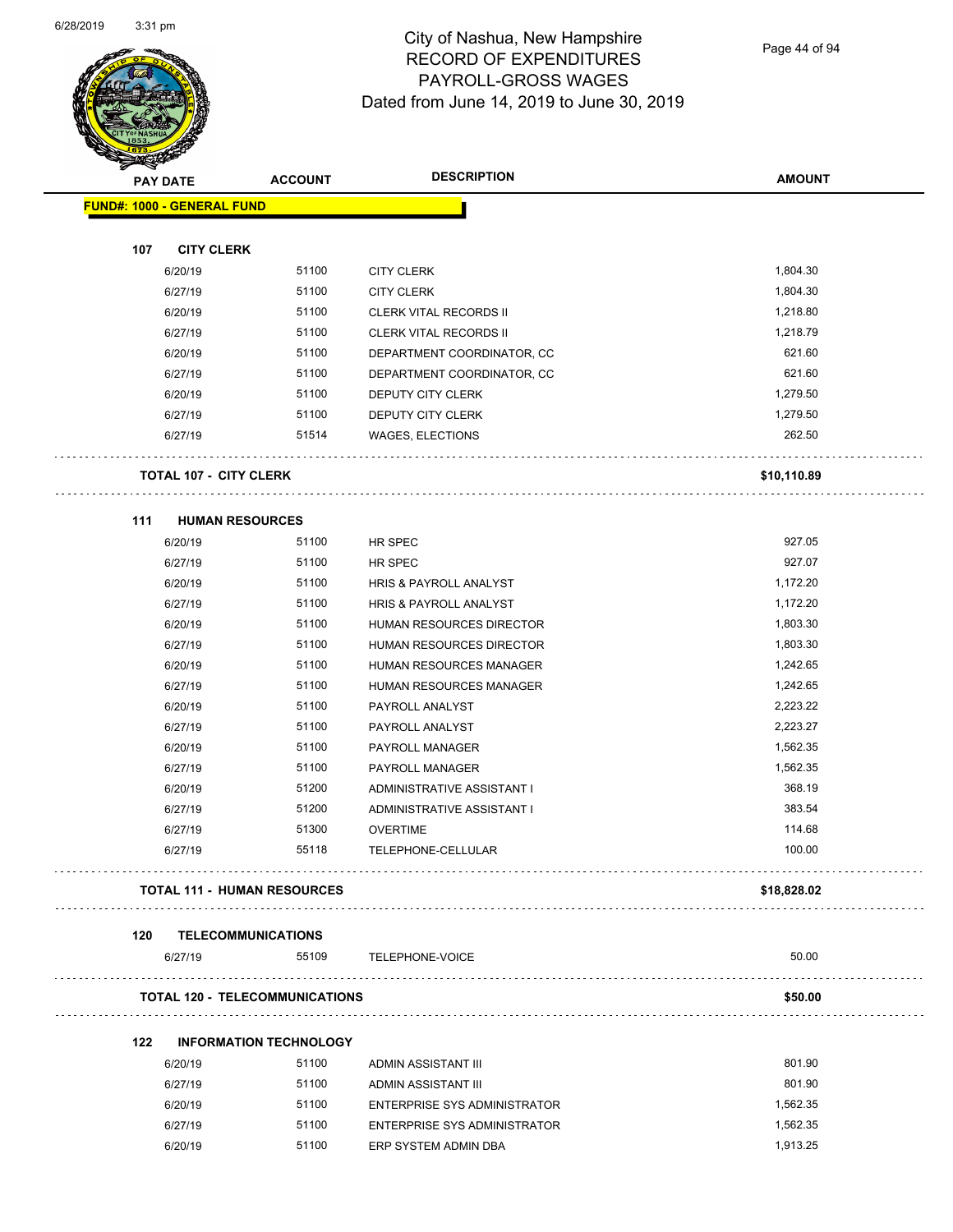

|     | <b>PAY DATE</b>                   | <b>ACCOUNT</b>                | <b>DESCRIPTION</b>                       | <b>AMOUNT</b> |
|-----|-----------------------------------|-------------------------------|------------------------------------------|---------------|
|     | <b>FUND#: 1000 - GENERAL FUND</b> |                               |                                          |               |
| 122 |                                   | <b>INFORMATION TECHNOLOGY</b> |                                          |               |
|     | 6/27/19                           | 51100                         | ERP SYSTEM ADMIN DBA                     | 1,913.25      |
|     | 6/20/19                           | 51100                         | IT APPLICATIONS ANALYST                  | 1,414.95      |
|     | 6/27/19                           | 51100                         | IT APPLICATIONS ANALYST                  | 1,414.95      |
|     | 6/20/19                           | 51100                         | IT DIVISION DIRECTOR                     | 2,294.80      |
|     | 6/27/19                           | 51100                         | IT DIVISION DIRECTOR                     | 2,294.80      |
|     | 6/20/19                           | 51100                         | IT INFRASTRUCTURE ANALYST                | 1,306.00      |
|     | 6/27/19                           | 51100                         | IT INFRASTRUCTURE ANALYST                | 1,306.00      |
|     | 6/20/19                           | 51100                         | IT MANAGER, INFRASTRUCTURE               | 2,059.95      |
|     | 6/27/19                           | 51100                         | IT MANAGER, INFRASTRUCTURE               | 2,059.95      |
|     | 6/20/19                           | 51100                         | IT MANAGER, PROJECT/DEVELOPMENT SERVICES | 1,812.49      |
|     | 6/27/19                           | 51100                         | IT MANAGER, PROJECT/DEVELOPMENT SERVICES | 1,593.40      |
|     | 6/20/19                           | 51100                         | IT MANAGER, TECHNICAL SERVICES           | 1,620.45      |
|     | 6/27/19                           | 51100                         | IT MANAGER, TECHNICAL SERVICES           | 1,620.45      |
|     | 6/20/19                           | 51100                         | SYSTEMS ADM DATABASE ADM                 | 1,810.10      |
|     | 6/27/19                           | 51100                         | SYSTEMS ADM DATABASE ADM                 | 1,810.10      |
|     | 6/20/19                           | 51100                         | TECHNICAL SPEC II NET SUPPORT            | 1,246.35      |
|     | 6/27/19                           | 51100                         | TECHNICAL SPEC II NET SUPPORT            | 1,246.35      |
|     | 6/20/19                           | 51100                         | TECHNICAL SPECIALIST I                   | 870.15        |
|     | 6/27/19                           | 51100                         | <b>TECHNICAL SPECIALIST I</b>            | 870.15        |
|     | 6/20/19                           | 51100                         | WEB ADMINISTRATOR/GRAPHIC DESINGER       | 962.70        |
|     | 6/27/19                           | 51100                         | WEB ADMINISTRATOR/GRAPHIC DESINGER       | 962.70        |
|     | 6/27/19                           | 55118                         | TELEPHONE-CELLULAR                       | 234.00        |

**TOTAL 122 - INFORMATION TECHNOLOGY \$39,365.79**

**126** 

| <b>FINANCIAL SERVICES</b> |       |                                  |          |
|---------------------------|-------|----------------------------------|----------|
| 6/20/19                   | 51100 | <b>ACCOUNTANT</b>                | 1,060.70 |
| 6/27/19                   | 51100 | <b>ACCOUNTANT</b>                | 1,060.70 |
| 6/20/19                   | 51100 | ACCOUNTS PAYABLE COORDINATOR     | 2,308.65 |
| 6/27/19                   | 51100 | ACCOUNTS PAYABLE COORDINATOR     | 2,308.64 |
| 6/20/19                   | 51100 | ACCOUNTS PAYABLE SUPV            | 1,095.90 |
| 6/27/19                   | 51100 | ACCOUNTS PAYABLE SUPV            | 1,095.90 |
| 6/20/19                   | 51100 | <b>ASSISTANT TREASURER</b>       | 1,466.05 |
| 6/27/19                   | 51100 | <b>ASSISTANT TREASURER</b>       | 1,466.06 |
| 6/20/19                   | 51100 | <b>CFO COMPTROLLER</b>           | 2,518.65 |
| 6/27/19                   | 51100 | <b>CFO COMPTROLLER</b>           | 2,518.65 |
| 6/20/19                   | 51100 | DEP TREASURER TAX COLLECTOR      | 1,222.45 |
| 6/27/19                   | 51100 | DEP TREASURER TAX COLLECTOR      | 1,222.45 |
| 6/20/19                   | 51100 | <b>FINANCE AND ADMIN MANAGER</b> | 873.15   |
| 6/27/19                   | 51100 | FINANCE AND ADMIN MANAGER        | 873.15   |
| 6/20/19                   | 51100 | <b>MVR CLERK I</b>               | 585.74   |
| 6/27/19                   | 51100 | <b>MVR CLERK I</b>               | 585.75   |
| 6/20/19                   | 51100 | <b>MVR CLERK II</b>              | 2,463.44 |
| 6/27/19                   | 51100 | <b>MVR CLERK II</b>              | 2,463.44 |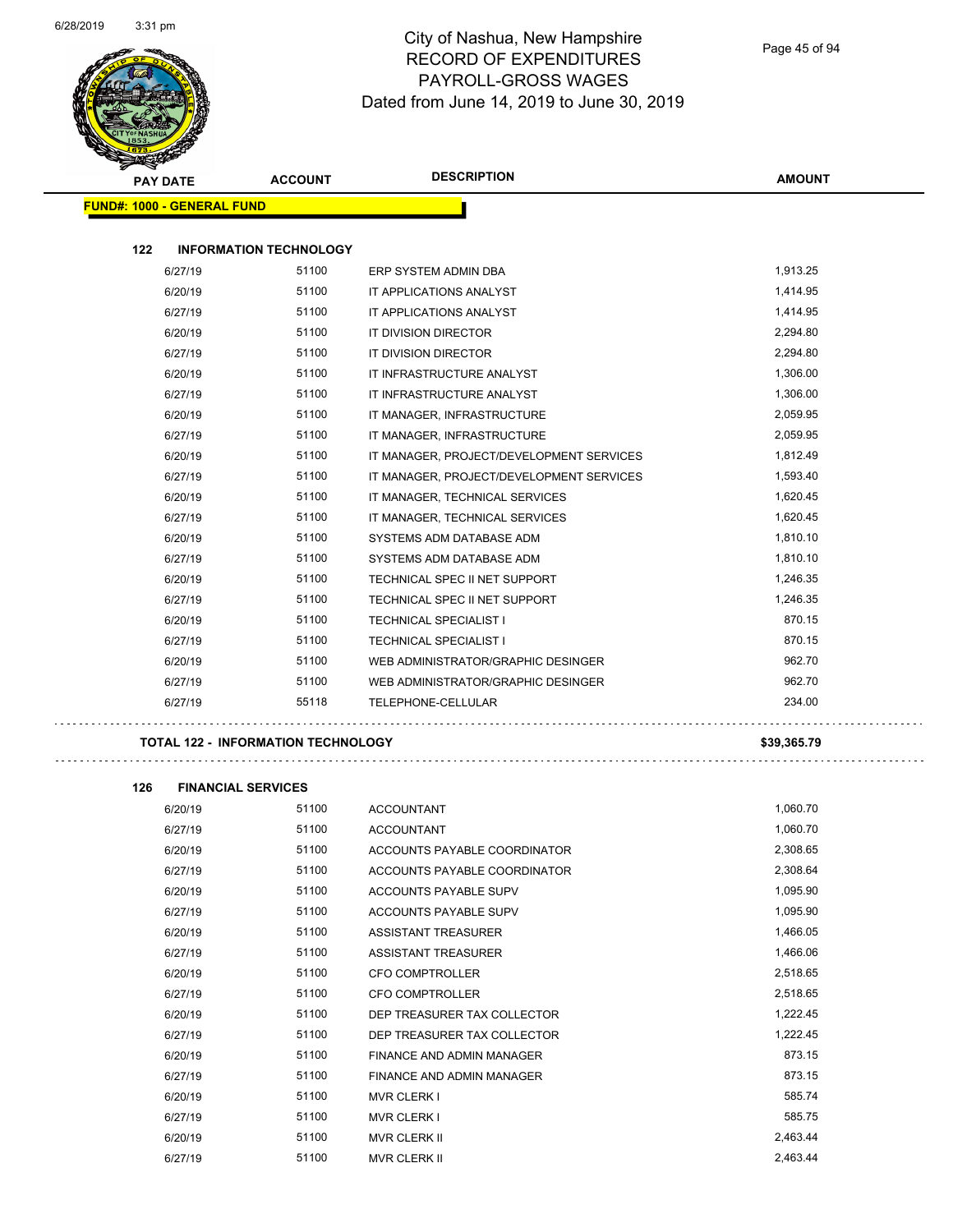

| <b>PAY DATE</b>                       | <b>ACCOUNT</b> | <b>DESCRIPTION</b>               | <b>AMOUNT</b> |
|---------------------------------------|----------------|----------------------------------|---------------|
| <b>FUND#: 1000 - GENERAL FUND</b>     |                |                                  |               |
|                                       |                |                                  |               |
| 126<br><b>FINANCIAL SERVICES</b>      |                |                                  |               |
| 6/20/19                               | 51100          | MVR CLERK III                    | 1,529.90      |
| 6/27/19                               | 51100          | MVR CLERK III                    | 1,529.90      |
| 6/20/19                               | 51100          | ORDINANCE VIOLATIONS COORDINATOR | 291.80        |
| 6/27/19                               | 51100          | ORDINANCE VIOLATIONS COORDINATOR | 291.81        |
| 6/20/19                               | 51100          | REVENUE ACCOUNTS SPEC            | 896.70        |
| 6/27/19                               | 51100          | REVENUE ACCOUNTS SPEC            | 896.70        |
| 6/20/19                               | 51100          | REVENUE COORDINATOR              | 1,080.35      |
| 6/27/19                               | 51100          | REVENUE COORDINATOR              | 1,080.35      |
| 6/20/19                               | 51100          | <b>SENIOR FINANCE MANAGER</b>    | 1,705.80      |
| 6/27/19                               | 51100          | <b>SENIOR FINANCE MANAGER</b>    | 1,705.80      |
| 6/20/19                               | 51100          | SENIOR FINANCIAL ANALYST         | 1,240.50      |
| 6/27/19                               | 51100          | SENIOR FINANCIAL ANALYST         | 1,240.50      |
| 6/20/19                               | 51100          | SR MGR ACCT FIN REPORTING        | 1,339.30      |
| 6/27/19                               | 51100          | SR MGR ACCT FIN REPORTING        | 1,339.30      |
| 6/20/19                               | 51100          | SUPV VEHICLE REGISTRATION        | 1.214.70      |
| 6/27/19                               | 51100          | SUPV VEHICLE REGISTRATION        | 1,214.70      |
| 6/20/19                               | 51100          | TREASURER TAX COLLECTOR          | 2,059.95      |
| 6/27/19                               | 51100          | TREASURER TAX COLLECTOR          | 2,059.95      |
| 6/20/19                               | 51200          | <b>TRUST ACCOUNTANT PT</b>       | 756.20        |
| 6/27/19                               | 51200          | TRUST ACCOUNTANT PT              | 756.21        |
| 6/20/19                               | 51300          | <b>OVERTIME</b>                  | 125.93        |
| 6/27/19                               | 51300          | <b>OVERTIME</b>                  | 32.33         |
| 6/27/19                               | 55118          | TELEPHONE-CELLULAR               | 50.00         |
| <b>TOTAL 126 - FINANCIAL SERVICES</b> |                |                                  | \$51,628.15   |
| 129<br><b>CITY BUILDINGS</b>          |                |                                  |               |
| 6/20/19                               | 51100          | <b>BUILDING MANAGER</b>          | 1.234.85      |
| 6/27/19                               | 51100          | <b>BUILDING MANAGER</b>          | 1,234.85      |
| 6/20/19                               | 51100          | <b>CUSTODIAN I</b>               | 1,255.69      |
| 6/27/19                               | 51100          | <b>CUSTODIAN I</b>               | 1,255.68      |
| 6/20/19                               | 51100          | MAINTENANCE SPEC                 | 1,424.00      |
| 6/27/19                               | 51100          | MAINTENANCE SPEC                 | 1,424.00      |
| 6/20/19                               | 51200          | <b>CUSTODIAN I</b>               | 365.77        |
| 6/27/19                               | 51200          | <b>CUSTODIAN I</b>               | 355.10        |
| 6/20/19                               | 51300          | <b>OVERTIME</b>                  | 11.58         |
| 6/27/19                               | 55118          | TELEPHONE-CELLULAR               | 67.00         |

**TOTAL 129 - CITY BUILDINGS \$8,628.52**

**130 PURCHASING**

| 6/20/19 | 51100 | <b>PURCHASING AGENT I</b> | 756.10 |
|---------|-------|---------------------------|--------|
| 6/27/19 | 51100 | <b>PURCHASING AGENT I</b> | 756.11 |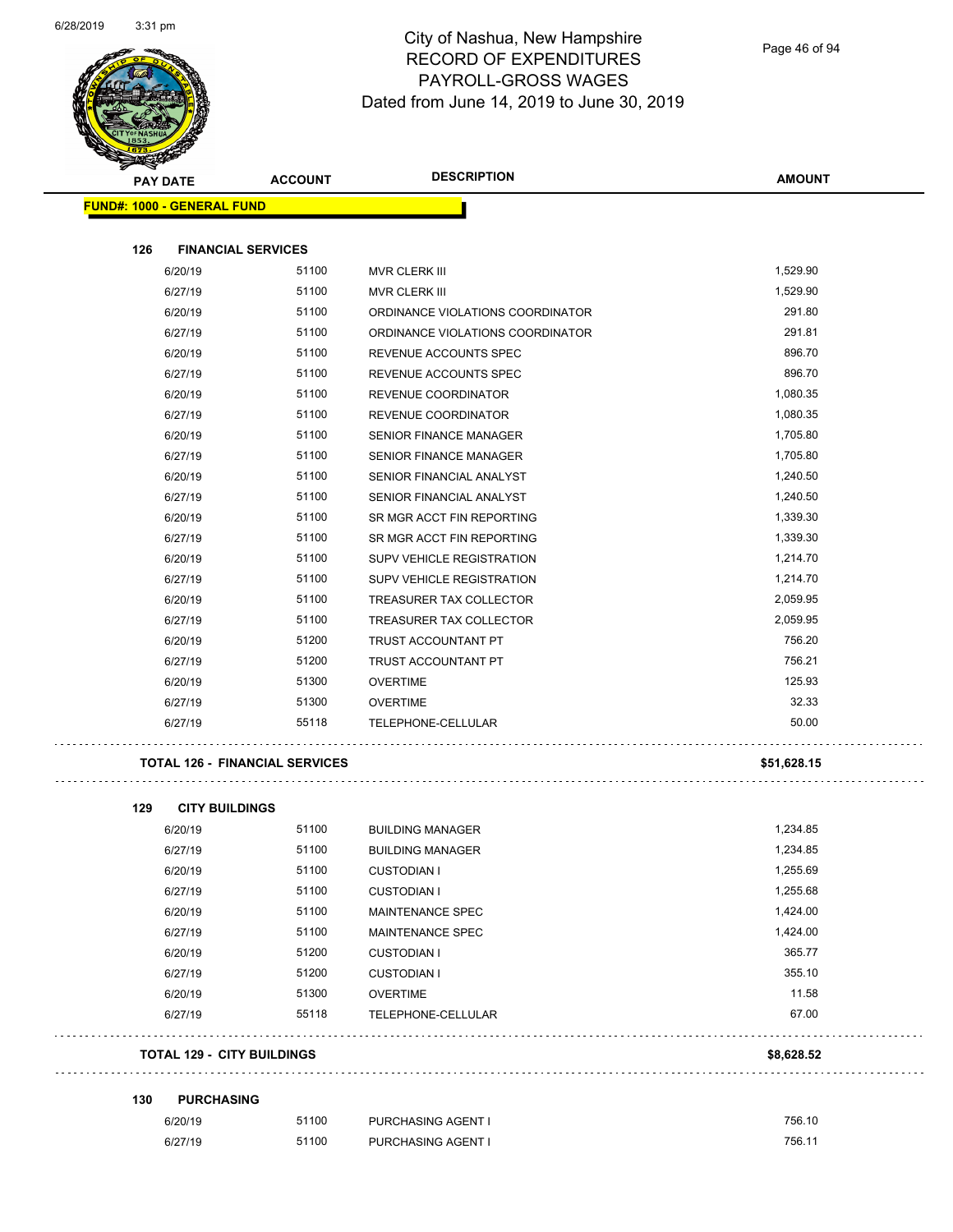

Page 47 of 94

|     | <b>PAY DATE</b>                   | <b>ACCOUNT</b> | <b>DESCRIPTION</b>                           | <b>AMOUNT</b>  |
|-----|-----------------------------------|----------------|----------------------------------------------|----------------|
|     | <b>FUND#: 1000 - GENERAL FUND</b> |                |                                              |                |
|     |                                   |                |                                              |                |
| 130 | <b>PURCHASING</b>                 |                |                                              |                |
|     | 6/20/19                           | 51100          | PURCHASING AGENT II                          | 941.89         |
|     | 6/27/19                           | 51100          | PURCHASING AGENT II                          | 941.90         |
|     | 6/20/19                           | 51100          | PURCHASING MANAGER                           | 1,746.35       |
|     | 6/27/19                           | 51100          | PURCHASING MANAGER                           | 1,746.35       |
|     | 6/20/19                           | 51200          | MESSENGER MAIL DISTRIBUTION CL               | 319.90         |
|     | 6/27/19                           | 51200          | MESSENGER MAIL DISTRIBUTION CL               | 319.90         |
|     | 6/27/19                           | 51300          | <b>OVERTIME</b>                              | 8.83           |
|     | <b>TOTAL 130 - PURCHASING</b>     |                |                                              | \$7,537.33     |
| 131 | <b>HUNT BUILDING</b>              |                |                                              |                |
|     | 6/20/19                           | 51100          | HUNT MEMORIAL BLDG & ARTS ADM                | 372.91         |
|     | 6/27/19                           | 51100          | HUNT MEMORIAL BLDG & ARTS ADM                | 372.90         |
|     | <b>TOTAL 131 - HUNT BUILDING</b>  |                |                                              | .<br>\$745.81  |
| 132 | <b>ASSESSING</b>                  |                |                                              |                |
|     | 6/20/19                           | 51100          | ASSESSING ADMIN SPEC I CSR                   | 654.95         |
|     | 6/27/19                           | 51100          | ASSESSING ADMIN SPEC I CSR                   | 654.95         |
|     | 6/20/19                           | 51100          | ASSESSING ADMIN SPEC II CSR                  | 715.29         |
|     | 6/27/19                           | 51100          | ASSESSING ADMIN SPEC II CSR                  | 715.30         |
|     | 6/20/19                           | 51100          | ASSESSING ADMIN SPEC III CSR                 | 998.55         |
|     | 6/27/19                           | 51100          | ASSESSING ADMIN SPEC III CSR                 | 998.55         |
|     | 6/20/19                           | 51100          | ASSESSOR I                                   | 796.30         |
|     | 6/27/19                           | 51100          | ASSESSOR I                                   | 796.30         |
|     | 6/20/19                           | 51100          | ASSESSOR II                                  | 1,146.49       |
|     | 6/27/19                           | 51100          | ASSESSOR II                                  | 1,146.50       |
|     | 6/20/19                           | 51100          | ASSESSOR III                                 | 2,465.70       |
|     | 6/27/19                           | 51100          | ASSESSOR III                                 | 2,465.70       |
|     | 6/20/19                           | 51100          | DEPARTMENT COORDINATOR                       | 948.25         |
|     | 6/27/19                           | 51100          | DEPARTMENT COORDINATOR                       | 948.26         |
|     |                                   | 51300          |                                              | 35.56          |
|     | 6/20/19                           |                | <b>OVERTIME</b>                              |                |
|     | 6/27/19<br>6/27/19                | 51300<br>51512 | <b>OVERTIME</b><br>WAGES APPOINTED OFFICIALS | 8.89<br>250.00 |
|     |                                   |                |                                              |                |
|     | <b>TOTAL 132 - ASSESSING</b>      |                |                                              | \$15,745.54    |
| 134 | <b>GIS</b>                        |                |                                              |                |
|     | 6/20/19                           | 51100          | <b>GIS TECHNICIAN II</b>                     | 1,174.40       |
|     | 6/27/19                           | 51100          | <b>GIS TECHNICIAN II</b>                     | 1,174.40       |
|     | <b>TOTAL 134 - GIS</b>            |                |                                              | \$2,348.80     |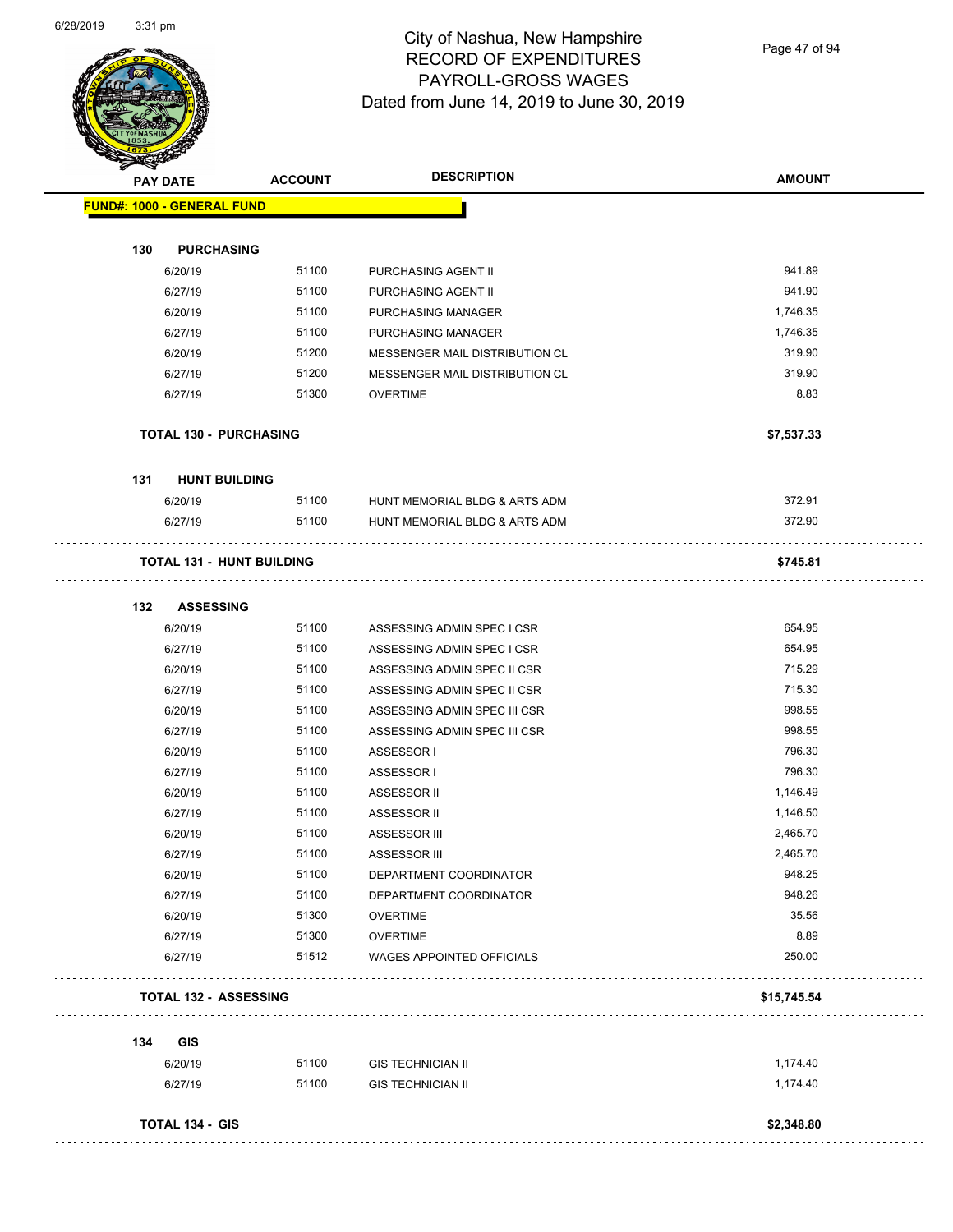

Page 48 of 94

|     | <b>PAY DATE</b>                      | <b>ACCOUNT</b>                            | <b>DESCRIPTION</b>                                              | <b>AMOUNT</b>        |
|-----|--------------------------------------|-------------------------------------------|-----------------------------------------------------------------|----------------------|
|     | <b>FUND#: 1000 - GENERAL FUND</b>    |                                           |                                                                 |                      |
| 140 | <b>PINEWOOD CEMETERY</b>             |                                           |                                                                 |                      |
|     | 6/20/19                              | 51400                                     | <b>WAGES TEMPORARY/SEASONAL</b>                                 | 409.50               |
|     | 6/27/19                              | 51400                                     | WAGES TEMPORARY/SEASONAL                                        | 334.75               |
|     | 6/27/19                              | 55314                                     | FIXED RATE MILEAGE ALLOWANCE                                    | 100.00               |
|     | <b>TOTAL 140 - PINEWOOD CEMETERY</b> |                                           |                                                                 | \$844.25             |
| 142 | <b>WOODLAWN CEMETERY</b>             |                                           |                                                                 |                      |
|     | 6/20/19                              | 51100                                     | <b>GROUNDSKEEPER CEMETERY</b>                                   | 1,455.30             |
|     | 6/27/19                              | 51100                                     | <b>GROUNDSKEEPER CEMETERY</b>                                   | 1,455.29             |
|     | 6/20/19                              | 51100                                     | SUBFOREMAN CEMETERY                                             | 852.10               |
|     | 6/27/19                              | 51100                                     | SUBFOREMAN CEMETERY                                             | 852.10               |
|     | 6/20/19                              | 51100                                     | SUPERINTENDENT CEMETERY I                                       | 1,195.60             |
|     | 6/27/19                              | 51100                                     | SUPERINTENDENT CEMETERY I                                       | 1,195.60             |
|     | 6/20/19                              | 51300                                     | <b>OVERTIME</b>                                                 | 20.46                |
|     | 6/27/19                              | 51300                                     | <b>OVERTIME</b>                                                 | 97.84                |
|     | 6/27/19                              | 51700                                     | <b>STIPENDS</b>                                                 | 1,000.00             |
|     | <b>TOTAL 142 - WOODLAWN CEMETERY</b> |                                           |                                                                 | \$8,124.29           |
|     |                                      |                                           |                                                                 |                      |
| 144 |                                      | <b>EDGEWOOD &amp; SUBURBAN CEMETERIES</b> |                                                                 |                      |
|     | 6/20/19                              | 51100                                     | <b>GROUNDSKEEPER CEMETERY</b>                                   | 1,216.90             |
|     | 6/27/19                              | 51100                                     | <b>GROUNDSKEEPER CEMETERY</b>                                   | 1,212.99             |
|     | 6/20/19                              | 51100                                     | SUBFOREMAN CEMETERY                                             | 736.70               |
|     | 6/27/19                              | 51100                                     | SUBFOREMAN CEMETERY                                             | 736.70               |
|     | 6/20/19                              | 51100                                     | SUPERINTENDENT CEMETERY II                                      | 1,261.25             |
|     | 6/27/19                              | 51100                                     | SUPERINTENDENT CEMETERY II                                      | 1,261.25             |
|     | 6/27/19                              | 51300                                     | <b>OVERTIME</b>                                                 | 6.90                 |
|     | 6/20/19                              | 51400                                     | WAGES TEMPORARY/SEASONAL                                        |                      |
|     |                                      |                                           |                                                                 | 2,523.00             |
|     | 6/27/19                              | 51400                                     | <b>WAGES TEMPORARY/SEASONAL</b>                                 | 2,510.00             |
|     | 6/27/19<br>6/27/19                   | 51700<br>55314                            | <b>STIPENDS</b><br>FIXED RATE MILEAGE ALLOWANCE                 | 1,671.50<br>100.00   |
|     |                                      |                                           |                                                                 |                      |
|     |                                      |                                           | <b>TOTAL 144 - EDGEWOOD &amp; SUBURBAN CEMETERIES</b>           | \$13,237.19          |
| 150 | <b>POLICE</b>                        |                                           |                                                                 |                      |
|     | 6/20/19                              | 51100                                     | <b>1ST YEAR OFFICERS</b>                                        | 3,065.25             |
|     | 6/27/19                              | 51100                                     | <b>1ST YEAR OFFICERS</b>                                        | 3,065.25             |
|     | 6/20/19                              | 51100                                     | 1ST YR OFFICERS CERTIFIED SPEC                                  | 2,135.70             |
|     | 6/27/19                              | 51100                                     | 1ST YR OFFICERS CERTIFIED SPEC                                  | 2,135.70             |
|     | 6/20/19                              | 51100                                     | 1st YR SPECIAL OFFICER CERTIFIED II                             | 1,388.40             |
|     | 6/27/19<br>6/20/19                   | 51100<br>51100                            | 1st YR SPECIAL OFFICER CERTIFIED II<br><b>ACCOUNT CLERK III</b> | 1,388.40<br>1,575.30 |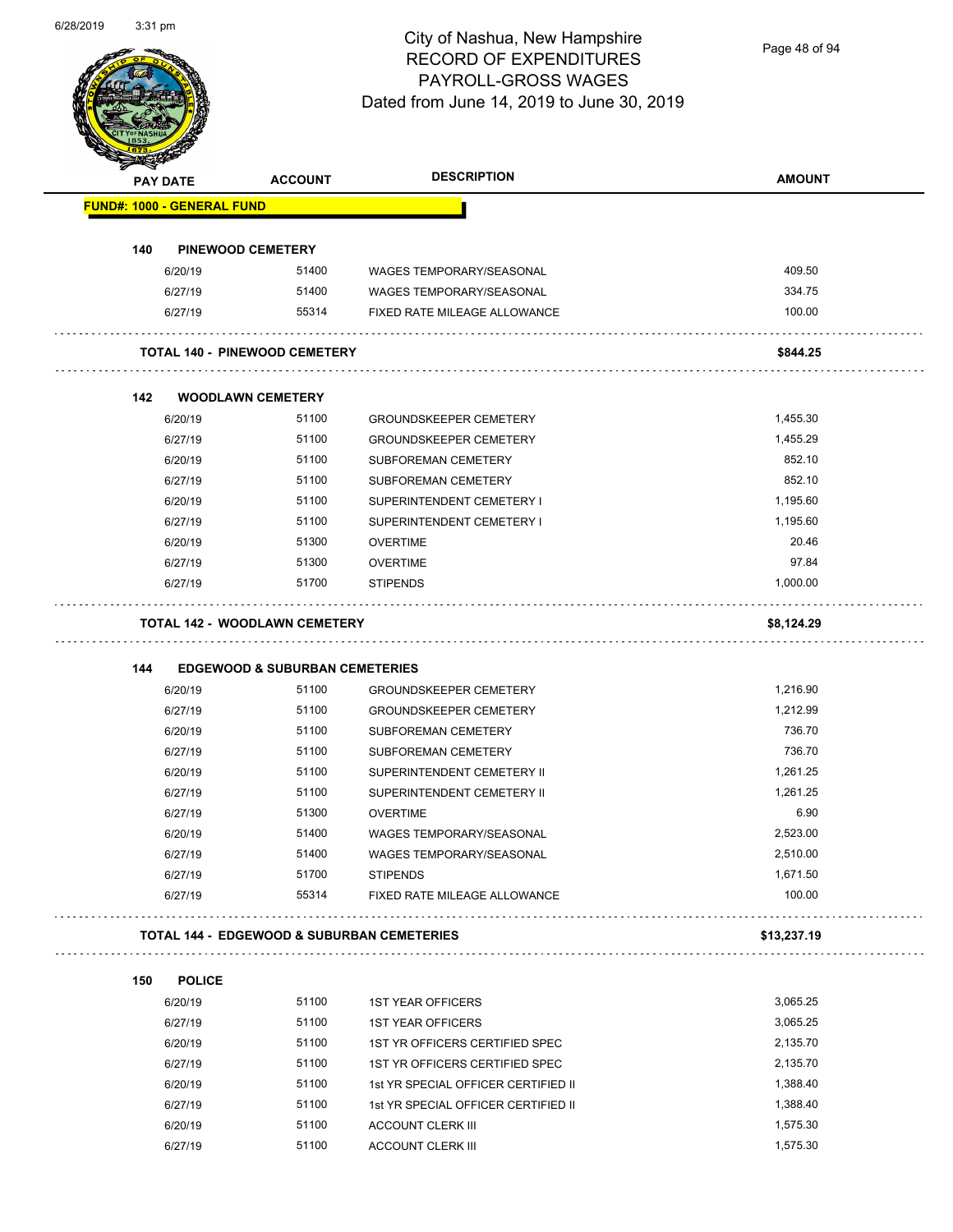

Page 49 of 94

| <b>PAY DATE</b>                   | <b>ACCOUNT</b> | <b>DESCRIPTION</b>               | <b>AMOUNT</b> |
|-----------------------------------|----------------|----------------------------------|---------------|
| <b>FUND#: 1000 - GENERAL FUND</b> |                |                                  |               |
|                                   |                |                                  |               |
| 150<br><b>POLICE</b>              |                |                                  |               |
| 6/20/19                           | 51100          | ADMINISTRATIVE PROJECT SPEC      | 1,428.35      |
| 6/27/19                           | 51100          | ADMINISTRATIVE PROJECT SPEC      | 1,428.35      |
| 6/20/19                           | 51100          | ANIMAL CONTROL OFFICER           | 998.95        |
| 6/27/19                           | 51100          | ANIMAL CONTROL OFFICER           | 998.95        |
| 6/20/19                           | 51100          | ASSISTANT RECORDS MANAGER        | 1,028.25      |
| 6/27/19                           | 51100          | ASSISTANT RECORDS MANAGER        | 1,028.25      |
| 6/20/19                           | 51100          | AUTO MECHANIC 1ST CLASS          | 1,720.80      |
| 6/27/19                           | 51100          | AUTO MECHANIC 1ST CLASS          | 1,720.80      |
| 6/20/19                           | 51100          | <b>BUILDING MAINTENANCE SUPV</b> | 1,028.24      |
| 6/27/19                           | 51100          | <b>BUILDING MAINTENANCE SUPV</b> | 1,028.25      |
| 6/20/19                           | 51100          | <b>CAPTAIN</b>                   | 16,153.55     |
| 6/27/19                           | 51100          | <b>CAPTAIN</b>                   | 16,153.55     |
| 6/20/19                           | 51100          | CHIEF OF POLICE                  | 2,843.35      |
| 6/27/19                           | 51100          | CHIEF OF POLICE                  | 2,843.35      |
| 6/20/19                           | 51100          | COMM TECH ALL DESIGNATIONS       | 7,952.80      |
| 6/27/19                           | 51100          | COMM TECH ALL DESIGNATIONS       | 7,395.31      |
| 6/20/19                           | 51100          | COMMUNITY POLICE COORD CEMD      | 1,354.20      |
| 6/27/19                           | 51100          | COMMUNITY POLICE COORD CEMD      | 1,354.20      |
| 6/20/19                           | 51100          | <b>CRIME ANALYST</b>             | 1,075.20      |
| 6/27/19                           | 51100          | <b>CRIME ANALYST</b>             | 1,075.20      |
| 6/20/19                           | 51100          | <b>CUSTODIAN III</b>             | 2,337.81      |
| 6/27/19                           | 51100          | <b>CUSTODIAN III</b>             | 2,337.80      |
| 6/20/19                           | 51100          | DEPUTY CHIEF OF POLICE           | 5,153.20      |
| 6/27/19                           | 51100          | DEPUTY CHIEF OF POLICE           | 5,153.20      |
| 6/20/19                           | 51100          | DETENTION SPEC                   | 2,665.95      |
| 6/27/19                           | 51100          | DETENTION SPEC                   | 2,665.95      |
| 6/20/19                           | 51100          | DISPATCHERS ALL DESIGNATIONS     | 4,599.89      |
| 6/27/19                           | 51100          | DISPATCHERS ALL DESIGNATIONS     | 3,883.30      |
| 6/20/19                           | 51100          | FLEET MAINTENANCE ASST SUPV      | 963.20        |
| 6/27/19                           | 51100          | FLEET MAINTENANCE ASST SUPV      | 963.20        |
| 6/20/19                           | 51100          | IT MANAGER/SOFTWARE SPECIALIST   | 1,728.00      |
| 6/27/19                           | 51100          | IT MANAGER/SOFTWARE SPECIALIST   | 1,728.00      |
| 6/20/19                           | 51100          | IT PROGRAMS ADMIN & INSTRUCTOR   | 1,081.50      |
| 6/27/19                           | 51100          | IT PROGRAMS ADMIN & INSTRUCTOR   | 1,081.50      |
| 6/20/19                           | 51100          | LEGAL SECRETARY                  | 768.85        |
| 6/27/19                           | 51100          | <b>LEGAL SECRETARY</b>           | 768.85        |
| 6/20/19                           | 51100          | LIEUTENANT                       | 17,763.26     |
| 6/27/19                           | 51100          | LIEUTENANT                       | 17,857.18     |
| 6/20/19                           | 51100          | NPD BUSINESS COORDINATOR         | 1,080.60      |
| 6/27/19                           | 51100          | NPD BUSINESS COORDINATOR         | 1,080.60      |
| 6/20/19                           | 51100          | NPD BUSINESS MANAGER             | 1,802.00      |
| 6/27/19                           | 51100          | NPD BUSINESS MANAGER             | 1,802.00      |
| 6/20/19                           | 51100          | NPD NETWORK ADMINISTRATOR        | 1,377.50      |
| 6/27/19                           | 51100          | NPD NETWORK ADMINISTRATOR        | 1,377.50      |
|                                   |                |                                  |               |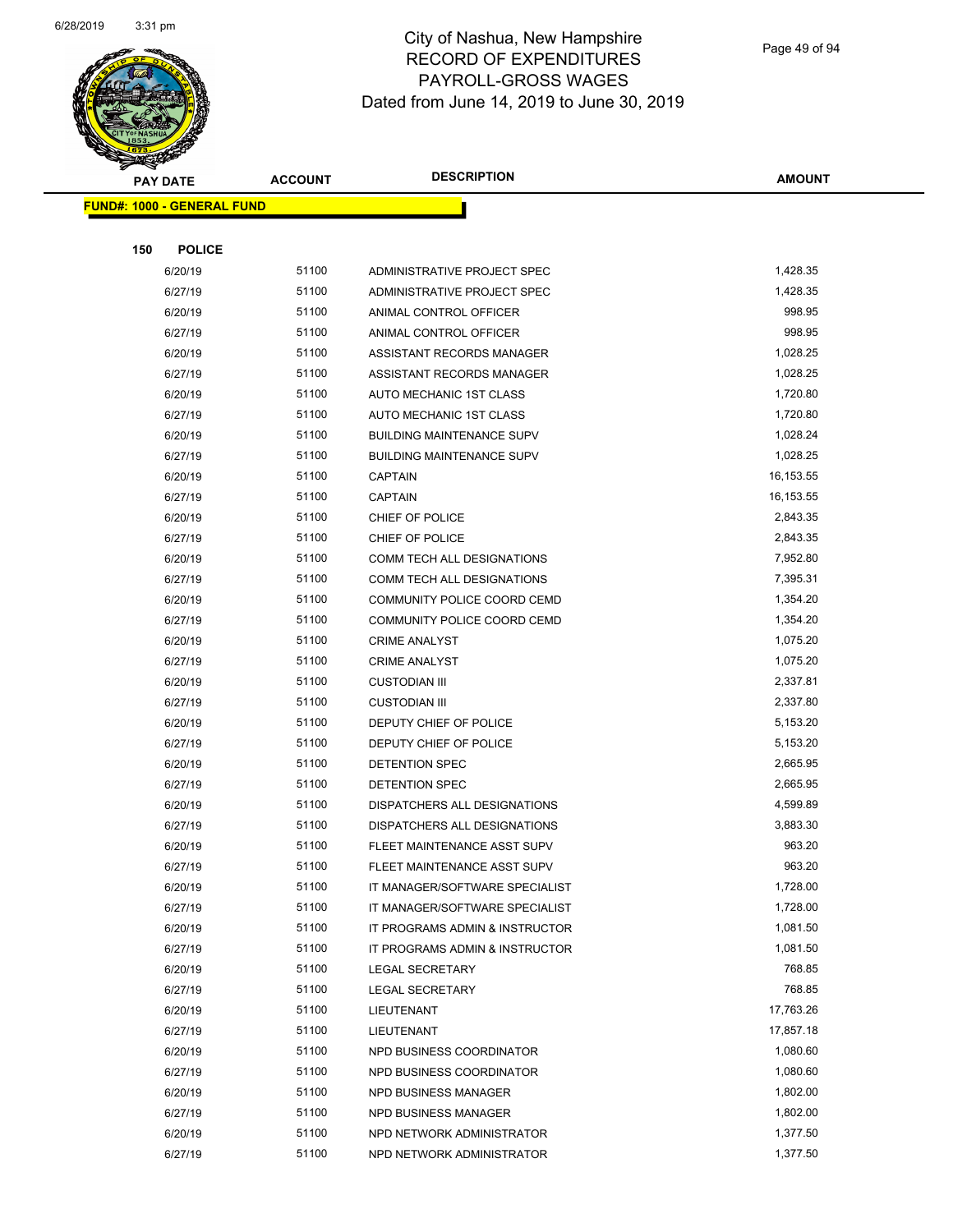

| $\sim$ | <b>PAY DATE</b>                   | <b>ACCOUNT</b> | <b>DESCRIPTION</b>                      | <b>AMOUNT</b> |
|--------|-----------------------------------|----------------|-----------------------------------------|---------------|
|        | <b>FUND#: 1000 - GENERAL FUND</b> |                |                                         |               |
|        |                                   |                |                                         |               |
| 150    | <b>POLICE</b>                     |                |                                         |               |
|        | 6/20/19                           | 51100          | PARALEGAL                               | 854.00        |
|        | 6/27/19                           | 51100          | PARALEGAL                               | 854.01        |
|        | 6/20/19                           | 51100          | PATROLMAN ALL RANKS                     | 174,026.70    |
|        | 6/27/19                           | 51100          | PATROLMAN ALL RANKS                     | 173,623.12    |
|        | 6/20/19                           | 51100          | POLICE ATTORNEY                         | 2,942.33      |
|        | 6/27/19                           | 51100          | POLICE ATTORNEY                         | 2,942.33      |
|        | 6/20/19                           | 51100          | RECORDS & COMMUNICATIONS MGR            | 1,589.40      |
|        | 6/27/19                           | 51100          | <b>RECORDS &amp; COMMUNICATIONS MGR</b> | 1,589.40      |
|        | 6/20/19                           | 51100          | <b>RECORDS TECHNICIAN I</b>             | 1,371.35      |
|        | 6/27/19                           | 51100          | RECORDS TECHNICIAN I                    | 1,371.35      |
|        | 6/20/19                           | 51100          | RECORDS TECHNICIAN II                   | 1,676.30      |
|        | 6/27/19                           | 51100          | RECORDS TECHNICIAN II                   | 1,676.30      |
|        | 6/20/19                           | 51100          | SEC DOMESTIC VIOLENCE UNIT              | 758.90        |
|        | 6/27/19                           | 51100          | SEC DOMESTIC VIOLENCE UNIT              | 758.90        |
|        | 6/20/19                           | 51100          | SECRETARIAL SUPV DET BUREAU             | 943.95        |
|        | 6/27/19                           | 51100          | SECRETARIAL SUPV DET BUREAU             | 943.95        |
|        | 6/20/19                           | 51100          | <b>SECRETARY III</b>                    | 2,832.91      |
|        | 6/27/19                           | 51100          | <b>SECRETARY III</b>                    | 2,832.91      |
|        | 6/20/19                           | 51100          | <b>SECRETARY V</b>                      | 1,758.70      |
|        | 6/27/19                           | 51100          | <b>SECRETARY V</b>                      | 1,758.70      |
|        | 6/20/19                           | 51100          | <b>SECRETARY VI</b>                     | 836.30        |
|        | 6/27/19                           | 51100          | <b>SECRETARY VI</b>                     | 836.30        |
|        | 6/20/19                           | 51100          | <b>SERGEANT</b>                         | 41,254.30     |
|        | 6/27/19                           | 51100          | <b>SERGEANT</b>                         | 41,492.84     |
|        | 6/20/19                           | 51100          | SHIFT LEADER                            | 2,185.00      |
|        | 6/27/19                           | 51100          | SHIFT LEADER                            | 2,185.00      |
|        | 6/20/19                           | 51100          | <b>SUPV POLICE FLEET</b>                | 1,306.35      |
|        | 6/27/19                           | 51100          | <b>SUPV POLICE FLEET</b>                | 1,306.35      |
|        | 6/20/19                           | 51200          | <b>ACCREDITATION MANAGER</b>            | 1,129.28      |
|        | 6/27/19                           | 51200          | <b>ACCREDITATION MANAGER</b>            | 1,129.28      |
|        | 6/20/19                           | 51200          | SENIOR RELATIONS SPECIALIST             | 725.40        |
|        | 6/27/19                           | 51200          | SENIOR RELATIONS SPECIALIST             | 725.40        |
|        | 6/20/19                           | 51300          | <b>OVERTIME</b>                         | 3,081.66      |
|        | 6/27/19                           | 51300          | <b>OVERTIME</b>                         | 3,270.14      |
|        | 6/20/19                           | 51309          | <b>OVERTIME-TRAINING</b>                | 105.36        |
|        | 6/27/19                           | 51309          | <b>OVERTIME-TRAINING</b>                | 2,017.93      |
|        | 6/20/19                           | 51315          | <b>OVERTIME-WITNESS</b>                 | 1,306.53      |
|        | 6/27/19                           | 51315          | <b>OVERTIME-WITNESS</b>                 | 1,258.45      |
|        | 6/20/19                           | 51322          | OVERTIME-INVESTIGATIVE                  | 6,957.21      |
|        | 6/27/19                           | 51322          | OVERTIME-INVESTIGATIVE                  | 4,364.81      |
|        | 6/20/19                           | 51330          | OVERTIME-COVERAGE                       | 37,522.21     |
|        | 6/27/19                           | 51330          | OVERTIME-COVERAGE                       | 34,775.21     |
|        | 6/20/19                           | 51412          | WAGES PER DIEM                          | 99.87         |
|        | 6/27/19                           | 51412          | WAGES PER DIEM                          | 299.61        |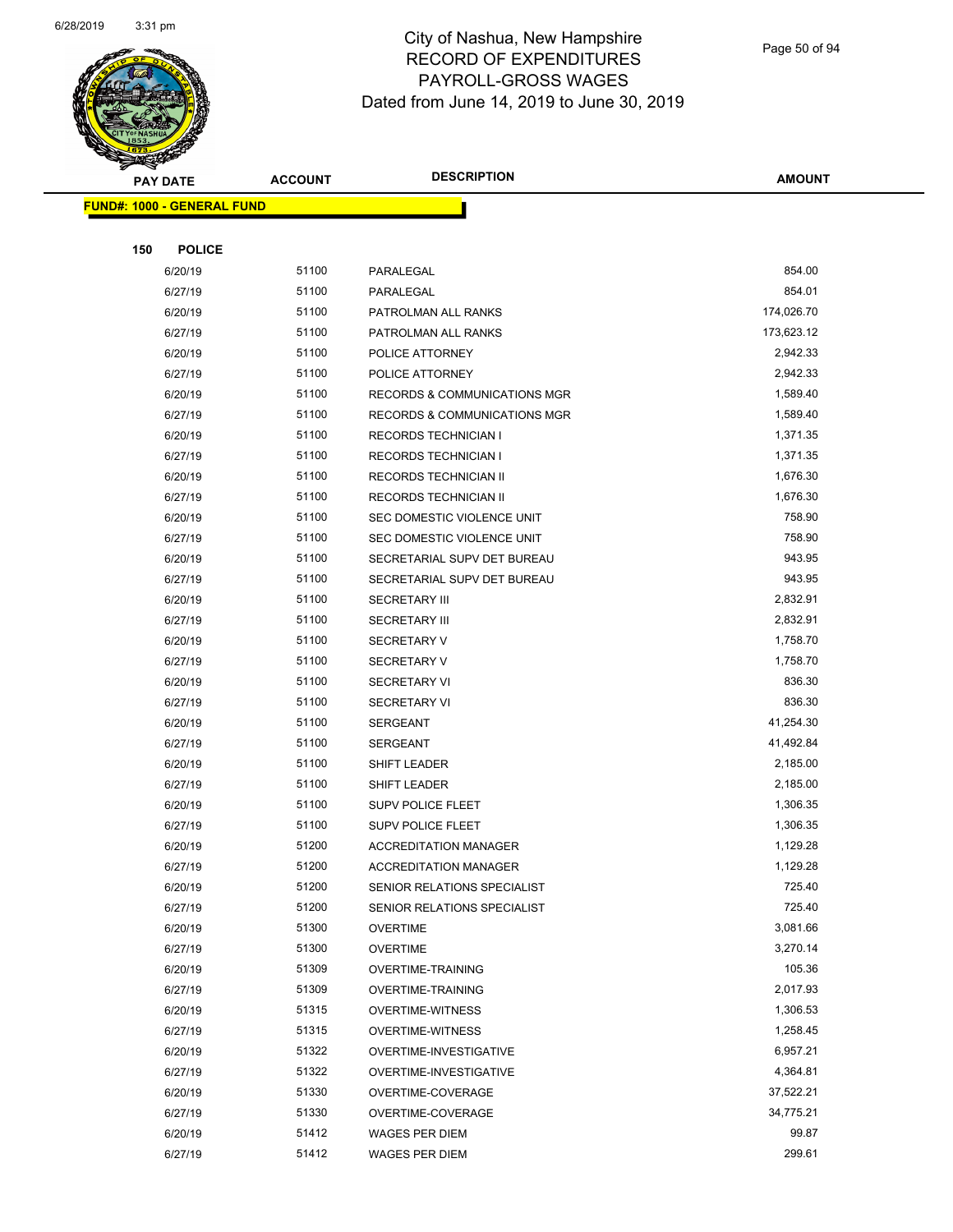

Page 51 of 94

| $\blacktriangleleft$ .<br><b>PAY DATE</b> | <b>ACCOUNT</b> | <b>DESCRIPTION</b>                     | <b>AMOUNT</b>         |
|-------------------------------------------|----------------|----------------------------------------|-----------------------|
| <b>FUND#: 1000 - GENERAL FUND</b>         |                |                                        |                       |
|                                           |                |                                        |                       |
| 150<br><b>POLICE</b>                      |                |                                        |                       |
| 6/20/19                                   | 51600          | <b>LONGEVITY</b>                       | 700.00                |
| 6/27/19                                   | 51600          | <b>LONGEVITY</b>                       | 1,550.00              |
| 6/20/19                                   | 51628          | <b>EXTRA HOLIDAY</b>                   | 51,025.53             |
| 6/20/19                                   | 51750          | <b>RETIREMENT &amp; SEPARATION PAY</b> | 641.87                |
| 6/20/19                                   | 52809          | <b>WELLNESS PROGRAM</b>                | 514.99                |
| 6/27/19                                   | 52809          | <b>WELLNESS PROGRAM</b>                | 550.00                |
| 6/27/19                                   | 55118          | TELEPHONE-CELLULAR                     | 150.00                |
| 6/20/19                                   | 61107          | <b>CLOTHING &amp; UNIFORMS</b>         | 1,326.73              |
| 6/27/19                                   | 61107          | <b>CLOTHING &amp; UNIFORMS</b>         | 14,606.84             |
|                                           |                |                                        |                       |
| <b>TOTAL 150 - POLICE</b>                 |                |                                        | \$807,302.30          |
|                                           |                |                                        |                       |
| <b>FIRE</b><br>152                        |                |                                        |                       |
| 6/20/19                                   | 51100          | ADMINISTRATIVE ASSISTANT II            | 2,383.95              |
| 6/27/19                                   | 51100          | ADMINISTRATIVE ASSISTANT II            | 2,320.61              |
| 6/20/19                                   | 51100          | <b>ASST FIRE CHIEF</b>                 | 2,409.56              |
| 6/27/19                                   | 51100          | <b>ASST FIRE CHIEF</b>                 | 2,409.56              |
| 6/20/19                                   | 51100          | ASST SUPERINTENDENT FIRE FLEET         | 1,645.88              |
| 6/27/19                                   | 51100          | ASST SUPERINTENDENT FIRE FLEET         | 1,645.88              |
| 6/20/19                                   | 51100<br>51100 | ASST SUPERINTENDENT PREVENTION         | 1,645.88              |
| 6/27/19                                   | 51100          | ASST SUPERINTENDENT PREVENTION         | 1,645.88<br>11,623.21 |
| 6/20/19<br>6/27/19                        | 51100          | <b>CAPTAIN</b><br><b>CAPTAIN</b>       | 11,623.21             |
| 6/20/19                                   | 51100          | CAPTAIN FIRE TRAINING SAFETY           | 1,799.56              |
| 6/27/19                                   | 51100          | CAPTAIN FIRE TRAINING SAFETY           | 1,799.56              |
| 6/20/19                                   | 51100          | DEPUTY FIRE CHIEF                      | 8,075.40              |
| 6/27/19                                   | 51100          | DEPUTY FIRE CHIEF                      | 8,596.21              |
| 6/20/19                                   | 51100          | <b>EXEC ASST BUSINESS COORD</b>        | 868.70                |
| 6/27/19                                   | 51100          | <b>EXEC ASST BUSINESS COORD</b>        | 868.72                |
| 6/20/19                                   | 51100          | FIRE CHIEF                             | 2,635.48              |
| 6/27/19                                   | 51100          | FIRE CHIEF                             | 2,635.48              |
| 6/20/19                                   | 51100          | FIRE DISPATCH ALL RANKS                | 11,368.46             |
| 6/28/19                                   | 51100          | FIRE DISPATCH ALL RANKS                | 11,733.66             |
| 6/20/19                                   | 51100          | FIRE DISPATCHER CLERK TRAINER          | 1,682.42              |
| 6/27/19                                   | 51100          | FIRE DISPATCHER CLERK TRAINER          | 1,191.71              |
| 6/20/19                                   | 51100          | FIRE LIEUTENANT                        | 42,957.75             |
| 6/27/19                                   | 51100          | FIRE LIEUTENANT                        | 42,957.73             |
| 6/20/19                                   | 51100          | <b>FIRE MECHANIC</b>                   | 1,381.76              |
| 6/27/19                                   | 51100          | <b>FIRE MECHANIC</b>                   | 1,381.76              |
| 6/20/19                                   | 51100          | FIRE TRAINING OFFICER                  | 1,645.88              |
| 6/27/19                                   | 51100          | FIRE TRAINING OFFICER                  | 1,645.88              |
| 6/20/19                                   | 51100          | FIREFIGHTERS ALL RANKS                 | 134,122.21            |
| 6/27/19                                   | 51100          | FIREFIGHTERS ALL RANKS                 | 133,777.18            |
| 6/20/19                                   | 51100          | SUPERINTENDENT FIRE ALARM              | 1,835.72              |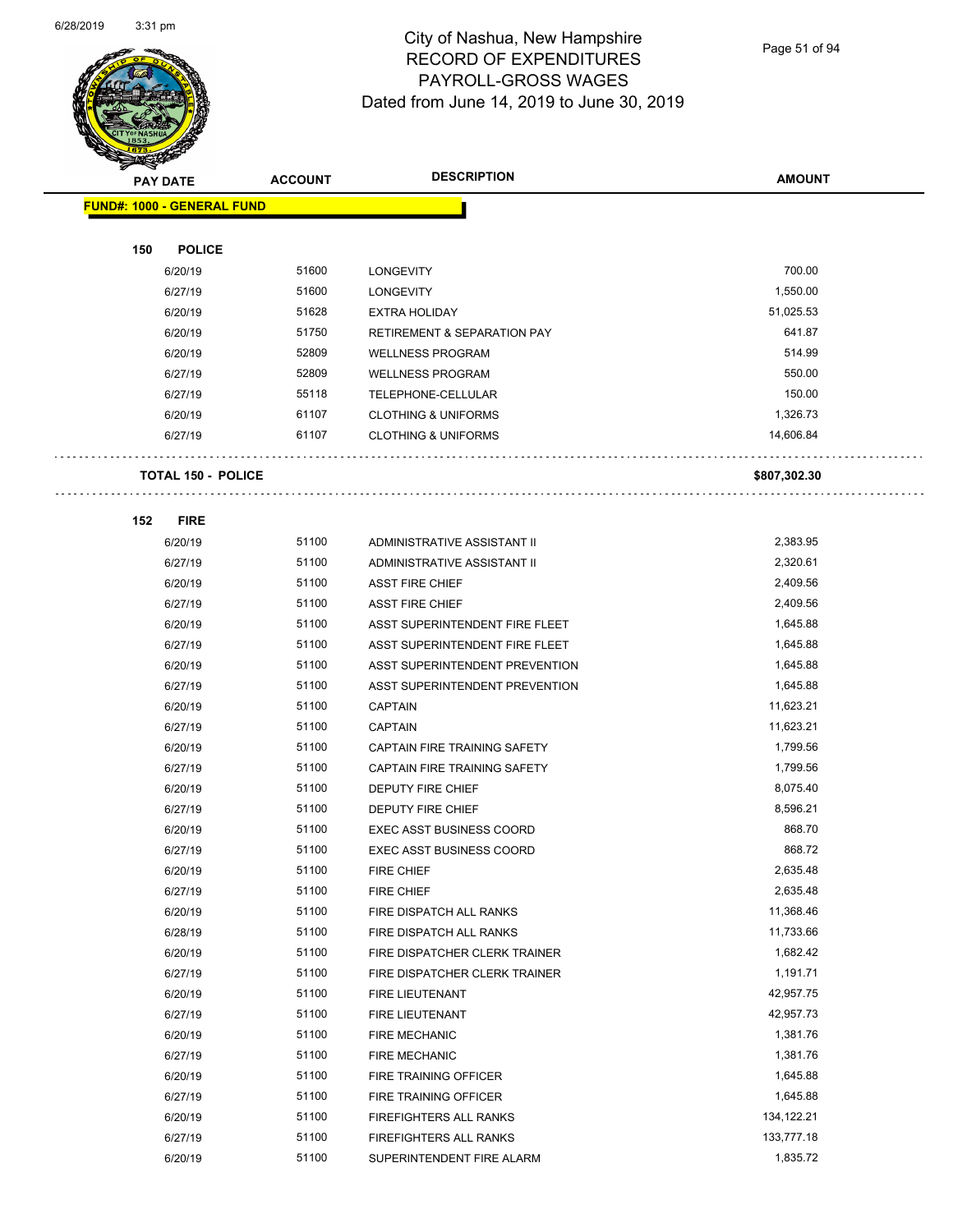

|     | <b>PAY DATE</b>                   | <b>ACCOUNT</b>                         | <b>DESCRIPTION</b>                     | <b>AMOUNT</b> |
|-----|-----------------------------------|----------------------------------------|----------------------------------------|---------------|
|     | <b>FUND#: 1000 - GENERAL FUND</b> |                                        |                                        |               |
|     |                                   |                                        |                                        |               |
| 152 | <b>FIRE</b>                       |                                        |                                        |               |
|     | 6/27/19                           | 51100                                  | SUPERINTENDENT FIRE ALARM              | 1,835.72      |
|     | 6/20/19                           | 51100                                  | SUPERINTENDENT FIRE FLEET              | 1,799.56      |
|     | 6/27/19                           | 51100                                  | SUPERINTENDENT FIRE FLEET              | 1,799.56      |
|     | 6/20/19                           | 51100                                  | SUPERINTENDENT FIRE PREVENTION         | 1,817.56      |
|     | 6/27/19                           | 51100                                  | SUPERINTENDENT FIRE PREVENTION         | 1,817.56      |
|     | 6/20/19                           | 51300                                  | <b>OVERTIME</b>                        | 1,002.85      |
|     | 6/27/19                           | 51300                                  | <b>OVERTIME</b>                        | 817.09        |
|     | 6/20/19                           | 51330                                  | OVERTIME-COVERAGE                      | 15,893.15     |
|     | 6/27/19                           | 51330                                  | OVERTIME-COVERAGE                      | 15,261.10     |
|     | 6/27/19                           | 51500                                  | <b>COMMISSIONERS</b>                   | 1,500.00      |
|     | 6/27/19                           | 51500                                  | <b>SUB TEACHER</b>                     | 375.00        |
|     | 6/20/19                           | 51628                                  | <b>EXTRA HOLIDAY</b>                   | 54,772.73     |
|     | 6/20/19                           | 51650                                  | ADDITIONAL HOURS                       | 35,299.06     |
|     | 6/27/19                           | 51650                                  | ADDITIONAL HOURS                       | 32,554.90     |
|     | 6/20/19                           | 51700                                  | <b>STIPENDS</b>                        | 4,884.00      |
|     | 6/27/19                           | 51700                                  | <b>STIPENDS</b>                        | 4,985.87      |
|     | 6/27/19                           | 51750                                  | <b>RETIREMENT &amp; SEPARATION PAY</b> | 45,673.25     |
|     | 6/27/19                           | 55118                                  | TELEPHONE-CELLULAR                     | 567.00        |
| 153 |                                   | <b>BUILDING INSPECTION</b>             |                                        |               |
|     | 6/20/19                           | 51100                                  | <b>BLD INSP ASST PLANS EXAMINER</b>    | 1,046.85      |
|     | 6/27/19                           | 51100                                  | BLD INSP ASST PLANS EXAMINER           | 1,046.85      |
|     | 6/20/19                           | 51100                                  | <b>BUILDING AND UTILITIES INSPCTR</b>  | 3,635.40      |
|     | 6/27/19                           | 51100                                  | <b>BUILDING AND UTILITIES INSPCTR</b>  | 3,635.41      |
|     | 6/20/19                           | 51100                                  | <b>BUILDING DEPARTMENT MANAGER</b>     | 1,612.75      |
|     | 6/27/19                           | 51100                                  | <b>BUILDING DEPARTMENT MANAGER</b>     | 1,612.75      |
|     | 6/20/19                           | 51100                                  | PERMIT TECHNICIAN I                    | 1,287.45      |
|     | 6/27/19                           | 51100                                  | PERMIT TECHNICIAN I                    | 1,287.44      |
|     | 6/20/19                           | 51100                                  | <b>PLANS EXAMINER</b>                  | 1,271.26      |
|     | 6/27/19                           | 51100                                  | <b>PLANS EXAMINER</b>                  | 1,271.25      |
|     |                                   | <b>TOTAL 153 - BUILDING INSPECTION</b> |                                        | \$17,707.41   |
| 155 |                                   | <b>CODE ENFORCEMENT</b>                |                                        |               |
|     | 6/20/19                           | 51100                                  | <b>CODE ENFORCEMENT OFFICER II</b>     | 2,773.40      |
|     | 6/27/19                           | 51100                                  | CODE ENFORCEMENT OFFICER II            | 2,773.40      |
|     | 6/20/19                           | 51100                                  | MGR CODE ENFORCEMENT DEPT              | 1,521.05      |
|     | 6/27/19                           | 51100                                  | MGR CODE ENFORCEMENT DEPT              | 1,521.05      |
|     | 6/27/19                           | 55118                                  | TELEPHONE-CELLULAR                     | 42.50         |
|     |                                   | <b>TOTAL 155 - CODE ENFORCEMENT</b>    |                                        | \$8,631.40    |
|     |                                   |                                        |                                        |               |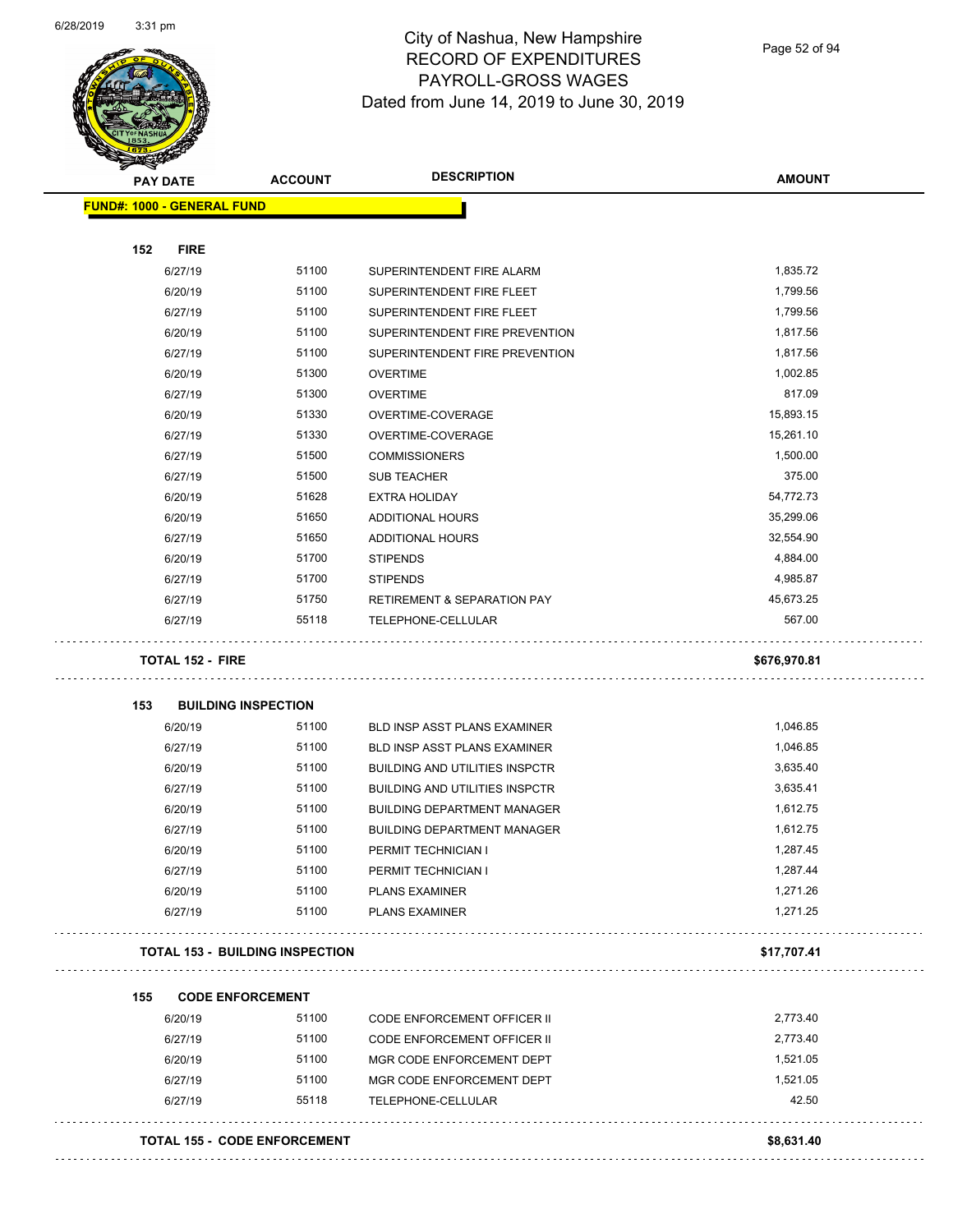Page 53 of 94

| <b>FUND#: 1000 - GENERAL FUND</b><br>156<br><b>EMERGENCY MANAGEMENT</b><br>51100<br>6/20/19<br><b>EMERGENCY MANAGEMENT DIRECTOR</b><br>51100<br>6/27/19<br><b>EMERGENCY MANAGEMENT DIRECTOR</b><br>6/20/19<br>51200<br>EMERGENCY MANAGEMENT COORDINAT<br>6/27/19<br>51200<br>EMERGENCY MANAGEMENT COORDINAT<br>55118<br>6/27/19<br>TELEPHONE-CELLULAR<br>TOTAL 156 - EMERGENCY MANAGEMENT<br>157<br><b>CITYWIDE COMMUNICATIONS</b><br>51100<br>6/20/19<br><b>COMM SYS ENGR TECH</b><br>51100<br>6/27/19<br><b>COMM SYS ENGR TECH</b><br>51200<br>6/20/19<br>RADIO SYSTEMS MANAGER<br>6/27/19<br>51200<br><b>RADIO SYSTEMS MANAGER</b><br>6/27/19<br>55118<br>TELEPHONE-CELLULAR<br><b>TOTAL 157 - CITYWIDE COMMUNICATIONS</b><br>160<br><b>PW-ADMIN &amp; ENGINEERING</b><br>51100<br>6/20/19<br>ADMINISTRATIVE ASSISTANT II<br>6/27/19<br>51100<br>ADMINISTRATIVE ASSISTANT II<br>51100<br>6/20/19<br>ASSISTANT CONSTRUCTION ENGINEER<br>6/27/19<br>51100<br>ASSISTANT CONSTRUCTION ENGINEER<br>51100<br>6/20/19<br>ASSISTANT DIRECTOR OF PUBLIC WORKS<br>6/27/19<br>51100<br>ASSISTANT DIRECTOR OF PUBLIC WORKS<br>51100<br>6/20/19<br><b>CITY ENGINEER</b><br>51100<br>6/27/19<br><b>CITY ENGINEER</b><br>51100<br><b>CITY SURVEYOR</b><br>6/20/19<br>51100<br>6/27/19<br><b>CITY SURVEYOR</b><br>51100<br>6/20/19<br><b>DEPUTY CITY ENGINEER</b> | 1,701.60<br>1,701.60<br>718.16<br>718.16<br>100.00<br>\$4,939.52<br>1,616.80<br>1,616.80<br>1,371.96<br>1,371.96<br>100.00<br>\$6,077.52 |
|------------------------------------------------------------------------------------------------------------------------------------------------------------------------------------------------------------------------------------------------------------------------------------------------------------------------------------------------------------------------------------------------------------------------------------------------------------------------------------------------------------------------------------------------------------------------------------------------------------------------------------------------------------------------------------------------------------------------------------------------------------------------------------------------------------------------------------------------------------------------------------------------------------------------------------------------------------------------------------------------------------------------------------------------------------------------------------------------------------------------------------------------------------------------------------------------------------------------------------------------------------------------------------------------------------------------------------------------------|------------------------------------------------------------------------------------------------------------------------------------------|
|                                                                                                                                                                                                                                                                                                                                                                                                                                                                                                                                                                                                                                                                                                                                                                                                                                                                                                                                                                                                                                                                                                                                                                                                                                                                                                                                                      |                                                                                                                                          |
|                                                                                                                                                                                                                                                                                                                                                                                                                                                                                                                                                                                                                                                                                                                                                                                                                                                                                                                                                                                                                                                                                                                                                                                                                                                                                                                                                      |                                                                                                                                          |
|                                                                                                                                                                                                                                                                                                                                                                                                                                                                                                                                                                                                                                                                                                                                                                                                                                                                                                                                                                                                                                                                                                                                                                                                                                                                                                                                                      |                                                                                                                                          |
|                                                                                                                                                                                                                                                                                                                                                                                                                                                                                                                                                                                                                                                                                                                                                                                                                                                                                                                                                                                                                                                                                                                                                                                                                                                                                                                                                      |                                                                                                                                          |
|                                                                                                                                                                                                                                                                                                                                                                                                                                                                                                                                                                                                                                                                                                                                                                                                                                                                                                                                                                                                                                                                                                                                                                                                                                                                                                                                                      |                                                                                                                                          |
|                                                                                                                                                                                                                                                                                                                                                                                                                                                                                                                                                                                                                                                                                                                                                                                                                                                                                                                                                                                                                                                                                                                                                                                                                                                                                                                                                      |                                                                                                                                          |
|                                                                                                                                                                                                                                                                                                                                                                                                                                                                                                                                                                                                                                                                                                                                                                                                                                                                                                                                                                                                                                                                                                                                                                                                                                                                                                                                                      |                                                                                                                                          |
|                                                                                                                                                                                                                                                                                                                                                                                                                                                                                                                                                                                                                                                                                                                                                                                                                                                                                                                                                                                                                                                                                                                                                                                                                                                                                                                                                      |                                                                                                                                          |
|                                                                                                                                                                                                                                                                                                                                                                                                                                                                                                                                                                                                                                                                                                                                                                                                                                                                                                                                                                                                                                                                                                                                                                                                                                                                                                                                                      |                                                                                                                                          |
|                                                                                                                                                                                                                                                                                                                                                                                                                                                                                                                                                                                                                                                                                                                                                                                                                                                                                                                                                                                                                                                                                                                                                                                                                                                                                                                                                      |                                                                                                                                          |
|                                                                                                                                                                                                                                                                                                                                                                                                                                                                                                                                                                                                                                                                                                                                                                                                                                                                                                                                                                                                                                                                                                                                                                                                                                                                                                                                                      |                                                                                                                                          |
|                                                                                                                                                                                                                                                                                                                                                                                                                                                                                                                                                                                                                                                                                                                                                                                                                                                                                                                                                                                                                                                                                                                                                                                                                                                                                                                                                      |                                                                                                                                          |
|                                                                                                                                                                                                                                                                                                                                                                                                                                                                                                                                                                                                                                                                                                                                                                                                                                                                                                                                                                                                                                                                                                                                                                                                                                                                                                                                                      |                                                                                                                                          |
|                                                                                                                                                                                                                                                                                                                                                                                                                                                                                                                                                                                                                                                                                                                                                                                                                                                                                                                                                                                                                                                                                                                                                                                                                                                                                                                                                      |                                                                                                                                          |
|                                                                                                                                                                                                                                                                                                                                                                                                                                                                                                                                                                                                                                                                                                                                                                                                                                                                                                                                                                                                                                                                                                                                                                                                                                                                                                                                                      |                                                                                                                                          |
|                                                                                                                                                                                                                                                                                                                                                                                                                                                                                                                                                                                                                                                                                                                                                                                                                                                                                                                                                                                                                                                                                                                                                                                                                                                                                                                                                      |                                                                                                                                          |
|                                                                                                                                                                                                                                                                                                                                                                                                                                                                                                                                                                                                                                                                                                                                                                                                                                                                                                                                                                                                                                                                                                                                                                                                                                                                                                                                                      |                                                                                                                                          |
|                                                                                                                                                                                                                                                                                                                                                                                                                                                                                                                                                                                                                                                                                                                                                                                                                                                                                                                                                                                                                                                                                                                                                                                                                                                                                                                                                      | 766.50                                                                                                                                   |
|                                                                                                                                                                                                                                                                                                                                                                                                                                                                                                                                                                                                                                                                                                                                                                                                                                                                                                                                                                                                                                                                                                                                                                                                                                                                                                                                                      | 766.50                                                                                                                                   |
|                                                                                                                                                                                                                                                                                                                                                                                                                                                                                                                                                                                                                                                                                                                                                                                                                                                                                                                                                                                                                                                                                                                                                                                                                                                                                                                                                      | 938.30                                                                                                                                   |
|                                                                                                                                                                                                                                                                                                                                                                                                                                                                                                                                                                                                                                                                                                                                                                                                                                                                                                                                                                                                                                                                                                                                                                                                                                                                                                                                                      | 938.30                                                                                                                                   |
|                                                                                                                                                                                                                                                                                                                                                                                                                                                                                                                                                                                                                                                                                                                                                                                                                                                                                                                                                                                                                                                                                                                                                                                                                                                                                                                                                      | 1,619.05                                                                                                                                 |
|                                                                                                                                                                                                                                                                                                                                                                                                                                                                                                                                                                                                                                                                                                                                                                                                                                                                                                                                                                                                                                                                                                                                                                                                                                                                                                                                                      | 1,619.05                                                                                                                                 |
|                                                                                                                                                                                                                                                                                                                                                                                                                                                                                                                                                                                                                                                                                                                                                                                                                                                                                                                                                                                                                                                                                                                                                                                                                                                                                                                                                      | 1,144.75                                                                                                                                 |
|                                                                                                                                                                                                                                                                                                                                                                                                                                                                                                                                                                                                                                                                                                                                                                                                                                                                                                                                                                                                                                                                                                                                                                                                                                                                                                                                                      | 1,144.75                                                                                                                                 |
|                                                                                                                                                                                                                                                                                                                                                                                                                                                                                                                                                                                                                                                                                                                                                                                                                                                                                                                                                                                                                                                                                                                                                                                                                                                                                                                                                      | 1,230.70                                                                                                                                 |
|                                                                                                                                                                                                                                                                                                                                                                                                                                                                                                                                                                                                                                                                                                                                                                                                                                                                                                                                                                                                                                                                                                                                                                                                                                                                                                                                                      | 1,230.70                                                                                                                                 |
|                                                                                                                                                                                                                                                                                                                                                                                                                                                                                                                                                                                                                                                                                                                                                                                                                                                                                                                                                                                                                                                                                                                                                                                                                                                                                                                                                      | 738.35                                                                                                                                   |
| 51100<br>6/27/19<br>DEPUTY CITY ENGINEER                                                                                                                                                                                                                                                                                                                                                                                                                                                                                                                                                                                                                                                                                                                                                                                                                                                                                                                                                                                                                                                                                                                                                                                                                                                                                                             | 738.35                                                                                                                                   |
| 51100<br>6/20/19<br>DIRECTOR PUBLIC WORKS                                                                                                                                                                                                                                                                                                                                                                                                                                                                                                                                                                                                                                                                                                                                                                                                                                                                                                                                                                                                                                                                                                                                                                                                                                                                                                            | 1,828.35                                                                                                                                 |
| 51100<br>6/27/19<br>DIRECTOR PUBLIC WORKS                                                                                                                                                                                                                                                                                                                                                                                                                                                                                                                                                                                                                                                                                                                                                                                                                                                                                                                                                                                                                                                                                                                                                                                                                                                                                                            | 1,828.35                                                                                                                                 |
| 6/20/19<br>51100<br>DIVISION OPERATIONS MANAGER                                                                                                                                                                                                                                                                                                                                                                                                                                                                                                                                                                                                                                                                                                                                                                                                                                                                                                                                                                                                                                                                                                                                                                                                                                                                                                      | 1,463.05                                                                                                                                 |
| 51100<br>6/27/19<br>DIVISION OPERATIONS MANAGER                                                                                                                                                                                                                                                                                                                                                                                                                                                                                                                                                                                                                                                                                                                                                                                                                                                                                                                                                                                                                                                                                                                                                                                                                                                                                                      | 1,463.05                                                                                                                                 |
| 51100<br>6/20/19<br>DPW CONTRACT ADMINISTRATOR                                                                                                                                                                                                                                                                                                                                                                                                                                                                                                                                                                                                                                                                                                                                                                                                                                                                                                                                                                                                                                                                                                                                                                                                                                                                                                       | 365.00                                                                                                                                   |
| 51100<br>6/27/19<br>DPW CONTRACT ADMINISTRATOR                                                                                                                                                                                                                                                                                                                                                                                                                                                                                                                                                                                                                                                                                                                                                                                                                                                                                                                                                                                                                                                                                                                                                                                                                                                                                                       | 365.00                                                                                                                                   |
| 6/20/19<br>51100<br><b>ENGINEERING INSPECTOR</b>                                                                                                                                                                                                                                                                                                                                                                                                                                                                                                                                                                                                                                                                                                                                                                                                                                                                                                                                                                                                                                                                                                                                                                                                                                                                                                     | 2,049.65                                                                                                                                 |
| 6/27/19<br>51100<br><b>ENGINEERING INSPECTOR</b>                                                                                                                                                                                                                                                                                                                                                                                                                                                                                                                                                                                                                                                                                                                                                                                                                                                                                                                                                                                                                                                                                                                                                                                                                                                                                                     | 2,049.65                                                                                                                                 |
| 51100<br>6/20/19<br><b>EXECUTIVE ASSISTANT</b>                                                                                                                                                                                                                                                                                                                                                                                                                                                                                                                                                                                                                                                                                                                                                                                                                                                                                                                                                                                                                                                                                                                                                                                                                                                                                                       | 767.15                                                                                                                                   |
| 51100<br>6/27/19<br><b>EXECUTIVE ASSISTANT</b>                                                                                                                                                                                                                                                                                                                                                                                                                                                                                                                                                                                                                                                                                                                                                                                                                                                                                                                                                                                                                                                                                                                                                                                                                                                                                                       | 767.15                                                                                                                                   |
| 51100<br>6/20/19<br>PUBLIC RELATIONS ADMINISTRATOR                                                                                                                                                                                                                                                                                                                                                                                                                                                                                                                                                                                                                                                                                                                                                                                                                                                                                                                                                                                                                                                                                                                                                                                                                                                                                                   | 712.35                                                                                                                                   |
| 51100<br>6/27/19<br>PUBLIC RELATIONS ADMINISTRATOR                                                                                                                                                                                                                                                                                                                                                                                                                                                                                                                                                                                                                                                                                                                                                                                                                                                                                                                                                                                                                                                                                                                                                                                                                                                                                                   |                                                                                                                                          |
| 51100<br>6/20/19<br>SENIOR STAFF ENGINEER                                                                                                                                                                                                                                                                                                                                                                                                                                                                                                                                                                                                                                                                                                                                                                                                                                                                                                                                                                                                                                                                                                                                                                                                                                                                                                            | 712.35                                                                                                                                   |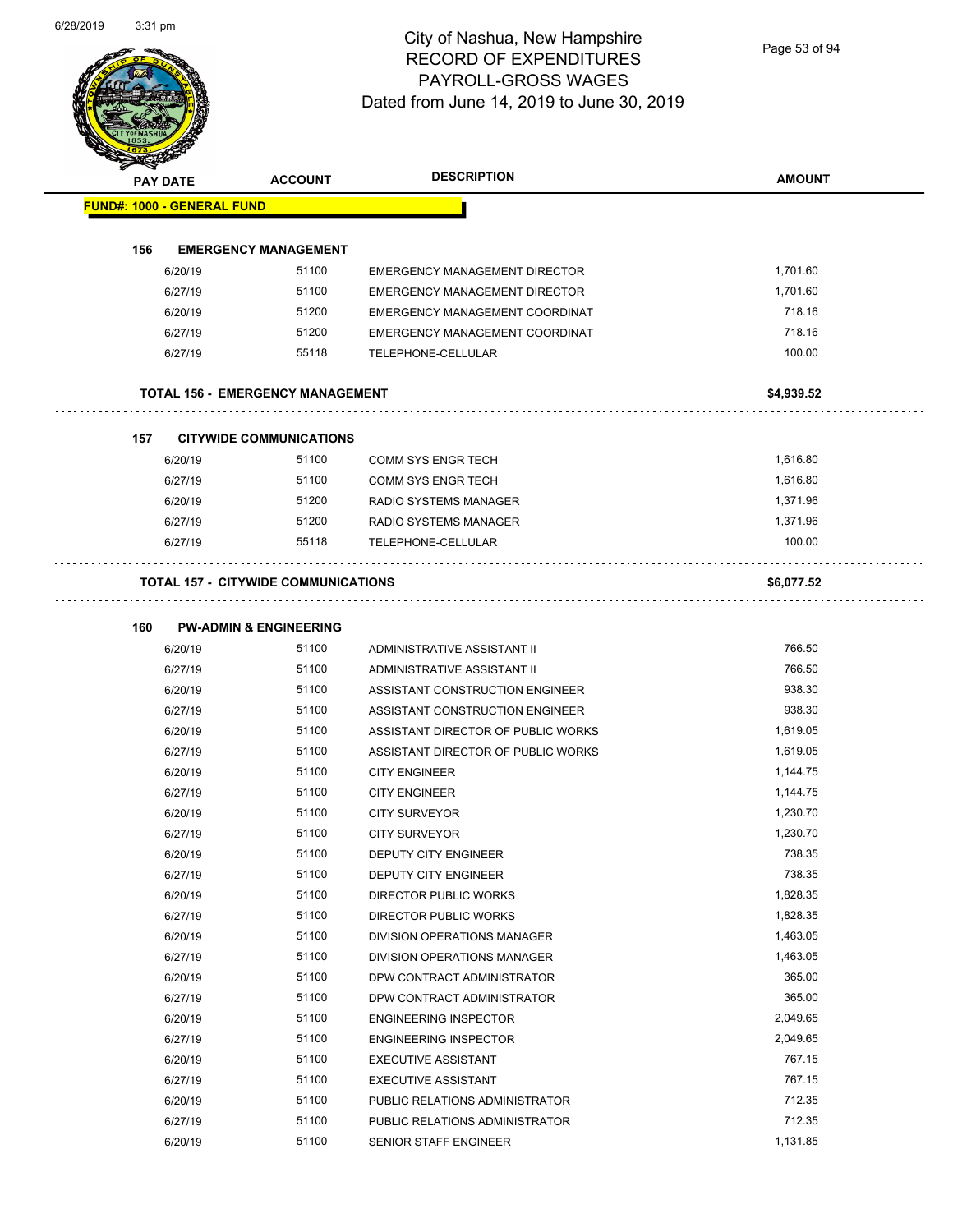

|     | <b>PAY DATE</b>                   | <b>ACCOUNT</b>                    | <b>DESCRIPTION</b>                     | <b>AMOUNT</b> |
|-----|-----------------------------------|-----------------------------------|----------------------------------------|---------------|
|     | <b>FUND#: 1000 - GENERAL FUND</b> |                                   |                                        |               |
| 160 |                                   | <b>PW-ADMIN &amp; ENGINEERING</b> |                                        |               |
|     | 6/27/19                           | 51100                             | <b>SENIOR STAFF ENGINEER</b>           | 1,131.85      |
|     | 6/20/19                           | 51100                             | <b>SENIOR TRAFFIC ENGINEER</b>         | 1,746.35      |
|     | 6/27/19                           | 51100                             | SENIOR TRAFFIC ENGINEER                | 1,746.35      |
|     | 6/20/19                           | 51100                             | <b>STAFF ENGINEER</b>                  | 1,064.00      |
|     | 6/27/19                           | 51100                             | <b>STAFF ENGINEER</b>                  | 1,064.00      |
|     | 6/20/19                           | 51100                             | STREET CONSTRUCTION ENGINEER           | 1,455.29      |
|     | 6/27/19                           | 51100                             | STREET CONSTRUCTION ENGINEER           | 1,455.30      |
|     | 6/20/19                           | 51300                             | <b>OVERTIME</b>                        | 2,503.16      |
|     | 6/28/19                           | 51300                             | <b>OVERTIME</b>                        | 4,163.93      |
|     | 6/27/19                           | 51500                             | ELECTED BOARD MEMBER                   | 2,000.00      |
|     | 6/27/19                           | 51750                             | <b>RETIREMENT &amp; SEPARATION PAY</b> | 210.56        |
|     | 6/27/19                           | 55118                             | TELEPHONE-CELLULAR                     | 318.75        |
|     | 6/27/19                           | 55314                             | FIXED RATE MILEAGE ALLOWANCE           | 600.00        |

| 161 | <b>STREETS</b> |
|-----|----------------|

| 6/20/19 | 51100 | ADMINISTRATIVE ASSISTANT II      | 821.66   |
|---------|-------|----------------------------------|----------|
| 6/27/19 | 51100 | ADMINISTRATIVE ASSISTANT II      | 821.65   |
| 6/20/19 | 51100 | AUTO MECH 1ST CLASS NIGHTS       | 4,353.60 |
| 6/27/19 | 51100 | AUTO MECH 1ST CLASS NIGHTS       | 4,348.80 |
| 6/20/19 | 51100 | <b>AUTO MECH 2ND CLASS</b>       | 1,959.20 |
| 6/27/19 | 51100 | AUTO MECH 2ND CLASS              | 1,959.20 |
| 6/20/19 | 51100 | AUTO MECHANIC 1ST CLASS          | 3,229.21 |
| 6/27/19 | 51100 | <b>AUTO MECHANIC 1ST CLASS</b>   | 3,229.20 |
| 6/20/19 | 51100 | <b>EQUIP OPR STREET REPAIR</b>   | 7,628.69 |
| 6/27/19 | 51100 | <b>EQUIP OPR STREET REPAIR</b>   | 8,038.48 |
| 6/20/19 | 51100 | FLEET MAINTENANCE FOREMAN        | 1,296.65 |
| 6/27/19 | 51100 | <b>FLEET MAINTENANCE FOREMAN</b> | 1,296.66 |
| 6/20/19 | 51100 | FLEET MANAGER STREET DEPT        | 1,187.54 |
| 6/27/19 | 51100 | FLEET MANAGER STREET DEPT        | 1,187.55 |
| 6/20/19 | 51100 | FOREMAN LABOR STREET             | 2,567.90 |
| 6/27/19 | 51100 | FOREMAN LABOR STREET             | 2,567.90 |
| 6/20/19 | 51100 | <b>MASON PIPELAYER</b>           | 3,759.20 |
| 6/27/19 | 51100 | <b>MASON PIPELAYER</b>           | 3,759.20 |
| 6/20/19 | 51100 | OPERATIONS SUPERVISOR            | 1,092.80 |
| 6/27/19 | 51100 | OPERATIONS SUPERVISOR            | 1,092.80 |
| 6/20/19 | 51100 | <b>SIGN MAINTENANCE</b>          | 1,864.80 |
| 6/27/19 | 51100 | <b>SIGN MAINTENANCE</b>          | 1,864.80 |
| 6/20/19 | 51100 | STOREKEEPER PWD                  | 1,006.30 |
| 6/27/19 | 51100 | STOREKEEPER PWD                  | 1,006.30 |
| 6/20/19 | 51100 | <b>STREET FOREMAN</b>            | 2,593.30 |
| 6/27/19 | 51100 | <b>STREET FOREMAN</b>            | 2,593.30 |
| 6/20/19 | 51100 | SUPERINTENDENT OF STREETS        | 1,940.40 |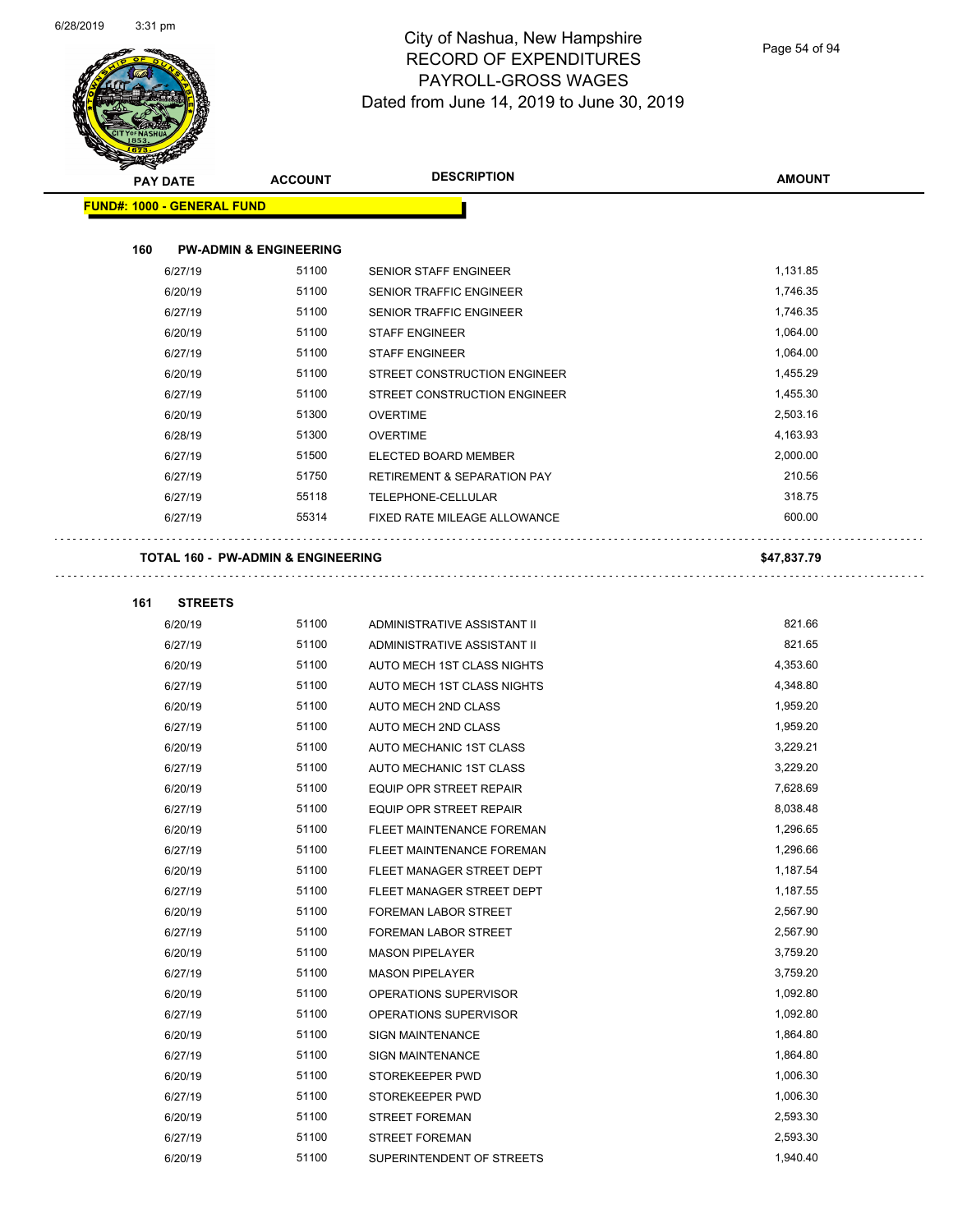

Page 55 of 94

| <b>STATERS</b> |                                   |                                       |                                   |               |
|----------------|-----------------------------------|---------------------------------------|-----------------------------------|---------------|
|                | <b>PAY DATE</b>                   | <b>ACCOUNT</b>                        | <b>DESCRIPTION</b>                | <b>AMOUNT</b> |
|                | <b>FUND#: 1000 - GENERAL FUND</b> |                                       |                                   |               |
|                |                                   |                                       |                                   |               |
| 161            | <b>STREETS</b>                    |                                       |                                   |               |
|                | 6/27/19                           | 51100                                 | SUPERINTENDENT OF STREETS         | 1,940.40      |
|                | 6/20/19                           | 51100                                 | <b>TRAFFIC FOREMAN</b>            | 1,322.61      |
|                | 6/27/19                           | 51100                                 | <b>TRAFFIC FOREMAN</b>            | 1,322.60      |
|                | 6/20/19                           | 51100                                 | <b>TRAFFIC TECHNICIAN I</b>       | 2,231.20      |
|                | 6/27/19                           | 51100                                 | <b>TRAFFIC TECHNICIAN I</b>       | 2,231.20      |
|                | 6/20/19                           | 51100                                 | TRUCK DRIVER STREET REPAIR        | 14,861.44     |
|                | 6/27/19                           | 51100                                 | <b>TRUCK DRIVER STREET REPAIR</b> | 15,005.51     |
|                | 6/20/19                           | 51100                                 | <b>WELDER FIRST CLASS</b>         | 1,060.80      |
|                | 6/27/19                           | 51100                                 | <b>WELDER FIRST CLASS</b>         | 1,060.80      |
|                | 6/20/19                           | 51300                                 | <b>OVERTIME</b>                   | 3,064.48      |
|                | 6/27/19                           | 51300                                 | <b>OVERTIME</b>                   | 6,395.59      |
|                | 6/20/19                           | 51600                                 | <b>LONGEVITY</b>                  | 400.00        |
|                | 6/27/19                           | 55118                                 | TELEPHONE-CELLULAR                | 84.00         |
|                | 6/20/19                           | 61107                                 | <b>CLOTHING &amp; UNIFORMS</b>    | 99.00         |
|                | <b>TOTAL 161 - STREETS</b>        |                                       |                                   | \$120,146.72  |
|                |                                   |                                       |                                   |               |
| 166            |                                   | <b>PARKING OPERATIONS</b>             |                                   |               |
|                | 6/20/19                           | 51100                                 | PARKING MAINTENANCE               | 646.05        |
|                | 6/27/19                           | 51100                                 | PARKING MAINTENANCE               | 646.03        |
|                | 6/20/19                           | 51100                                 | PARKING MANAGER                   | 896.46        |
|                | 6/27/19                           | 51100                                 | PARKING MANAGER                   | 896.46        |
|                | 6/20/19                           | 51400                                 | WAGES TEMPORARY/SEASONAL          | 350.00        |
|                | 6/27/19                           | 51400                                 | <b>WAGES TEMPORARY/SEASONAL</b>   | 420.00        |
|                | 6/27/19                           | 55118                                 | TELEPHONE-CELLULAR                | 67.00         |
|                |                                   | <b>TOTAL 166 - PARKING OPERATIONS</b> |                                   | \$3,922.00    |
| 171            |                                   | <b>COMMUNITY SERVICES</b>             |                                   |               |
|                | 6/20/19                           | 51100                                 | DIRECTOR HEALTH AND COMM SVS      | 1,920.95      |
|                | 6/27/19                           | 51100                                 | DIRECTOR HEALTH AND COMM SVS      | 1,920.95      |
|                | 6/20/19                           | 51100                                 | <b>EPIDEMIOLOGIST</b>             | 1,025.70      |
|                | 6/27/19                           | 51100                                 | <b>EPIDEMIOLOGIST</b>             | 1,025.70      |
|                | 6/20/19                           | 51100                                 | <b>HEALTH PROMOTION SPEC</b>      | 975.35        |
|                | 6/27/19                           | 51100                                 | <b>HEALTH PROMOTION SPEC</b>      | 975.35        |
|                | 6/27/19                           | 55118                                 | TELEPHONE-CELLULAR                | 67.00         |
|                |                                   | <b>TOTAL 171 - COMMUNITY SERVICES</b> |                                   | \$7,911.00    |
| 172            |                                   | <b>COMMUNITY HEALTH</b>               |                                   |               |
|                | 6/20/19                           | 51100                                 | ADMINISTRATIVE ASSISTANT II       | 797.27        |
|                | 6/27/19                           | 51100                                 | ADMINISTRATIVE ASSISTANT II       | 797.28        |
|                | 6/20/19                           | 51100                                 | BILINGUAL COMM HEALTH WORKER      | 92.15         |
|                |                                   |                                       |                                   |               |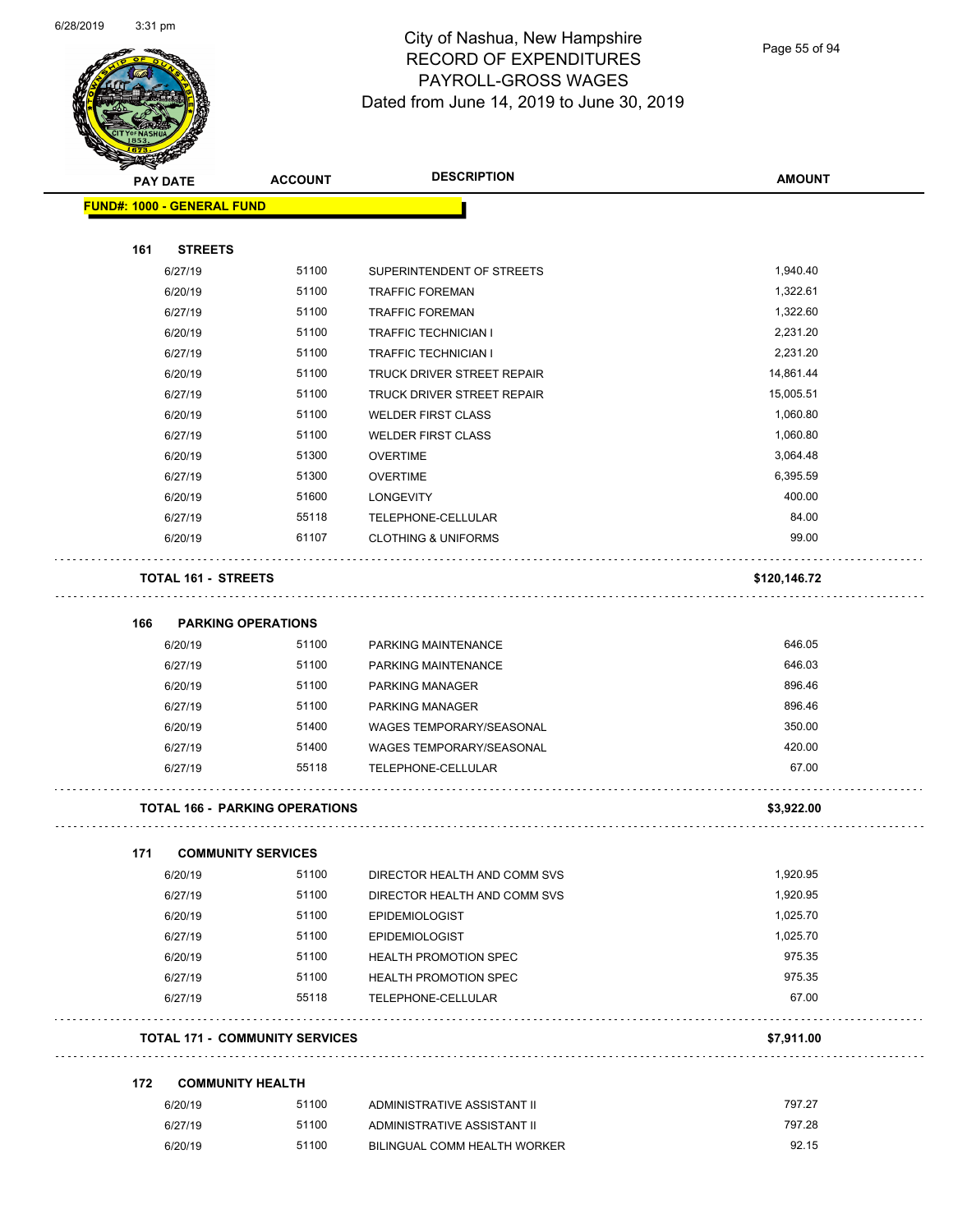

Page 56 of 94

| <b>PAY DATE</b>                   | <b>ACCOUNT</b>                          | <b>DESCRIPTION</b>               | <b>AMOUNT</b> |
|-----------------------------------|-----------------------------------------|----------------------------------|---------------|
| <b>FUND#: 1000 - GENERAL FUND</b> |                                         |                                  |               |
| 172                               | <b>COMMUNITY HEALTH</b>                 |                                  |               |
| 6/27/19                           | 51100                                   | BILINGUAL COMM HEALTH WORKER     | 92.14         |
| 6/20/19                           | 51100                                   | BILINGUAL OUTREACH WORKER        | 874.70        |
| 6/27/19                           | 51100                                   | <b>BILINGUAL OUTREACH WORKER</b> | 874.70        |
| 6/20/19                           | 51100                                   | CHIEF PUBLIC HEALTH NURSE        | 1,524.75      |
| 6/27/19                           | 51100                                   | CHIEF PUBLIC HEALTH NURSE        | 1,524.75      |
| 6/20/19                           | 51100                                   | PUB HEALTH NURSE                 | 3,520.79      |
| 6/27/19                           | 51100                                   | PUB HEALTH NURSE                 | 3,520.80      |
| 6/20/19                           | 51300                                   | <b>OVERTIME</b>                  | 79.82         |
| 6/27/19                           | 51300                                   | <b>OVERTIME</b>                  | 33.67         |
| 6/20/19                           | 51412                                   | <b>WAGES PER DIEM</b>            | 334.80        |
| 6/27/19                           | 51412                                   | <b>WAGES PER DIEM</b>            | 171.30        |
| 6/27/19                           | 55118                                   | TELEPHONE-CELLULAR               | 50.00         |
|                                   | <b>TOTAL 172 - COMMUNITY HEALTH</b>     |                                  | \$14,288.92   |
| 173                               | <b>ENVIRONMENTAL HEALTH</b>             |                                  |               |
| 6/20/19                           | 51100                                   | DEP HEALTH OFFICER/LAB DIRECTOR  | 1,172.20      |
| 6/27/19                           | 51100                                   | DEP HEALTH OFFICER/LAB DIRECTOR  | 1,172.20      |
| 6/20/19                           | 51100                                   | ENVIRONMENTAL HEALTH SPEC        | 2,618.72      |
| 6/27/19                           | 51100                                   | ENVIRONMENTAL HEALTH SPEC        | 2,623.79      |
| 6/20/19                           | 51100                                   | ENVIRONMENTAL TECH OFFICE MGR    | 1,067.20      |
| 6/27/19                           | 51100                                   | ENVIRONMENTAL TECH OFFICE MGR    | 1,067.20      |
| 6/20/19                           | 51100                                   | MANAGER ENVIRONMENTAL HEALTH     | 1,649.35      |
| 6/27/19                           | 51100                                   | MANAGER ENVIRONMENTAL HEALTH     | 1,649.35      |
| 6/20/19                           | 51300                                   | <b>OVERTIME</b>                  | 73.70         |
| 6/27/19                           | 51300                                   | <b>OVERTIME</b>                  | 64.48         |
| 6/27/19                           | 55118                                   | TELEPHONE-CELLULAR               | 67.00         |
|                                   | <b>TOTAL 173 - ENVIRONMENTAL HEALTH</b> |                                  | \$13,225.19   |
| 174                               | <b>WELFARE ADMINISTRATION</b>           |                                  |               |
| 6/20/19                           | 51100                                   | CASE TECHNICIAN WELFARE          | 2,522.00      |
| 6/27/19                           | 51100                                   | CASE TECHNICIAN WELFARE          | 2,522.03      |
| 6/20/19                           | 51100                                   | <b>INTAKE WORKER</b>             | 803.60        |
| 6/27/19                           | 51100                                   | <b>INTAKE WORKER</b>             | 803.60        |
| 6/20/19                           | 51100                                   | SENIOR CASE TECHNICIAN           | 1,034.85      |
| 6/27/19                           | 51100                                   | SENIOR CASE TECHNICIAN           | 1,034.85      |
| 6/20/19                           | 51100                                   | <b>WELFARE OFFICER</b>           | 1,705.81      |
| 6/27/19                           | 51100                                   | <b>WELFARE OFFICER</b>           | 1,705.80      |
| 6/27/19                           | 55118                                   | TELEPHONE-CELLULAR               | 50.00         |
|                                   |                                         |                                  |               |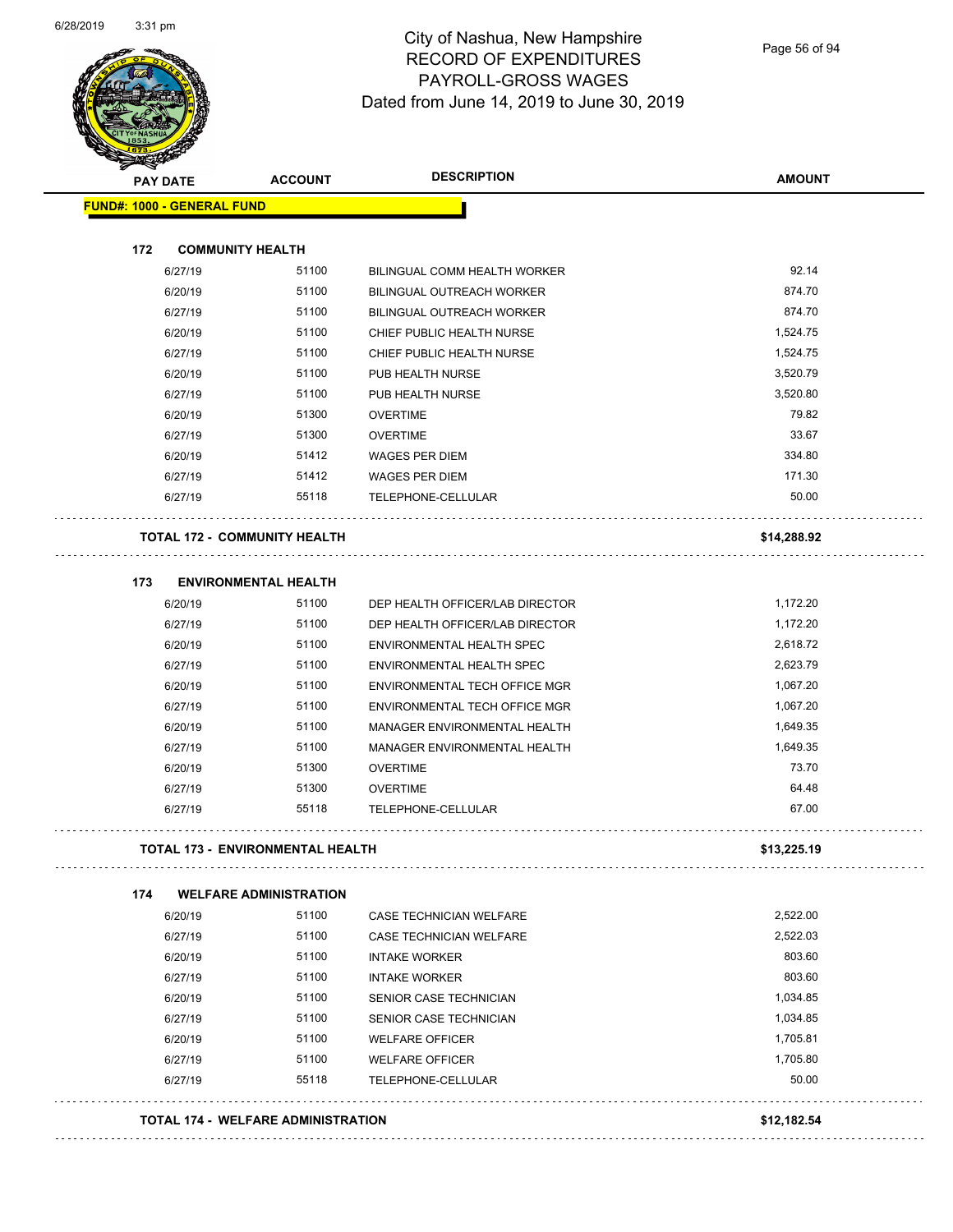

| <b>STARRA</b><br><b>PAY DATE</b>  | <b>ACCOUNT</b>                            | <b>DESCRIPTION</b>                | <b>AMOUNT</b> |
|-----------------------------------|-------------------------------------------|-----------------------------------|---------------|
| <b>FUND#: 1000 - GENERAL FUND</b> |                                           |                                   |               |
|                                   |                                           |                                   |               |
| 177                               | <b>PARKS &amp; RECREATION</b>             |                                   |               |
| 6/20/19                           | 51100                                     | ADMINISTRATIVE ASSISTANT II       | 842.05        |
| 6/27/19                           | 51100                                     | ADMINISTRATIVE ASSISTANT II       | 842.05        |
| 6/20/19                           | 51100                                     | <b>EQUIPMENT OPERATOR, PARKS</b>  | 979.61        |
| 6/27/19                           | 51100                                     | <b>EQUIPMENT OPERATOR, PARKS</b>  | 979.60        |
| 6/20/19                           | 51100                                     | FOREMAN LABOR PARK                | 3,889.95      |
| 6/27/19                           | 51100                                     | FOREMAN LABOR PARK                | 3,889.96      |
| 6/20/19                           | 51100                                     | <b>GROUNDSKEEPER MAINTENANCE</b>  | 7,114.81      |
| 6/27/19                           | 51100                                     | <b>GROUNDSKEEPER MAINTENANCE</b>  | 7,114.81      |
| 6/20/19                           | 51100                                     | <b>GROUNDSMAN I</b>               | 5,925.84      |
| 6/27/19                           | 51100                                     | <b>GROUNDSMAN I</b>               | 5,940.54      |
| 6/20/19                           | 51100                                     | <b>GROUNDSMAN II</b>              | 882.00        |
| 6/27/19                           | 51100                                     | <b>GROUNDSMAN II</b>              | 882.00        |
| 6/20/19                           | 51100                                     | <b>LEAD GROUNDSMAN</b>            | 1,986.19      |
| 6/27/19                           | 51100                                     | <b>LEAD GROUNDSMAN</b>            | 2,003.20      |
| 6/20/19                           | 51100                                     | PROGRAM COORDINATOR               | 382.69        |
| 6/27/19                           | 51100                                     | PROGRAM COORDINATOR               | 382.69        |
| 6/20/19                           | 51100                                     | <b>RECREATION PROGRAM MANAGER</b> | 1,033.85      |
| 6/27/19                           | 51100                                     | <b>RECREATION PROGRAM MANAGER</b> | 1,033.85      |
| 6/20/19                           | 51100                                     | STELLOS STADIUM ATTENDANT         | 979.60        |
| 6/27/19                           | 51100                                     | STELLOS STADIUM ATTENDANT         | 979.60        |
| 6/20/19                           | 51100                                     | SUPERINTENDENT OF PARKS RECR      | 1,940.40      |
| 6/27/19                           | 51100                                     | SUPERINTENDENT OF PARKS RECR      | 1,940.40      |
| 6/20/19                           | 51300                                     | <b>OVERTIME</b>                   | 4,187.77      |
| 6/27/19                           | 51300                                     | <b>OVERTIME</b>                   | 4,343.88      |
| 6/20/19                           | 51400                                     | <b>WAGES TEMPORARY/SEASONAL</b>   | 7,066.25      |
| 6/27/19                           | 51400                                     | <b>WAGES TEMPORARY/SEASONAL</b>   | 18,987.75     |
| 6/20/19                           | 51420                                     | <b>WAGES-GAME OFFICIALS</b>       | 1,112.50      |
| 6/27/19                           | 51420                                     | <b>WAGES-GAME OFFICIALS</b>       | 900.00        |
| 6/27/19                           | 55118                                     | TELEPHONE-CELLULAR                | 67.00         |
|                                   | <b>TOTAL 177 - PARKS &amp; RECREATION</b> |                                   | \$88,610.84   |

# 

**179 LIBRARY**

| 6/20/19 | 51100 | ASSISTANT DIRECTOR LIBRARY     | 1.566.20 |
|---------|-------|--------------------------------|----------|
| 6/27/19 | 51100 | ASSISTANT DIRECTOR LIBRARY     | 1.566.20 |
| 6/20/19 | 51100 | ASSISTANT LIBRARIAN CIRCULATIO | 1.061.30 |
| 6/27/19 | 51100 | ASSISTANT LIBRARIAN CIRCULATIO | 1.061.30 |
| 6/20/19 | 51100 | ASSISTANT LIBRARIAN TECH SVS   | 802.25   |
| 6/27/19 | 51100 | ASSISTANT LIBRARIAN TECH SVS   | 802.25   |
| 6/20/19 | 51100 | ASSISTANT LIBRARIAN YOUTH SERV | 850.65   |
| 6/27/19 | 51100 | ASSISTANT LIBRARIAN YOUTH SERV | 861.28   |
| 6/20/19 | 51100 | DIRECTOR LIBRARY               | 2.160.15 |
| 6/27/19 | 51100 | <b>DIRECTOR LIBRARY</b>        | 2.160.15 |
| 6/20/19 | 51100 | EXECUTIVE ASST OFFICE MANAGER  | 982.60   |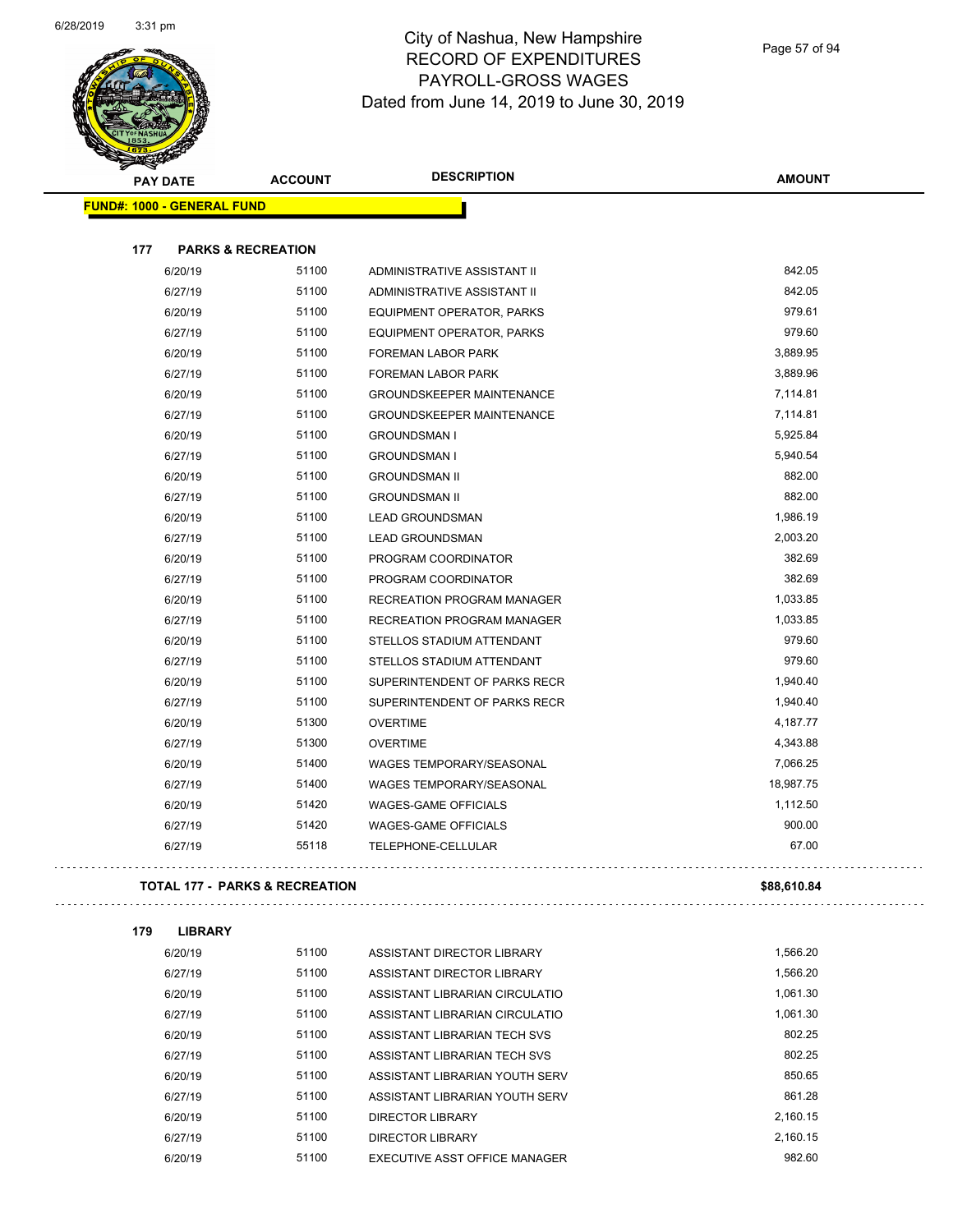

| <b>PAY DATE</b> |                                   | <b>DESCRIPTION</b><br><b>ACCOUNT</b> |                                    | <b>AMOUNT</b> |
|-----------------|-----------------------------------|--------------------------------------|------------------------------------|---------------|
|                 | <b>FUND#: 1000 - GENERAL FUND</b> |                                      |                                    |               |
|                 |                                   |                                      |                                    |               |
| 179             | <b>LIBRARY</b>                    |                                      |                                    |               |
|                 | 6/27/19                           | 51100                                | EXECUTIVE ASST OFFICE MANAGER      | 982.60        |
|                 | 6/20/19                           | 51100                                | IT COORDINATOR                     | 942.65        |
|                 | 6/27/19                           | 51100                                | IT COORDINATOR                     | 942.65        |
|                 | 6/20/19                           | 51100                                | <b>JANITOR</b>                     | 158.70        |
|                 | 6/27/19                           | 51100                                | <b>JANITOR</b>                     | 382.95        |
|                 | 6/20/19                           | 51100                                | LIBRARIAN ADULT SERVICES           | 902.55        |
|                 | 6/27/19                           | 51100                                | LIBRARIAN ADULT SERVICES           | 902.55        |
|                 | 6/20/19                           | 51100                                | <b>LIBRARIAN CIRCULATION</b>       | 1,093.85      |
|                 | 6/27/19                           | 51100                                | LIBRARIAN CIRCULATION              | 1,093.85      |
|                 | 6/20/19                           | 51100                                | LIBRARIAN OUTREACH SVS             | 1,089.65      |
|                 | 6/27/19                           | 51100                                | LIBRARIAN OUTREACH SVS             | 1,089.66      |
|                 | 6/20/19                           | 51100                                | <b>LIBRARIAN TECH SERVICES</b>     | 1,130.98      |
|                 | 6/27/19                           | 51100                                | <b>LIBRARIAN TECH SERVICES</b>     | 1,130.99      |
|                 | 6/20/19                           | 51100                                | <b>LIBRARIAN YOUTH SERVICES</b>    | 2,444.40      |
|                 | 6/27/19                           | 51100                                | <b>LIBRARIAN YOUTH SERVICES</b>    | 2,444.41      |
|                 | 6/20/19                           | 51100                                | LIBRARY ASSISTANT CIRCULATION      | 6,428.55      |
|                 | 6/27/19                           | 51100                                | LIBRARY ASSISTANT CIRCULATION      | 6,438.18      |
|                 | 6/20/19                           | 51100                                | LIBRARY ASSISTANT MEDIA SERVIC     | 780.59        |
|                 | 6/27/19                           | 51100                                | LIBRARY ASSISTANT MEDIA SERVIC     | 770.95        |
|                 | 6/20/19                           | 51100                                | LIBRARY ASSISTANT TECH SVS         | 770.95        |
|                 | 6/27/19                           | 51100                                | LIBRARY ASSISTANT TECH SVS         | 770.95        |
|                 | 6/20/19                           | 51100                                | LIBRARY ASSISTANT YOUTH SERVIC     | 2,139.71      |
|                 | 6/27/19                           | 51100                                | LIBRARY ASSISTANT YOUTH SERVIC     | 2,148.56      |
|                 | 6/20/19                           | 51100                                | MAINTENANCE SUPV                   | 929.50        |
|                 | 6/27/19                           | 51100                                | <b>MAINTENANCE SUPV</b>            | 929.50        |
|                 | 6/20/19                           | 51100                                | PAGE & COLLECTION COORDINATOR      | 916.13        |
|                 | 6/27/19                           | 51100                                | PAGE & COLLECTION COORDINATOR      | 916.13        |
|                 | 6/20/19                           | 51100                                | REFERENCE LIBRARIAN ADULT SERV     | 3,217.90      |
|                 | 6/27/19                           | 51100                                | REFERENCE LIBRARIAN ADULT SERV     | 3,223.04      |
|                 | 6/20/19                           | 51100                                | REFERENCE LIBRARIAN TECH SVS       | 824.75        |
|                 | 6/27/19                           | 51100                                | REFERENCE LIBRARIAN TECH SVS       | 824.75        |
|                 | 6/20/19                           | 51100                                | <b>SECURITY LIBRARY</b>            | 669.58        |
|                 | 6/27/19                           | 51100                                | <b>SECURITY LIBRARY</b>            | 669.56        |
|                 | 6/20/19                           | 51200                                | <b>JANITOR</b>                     | 250.00        |
|                 | 6/27/19                           | 51200                                | <b>JANITOR</b>                     | 300.01        |
|                 | 6/20/19                           | 51200                                | LIBRARY ASSISTANT TECH SVS         | 453.15        |
|                 | 6/27/19                           | 51200                                | <b>LIBRARY ASSISTANT TECH SVS</b>  | 453.15        |
|                 | 6/20/19                           | 51200                                | <b>LIBRARY PAGE</b>                | 1,169.71      |
|                 | 6/27/19                           | 51200                                | <b>LIBRARY PAGE</b>                | 1,457.46      |
|                 | 6/20/19                           | 51200                                | RECEPTIONIST/DATA ENTRY SPECIALIST | 438.50        |
|                 | 6/27/19                           | 51200                                | RECEPTIONIST/DATA ENTRY SPECIALIST | 438.50        |
|                 | 6/20/19                           | 51200                                | REFERENCE LIBRARIAN ADULT SERV     | 781.48        |
|                 | 6/27/19                           | 51200                                | REFERENCE LIBRARIAN ADULT SERV     | 764.74        |
|                 | 6/20/19                           | 51200                                | <b>SECURITY LIBRARY</b>            | 385.94        |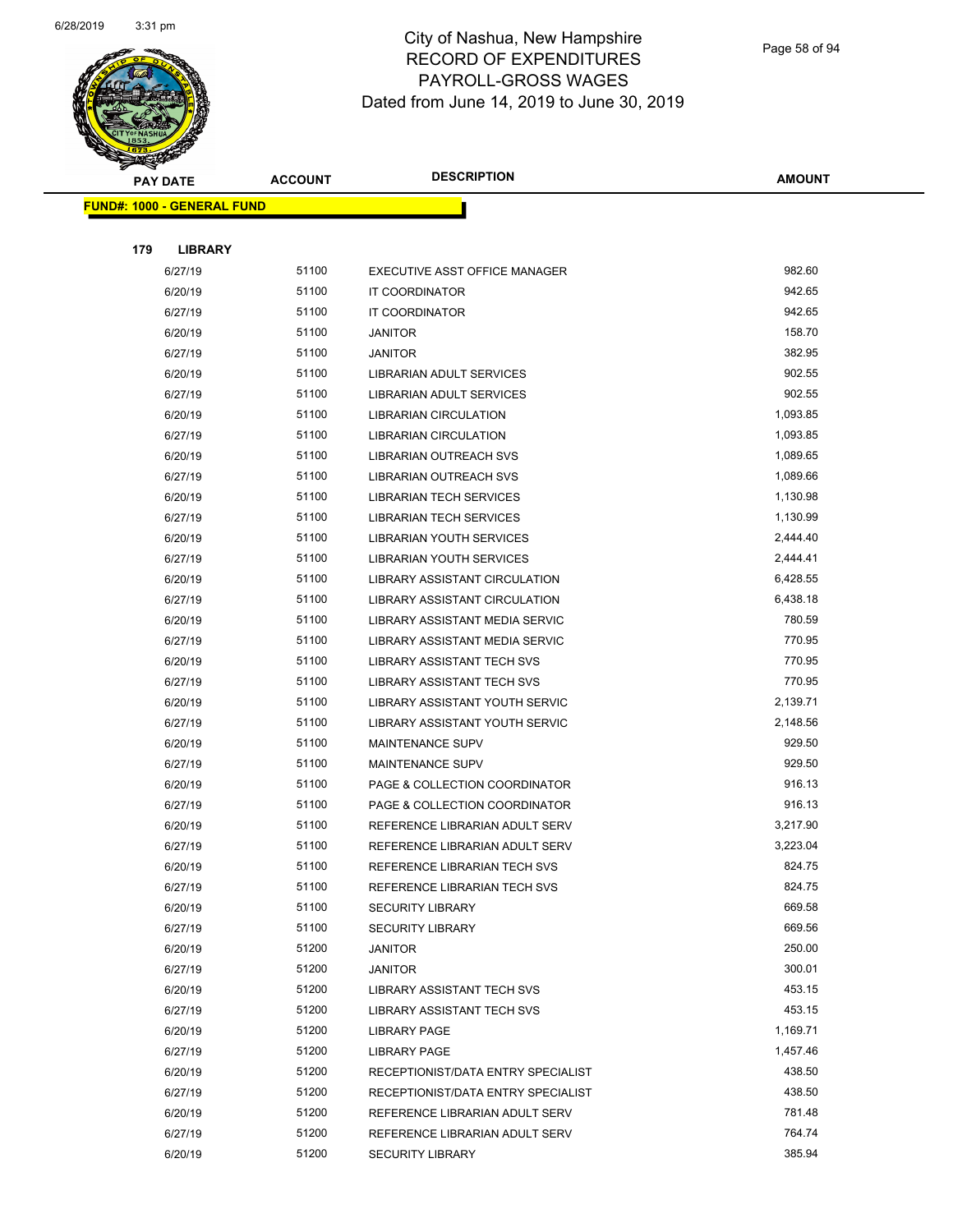

Page 59 of 94

|     | <b>PAY DATE</b>                   | <b>ACCOUNT</b>                           | <b>DESCRIPTION</b>              | <b>AMOUNT</b> |
|-----|-----------------------------------|------------------------------------------|---------------------------------|---------------|
|     | <b>FUND#: 1000 - GENERAL FUND</b> |                                          |                                 |               |
| 179 | <b>LIBRARY</b>                    |                                          |                                 |               |
|     | 6/27/19                           | 51200                                    | <b>SECURITY LIBRARY</b>         | 390.00        |
|     | 6/20/19                           | 51300                                    | <b>OVERTIME</b>                 | 1,199.90      |
|     | 6/27/19                           | 51300                                    | <b>OVERTIME</b>                 | 1,227.40      |
|     | <b>TOTAL 179 - LIBRARY</b>        |                                          |                                 | \$73,685.99   |
| 181 |                                   | <b>COMMUNITY DEVELOPMENT</b>             |                                 |               |
|     | 6/20/19                           | 51100                                    | ADMINISTRATIVE ASSISTANT II     | 766.50        |
|     | 6/27/19                           | 51100                                    | ADMINISTRATIVE ASSISTANT II     | 766.50        |
|     | 6/20/19                           | 51100                                    | DIRECTOR COMMUNITY DEVELOPMENT  | 2,294.80      |
|     | 6/27/19                           | 51100                                    | DIRECTOR COMMUNITY DEVELOPMENT  | 2,294.79      |
|     | 6/20/19                           | 51100                                    | <b>TRANSPORTATION PLANNER</b>   | 1,285.65      |
|     | 6/27/19                           | 51100                                    | <b>TRANSPORTATION PLANNER</b>   | 1,285.65      |
|     | 6/20/19                           | 51100                                    | <b>WATERWAYS MANAGER</b>        | 1,524.75      |
|     | 6/27/19                           | 51100                                    | <b>WATERWAYS MANAGER</b>        | 1,524.75      |
|     | 6/20/19                           | 51200                                    | ADMINISTRATIVE ASSISTANT I      | 382.40        |
|     | 6/27/19                           | 51200                                    | ADMINISTRATIVE ASSISTANT I      | 382.40        |
|     | 6/20/19                           | 51400                                    | <b>WAGES TEMPORARY/SEASONAL</b> | 100.00        |
|     | 6/27/19                           | 51400                                    | <b>WAGES TEMPORARY/SEASONAL</b> | 100.00        |
|     | 6/27/19                           | 51412                                    | <b>WAGES PER DIEM</b>           | 40.00         |
|     | 6/27/19                           | 55118                                    | TELEPHONE-CELLULAR              | 50.00         |
|     |                                   | <b>TOTAL 181 - COMMUNITY DEVELOPMENT</b> |                                 | \$12,798.19   |
| 182 |                                   | <b>PLANNING AND ZONING</b>               |                                 |               |
|     | 6/20/19                           | 51100                                    | DEPARTMENT COORDINATOR          | 1,026.40      |
|     | 6/27/19                           | 51100                                    | DEPARTMENT COORDINATOR          | 1,026.40      |
|     | 6/20/19                           | 51100                                    | DEPUTY PLANNING MANAGER         | 2,800.80      |
|     | 6/27/19                           | 51100                                    | DEPUTY PLANNING MANAGER         | 2,800.80      |
|     | 6/20/19                           | 51100                                    | MANAGER PLANNING DEPT           | 2,151.45      |
|     | 6/27/19                           | 51100                                    | MANAGER PLANNING DEPT           | 2,151.45      |
|     | 6/20/19                           | 51100                                    | PLANNER I                       | 1,877.70      |
|     | 6/27/19                           | 51100                                    | PLANNER I                       | 1,877.70      |
|     | 6/20/19                           | 51100                                    | ZONING COORDINATOR              | 821.65        |
|     | 6/27/19                           | 51100                                    | ZONING COORDINATOR              | 821.65        |
|     | 6/20/19                           | 53428                                    | <b>STENOGRAPHIC SERVICES</b>    | 500.00        |
|     | 6/27/19                           | 53428                                    | STENOGRAPHIC SERVICES           | 250.00        |
|     | 6/27/19                           | 55118                                    | TELEPHONE-CELLULAR              | 17.00         |
|     |                                   |                                          |                                 |               |

**183 ECONOMIC DEVELOPMENT**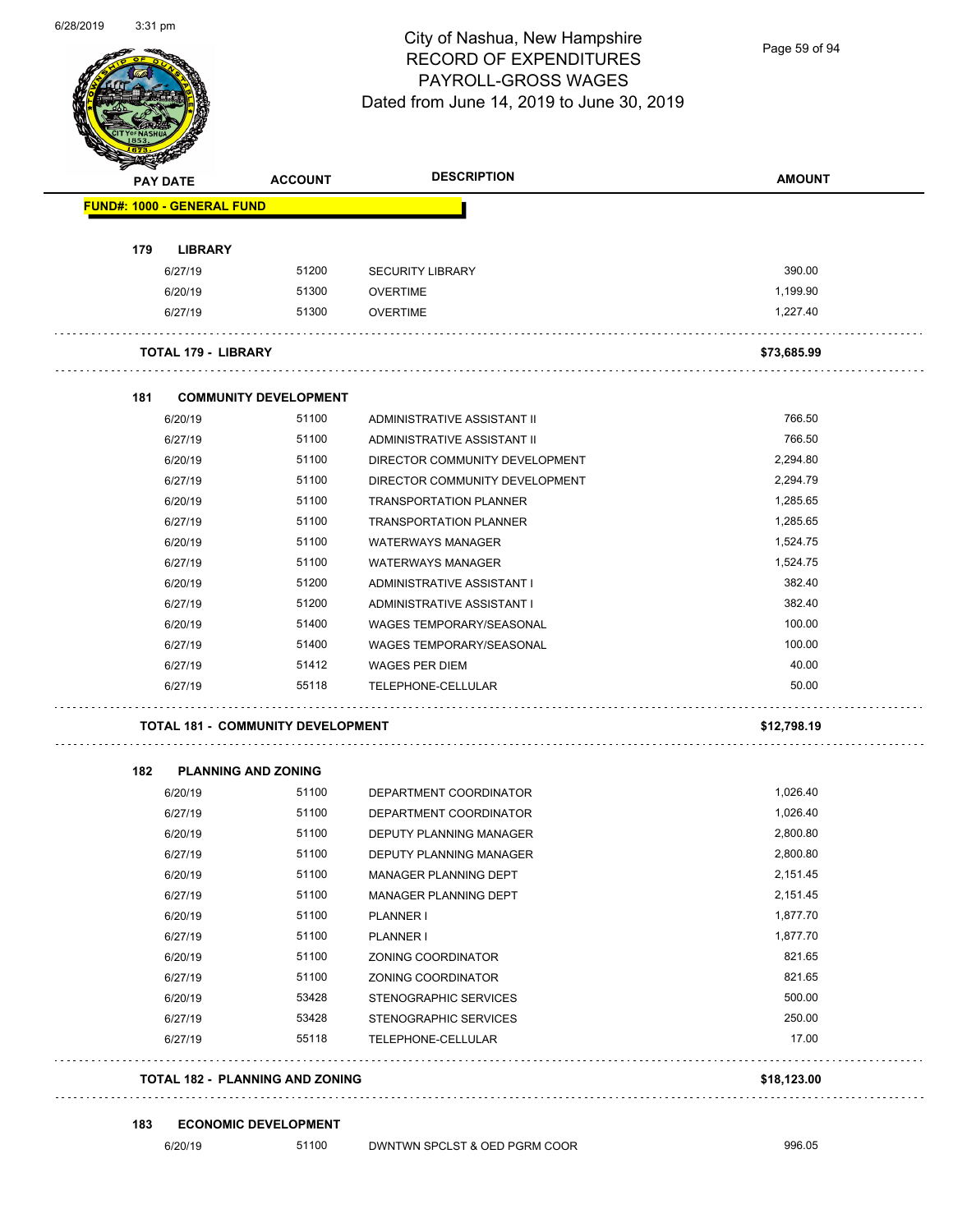

Page 60 of 94

| <b>PAY DATE</b>                   | <b>ACCOUNT</b>                          | <b>DESCRIPTION</b>             | <b>AMOUNT</b> |
|-----------------------------------|-----------------------------------------|--------------------------------|---------------|
| <b>FUND#: 1000 - GENERAL FUND</b> |                                         |                                |               |
| 183                               | <b>ECONOMIC DEVELOPMENT</b>             |                                |               |
| 6/27/19                           | 51100                                   | DWNTWN SPCLST & OED PGRM COOR  | 996.05        |
| 6/20/19                           | 51100                                   | ECONOMIC DEV DIRECTOR          | 2,084.05      |
| 6/27/19                           | 51100                                   | <b>ECONOMIC DEV DIRECTOR</b>   | 2,084.05      |
| 6/20/19                           | 51100                                   | HUNT MEMORIAL BLDG & ARTS ADM  | 372.95        |
| 6/27/19                           | 51100                                   | HUNT MEMORIAL BLDG & ARTS ADM  | 372.96        |
| 6/27/19                           | 55118                                   | TELEPHONE-CELLULAR             | 50.00         |
|                                   | <b>TOTAL 183 - ECONOMIC DEVELOPMENT</b> |                                | \$6,956.11    |
|                                   |                                         |                                |               |
| 191                               | <b>SCHOOL</b>                           |                                |               |
| 6/20/19                           | 51100                                   | 21 CENTURY ELEM MFAM RES COORD | 1,477.29      |
| 6/20/19                           | 51100                                   | <b>7PAR CTE NHN</b>            | 633.75        |
| 6/27/19                           | 51100                                   | <b>7PAR CTE NHN</b>            | 253.50        |
| 6/20/19                           | 51100                                   | ASSISTANT PRINCIPAL AMH        | 1,322.64      |
| 6/20/19                           | 51100                                   | ASSISTANT PRINCIPAL BIC        | 3,350.20      |
| 6/20/19                           | 51100                                   | ASSISTANT PRINCIPAL BIR        | 1,655.50      |
| 6/20/19                           | 51100                                   | ASSISTANT PRINCIPAL BRO        | 1,659.60      |
| 6/20/19                           | 51100                                   | ASSISTANT PRINCIPAL CHARL      | 3,228.20      |
| 6/20/19                           | 51100                                   | ASSISTANT PRINCIPAL DR CRSP    | 1,614.10      |
| 6/20/19                           | 51100                                   | ASSISTANT PRINCIPAL ELM        | 7,224.40      |
| 6/20/19                           | 51100                                   | ASSISTANT PRINCIPAL FES        | 3,201.00      |
| 6/20/19                           | 51100                                   | ASSISTANT PRINCIPAL FMS        | 3,882.70      |
| 6/20/19                           | 51100                                   | ASSISTANT PRINCIPAL LEDGE      | 3,228.20      |
| 6/20/19                           | 51100                                   | ASSISTANT PRINCIPAL MDE        | 3,067.30      |
| 6/20/19                           | 51100                                   | ASSISTANT PRINCIPAL MTP        | 1,413.50      |
| 6/20/19                           | 51100                                   | ASSISTANT PRINCIPAL NHN        | 14,249.20     |
| 6/20/19                           | 51100                                   | ASSISTANT PRINCIPAL NHS        | 13,615.40     |
| 6/20/19                           | 51100                                   | ASSISTANT PRINCIPAL PMS        | 3,261.40      |
| 6/20/19                           | 51100                                   | ASSISTANT PRINCIPAL SHE        | 1,437.50      |
| 6/20/19                           | 51100                                   | ASSISTANT SUPERINTENDENT       | 8,830.90      |
| 6/20/19                           | 51100                                   | ASST DIRECTOR PLANT OPS        | 2,689.30      |
| 6/20/19                           | 51100                                   | ASST DIRECTOR SPED             | 6,448.10      |
| 6/20/19                           | 51100                                   | ASST SYSTEMS ADMIN FULL YEAR   | 15,302.10     |
| 6/20/19                           | 51100                                   | ASST SYSTEMS ADMIN SCH YEAR    | 810.47        |
| 6/27/19                           | 51100                                   | ASST SYSTEMS ADMIN SCH YEAR    | 844.73        |
| 6/20/19                           | 51100                                   | ATTENDANCE OFFICER             | 2,481.80      |
| 6/20/19                           | 51100                                   | CAREER CENTER COORD NHN        | 1,348.90      |
| 6/20/19                           | 51100                                   | CHIEF OPERATING OFFICER        | 4,323.70      |
| 6/20/19                           | 51100                                   | CLERICAL ACADEMY NHN           | 3,070.20      |
| 6/27/19                           | 51100                                   | CLERICAL ACADEMY NHN           | 3,070.21      |
| 6/20/19                           | 51100                                   | CLERICAL ACADEMY NHS           | 2,980.31      |
| 6/27/19                           | 51100                                   | CLERICAL ACADEMY NHS           | 2,880.20      |
| 6/20/19                           | 51100                                   | <b>CLERICAL ASST SUPER SUP</b> | 1,379.36      |
| 6/27/19                           | 51100                                   | <b>CLERICAL ASST SUPER SUP</b> | 1,393.18      |
|                                   |                                         |                                |               |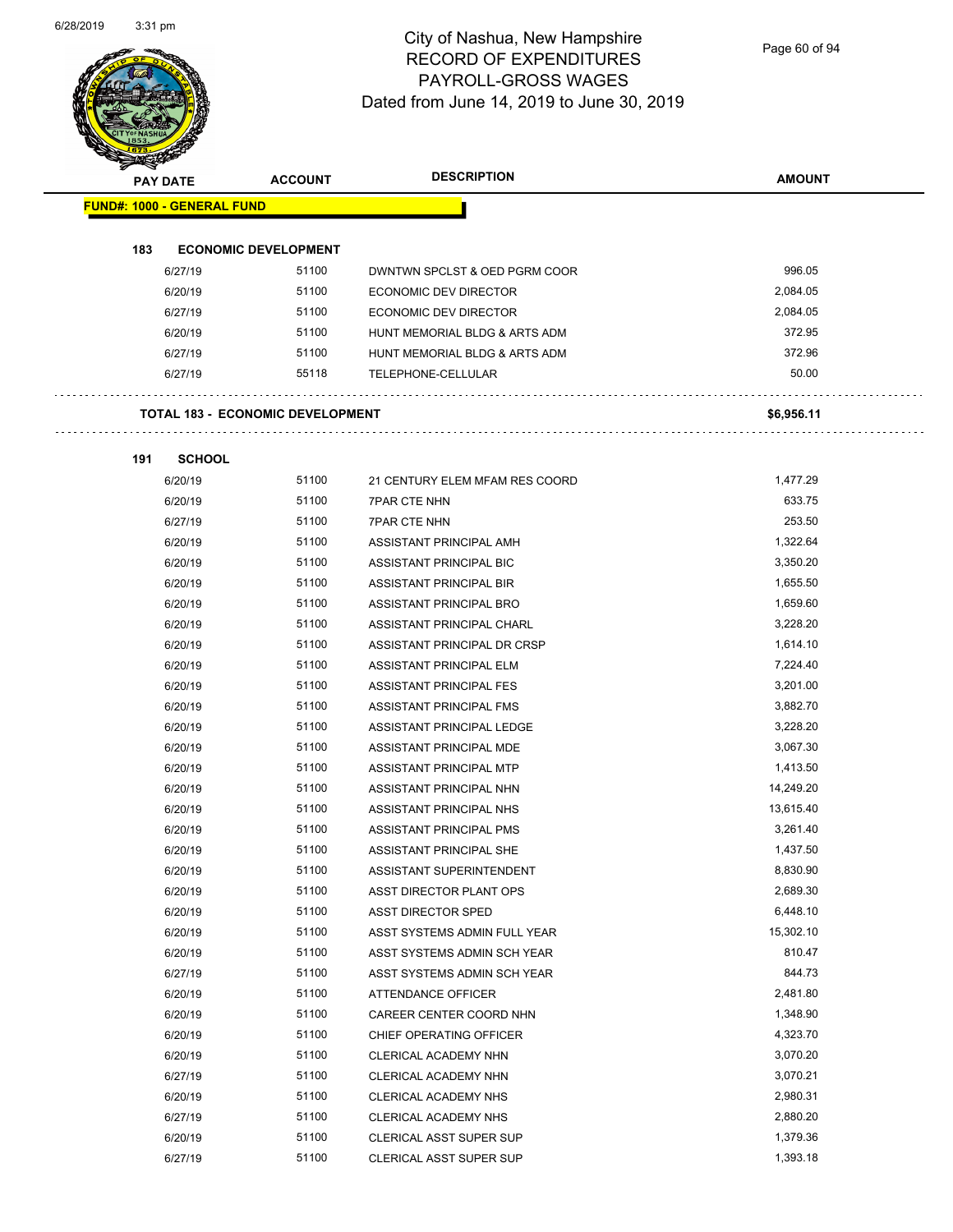

Page 61 of 94

| <b>PAY DATE</b> |                                   | <b>ACCOUNT</b> | <b>DESCRIPTION</b>              | <b>AMOUNT</b> |
|-----------------|-----------------------------------|----------------|---------------------------------|---------------|
|                 | <b>FUND#: 1000 - GENERAL FUND</b> |                |                                 |               |
|                 |                                   |                |                                 |               |
| 191             | <b>SCHOOL</b>                     |                |                                 |               |
| 6/20/19         |                                   | 51100          | CLERICAL ATHLETIC NHN           | 799.90        |
| 6/27/19         |                                   | 51100          | CLERICAL ATHLETIC NHN           | 565.26        |
| 6/20/19         |                                   | 51100          | <b>CLERICAL ATHLETIC NHS</b>    | 716.65        |
| 6/27/19         |                                   | 51100          | <b>CLERICAL ATHLETIC NHS</b>    | 496.88        |
| 6/20/19         |                                   | 51100          | <b>CLERICAL BUSINESS</b>        | 3,217.20      |
| 6/27/19         |                                   | 51100          | <b>CLERICAL BUSINESS</b>        | 3,201.42      |
| 6/20/19         |                                   | 51100          | CLERICAL CHIEF OP OFFICER SUP   | 738.23        |
| 6/27/19         |                                   | 51100          | CLERICAL CHIEF OP OFFICER SUP   | 738.24        |
| 6/20/19         |                                   | 51100          | CLERICAL CTE NHN                | 681.75        |
| 6/27/19         |                                   | 51100          | <b>CLERICAL CTE NHN</b>         | 681.75        |
| 6/20/19         |                                   | 51100          | <b>CLERICAL CTE NHS</b>         | 799.90        |
| 6/27/19         |                                   | 51100          | <b>CLERICAL CTE NHS</b>         | 735.91        |
| 6/20/19         |                                   | 51100          | CLERICAL GUIDANCE ELM           | 794.56        |
| 6/27/19         |                                   | 51100          | <b>CLERICAL GUIDANCE ELM</b>    | 757.23        |
| 6/20/19         |                                   | 51100          | CLERICAL GUIDANCE NHN           | 2,004.33      |
| 6/27/19         |                                   | 51100          | CLERICAL GUIDANCE NHN           | 2,027.06      |
| 6/20/19         |                                   | 51100          | CLERICAL GUIDANCE NHS           | 1,958.05      |
| 6/27/19         |                                   | 51100          | CLERICAL GUIDANCE NHS           | 1,930.78      |
| 6/20/19         |                                   | 51100          | <b>CLERICAL HUMAN RESOURCES</b> | 1,895.27      |
| 6/27/19         |                                   | 51100          | <b>CLERICAL HUMAN RESOURCES</b> | 2,040.71      |
| 6/20/19         |                                   | 51100          | <b>CLERICAL PAYROLL SUP</b>     | 1,502.30      |
| 6/27/19         |                                   | 51100          | <b>CLERICAL PAYROLL SUP</b>     | 1,502.30      |
| 6/20/19         |                                   | 51100          | <b>CLERICAL PLANT OPS</b>       | 751.15        |
| 6/27/19         |                                   | 51100          | <b>CLERICAL PLANT OPS</b>       | 751.15        |
| 6/20/19         |                                   | 51100          | <b>CLERICAL PRINCIPAL AMH</b>   | 1,433.30      |
| 6/27/19         |                                   | 51100          | <b>CLERICAL PRINCIPAL AMH</b>   | 1,433.30      |
| 6/20/19         |                                   | 51100          | <b>CLERICAL PRINCIPAL BIC</b>   | 1,516.55      |
| 6/27/19         |                                   | 51100          | CLERICAL PRINCIPAL BIC          | 1,516.55      |
| 6/20/19         |                                   | 51100          | <b>CLERICAL PRINCIPAL BIR</b>   | 1,599.80      |
| 6/27/19         |                                   | 51100          | CLERICAL PRINCIPAL BIR          | 1,578.46      |
| 6/20/19         |                                   | 51100          | <b>CLERICAL PRINCIPAL BRO</b>   | 1,506.99      |
| 6/27/19         |                                   | 51100          | CLERICAL PRINCIPAL BRO          | 1,516.55      |
| 6/20/19         |                                   | 51100          | CLERICAL PRINCIPAL CHA          | 1,502.30      |
| 6/27/19         |                                   | 51100          | CLERICAL PRINCIPAL CHA          | 1,502.30      |
| 6/20/19         |                                   | 51100          | CLERICAL PRINCIPAL DRC          | 1,470.40      |
| 6/27/19         |                                   | 51100          | CLERICAL PRINCIPAL DRC          | 1,470.40      |
| 6/20/19         |                                   | 51100          | <b>CLERICAL PRINCIPAL ELM</b>   | 2,732.77      |
| 6/27/19         |                                   | 51100          | <b>CLERICAL PRINCIPAL ELM</b>   | 2,737.33      |
| 6/20/19         |                                   | 51100          | <b>CLERICAL PRINCIPAL FES</b>   | 1,470.40      |
| 6/27/19         |                                   | 51100          | <b>CLERICAL PRINCIPAL FES</b>   | 1,468.98      |
| 6/20/19         |                                   | 51100          | <b>CLERICAL PRINCIPAL FMS</b>   | 2,300.42      |
| 6/27/19         |                                   | 51100          | <b>CLERICAL PRINCIPAL FMS</b>   | 2,305.20      |
| 6/20/19         |                                   | 51100          | CLERICAL PRINCIPAL LDG          | 1,432.92      |
| 6/27/19         |                                   | 51100          | <b>CLERICAL PRINCIPAL LDG</b>   | 1,432.90      |
|                 |                                   |                |                                 |               |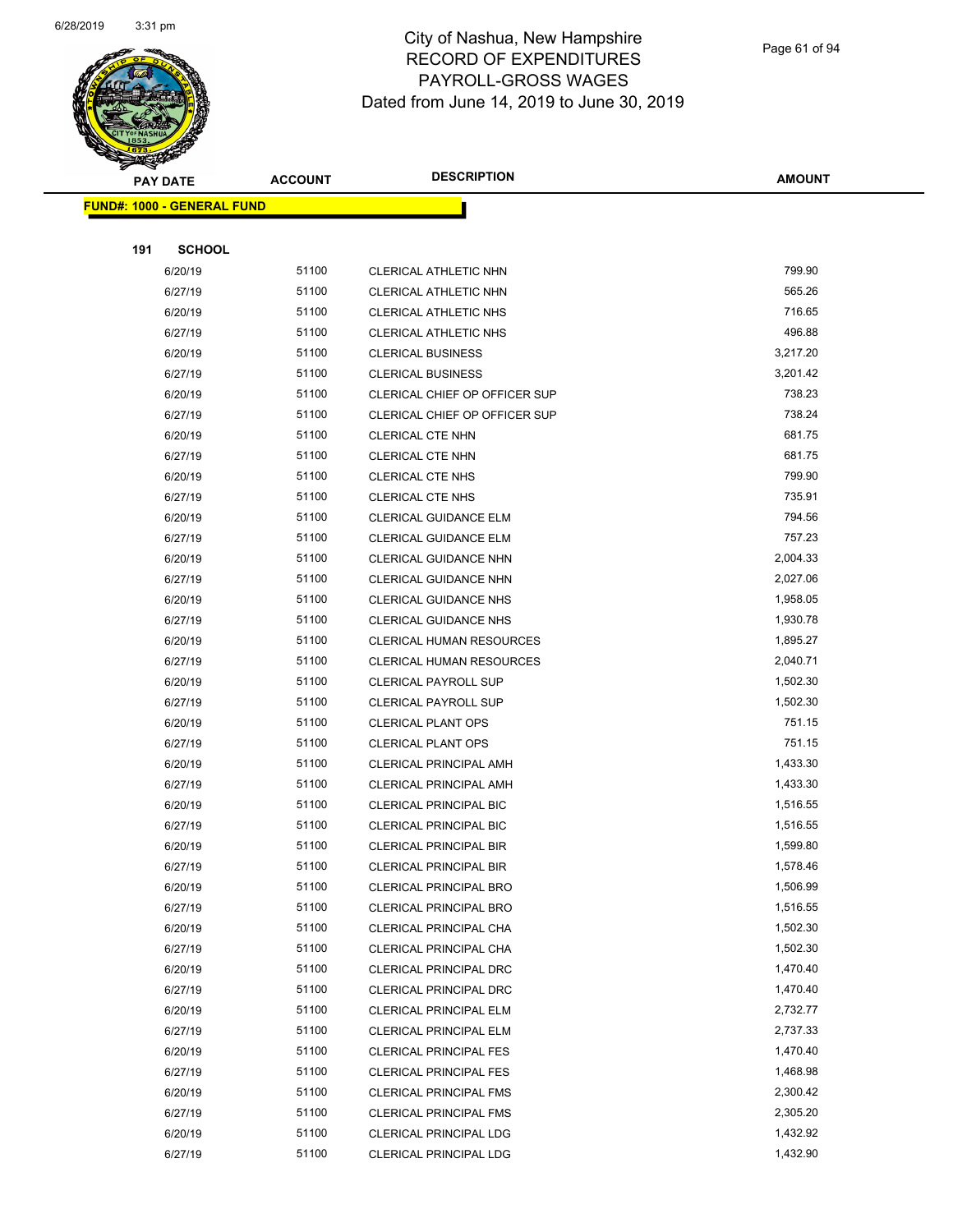

Page 62 of 94

|     | <b>PAY DATE</b>                   | <b>ACCOUNT</b> | <b>DESCRIPTION</b>                                               | <b>AMOUNT</b>      |
|-----|-----------------------------------|----------------|------------------------------------------------------------------|--------------------|
|     | <b>FUND#: 1000 - GENERAL FUND</b> |                |                                                                  |                    |
|     |                                   |                |                                                                  |                    |
| 191 | <b>SCHOOL</b>                     |                |                                                                  |                    |
|     | 6/20/19                           | 51100          | <b>CLERICAL PRINCIPAL MDE</b>                                    | 1,539.80           |
|     | 6/27/19                           | 51100          | <b>CLERICAL PRINCIPAL MDE</b>                                    | 1,539.80           |
|     | 6/20/19                           | 51100          | <b>CLERICAL PRINCIPAL MTP</b>                                    | 1,505.30           |
|     | 6/27/19                           | 51100          | <b>CLERICAL PRINCIPAL MTP</b>                                    | 1,484.27           |
|     | 6/20/19                           | 51100          | CLERICAL PRINCIPAL NHN                                           | 1,433.30           |
|     | 6/27/19                           | 51100          | CLERICAL PRINCIPAL NHN                                           | 1,433.29           |
|     | 6/20/19                           | 51100          | <b>CLERICAL PRINCIPAL NHS</b>                                    | 1,961.28           |
|     | 6/27/19                           | 51100          | <b>CLERICAL PRINCIPAL NHS</b>                                    | 1,731.24           |
|     | 6/20/19                           | 51100          | <b>CLERICAL PRINCIPAL NSE</b>                                    | 1,583.29           |
|     | 6/27/19                           | 51100          | <b>CLERICAL PRINCIPAL NSE</b>                                    | 1,588.55           |
|     | 6/20/19                           | 51100          | CLERICAL PRINCIPAL PMS                                           | 1,366.59           |
|     | 6/27/19                           | 51100          | <b>CLERICAL PRINCIPAL PMS</b>                                    | 1,389.31           |
|     | 6/20/19                           | 51100          | <b>CLERICAL PRINCIPAL SHE</b>                                    | 1,516.54           |
|     | 6/27/19                           | 51100          | <b>CLERICAL PRINCIPAL SHE</b>                                    | 1,516.55           |
|     | 6/20/19                           | 51100          | CLERICAL RECEPTIONIST NHN                                        | 799.90             |
|     | 6/27/19                           | 51100          | CLERICAL RECEPTIONIST NHN                                        | 799.90             |
|     | 6/20/19                           | 51100          | <b>CLERICAL RECEPTIONIST NHS</b>                                 | 609.04             |
|     | 6/27/19                           | 51100          | CLERICAL RECEPTIONIST NHS                                        | 672.67             |
|     | 6/20/19                           | 51100          | CLERICAL SPECIAL ED NHN                                          | 663.58             |
|     | 6/27/19                           | 51100          | CLERICAL SPECIAL ED NHN                                          | 663.57             |
|     | 6/20/19                           | 51100          | CLERICAL SPECIAL ED NHS                                          | 711.87             |
|     | 6/27/19                           | 51100          | CLERICAL SPECIAL ED NHS                                          | 726.20             |
|     | 6/20/19                           | 51100          | CLERICAL SPECIAL ED SUP                                          | 1,345.32           |
|     | 6/27/19                           | 51100          | CLERICAL SPECIAL ED SUP                                          | 1,363.50           |
|     | 6/20/19                           | 51100          | CLERICAL STUDENT SERV SUP                                        | 822.76             |
|     | 6/27/19                           | 51100          | CLERICAL STUDENT SERV SUP                                        | 822.76             |
|     | 6/20/19                           | 51100          | CLERICAL SUPERINTENDANT HRLY                                     | 779.63             |
|     | 6/27/19                           | 51100          | CLERICAL SUPERINTENDANT HRLY                                     | 779.63             |
|     | 6/20/19                           | 51100          | <b>CLERICAL SUPERINTENDANT SUP</b>                               | 1,848.30           |
|     | 6/20/19                           | 51100          | <b>CUSTODIAN AMH</b>                                             | 1,408.88           |
|     | 6/27/19                           | 51100<br>51100 | <b>CUSTODIAN AMH</b>                                             | 1,389.60<br>791.20 |
|     | 6/20/19                           | 51100          | <b>CUSTODIAN ASST HEAD ELM</b><br><b>CUSTODIAN ASST HEAD ELM</b> | 791.20             |
|     | 6/27/19<br>6/20/19                | 51100          | <b>CUSTODIAN ASST HEAD FMS</b>                                   | 791.20             |
|     | 6/27/19                           | 51100          | <b>CUSTODIAN ASST HEAD FMS</b>                                   | 791.20             |
|     | 6/20/19                           | 51100          | <b>CUSTODIAN ASST HEAD NHN</b>                                   | 1,590.40           |
|     | 6/27/19                           | 51100          | <b>CUSTODIAN ASST HEAD NHN</b>                                   | 1,590.41           |
|     | 6/20/19                           | 51100          | <b>CUSTODIAN ASST HEAD NHS</b>                                   | 1,582.40           |
|     | 6/27/19                           | 51100          | <b>CUSTODIAN ASST HEAD NHS</b>                                   | 1,582.40           |
|     | 6/20/19                           | 51100          | <b>CUSTODIAN ASST HEAD PMS</b>                                   | 791.20             |
|     | 6/27/19                           | 51100          | <b>CUSTODIAN ASST HEAD PMS</b>                                   | 791.20             |
|     | 6/20/19                           | 51100          | <b>CUSTODIAN BIC</b>                                             | 1,389.60           |
|     | 6/27/19                           | 51100          | <b>CUSTODIAN BIC</b>                                             | 1,389.60           |
|     | 6/20/19                           | 51100          | <b>CUSTODIAN BIR</b>                                             | 1,424.34           |
|     |                                   |                |                                                                  |                    |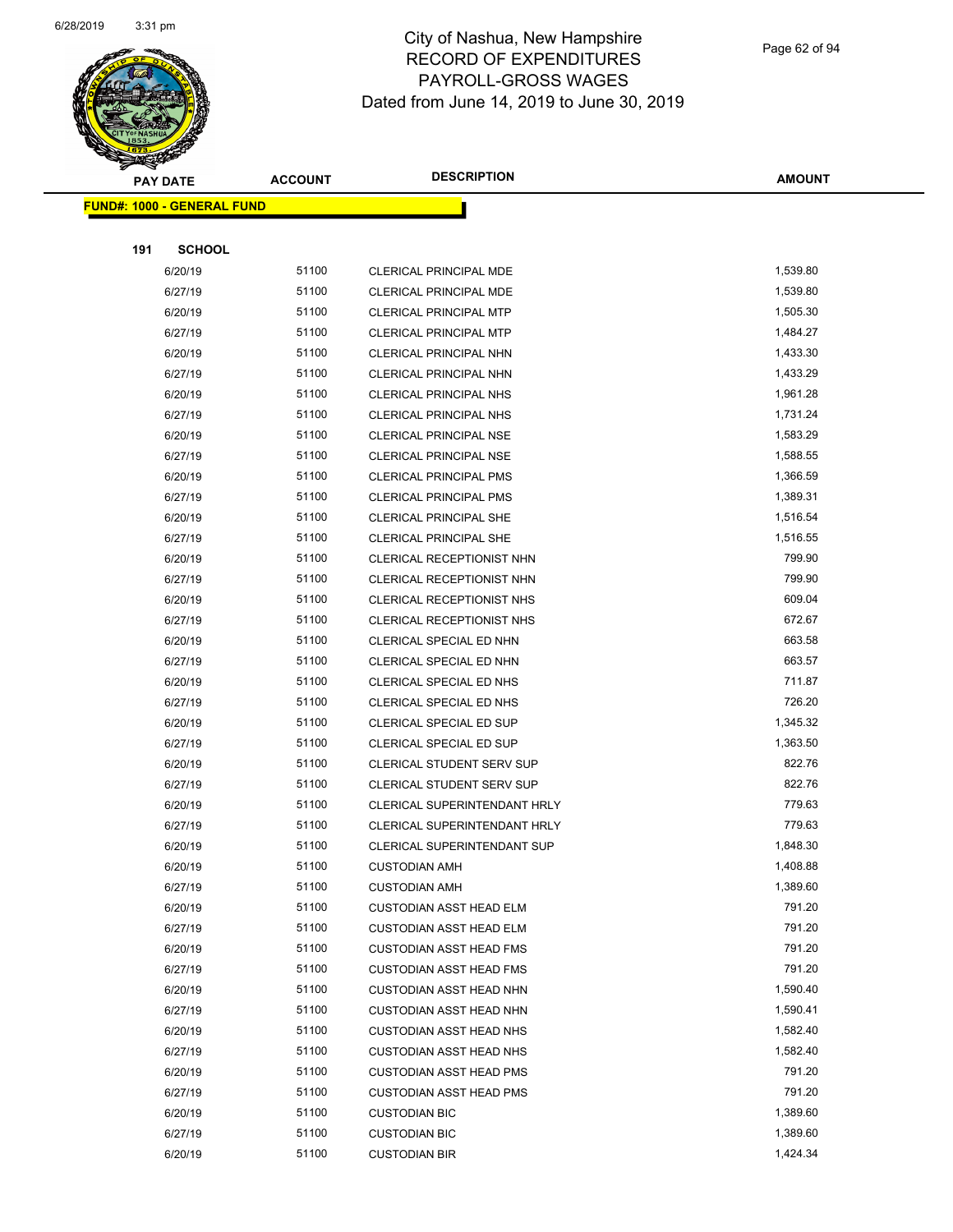

Page 63 of 94

| $\tilde{\phantom{a}}$ | <b>PAY DATE</b>                   | <b>ACCOUNT</b> | <b>DESCRIPTION</b>                                     | <b>AMOUNT</b>    |
|-----------------------|-----------------------------------|----------------|--------------------------------------------------------|------------------|
|                       | <b>FUND#: 1000 - GENERAL FUND</b> |                |                                                        |                  |
|                       |                                   |                |                                                        |                  |
| 191                   | <b>SCHOOL</b>                     |                |                                                        |                  |
|                       | 6/27/19                           | 51100          | <b>CUSTODIAN BIR</b>                                   | 1,385.26         |
|                       | 6/20/19                           | 51100          | <b>CUSTODIAN BRO</b>                                   | 1,389.60         |
|                       | 6/27/19                           | 51100          | <b>CUSTODIAN BRO</b>                                   | 1,389.60         |
|                       | 6/20/19                           | 51100          | <b>CUSTODIAN CHA</b>                                   | 1,389.60         |
|                       | 6/27/19                           | 51100          | <b>CUSTODIAN CHA</b>                                   | 1,389.60         |
|                       | 6/20/19                           | 51100          | <b>CUSTODIAN DRC</b>                                   | 1,389.60         |
|                       | 6/27/19                           | 51100          | <b>CUSTODIAN DRC</b>                                   | 1,389.60         |
|                       | 6/20/19                           | 51100          | <b>CUSTODIAN ELM</b>                                   | 4,566.71         |
|                       | 6/27/19                           | 51100          | <b>CUSTODIAN ELM</b>                                   | 4,540.66         |
|                       | 6/20/19                           | 51100          | <b>CUSTODIAN FES</b>                                   | 1,389.61         |
|                       | 6/27/19                           | 51100          | <b>CUSTODIAN FES</b>                                   | 1,389.60         |
|                       | 6/20/19                           | 51100          | <b>CUSTODIAN FMS</b>                                   | 2,779.20         |
|                       | 6/27/19                           | 51100          | <b>CUSTODIAN FMS</b>                                   | 2,779.20         |
|                       | 6/20/19                           | 51100          | <b>CUSTODIAN HEAD AMH</b>                              | 791.20           |
|                       | 6/27/19                           | 51100          | <b>CUSTODIAN HEAD AMH</b>                              | 791.20           |
|                       | 6/20/19                           | 51100          | <b>CUSTODIAN HEAD BIC</b>                              | 791.20           |
|                       | 6/27/19                           | 51100          | <b>CUSTODIAN HEAD BIC</b>                              | 791.20           |
|                       | 6/20/19                           | 51100          | <b>CUSTODIAN HEAD BIR</b>                              | 791.20           |
|                       | 6/27/19                           | 51100          | <b>CUSTODIAN HEAD BIR</b>                              | 791.20           |
|                       | 6/20/19                           | 51100          | <b>CUSTODIAN HEAD BRO</b>                              | 791.20           |
|                       | 6/27/19                           | 51100          | <b>CUSTODIAN HEAD BRO</b>                              | 791.20           |
|                       | 6/20/19                           | 51100          | <b>CUSTODIAN HEAD CHA</b>                              | 791.20           |
|                       | 6/27/19                           | 51100          | <b>CUSTODIAN HEAD CHA</b>                              | 791.20           |
|                       | 6/20/19                           | 51100          | <b>CUSTODIAN HEAD DRC</b>                              | 791.20           |
|                       | 6/27/19                           | 51100          | <b>CUSTODIAN HEAD DRC</b>                              | 791.20           |
|                       | 6/20/19                           | 51100          | <b>CUSTODIAN HEAD ELM</b>                              | 937.60           |
|                       | 6/27/19                           | 51100          | <b>CUSTODIAN HEAD ELM</b>                              | 937.60           |
|                       | 6/20/19                           | 51100          | <b>CUSTODIAN HEAD FES</b>                              | 791.20           |
|                       | 6/27/19                           | 51100          | <b>CUSTODIAN HEAD FES</b>                              | 791.20           |
|                       | 6/20/19                           | 51100          | <b>CUSTODIAN HEAD FMS</b>                              | 937.60           |
|                       | 6/27/19                           | 51100          | <b>CUSTODIAN HEAD FMS</b>                              | 937.60           |
|                       | 6/20/19                           | 51100          | <b>CUSTODIAN HEAD LDG</b>                              | 791.20           |
|                       | 6/27/19                           | 51100          | <b>CUSTODIAN HEAD LDG</b>                              | 791.20           |
|                       | 6/20/19                           | 51100<br>51100 | <b>CUSTODIAN HEAD MDE</b>                              | 791.20<br>791.20 |
|                       | 6/27/19                           | 51100          | <b>CUSTODIAN HEAD MDE</b>                              | 791.20           |
|                       | 6/20/19                           | 51100          | <b>CUSTODIAN HEAD MTP</b><br><b>CUSTODIAN HEAD MTP</b> | 791.20           |
|                       | 6/28/19                           |                |                                                        | 943.20           |
|                       | 6/20/19                           | 51100<br>51100 | <b>CUSTODIAN HEAD NHN</b>                              | 943.20           |
|                       | 6/27/19                           | 51100          | <b>CUSTODIAN HEAD NHN</b>                              | 943.20           |
|                       | 6/20/19<br>6/27/19                | 51100          | <b>CUSTODIAN HEAD NHS</b><br><b>CUSTODIAN HEAD NHS</b> | 943.20           |
|                       | 6/20/19                           | 51100          | <b>CUSTODIAN HEAD NSE</b>                              | 791.20           |
|                       | 6/27/19                           | 51100          | <b>CUSTODIAN HEAD NSE</b>                              | 791.20           |
|                       | 6/20/19                           | 51100          | <b>CUSTODIAN HEAD PMS</b>                              | 937.60           |
|                       |                                   |                |                                                        |                  |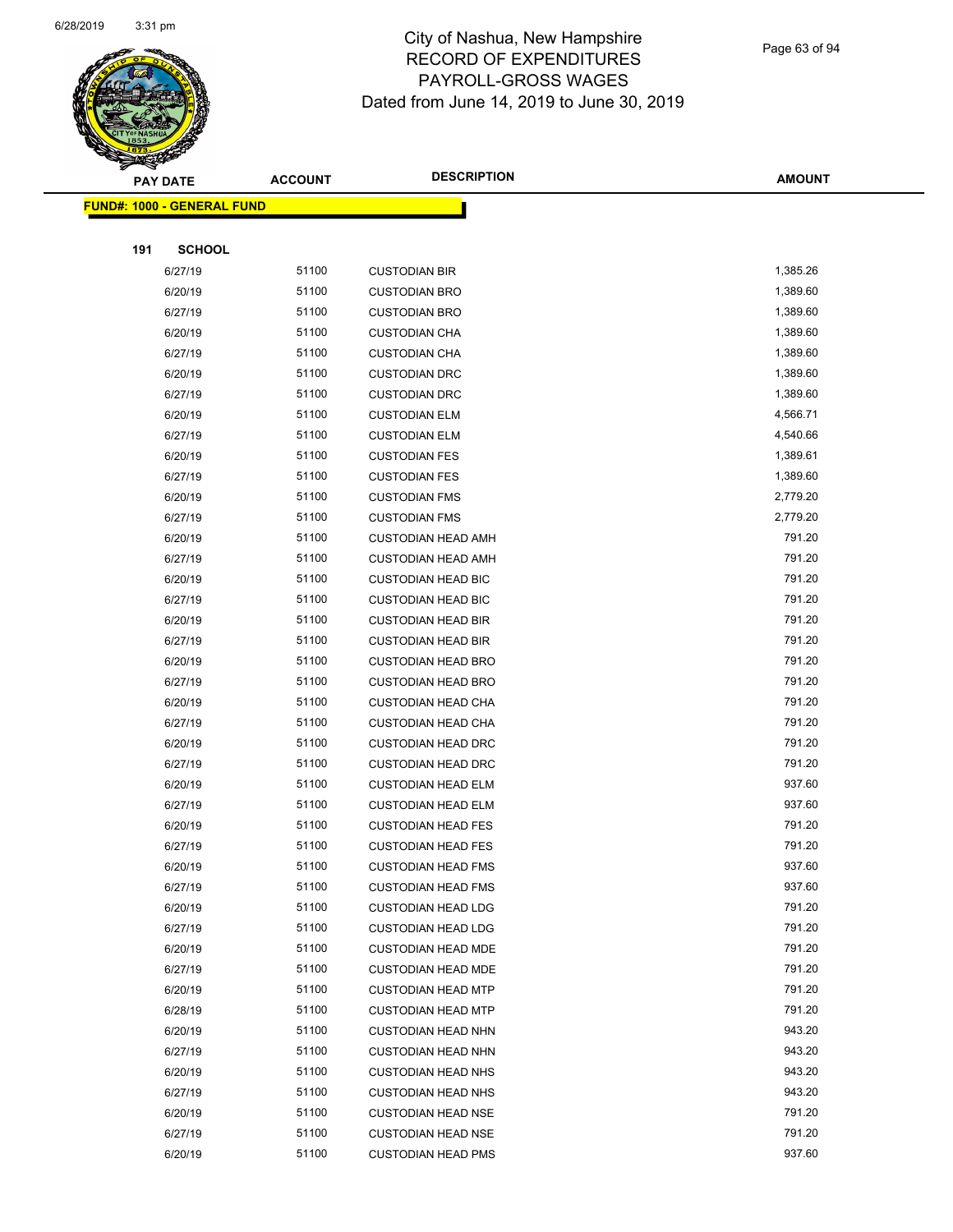

Page 64 of 94

|     | <b>PAY DATE</b>                    | <b>ACCOUNT</b> | <b>DESCRIPTION</b>                                   | <b>AMOUNT</b>    |
|-----|------------------------------------|----------------|------------------------------------------------------|------------------|
|     | <u> FUND#: 1000 - GENERAL FUND</u> |                |                                                      |                  |
|     |                                    |                |                                                      |                  |
| 191 | <b>SCHOOL</b>                      |                |                                                      |                  |
|     | 6/27/19                            | 51100          | <b>CUSTODIAN HEAD PMS</b>                            | 937.60           |
|     | 6/20/19                            | 51100          | <b>CUSTODIAN HEAD SHE</b>                            | 791.20           |
|     | 6/27/19                            | 51100          | <b>CUSTODIAN HEAD SHE</b>                            | 791.20           |
|     | 6/20/19                            | 51100          | <b>CUSTODIAN LDG</b>                                 | 1,427.19         |
|     | 6/27/19                            | 51100          | <b>CUSTODIAN LDG</b>                                 | 1,389.60         |
|     | 6/20/19                            | 51100          | <b>CUSTODIAN MDE</b>                                 | 1,389.60         |
|     | 6/27/19                            | 51100          | <b>CUSTODIAN MDE</b>                                 | 1,389.60         |
|     | 6/20/19                            | 51100          | <b>CUSTODIAN MTP</b>                                 | 1,428.16         |
|     | 6/27/19                            | 51100          | <b>CUSTODIAN MTP</b>                                 | 1,405.19         |
|     | 6/20/19                            | 51100          | <b>CUSTODIAN NHN</b>                                 | 8,334.84         |
|     | 6/27/19                            | 51100          | <b>CUSTODIAN NHN</b>                                 | 8,510.53         |
|     | 6/20/19                            | 51100          | <b>CUSTODIAN NHS</b>                                 | 9,096.50         |
|     | 6/27/19                            | 51100          | <b>CUSTODIAN NHS</b>                                 | 8,982.30         |
|     | 6/20/19                            | 51100          | <b>CUSTODIAN NSE</b>                                 | 1,389.60         |
|     | 6/27/19                            | 51100          | <b>CUSTODIAN NSE</b>                                 | 1,389.60         |
|     | 6/20/19                            | 51100          | <b>CUSTODIAN PMS</b>                                 | 2,181.52         |
|     | 6/27/19                            | 51100          | <b>CUSTODIAN PMS</b>                                 | 2,084.40         |
|     | 6/20/19                            | 51100          | <b>CUSTODIAN SHE</b>                                 | 1,389.60         |
|     | 6/27/19                            | 51100          | <b>CUSTODIAN SHE</b>                                 | 1,389.60         |
|     | 6/20/19                            | 51100          | <b>CUSTODIAN SUPERVISOR WPO</b>                      | 6,116.60         |
|     | 6/20/19                            | 51100          | <b>CUSTODIAN WID</b>                                 | 660.00           |
|     | 6/27/19                            | 51100          | <b>CUSTODIAN WID</b>                                 | 660.00           |
|     | 6/20/19                            | 51100          | DATA ANALYST                                         | 3,226.80         |
|     | 6/20/19                            | 51100          | DIRECTOR ATHLETICS                                   | 3,761.50         |
|     | 6/20/19                            | 51100          | DIRECTOR COM GRANTS                                  | 1,644.69         |
|     | 6/20/19                            | 51100          | <b>DIRECTOR GUIDANCE</b>                             | 6,639.98         |
|     | 6/20/19                            | 51100          | DIRECTOR HUMAN RESOURCES                             | 3,422.50         |
|     | 6/20/19                            | 51100          | DIRECTOR PLANT OPS                                   | 3,904.60         |
|     | 6/20/19                            | 51100          | DIRECTOR SPECIAL ED                                  | 3,670.60         |
|     | 6/20/19                            | 51100          | DIRECTOR STUDENT SERVICES                            | 3,429.60         |
|     | 6/20/19                            | 51100          | DIRECTOR TECHNOLOGY                                  | 4,319.90         |
|     | 6/20/19                            | 51100          | DIRECTOR TRANSPORTATION                              | 3,264.80         |
|     | 6/20/19                            | 51100          | DIRECTOR VOCATIONAL                                  | 6,774.70         |
|     | 6/20/19                            | 51100          | DW TECHNOLOGY PEER COACH                             | 1,785.80         |
|     | 6/20/19                            | 51100<br>51100 | E-BLOCK TECHNICAL PARA                               | 679.34<br>669.34 |
|     | 6/27/19<br>6/20/19                 | 51100          | E-BLOCK TECHNICAL PARA                               | 1,723.00         |
|     | 6/20/19                            | 51100          | ELL OUTREACH WORKER<br><b>GUIDANCE COUNSELOR AMH</b> | 2,358.10         |
|     | 6/20/19                            | 51100          | <b>GUIDANCE COUNSELOR BIC</b>                        | 2,026.30         |
|     | 6/20/19                            | 51100          | <b>GUIDANCE COUNSELOR BIR</b>                        | 14,886.70        |
|     | 6/20/19                            | 51100          | GUIDANCE COUNSELOR BRO                               | 1,942.00         |
|     | 6/20/19                            | 51100          | GUIDANCE COUNSELOR CHA                               | 2,977.30         |
|     | 6/20/19                            | 51100          | <b>GUIDANCE COUNSELOR DRC</b>                        | 14,426.12        |
|     | 6/20/19                            | 51100          | <b>GUIDANCE COUNSELOR ELM</b>                        | 43,826.30        |
|     |                                    |                |                                                      |                  |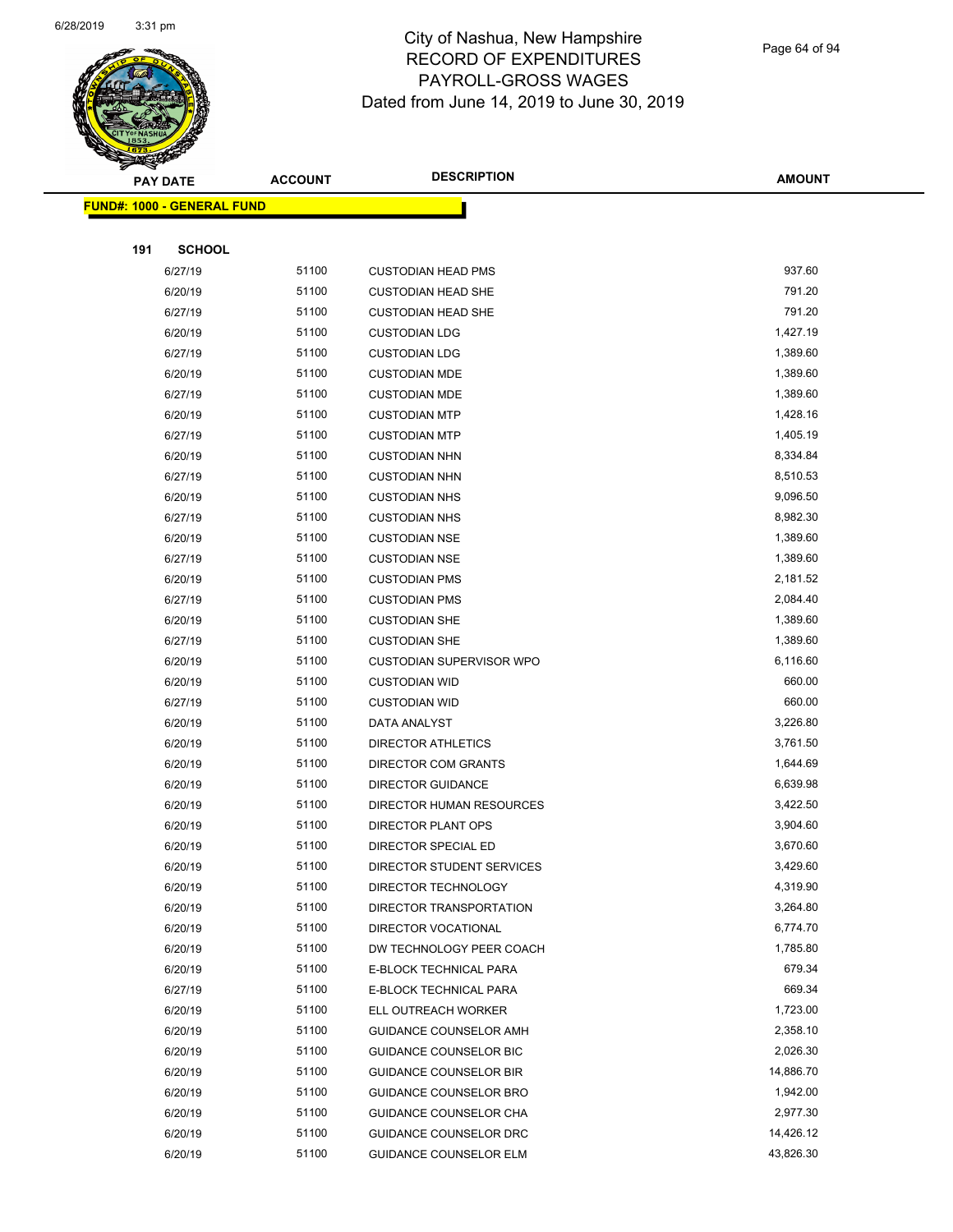

Page 65 of 94

| <b>SACTOR</b><br><b>PAY DATE</b> |                                   | <b>ACCOUNT</b> | <b>DESCRIPTION</b>            | <b>AMOUNT</b> |
|----------------------------------|-----------------------------------|----------------|-------------------------------|---------------|
|                                  |                                   |                |                               |               |
|                                  | <b>FUND#: 1000 - GENERAL FUND</b> |                |                               |               |
|                                  |                                   |                |                               |               |
| 191                              | <b>SCHOOL</b>                     |                |                               |               |
|                                  | 6/20/19                           | 51100          | <b>GUIDANCE COUNSELOR FES</b> | 2,885.20      |
|                                  | 6/20/19                           | 51100          | <b>GUIDANCE COUNSELOR FMS</b> | 5,545.30      |
|                                  | 6/20/19                           | 51100          | GUIDANCE COUNSELOR LDG        | 2,977.30      |
|                                  | 6/20/19                           | 51100          | GUIDANCE COUNSELOR MDE        | 2,856.70      |
|                                  | 6/20/19                           | 51100          | <b>GUIDANCE COUNSELOR MTP</b> | 14,426.12     |
|                                  | 6/20/19                           | 51100          | GUIDANCE COUNSELOR NHN        | 27,137.64     |
|                                  | 6/20/19                           | 51100          | GUIDANCE COUNSELOR NHS        | 30,709.60     |
|                                  | 6/20/19                           | 51100          | GUIDANCE COUNSELOR NSE        | 2,885.20      |
|                                  | 6/20/19                           | 51100          | GUIDANCE COUNSELOR PMS        | 8,876.70      |
|                                  | 6/20/19                           | 51100          | <b>GUIDANCE COUNSELOR SHE</b> | 14,426.12     |
|                                  | 6/20/19                           | 51100          | JOB DEVELOPER SPED NHN        | 14,886.70     |
|                                  | 6/20/19                           | 51100          | LIBRARIAN AMH                 | 1,951.10      |
|                                  | 6/20/19                           | 51100          | <b>LIBRARIAN BIC</b>          | 1,792.40      |
|                                  | 6/20/19                           | 51100          | <b>LIBRARIAN BIR</b>          | 10,550.96     |
|                                  | 6/20/19                           | 51100          | LIBRARIAN BRO                 | 10,240.42     |
|                                  | 6/20/19                           | 51100          | LIBRARIAN CHA                 | 14,886.70     |
|                                  | 6/20/19                           | 51100          | LIBRARIAN DRC                 | 2,205.00      |
|                                  | 6/20/19                           | 51100          | LIBRARIAN ELM                 | 2,001.60      |
|                                  | 6/20/19                           | 51100          | <b>LIBRARIAN FES</b>          | 2,885.20      |
|                                  | 6/20/19                           | 51100          | <b>LIBRARIAN FMS</b>          | 14,426.12     |
|                                  | 6/20/19                           | 51100          | <b>LIBRARIAN LDG</b>          | 2,257.00      |
|                                  | 6/20/19                           | 51100          | LIBRARIAN MDE                 | 2,856.70      |
|                                  | 6/20/19                           | 51100          | <b>LIBRARIAN MTP</b>          | 1,629.00      |
|                                  | 6/20/19                           | 51100          | LIBRARIAN NHN                 | 15,616.00     |
|                                  | 6/20/19                           | 51100          | <b>LIBRARIAN NHS</b>          | 5,900.80      |
|                                  | 6/20/19                           | 51100          | <b>LIBRARIAN NSE</b>          | 14,283.30     |
|                                  | 6/20/19                           | 51100          | <b>LIBRARIAN PMS</b>          | 10,007.92     |
|                                  | 6/20/19                           | 51100          | <b>LIBRARIAN SHE</b>          | 2,885.20      |
|                                  | 6/20/19                           | 51100          | LICENSED PRACTICAL NURSE ELM  | 1,414.60      |
|                                  | 6/20/19                           | 51100          | LICENSED PRACTICAL NURSE FMS  | 1,545.50      |
|                                  | 6/20/19                           | 51100          | MAINTENANCE ALARM WPO         | 599.28        |
|                                  | 6/27/19                           | 51100          | MAINTENANCE ALARM WPO         | 1,398.32      |
|                                  | 6/20/19                           | 51100          | MAINTENANCE CARPENTER WPO     | 975.60        |
|                                  | 6/27/19                           | 51100          | MAINTENANCE CARPENTER WPO     | 975.60        |
|                                  | 6/20/19                           | 51100          | MAINTENANCE ELECTRICIAN WPO   | 1,997.60      |
|                                  | 6/27/19                           | 51100          | MAINTENANCE ELECTRICIAN WPO   | 1,997.60      |
|                                  | 6/20/19                           | 51100          | MAINTENANCE GRDS FORMEN WPO   | 975.60        |
|                                  | 6/27/19                           | 51100          | MAINTENANCE GRDS FORMEN WPO   | 975.60        |
|                                  | 6/20/19                           | 51100          | MAINTENANCE GROUNDS WPO       | 4,100.40      |
|                                  | 6/27/19                           | 51100          | MAINTENANCE GROUNDS WPO       | 3,625.88      |
|                                  | 6/20/19                           | 51100          | MAINTENANCE HVAC WPO          | 5,869.60      |
|                                  | 6/27/19                           | 51100          | MAINTENANCE HVAC WPO          | 5,869.63      |
|                                  | 6/20/19                           | 51100          | MAINTENANCE MESSENGER WPO     | 937.60        |
|                                  | 6/27/19                           | 51100          | MAINTENANCE MESSENGER WPO     | 937.60        |
|                                  |                                   |                |                               |               |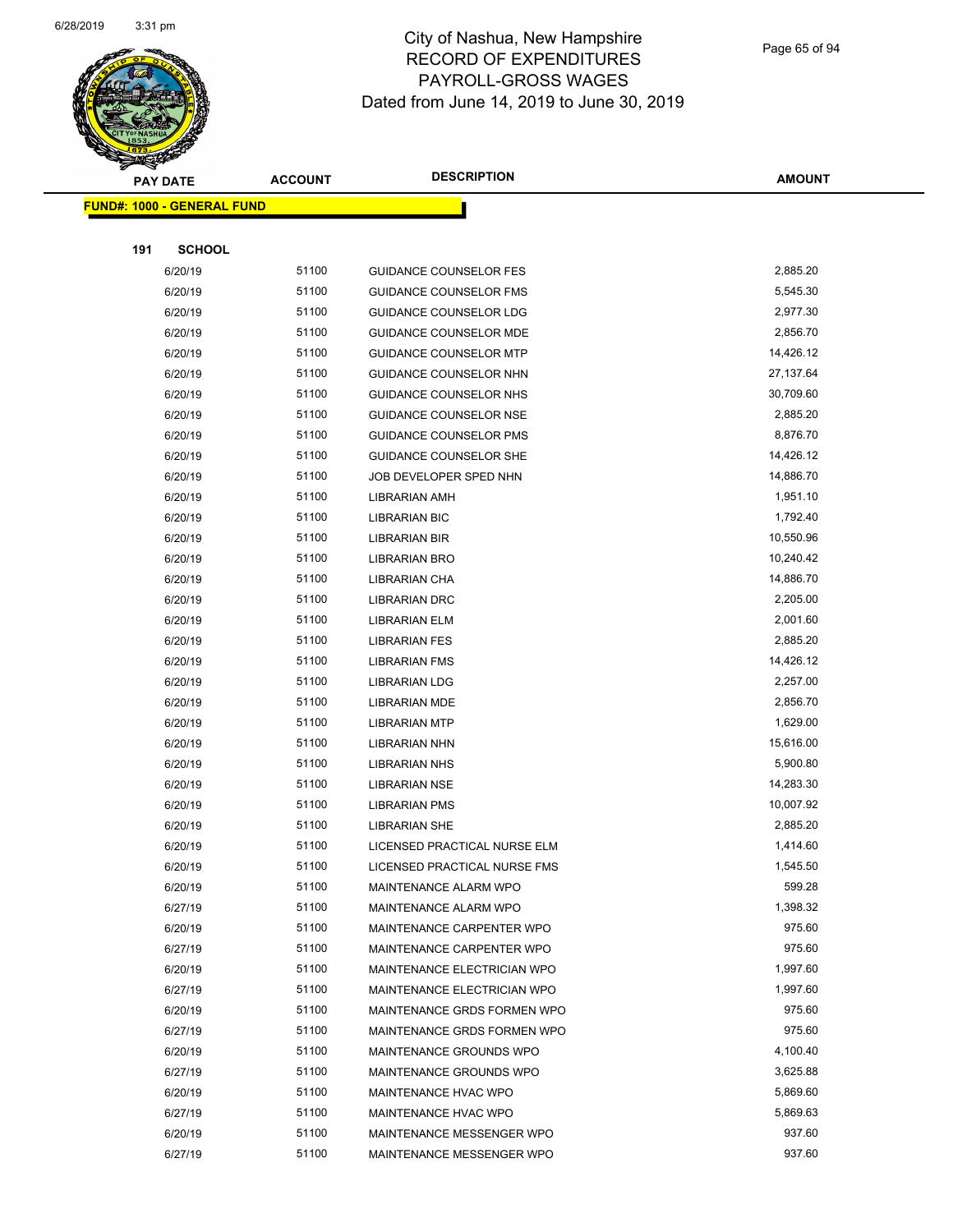

Page 66 of 94

| <b>SARGAL</b>                     |                | <b>DESCRIPTION</b>             |               |
|-----------------------------------|----------------|--------------------------------|---------------|
| <b>PAY DATE</b>                   | <b>ACCOUNT</b> |                                | <b>AMOUNT</b> |
| <b>FUND#: 1000 - GENERAL FUND</b> |                |                                |               |
|                                   |                |                                |               |
| 191<br><b>SCHOOL</b>              |                |                                |               |
| 6/20/19                           | 51100          | MAINTENANCE PLUMBER WPO        | 1,002.80      |
| 6/27/19                           | 51100          | MAINTENANCE PLUMBER WPO        | 1,002.80      |
| 6/20/19                           | 51100          | MAINTENANCE TRADES WPO         | 2,946.00      |
| 6/27/19                           | 51100          | MAINTENANCE TRADES WPO         | 2,946.00      |
| 6/20/19                           | 51100          | MARKETING TEACHER NHS          | 13,999.46     |
| 6/20/19                           | 51100          | <b>NURSE AMH</b>               | 13,505.80     |
| 6/20/19                           | 51100          | <b>NURSE BIC</b>               | 2,701.20      |
| 6/20/19                           | 51100          | <b>NURSE BIR</b>               | 2,674.40      |
| 6/20/19                           | 51100          | <b>NURSE BRO</b>               | 2,701.20      |
| 6/20/19                           | 51100          | <b>NURSE CHA</b>               | 2,701.20      |
| 6/20/19                           | 51100          | <b>NURSE DRC</b>               | 2,701.20      |
| 6/20/19                           | 51100          | NURSE ELM                      | 3,192.30      |
| 6/20/19                           | 51100          | <b>NURSE FES</b>               | 719.30        |
| 6/20/19                           | 51100          | <b>NURSE FMS</b>               | 3,698.05      |
| 6/20/19                           | 51100          | <b>NURSE LDG</b>               | 2,555.80      |
| 6/20/19                           | 51100          | <b>NURSE MDE</b>               | 2,208.00      |
| 6/20/19                           | 51100          | <b>NURSE MTP</b>               | 1,819.70      |
| 6/20/19                           | 51100          | <b>NURSE NHN</b>               | 3,460.80      |
| 6/20/19                           | 51100          | <b>NURSE NHS</b>               | 10,322.38     |
| 6/20/19                           | 51100          | NURSE NSE                      | 2,701.20      |
| 6/20/19                           | 51100          | <b>NURSE PMS</b>               | 1,561.40      |
| 6/20/19                           | 51100          | NURSE SHE                      | 1,794.50      |
| 6/20/19                           | 51100          | OFFICE MANAGER BUSINESS        | 2,655.20      |
| 6/20/19                           | 51100          | OFFICE MANAGER HUMAN RESOURCES | 1,900.50      |
| 6/20/19                           | 51100          | OFFICE MANAGER SPED            | 2,002.10      |
| 6/20/19                           | 51100          | OUT DISTRICT COORDINATOR       | 3,059.80      |
| 6/20/19                           | 51100          | PARA PRE SCHOOL BIR            | 1,135.87      |
| 6/27/19                           | 51100          | PARA PRE SCHOOL BIR            | 453.69        |
| 6/20/19                           | 51100          | PARA ALT AMH                   | 643.89        |
| 6/27/19                           | 51100          | PARA ALT AMH                   | 248.43        |
| 6/20/19                           | 51100          | PARA ALT FMS                   | 639.38        |
| 6/27/19                           | 51100          | PARA ALT FMS                   | 219.79        |
| 6/20/19                           | 51100          | PARA ALT MTP                   | 425.33        |
| 6/27/19                           | 51100          | PARA ALT MTP                   | 175.76        |
| 6/20/19                           | 51100          | PARA ALT PMS                   | 439.40        |
| 6/27/19                           | 51100          | PARA ALT PMS                   | 144.12        |
| 6/20/19                           | 51100          | PARA DW SPEC ED AMH            | 11,738.14     |
| 6/27/19                           | 51100          | PARA DW SPEC ED AMH            | 4,201.50      |
| 6/20/19                           | 51100          | PARA DW SPEC ED BIC            | 433.20        |
| 6/27/19                           | 51100          | PARA DW SPEC ED BIC            | 144.40        |
| 6/20/19                           | 51100          | PARA DW SPEC ED BIR            | 2,875.08      |
| 6/27/19                           | 51100          | PARA DW SPEC ED BIR            | 1,134.44      |
| 6/20/19                           | 51100          | PARA DW SPEC ED BRO            | 5,238.46      |
| 6/27/19                           | 51100          | PARA DW SPEC ED BRO            | 1,904.50      |
|                                   |                |                                |               |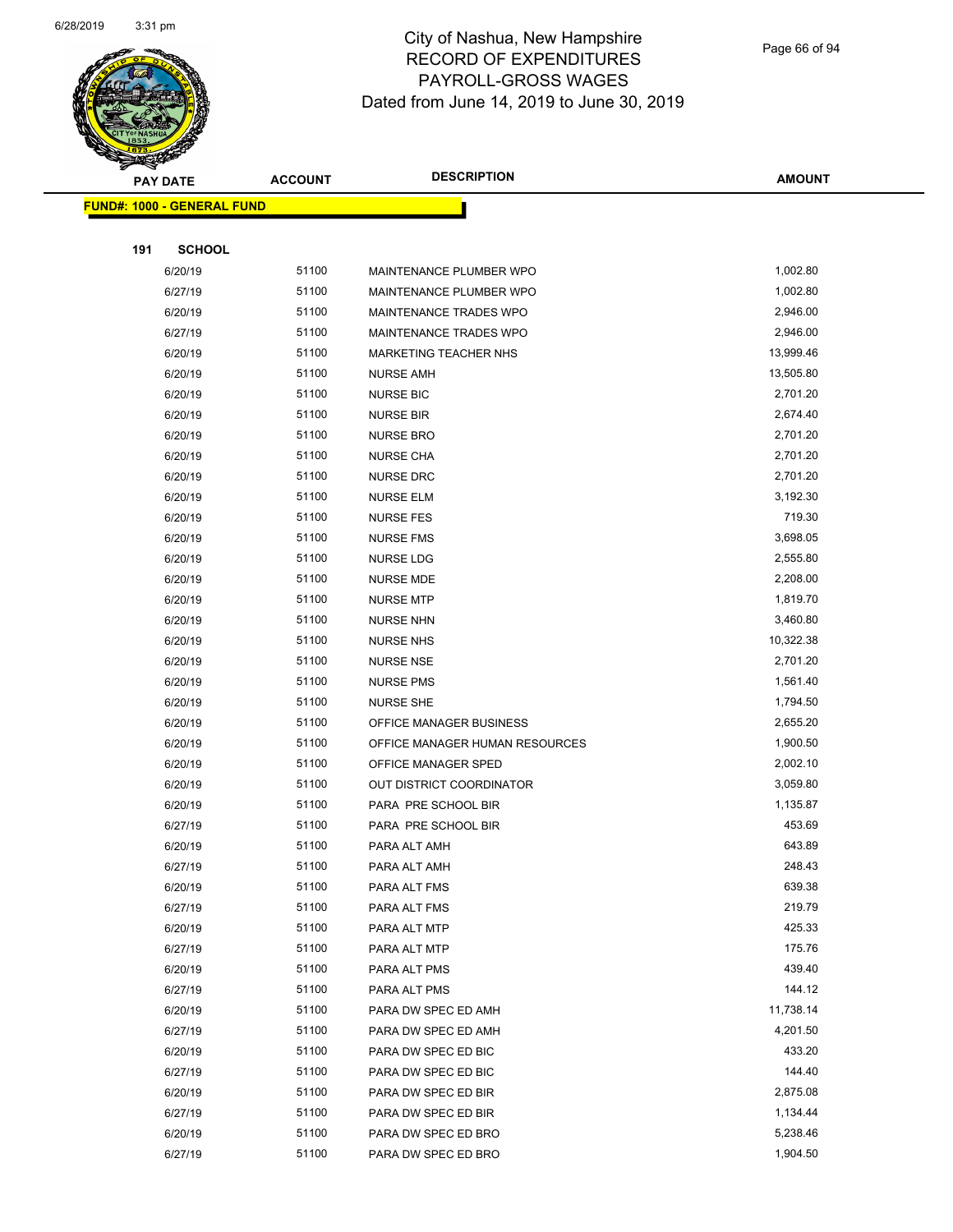

Page 67 of 94

| ॼ   | <b>PAY DATE</b>                   | <b>ACCOUNT</b> | <b>DESCRIPTION</b>  | <b>AMOUNT</b> |
|-----|-----------------------------------|----------------|---------------------|---------------|
|     | <b>FUND#: 1000 - GENERAL FUND</b> |                |                     |               |
|     |                                   |                |                     |               |
| 191 | <b>SCHOOL</b>                     |                |                     |               |
|     | 6/20/19                           | 51100          | PARA DW SPEC ED CHA | 10,289.81     |
|     | 6/27/19                           | 51100          | PARA DW SPEC ED CHA | 3,673.47      |
|     | 6/20/19                           | 51100          | PARA DW SPEC ED DRC | 452.62        |
|     | 6/27/19                           | 51100          | PARA DW SPEC ED DRC | 170.25        |
|     | 6/20/19                           | 51100          | PARA DW SPEC ED FMS | 8,576.05      |
|     | 6/27/19                           | 51100          | PARA DW SPEC ED FMS | 3,251.34      |
|     | 6/20/19                           | 51100          | PARA DW SPEC ED MDE | 9,544.84      |
|     | 6/27/19                           | 51100          | PARA DW SPEC ED MDE | 3,451.07      |
|     | 6/20/19                           | 51100          | PARA DW SPEC ED MTP | 473.85        |
|     | 6/27/19                           | 51100          | PARA DW SPEC ED MTP | 189.54        |
|     | 6/20/19                           | 51100          | PARA DW SPEC ED NHN | 4,520.41      |
|     | 6/27/19                           | 51100          | PARA DW SPEC ED NHN | 1,722.92      |
|     | 6/20/19                           | 51100          | PARA DW SPEC ED NHS | 6,259.91      |
|     | 6/27/19                           | 51100          | PARA DW SPEC ED NHS | 1,914.76      |
|     | 6/20/19                           | 51100          | PARA DW SPEC ED NSE | 3,937.65      |
|     | 6/27/19                           | 51100          | PARA DW SPEC ED NSE | 1,584.99      |
|     | 6/20/19                           | 51100          | PARA DW SPEC ED PMS | 1,268.33      |
|     | 6/27/19                           | 51100          | PARA DW SPEC ED PMS | 415.96        |
|     | 6/20/19                           | 51100          | PARA DW SPEC ED SHE | 12,314.28     |
|     | 6/27/19                           | 51100          | PARA DW SPEC ED SHE | 4,708.78      |
|     | 6/20/19                           | 51100          | PARA DW SPEC ED WID | 1,014.50      |
|     | 6/27/19                           | 51100          | PARA DW SPEC ED WID | 348.87        |
|     | 6/20/19                           | 51100          | PARA DW SPEC ELM    | 8,769.39      |
|     | 6/27/19                           | 51100          | PARA DW SPEC ELM    | 3,459.80      |
|     | 6/20/19                           | 51100          | PARA ELL BIR        | 586.20        |
|     | 6/27/19                           | 51100          | PARA ELL BIR        | 234.49        |
|     | 6/20/19                           | 51100          | PARA ELL DRC        | 577.37        |
|     | 6/27/19                           | 51100          | PARA ELL DRC        | 189.30        |
|     | 6/20/19                           | 51100          | PARA ELL ELM        | 851.06        |
|     | 6/27/19                           | 51100          | PARA ELL ELM        | 343.85        |
|     | 6/20/19                           | 51100          | PARA ELL FES        | 532.90        |
|     | 6/27/19                           | 51100          | PARA ELL FES        | 210.58        |
|     | 6/20/19                           | 51100          | PARA ELL FMS        | 331.02        |
|     | 6/27/19                           | 51100          | PARA ELL FMS        | 51.19         |
|     | 6/20/19                           | 51100          | PARA ELL LDG        | 1,172.40      |
|     | 6/27/19                           | 51100          | PARA ELL LDG        | 449.42        |
|     | 6/20/19                           | 51100          | PARA ELL MTP        | 436.80        |
|     | 6/27/19                           | 51100          | PARA ELL MTP        | 182.00        |
|     | 6/20/19                           | 51100          | PARA ELL PMS        | 433.39        |
|     | 6/27/19                           | 51100          | PARA ELL PMS        | 177.45        |
|     | 6/20/19                           | 51100          | PARA ELL SHE        | 639.95        |
|     | 6/27/19                           | 51100          | PARA ELL SHE        | 254.02        |
|     | 6/20/19                           | 51100          | PARA INST AMH       | 2,611.04      |
|     | 6/27/19                           | 51100          | PARA INST AMH       | 961.56        |
|     |                                   |                |                     |               |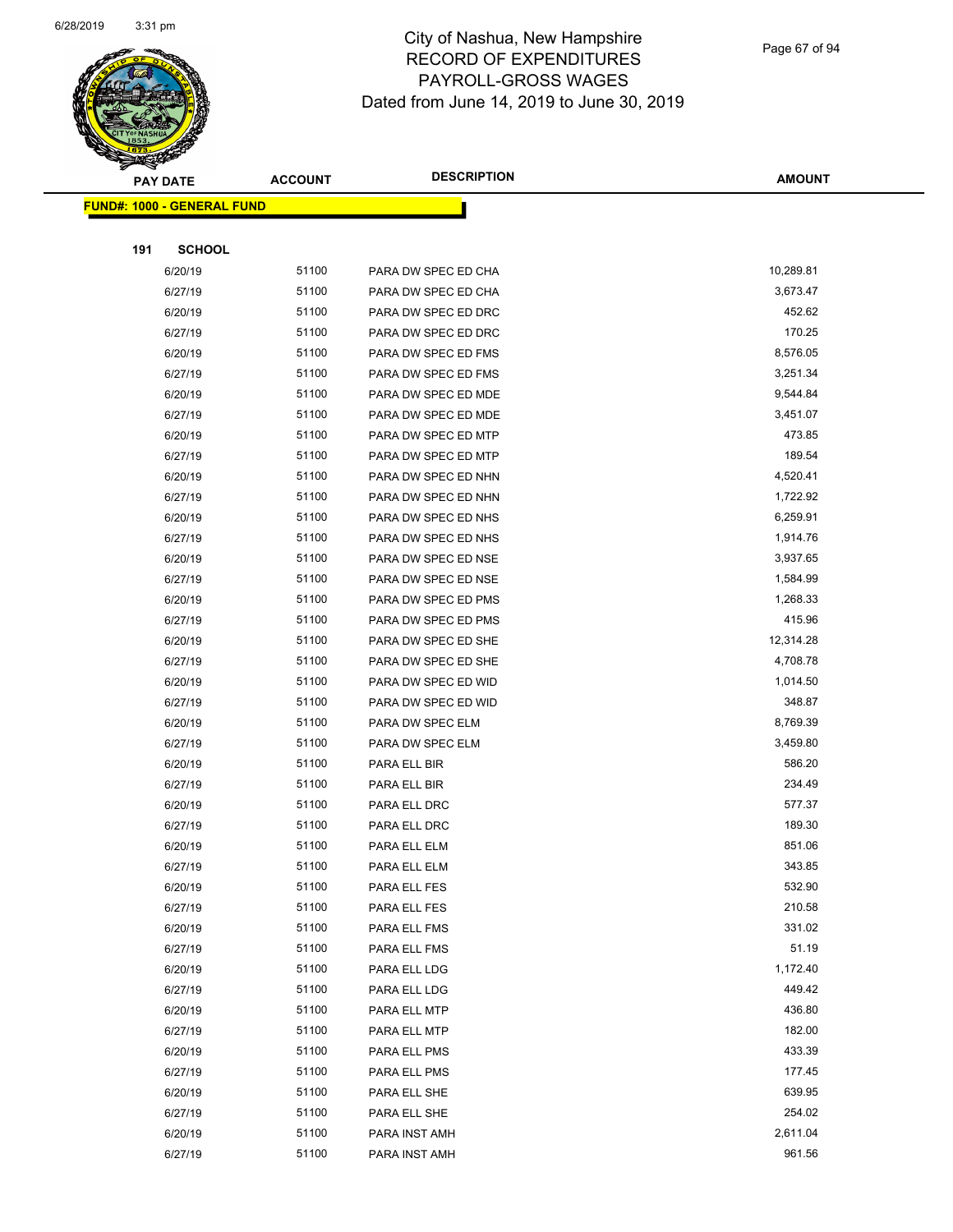

|     | <b>PAY DATE</b>            | <b>ACCOUNT</b> | <b>DESCRIPTION</b>   | <b>AMOUNT</b> |
|-----|----------------------------|----------------|----------------------|---------------|
|     | FUND#: 1000 - GENERAL FUND |                |                      |               |
|     |                            |                |                      |               |
| 191 | <b>SCHOOL</b>              |                |                      |               |
|     | 6/20/19                    | 51100          | PARA INST BIC        | 6,696.41      |
|     | 6/27/19                    | 51100          | <b>PARA INST BIC</b> | 2,450.92      |
|     | 6/20/19                    | 51100          | PARA INST BIR        | 3,890.17      |
|     | 6/27/19                    | 51100          | PARA INST BIR        | 1,510.48      |
|     | 6/20/19                    | 51100          | PARA INST BRO        | 3,492.93      |
|     | 6/27/19                    | 51100          | PARA INST BRO        | 1,129.75      |
|     | 6/20/19                    | 51100          | PARA INST CHA        | 4,115.44      |
|     | 6/27/19                    | 51100          | PARA INST CHA        | 1,467.41      |
|     | 6/20/19                    | 51100          | PARA INST DRC        | 3,303.08      |
|     | 6/27/19                    | 51100          | PARA INST DRC        | 1,261.23      |
|     | 6/20/19                    | 51100          | PARA INST ELM        | 5,183.90      |
|     | 6/27/19                    | 51100          | PARA INST ELM        | 1,968.43      |
|     | 6/20/19                    | 51100          | PARA INST FES        | 6,567.58      |
|     | 6/27/19                    | 51100          | PARA INST FES        | 2,524.45      |
|     | 6/20/19                    | 51100          | PARA INST FMS        | 5,015.46      |
|     | 6/27/19                    | 51100          | PARA INST FMS        | 1,614.02      |
|     | 6/20/19                    | 51100          | PARA INST LDG        | 5,874.02      |
|     | 6/27/19                    | 51100          | PARA INST LDG        | 2,198.07      |
|     | 6/20/19                    | 51100          | PARA INST MDE        | 3,422.32      |
|     | 6/27/19                    | 51100          | PARA INST MDE        | 1,201.17      |
|     | 6/20/19                    | 51100          | PARA INST MTP        | 2,189.19      |
|     | 6/27/19                    | 51100          | PARA INST MTP        | 821.42        |
|     | 6/20/19                    | 51100          | PARA INST NHN        | 1,772.54      |
|     | 6/27/19                    | 51100          | PARA INST NHN        | 611.56        |
|     | 6/20/19                    | 51100          | PARA INST NHS        | 2,322.12      |
|     | 6/27/19                    | 51100          | PARA INST NHS        | 819.98        |
|     | 6/20/19                    | 51100          | PARA INST NSE        | 4,571.58      |
|     | 6/27/19                    | 51100          | PARA INST NSE        | 1,780.77      |
|     | 6/20/19                    | 51100          | PARA INST PMS        | 5,054.19      |
|     | 6/27/19                    | 51100          | PARA INST PMS        | 1,526.44      |
|     | 6/20/19                    | 51100          | PARA INST SHE        | 3,204.14      |
|     | 6/27/19                    | 51100          | PARA INST SHE        | 1,219.33      |
|     | 6/20/19                    | 51100          | PARA KIND AMH        | 1,117.12      |
|     | 6/27/19                    | 51100          | PARA KIND AMH        | 388.66        |
|     | 6/20/19                    | 51100          | PARA KIND BIC        | 429.98        |
|     | 6/27/19                    | 51100          | PARA KIND BIC        | 167.21        |
|     | 6/20/19                    | 51100          | PARA KIND BIR        | 586.20        |
|     | 6/27/19                    | 51100          | PARA KIND BIR        | 234.48        |
|     | 6/20/19                    | 51100          | PARA KIND BRO        | 605.76        |
|     | 6/27/19                    | 51100          | PARA KIND BRO        | 200.29        |
|     | 6/20/19                    | 51100          | PARA KIND CHA        | 416.33        |
|     | 6/27/19                    | 51100          | PARA KIND CHA        | 167.21        |
|     | 6/20/19                    | 51100          | PARA KIND DRC        | 582.00        |
|     | 6/27/19                    | 51100          | PARA KIND DRC        | 189.15        |
|     |                            |                |                      |               |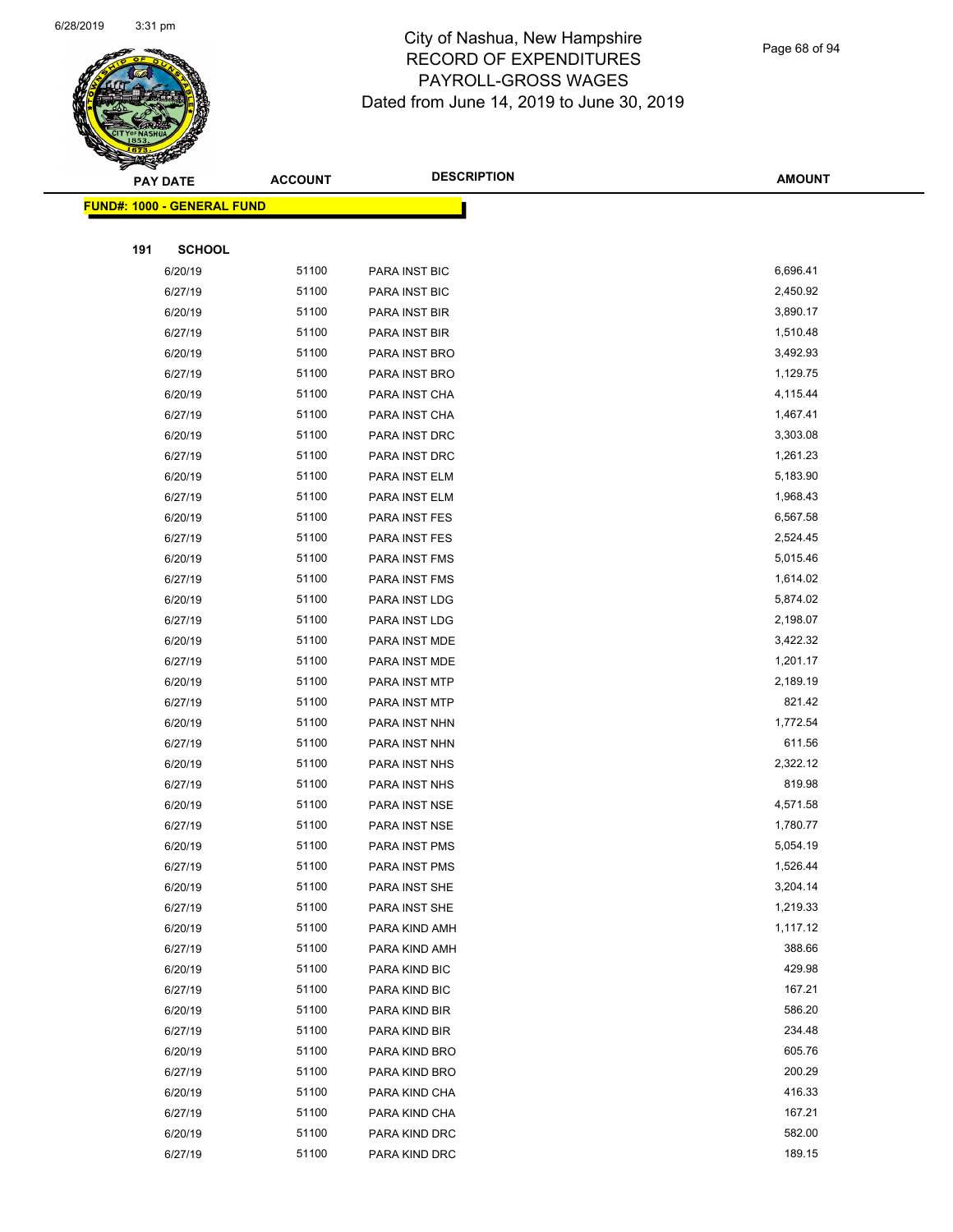

| <b>FUND#: 1000 - GENERAL FUND</b><br><b>SCHOOL</b><br>191<br>982.27<br>51100<br>PARA KIND FES<br>6/20/19<br>51100<br>359.06<br>6/27/19<br>PARA KIND FES<br>51100<br>988.55<br>6/20/19<br>PARA KIND LDG<br>51100<br>365.80<br>6/27/19<br>PARA KIND LDG<br>51100<br>591.09<br>6/20/19<br>PARA KIND MDE<br>51100<br>219.83<br>6/27/19<br>PARA KIND MDE<br>846.52<br>51100<br>6/20/19<br>PARA KIND MTP<br>51100<br>346.29<br>6/27/19<br>PARA KIND MTP<br>51100<br>630.18<br>6/20/19<br>PARA KIND NSE<br>51100<br>244.26<br>6/27/19<br>PARA KIND NSE<br>51100<br>659.50<br>6/20/19<br>PARA KIND SHE<br>51100<br>214.95<br>6/27/19<br>PARA KIND SHE<br>51100<br>297.45<br>6/20/19<br>PARA LIB NHN<br>51100<br>203.26<br>6/27/19<br>PARA LIB NHN<br>204.77<br>51100<br>6/20/19<br>PARA LIB NHS<br>51100<br>112.62<br>6/27/19<br>PARA LIB NHS<br>51100<br>674.35<br>6/20/19<br>PARA MEDIA NHN<br>51100<br>269.74<br>6/27/19<br>PARA MEDIA NHN<br>51100<br>6/20/19<br>1,066.69<br>PARA MEDIA NHS<br>51100<br>382.93<br>6/27/19<br>PARA MEDIA NHS<br>808.86<br>51100<br>6/20/19<br>PARA PRE SCH BIC<br>326.68<br>51100<br>6/27/19<br>PARA PRE SCH BIC<br>51100<br>6/20/19<br>5,636.96<br>PARA PRE SCH BRO<br>51100<br>6/27/19<br>PARA PRE SCH BRO<br>2,055.95<br>51100<br>346.56<br>6/20/19<br>PARA PRE SCH MTP<br>51100<br>86.64<br>6/27/19<br>PARA PRE SCH MTP<br>51100<br>1,554.27<br>6/20/19<br>PARA PRE SCH NSE |
|------------------------------------------------------------------------------------------------------------------------------------------------------------------------------------------------------------------------------------------------------------------------------------------------------------------------------------------------------------------------------------------------------------------------------------------------------------------------------------------------------------------------------------------------------------------------------------------------------------------------------------------------------------------------------------------------------------------------------------------------------------------------------------------------------------------------------------------------------------------------------------------------------------------------------------------------------------------------------------------------------------------------------------------------------------------------------------------------------------------------------------------------------------------------------------------------------------------------------------------------------------------------------------------------------------------------------------------------------------------------------------------------------------|
|                                                                                                                                                                                                                                                                                                                                                                                                                                                                                                                                                                                                                                                                                                                                                                                                                                                                                                                                                                                                                                                                                                                                                                                                                                                                                                                                                                                                            |
|                                                                                                                                                                                                                                                                                                                                                                                                                                                                                                                                                                                                                                                                                                                                                                                                                                                                                                                                                                                                                                                                                                                                                                                                                                                                                                                                                                                                            |
|                                                                                                                                                                                                                                                                                                                                                                                                                                                                                                                                                                                                                                                                                                                                                                                                                                                                                                                                                                                                                                                                                                                                                                                                                                                                                                                                                                                                            |
|                                                                                                                                                                                                                                                                                                                                                                                                                                                                                                                                                                                                                                                                                                                                                                                                                                                                                                                                                                                                                                                                                                                                                                                                                                                                                                                                                                                                            |
|                                                                                                                                                                                                                                                                                                                                                                                                                                                                                                                                                                                                                                                                                                                                                                                                                                                                                                                                                                                                                                                                                                                                                                                                                                                                                                                                                                                                            |
|                                                                                                                                                                                                                                                                                                                                                                                                                                                                                                                                                                                                                                                                                                                                                                                                                                                                                                                                                                                                                                                                                                                                                                                                                                                                                                                                                                                                            |
|                                                                                                                                                                                                                                                                                                                                                                                                                                                                                                                                                                                                                                                                                                                                                                                                                                                                                                                                                                                                                                                                                                                                                                                                                                                                                                                                                                                                            |
|                                                                                                                                                                                                                                                                                                                                                                                                                                                                                                                                                                                                                                                                                                                                                                                                                                                                                                                                                                                                                                                                                                                                                                                                                                                                                                                                                                                                            |
|                                                                                                                                                                                                                                                                                                                                                                                                                                                                                                                                                                                                                                                                                                                                                                                                                                                                                                                                                                                                                                                                                                                                                                                                                                                                                                                                                                                                            |
|                                                                                                                                                                                                                                                                                                                                                                                                                                                                                                                                                                                                                                                                                                                                                                                                                                                                                                                                                                                                                                                                                                                                                                                                                                                                                                                                                                                                            |
|                                                                                                                                                                                                                                                                                                                                                                                                                                                                                                                                                                                                                                                                                                                                                                                                                                                                                                                                                                                                                                                                                                                                                                                                                                                                                                                                                                                                            |
|                                                                                                                                                                                                                                                                                                                                                                                                                                                                                                                                                                                                                                                                                                                                                                                                                                                                                                                                                                                                                                                                                                                                                                                                                                                                                                                                                                                                            |
|                                                                                                                                                                                                                                                                                                                                                                                                                                                                                                                                                                                                                                                                                                                                                                                                                                                                                                                                                                                                                                                                                                                                                                                                                                                                                                                                                                                                            |
|                                                                                                                                                                                                                                                                                                                                                                                                                                                                                                                                                                                                                                                                                                                                                                                                                                                                                                                                                                                                                                                                                                                                                                                                                                                                                                                                                                                                            |
|                                                                                                                                                                                                                                                                                                                                                                                                                                                                                                                                                                                                                                                                                                                                                                                                                                                                                                                                                                                                                                                                                                                                                                                                                                                                                                                                                                                                            |
|                                                                                                                                                                                                                                                                                                                                                                                                                                                                                                                                                                                                                                                                                                                                                                                                                                                                                                                                                                                                                                                                                                                                                                                                                                                                                                                                                                                                            |
|                                                                                                                                                                                                                                                                                                                                                                                                                                                                                                                                                                                                                                                                                                                                                                                                                                                                                                                                                                                                                                                                                                                                                                                                                                                                                                                                                                                                            |
|                                                                                                                                                                                                                                                                                                                                                                                                                                                                                                                                                                                                                                                                                                                                                                                                                                                                                                                                                                                                                                                                                                                                                                                                                                                                                                                                                                                                            |
|                                                                                                                                                                                                                                                                                                                                                                                                                                                                                                                                                                                                                                                                                                                                                                                                                                                                                                                                                                                                                                                                                                                                                                                                                                                                                                                                                                                                            |
|                                                                                                                                                                                                                                                                                                                                                                                                                                                                                                                                                                                                                                                                                                                                                                                                                                                                                                                                                                                                                                                                                                                                                                                                                                                                                                                                                                                                            |
|                                                                                                                                                                                                                                                                                                                                                                                                                                                                                                                                                                                                                                                                                                                                                                                                                                                                                                                                                                                                                                                                                                                                                                                                                                                                                                                                                                                                            |
|                                                                                                                                                                                                                                                                                                                                                                                                                                                                                                                                                                                                                                                                                                                                                                                                                                                                                                                                                                                                                                                                                                                                                                                                                                                                                                                                                                                                            |
|                                                                                                                                                                                                                                                                                                                                                                                                                                                                                                                                                                                                                                                                                                                                                                                                                                                                                                                                                                                                                                                                                                                                                                                                                                                                                                                                                                                                            |
|                                                                                                                                                                                                                                                                                                                                                                                                                                                                                                                                                                                                                                                                                                                                                                                                                                                                                                                                                                                                                                                                                                                                                                                                                                                                                                                                                                                                            |
|                                                                                                                                                                                                                                                                                                                                                                                                                                                                                                                                                                                                                                                                                                                                                                                                                                                                                                                                                                                                                                                                                                                                                                                                                                                                                                                                                                                                            |
|                                                                                                                                                                                                                                                                                                                                                                                                                                                                                                                                                                                                                                                                                                                                                                                                                                                                                                                                                                                                                                                                                                                                                                                                                                                                                                                                                                                                            |
|                                                                                                                                                                                                                                                                                                                                                                                                                                                                                                                                                                                                                                                                                                                                                                                                                                                                                                                                                                                                                                                                                                                                                                                                                                                                                                                                                                                                            |
|                                                                                                                                                                                                                                                                                                                                                                                                                                                                                                                                                                                                                                                                                                                                                                                                                                                                                                                                                                                                                                                                                                                                                                                                                                                                                                                                                                                                            |
|                                                                                                                                                                                                                                                                                                                                                                                                                                                                                                                                                                                                                                                                                                                                                                                                                                                                                                                                                                                                                                                                                                                                                                                                                                                                                                                                                                                                            |
|                                                                                                                                                                                                                                                                                                                                                                                                                                                                                                                                                                                                                                                                                                                                                                                                                                                                                                                                                                                                                                                                                                                                                                                                                                                                                                                                                                                                            |
| 635.62<br>51100<br>6/27/19<br>PARA PRE SCH NSE                                                                                                                                                                                                                                                                                                                                                                                                                                                                                                                                                                                                                                                                                                                                                                                                                                                                                                                                                                                                                                                                                                                                                                                                                                                                                                                                                             |
| 610.65<br>6/20/19<br>51100<br>PARA READ ELM                                                                                                                                                                                                                                                                                                                                                                                                                                                                                                                                                                                                                                                                                                                                                                                                                                                                                                                                                                                                                                                                                                                                                                                                                                                                                                                                                                |
| 51100<br>244.26<br>6/27/19<br>PARA READ ELM                                                                                                                                                                                                                                                                                                                                                                                                                                                                                                                                                                                                                                                                                                                                                                                                                                                                                                                                                                                                                                                                                                                                                                                                                                                                                                                                                                |
| 51100<br>624.40<br>6/20/19<br>PARA SCI NHN                                                                                                                                                                                                                                                                                                                                                                                                                                                                                                                                                                                                                                                                                                                                                                                                                                                                                                                                                                                                                                                                                                                                                                                                                                                                                                                                                                 |
| 51100<br>249.76<br>6/27/19<br>PARA SCI NHN                                                                                                                                                                                                                                                                                                                                                                                                                                                                                                                                                                                                                                                                                                                                                                                                                                                                                                                                                                                                                                                                                                                                                                                                                                                                                                                                                                 |
| 51100<br>619.70<br>6/20/19<br>PARA SCI NHS                                                                                                                                                                                                                                                                                                                                                                                                                                                                                                                                                                                                                                                                                                                                                                                                                                                                                                                                                                                                                                                                                                                                                                                                                                                                                                                                                                 |
| 51100<br>247.88<br>6/27/19<br>PARA SCI NHS                                                                                                                                                                                                                                                                                                                                                                                                                                                                                                                                                                                                                                                                                                                                                                                                                                                                                                                                                                                                                                                                                                                                                                                                                                                                                                                                                                 |
| 51100<br>599.86<br>6/20/19<br>PARA TTI LDG                                                                                                                                                                                                                                                                                                                                                                                                                                                                                                                                                                                                                                                                                                                                                                                                                                                                                                                                                                                                                                                                                                                                                                                                                                                                                                                                                                 |
| 51100<br>442.86<br>6/27/19<br>PARA TTI LDG                                                                                                                                                                                                                                                                                                                                                                                                                                                                                                                                                                                                                                                                                                                                                                                                                                                                                                                                                                                                                                                                                                                                                                                                                                                                                                                                                                 |
| 51100<br>513.71<br>6/27/19<br>PARA TTI MTP                                                                                                                                                                                                                                                                                                                                                                                                                                                                                                                                                                                                                                                                                                                                                                                                                                                                                                                                                                                                                                                                                                                                                                                                                                                                                                                                                                 |
| 51100<br>457.52<br>6/20/19<br>PARA VOC NHS                                                                                                                                                                                                                                                                                                                                                                                                                                                                                                                                                                                                                                                                                                                                                                                                                                                                                                                                                                                                                                                                                                                                                                                                                                                                                                                                                                 |
| 51100<br>183.73<br>6/27/19<br>PARA VOC NHS                                                                                                                                                                                                                                                                                                                                                                                                                                                                                                                                                                                                                                                                                                                                                                                                                                                                                                                                                                                                                                                                                                                                                                                                                                                                                                                                                                 |
| 51100<br>17,403.42<br>6/20/19<br>PEER COACH                                                                                                                                                                                                                                                                                                                                                                                                                                                                                                                                                                                                                                                                                                                                                                                                                                                                                                                                                                                                                                                                                                                                                                                                                                                                                                                                                                |
|                                                                                                                                                                                                                                                                                                                                                                                                                                                                                                                                                                                                                                                                                                                                                                                                                                                                                                                                                                                                                                                                                                                                                                                                                                                                                                                                                                                                            |
| 51100<br>3,767.29<br>6/20/19<br>PRINCIPAL AMH                                                                                                                                                                                                                                                                                                                                                                                                                                                                                                                                                                                                                                                                                                                                                                                                                                                                                                                                                                                                                                                                                                                                                                                                                                                                                                                                                              |
| 51100<br>3,727.50<br>6/20/19<br>PRINCIPAL BIC                                                                                                                                                                                                                                                                                                                                                                                                                                                                                                                                                                                                                                                                                                                                                                                                                                                                                                                                                                                                                                                                                                                                                                                                                                                                                                                                                              |
| 51100<br>3,855.80<br>6/20/19<br>PRINCIPAL BIR<br>51100<br>3,621.80                                                                                                                                                                                                                                                                                                                                                                                                                                                                                                                                                                                                                                                                                                                                                                                                                                                                                                                                                                                                                                                                                                                                                                                                                                                                                                                                         |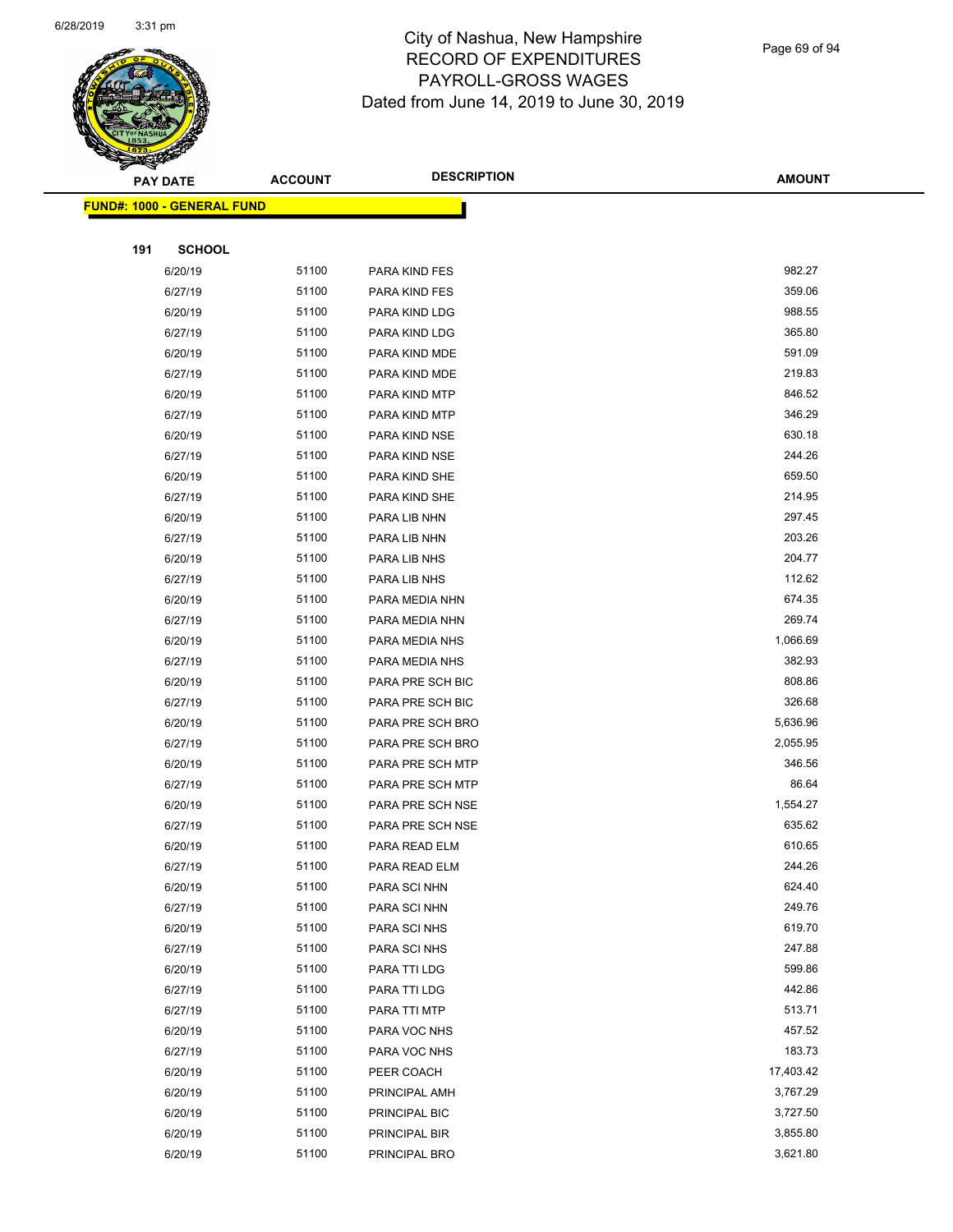

Page 70 of 94

| A.<br><b>PAY DATE</b> |                                   | <b>ACCOUNT</b> | <b>DESCRIPTION</b>             | <b>AMOUNT</b> |
|-----------------------|-----------------------------------|----------------|--------------------------------|---------------|
|                       | <b>FUND#: 1000 - GENERAL FUND</b> |                |                                |               |
|                       |                                   |                |                                |               |
| 191                   | <b>SCHOOL</b>                     |                |                                |               |
|                       | 6/20/19                           | 51100          | PRINCIPAL CHA                  | 3,802.60      |
|                       | 6/20/19                           | 51100          | PRINCIPAL DRC                  | 3,745.20      |
|                       | 6/20/19                           | 51100          | PRINCIPAL ELM                  | 3,785.30      |
|                       | 6/20/19                           | 51100          | PRINCIPAL FES                  | 3,740.40      |
|                       | 6/20/19                           | 51100          | PRINCIPAL FMS                  | 3,902.50      |
|                       | 6/20/19                           | 51100          | PRINCIPAL LDG                  | 3,973.10      |
|                       | 6/20/19                           | 51100          | PRINCIPAL MDE                  | 3,775.60      |
|                       | 6/20/19                           | 51100          | PRINCIPAL MTP                  | 3,851.00      |
|                       | 6/20/19                           | 51100          | PRINCIPAL NHN                  | 4,000.00      |
|                       | 6/20/19                           | 51100          | PRINCIPAL NHS                  | 4,245.20      |
|                       | 6/20/19                           | 51100          | PRINCIPAL NSE                  | 3,933.30      |
|                       | 6/20/19                           | 51100          | PRINCIPAL PMS                  | 3,838.30      |
|                       | 6/20/19                           | 51100          | PRINCIPAL SHE                  | 3,639.40      |
|                       | 6/20/19                           | 51100          | SCHOOL PSYCHOLOGIST WID        | 95,513.85     |
|                       | 6/20/19                           | 51100          | SCHOOL PSYCHOLOGY INTERN       | 590.90        |
|                       | 6/20/19                           | 51100          | SECURITY MONITOR NHN           | 2,084.41      |
|                       | 6/27/19                           | 51100          | <b>SECURITY MONITOR NHN</b>    | 833.79        |
|                       | 6/20/19                           | 51100          | SECURITY MONITOR NHS           | 2,779.21      |
|                       | 6/27/19                           | 51100          | SECURITY MONITOR NHS           | 1,111.70      |
|                       | 6/20/19                           | 51100          | SIGN LANGUAGE INTERPRETER      | 6,623.31      |
|                       | 6/27/19                           | 51100          | SIGN LANGUAGE INTERPRETER      | 2,430.04      |
|                       | 6/20/19                           | 51100          | SOCIAL WORKER                  | 1,927.80      |
|                       | 6/20/19                           | 51100          | SOCIAL WORKER FMS              | 2,026.30      |
|                       | 6/20/19                           | 51100          | SPECIAL SERVICES ADMINISTRATOR | 5,154.70      |
|                       | 6/20/19                           | 51100          | SPEECH LANG PATHOLOGIST WID    | 104,485.70    |
|                       | 6/27/19                           | 51100          | SPEECH LANG PATHOLOGIST WID    | 2,977.34      |
|                       | 6/20/19                           | 51100          | SPEECH LANGUAGE ASST           | 749.20        |
|                       | 6/27/19                           | 51100          | SPEECH LANGUAGE ASST           | 286.46        |
|                       | 6/20/19                           | 51100          | STUDENT ACTIVITY COORD NHN     | 1,093.00      |
|                       | 6/20/19                           | 51100          | <b>SUPERINTENDENT</b>          | 6,166.80      |
|                       | 6/20/19                           | 51100          | SYSTEMS ADMIN FULL YEAR        | 10,377.11     |
|                       | 6/20/19                           | 51100          | <b>TEACHER ART AMH</b>         | 13,505.80     |
|                       | 6/20/19                           | 51100          | <b>TEACHER ART BIC</b>         | 2,110.20      |
|                       | 6/20/19                           | 51100          | <b>TEACHER ART BIR</b>         | 13,505.80     |
|                       | 6/20/19                           | 51100          | TEACHER ART BRO                | 3,518.70      |
|                       | 6/20/19                           | 51100          | TEACHER ART CHA                | 2,085.00      |
|                       | 6/20/19                           | 51100          | TEACHER ART DRC                | 2,026.30      |
|                       | 6/20/19                           | 51100          | <b>TEACHER ART ELM</b>         | 4,827.20      |
|                       | 6/20/19                           | 51100          | <b>TEACHER ART FES</b>         | 1,670.30      |
|                       | 6/20/19                           | 51100          | <b>TEACHER ART LDG</b>         | 2,701.20      |
|                       | 6/20/19                           | 51100          | TEACHER ART MDE                | 2,026.30      |
|                       | 6/20/19                           | 51100          | <b>TEACHER ART NHN</b>         | 33,479.62     |
|                       | 6/20/19                           | 51100          | <b>TEACHER ART NHS</b>         | 29,008.48     |
|                       | 6/20/19                           | 51100          | <b>TEACHER ART NSE</b>         | 14,886.70     |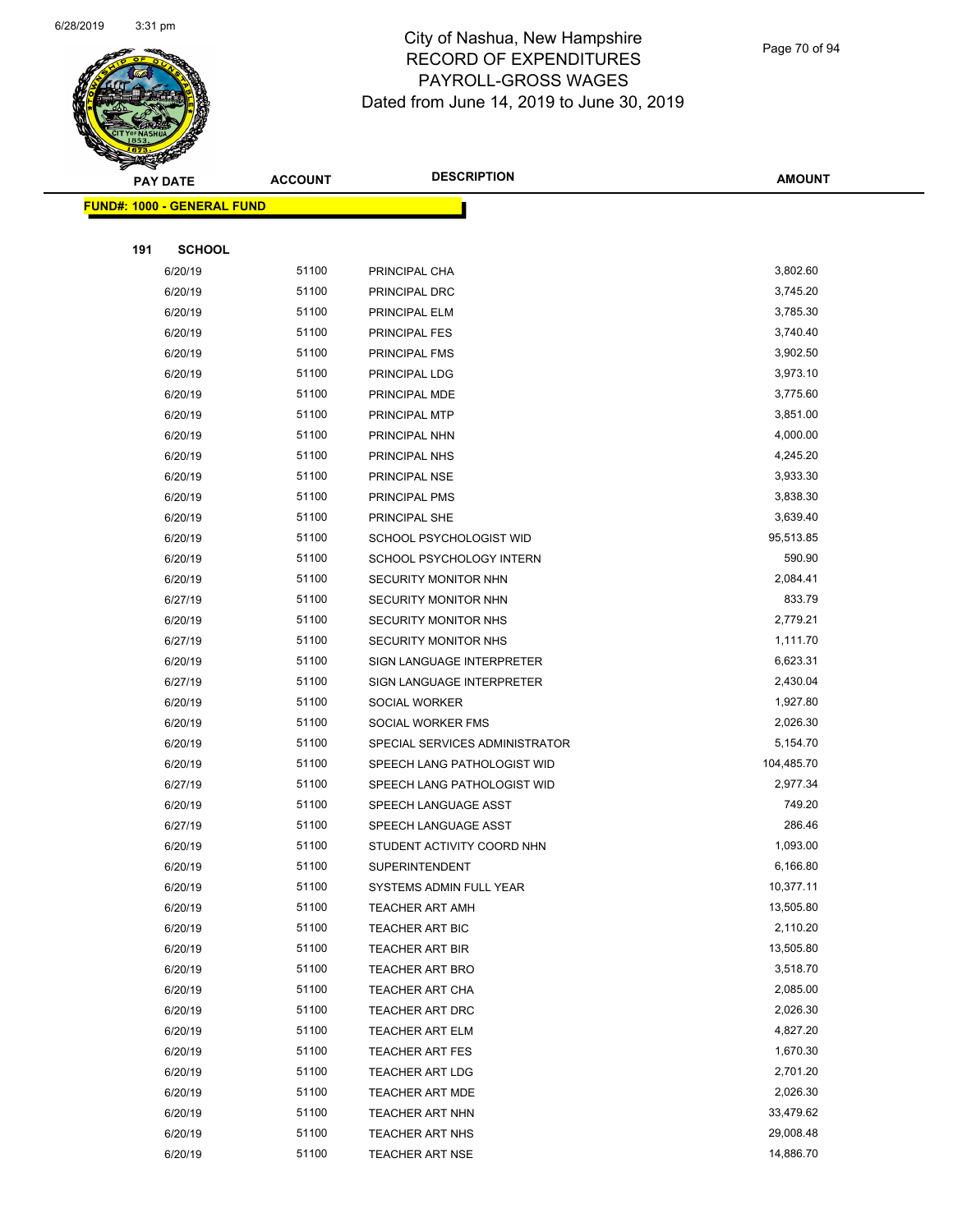

Page 71 of 94

| <b>Anthony</b><br><b>PAY DATE</b> |                                   | <b>ACCOUNT</b> | <b>DESCRIPTION</b>          | <b>AMOUNT</b> |
|-----------------------------------|-----------------------------------|----------------|-----------------------------|---------------|
|                                   | <b>FUND#: 1000 - GENERAL FUND</b> |                |                             |               |
|                                   |                                   |                |                             |               |
| 191                               | <b>SCHOOL</b>                     |                |                             |               |
|                                   | 6/20/19                           | 51100          | <b>TEACHER ART PMS</b>      | 11,822.42     |
|                                   | 6/20/19                           | 51100          | <b>TEACHER ART SHE</b>      | 1,472.37      |
|                                   | 6/20/19                           | 51100          | <b>TEACHER AUTO NHN</b>     | 2,701.20      |
|                                   | 6/20/19                           | 51100          | TEACHER BEHAVIOR SPEC WID   | 5,362.70      |
|                                   | 6/20/19                           | 51100          | TEACHER BIO TEC NHN         | 2,453.30      |
|                                   | 6/20/19                           | 51100          | TEACHER BUILD CONST NHS     | 2,701.20      |
|                                   | 6/20/19                           | 51100          | <b>TEACHER BUSINESS NHN</b> | 20,462.20     |
|                                   | 6/20/19                           | 51100          | <b>TEACHER BUSINESS NHS</b> | 31,863.46     |
|                                   | 6/20/19                           | 51100          | <b>TEACHER COMPUTER ELM</b> | 11,692.78     |
|                                   | 6/20/19                           | 51100          | <b>TEACHER COMPUTER FMS</b> | 15,072.70     |
|                                   | 6/20/19                           | 51100          | <b>TEACHER COMPUTER NHN</b> | 16,493.36     |
|                                   | 6/20/19                           | 51100          | <b>TEACHER COMPUTER NHS</b> | 1,561.40      |
|                                   | 6/20/19                           | 51100          | <b>TEACHER COMPUTER PMS</b> | 6,077.50      |
|                                   | 6/20/19                           | 51100          | TEACHER COSMETOLOGY NHN     | 4,495.70      |
|                                   | 6/20/19                           | 51100          | <b>TEACHER CULINARY NHN</b> | 5,466.70      |
|                                   | 6/20/19                           | 51100          | TEACHER DEAF NSE            | 6,496.58      |
|                                   | 6/20/19                           | 51100          | TEACHER DEAF WID            | 17,311.32     |
|                                   | 6/20/19                           | 51100          | <b>TEACHER DWSE AMH</b>     | 5,093.80      |
|                                   | 6/20/19                           | 51100          | <b>TEACHER DWSE BIR</b>     | 12,832.57     |
|                                   | 6/20/19                           | 51100          | TEACHER DWSE BRO            | 2,977.30      |
|                                   | 6/20/19                           | 51100          | <b>TEACHER DWSE CHA</b>     | 1,737.00      |
|                                   | 6/20/19                           | 51100          | <b>TEACHER DWSE ELM</b>     | 25,713.22     |
|                                   | 6/20/19                           | 51100          | <b>TEACHER DWSE FMS</b>     | 4,974.10      |
|                                   | 6/20/19                           | 51100          | TEACHER DWSE MDE            | 12,640.62     |
|                                   | 6/20/19                           | 51100          | <b>TEACHER DWSE NHS</b>     | 2,777.40      |
|                                   | 6/20/19                           | 51100          | <b>TEACHER DWSE SHE</b>     | 13,347.00     |
|                                   | 6/20/19                           | 51100          | TEACHER ECE NHS             | 5,770.40      |
|                                   | 6/20/19                           | 51100          | TEACHER ELECTRICAL NHS      | 13,505.80     |
|                                   | 6/20/19                           | 51100          | <b>TEACHER ELL AMH</b>      | 2,178.30      |
|                                   | 6/20/19                           | 51100          | TEACHER ELL BIC             | 1,927.80      |
|                                   | 6/20/19                           | 51100          | <b>TEACHER ELL BIR</b>      | 2,885.20      |
|                                   | 6/20/19                           | 51100          | TEACHER ELL DRC             | 16,851.16     |
|                                   | 6/20/19                           | 51100          | TEACHER ELL ELM             | 4,778.10      |
|                                   | 6/20/19                           | 51100          | TEACHER ELL FES             | 19,108.52     |
|                                   | 6/20/19                           | 51100          | <b>TEACHER ELL FMS</b>      | 1,865.80      |
|                                   | 6/20/19                           | 51100          | TEACHER ELL LDG             | 13,544.60     |
|                                   | 6/20/19                           | 51100          | <b>TEACHER ELL MTP</b>      | 2,885.20      |
|                                   | 6/20/19                           | 51100          | TEACHER ELL NHN             | 5,665.60      |
|                                   | 6/20/19                           | 51100          | TEACHER ELL NHS             | 11,188.90     |
|                                   | 6/20/19                           | 51100          | TEACHER ELL PMS             | 10,550.96     |
|                                   | 6/20/19                           | 51100          | TEACHER ELL SHE             | 2,016.90      |
|                                   | 6/20/19                           | 51100          | TEACHER ENGLISH ELM         | 66,982.68     |
|                                   | 6/20/19                           | 51100          | TEACHER ENGLISH FMS         | 57,992.46     |
|                                   | 6/20/19                           | 51100          | <b>TEACHER ENGLISH NHN</b>  | 89,246.81     |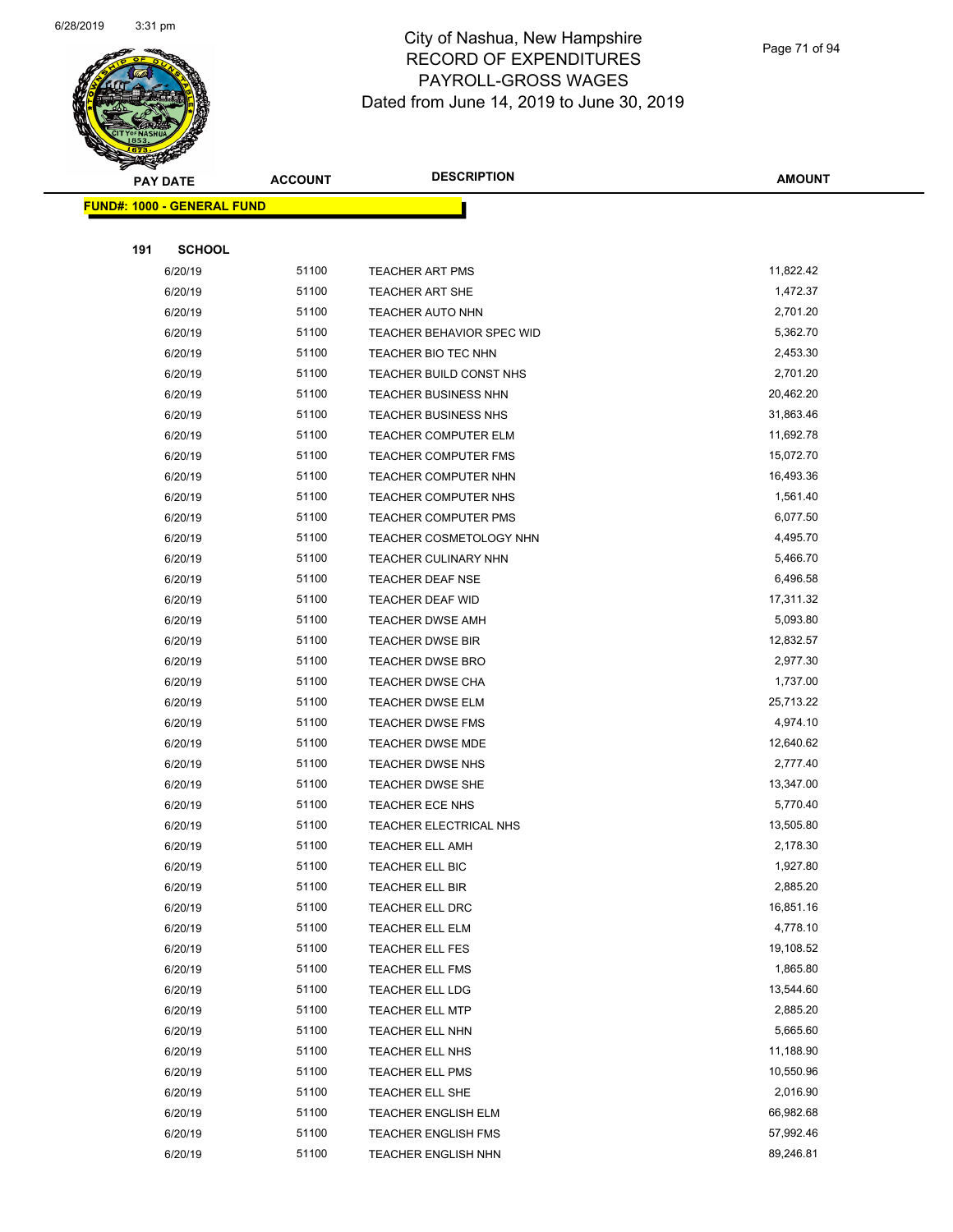

| T<br>$\mathcal{A}$ . | <b>PAY DATE</b>                   | <b>ACCOUNT</b> | <b>DESCRIPTION</b>         | <b>AMOUNT</b> |
|----------------------|-----------------------------------|----------------|----------------------------|---------------|
|                      | <b>FUND#: 1000 - GENERAL FUND</b> |                |                            |               |
|                      |                                   |                |                            |               |
| 191                  | <b>SCHOOL</b>                     |                |                            |               |
|                      | 6/20/19                           | 51100          | <b>TEACHER ENGLISH NHS</b> | 54,313.76     |
|                      | 6/20/19                           | 51100          | <b>TEACHER ENGLISH PMS</b> | 27,914.01     |
|                      | 6/20/19                           | 51100          | <b>TEACHER FACS ELM</b>    | 10,240.42     |
|                      | 6/20/19                           | 51100          | <b>TEACHER FACS FMS</b>    | 4,679.70      |
|                      | 6/20/19                           | 51100          | TEACHER FACS NHN           | 6,610.70      |
|                      | 6/20/19                           | 51100          | TEACHER FACS NHS           | 20,230.62     |
|                      | 6/20/19                           | 51100          | TEACHER FACS PMS           | 3,080.08      |
|                      | 6/20/19                           | 51100          | TEACHER FOREIGN LANG ELM   | 29,773.40     |
|                      | 6/20/19                           | 51100          | TEACHER FOREIGN LANG FMS   | 2,885.20      |
|                      | 6/20/19                           | 51100          | TEACHER FOREIGN LANG NHN   | 35,631.27     |
|                      | 6/20/19                           | 51100          | TEACHER FOREIGN LANG NHS   | 48,927.78     |
|                      | 6/20/19                           | 51100          | TEACHER FOREIGN LANG PMS   | 5,305.10      |
|                      | 6/20/19                           | 51100          | <b>TEACHER GR1 AMH</b>     | 19,690.80     |
|                      | 6/20/19                           | 51100          | <b>TEACHER GR1 BIC</b>     | 16,580.66     |
|                      | 6/20/19                           | 51100          | <b>TEACHER GR1 BIR</b>     | 33,352.14     |
|                      | 6/20/19                           | 51100          | TEACHER GR1 BRO            | 19,357.52     |
|                      | 6/20/19                           | 51100          | TEACHER GR1 CHA            | 8,103.60      |
|                      | 6/20/19                           | 51100          | <b>TEACHER GR1 DRC</b>     | 12,947.27     |
|                      | 6/20/19                           | 51100          | <b>TEACHER GR1 FES</b>     | 15,812.50     |
|                      | 6/20/19                           | 51100          | <b>TEACHER GR1 LDG</b>     | 13,782.98     |
|                      | 6/20/19                           | 51100          | <b>TEACHER GR1 MDE</b>     | 26,884.96     |
|                      | 6/20/19                           | 51100          | <b>TEACHER GR1 MTP</b>     | 18,084.32     |
|                      | 6/20/19                           | 51100          | <b>TEACHER GR1 NSE</b>     | 18,963.00     |
|                      | 6/20/19                           | 51100          | <b>TEACHER GR1 SHE</b>     | 8,561.80      |
|                      | 6/20/19                           | 51100          | <b>TEACHER GR2 AMH</b>     | 5,812.00      |
|                      | 6/20/19                           | 51100          | TEACHER GR2 BIC            | 40,823.96     |
|                      | 6/20/19                           | 51100          | <b>TEACHER GR2 BIR</b>     | 19,262.42     |
|                      | 6/20/19                           | 51100          | <b>TEACHER GR2 BRO</b>     | 16,391.00     |
|                      | 6/20/19                           | 51100          | <b>TEACHER GR2 CHA</b>     | 15,890.90     |
|                      | 6/20/19                           | 51100          | TEACHER GR2 DRC            | 4,807.80      |
|                      | 6/20/19                           | 51100          | <b>TEACHER GR2 FES</b>     | 28,384.58     |
|                      | 6/20/19                           | 51100          | <b>TEACHER GR2 LDG</b>     | 32,871.24     |
|                      | 6/20/19                           | 51100          | TEACHER GR2 MDE            | 21,372.40     |
|                      | 6/20/19                           | 51100          | <b>TEACHER GR2 MTP</b>     | 26,667.70     |
|                      | 6/20/19                           | 51100          | <b>TEACHER GR2 NSE</b>     | 6,951.80      |
|                      | 6/20/19                           | 51100          | TEACHER GR2 SHE            | 14,437.50     |
|                      | 6/20/19                           | 51100          | <b>TEACHER GR3 AMH</b>     | 17,587.90     |
|                      | 6/20/19                           | 51100          | <b>TEACHER GR3 BIC</b>     | 19,408.74     |
|                      | 6/20/19                           | 51100          | <b>TEACHER GR3 BIR</b>     | 20,344.62     |
|                      | 6/20/19                           | 51100          | <b>TEACHER GR3 BRO</b>     | 17,127.32     |
|                      | 6/20/19                           | 51100          | TEACHER GR3 CHA            | 18,544.05     |
|                      | 6/20/19                           | 51100          | TEACHER GR3 DRC            | 8,663.09      |
|                      | 6/20/19                           | 51100          | <b>TEACHER GR3 FES</b>     | 9,365.80      |
|                      | 6/20/19                           | 51100          | <b>TEACHER GR3 LDG</b>     | 21,175.50     |
|                      |                                   |                |                            |               |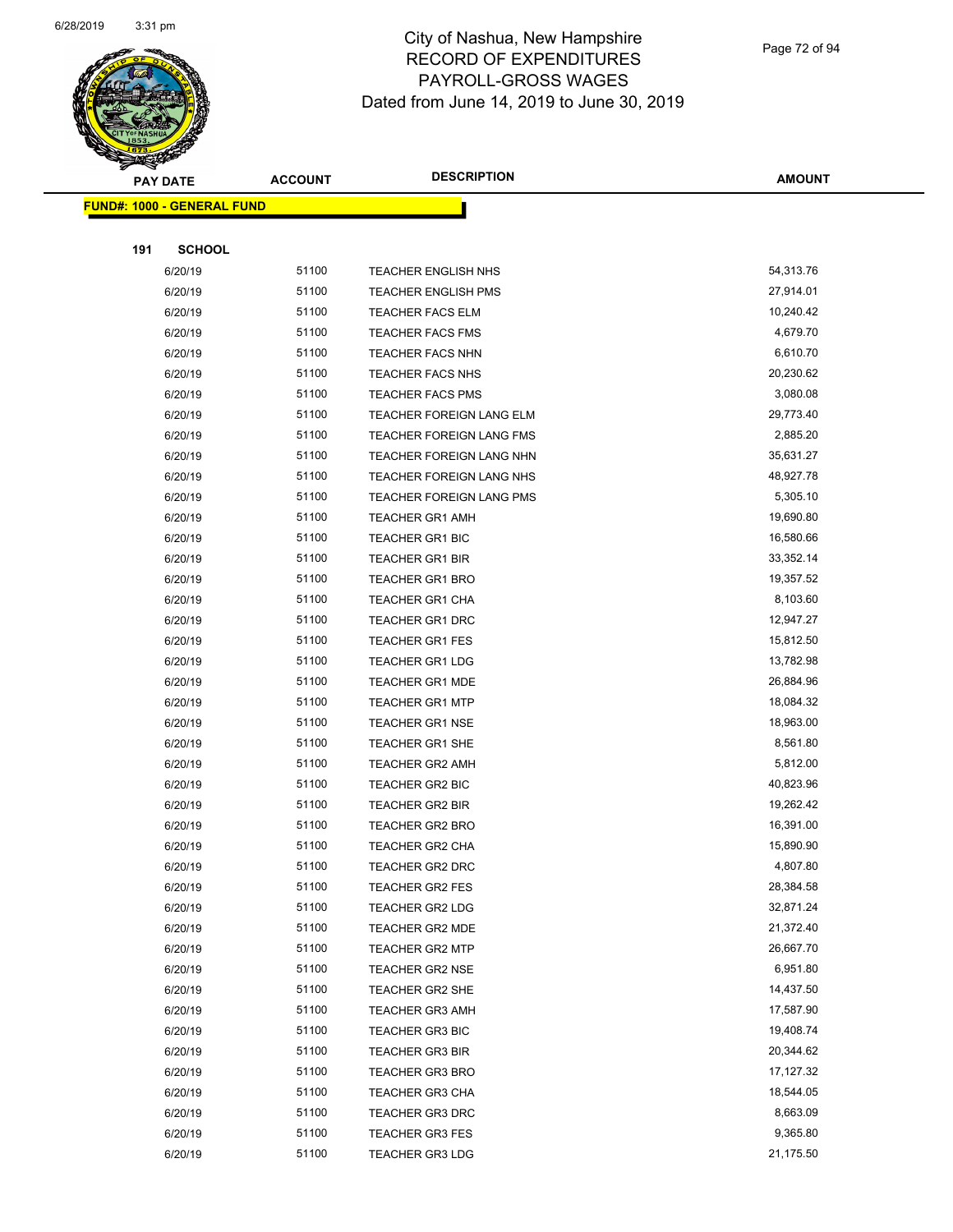

|     | <b>PAY DATE</b>                    | <b>ACCOUNT</b> | <b>DESCRIPTION</b>            | <b>AMOUNT</b> |
|-----|------------------------------------|----------------|-------------------------------|---------------|
|     | <u> FUND#: 1000 - GENERAL FUND</u> |                |                               |               |
|     |                                    |                |                               |               |
| 191 | <b>SCHOOL</b>                      |                |                               |               |
|     | 6/20/19                            | 51100          | <b>TEACHER GR3 MDE</b>        | 38,485.04     |
|     | 6/20/19                            | 51100          | <b>TEACHER GR3 MTP</b>        | 17,000.00     |
|     | 6/20/19                            | 51100          | <b>TEACHER GR3 NSE</b>        | 18,639.06     |
|     | 6/20/19                            | 51100          | <b>TEACHER GR3 SHE</b>        | 29,574.04     |
|     | 6/20/19                            | 51100          | <b>TEACHER GR4 AMH</b>        | 4,052.20      |
|     | 6/20/19                            | 51100          | <b>TEACHER GR4 BIC</b>        | 11,154.20     |
|     | 6/20/19                            | 51100          | <b>TEACHER GR4 BIR</b>        | 18,055.18     |
|     | 6/20/19                            | 51100          | <b>TEACHER GR4 BRO</b>        | 15,996.80     |
|     | 6/20/19                            | 51100          | <b>TEACHER GR4 CHA</b>        | 33,735.66     |
|     | 6/20/19                            | 51100          | TEACHER GR4 DRC               | 11,845.66     |
|     | 6/20/19                            | 51100          | <b>TEACHER GR4 FES</b>        | 16,344.78     |
|     | 6/20/19                            | 51100          | <b>TEACHER GR4 LDG</b>        | 34,425.64     |
|     | 6/20/19                            | 51100          | <b>TEACHER GR4 MDE</b>        | 21,539.82     |
|     | 6/20/19                            | 51100          | <b>TEACHER GR4 MTP</b>        | 15,187.06     |
|     | 6/20/19                            | 51100          | <b>TEACHER GR4 NSE</b>        | 25,975.58     |
|     | 6/20/19                            | 51100          | <b>TEACHER GR4 SHE</b>        | 4,754.00      |
|     | 6/20/19                            | 51100          | <b>TEACHER GR5 AMH</b>        | 15,332.36     |
|     | 6/20/19                            | 51100          | <b>TEACHER GR5 BIC</b>        | 20,922.32     |
|     | 6/20/19                            | 51100          | <b>TEACHER GR5 BIR</b>        | 19,445.52     |
|     | 6/20/19                            | 51100          | <b>TEACHER GR5 BRO</b>        | 17,311.32     |
|     | 6/20/19                            | 51100          | <b>TEACHER GR5 CHA</b>        | 28,357.89     |
|     | 6/27/19                            | 51100          | TEACHER GR5 CHA               | 1,340.68      |
|     | 6/20/19                            | 51100          | <b>TEACHER GR5 DRC</b>        | 27,051.38     |
|     | 6/20/19                            | 51100          | <b>TEACHER GR5 FES</b>        | 31,763.57     |
|     | 6/20/19                            | 51100          | <b>TEACHER GR5 LDG</b>        | 22,089.42     |
|     | 6/20/19                            | 51100          | <b>TEACHER GR5 MDE</b>        | 11,538.50     |
|     | 6/20/19                            | 51100          | <b>TEACHER GR5 MTP</b>        | 17,650.00     |
|     | 6/20/19                            | 51100          | <b>TEACHER GR5 NSE</b>        | 8,563.60      |
|     | 6/20/19                            | 51100          | <b>TEACHER GR5 SHE</b>        | 20,046.92     |
|     | 6/20/19                            | 51100          | TEACHER GR6 ELM               | 72,095.20     |
|     | 6/20/19                            | 51100          | <b>TEACHER GR6 FMS</b>        | 46,750.24     |
|     | 6/20/19                            | 51100          | <b>TEACHER GR6 PMS</b>        | 26,573.30     |
|     | 6/20/19                            | 51100          | <b>TEACHER GRAPH NHS</b>      | 3,475.80      |
|     | 6/20/19                            | 51100          | <b>TEACHER GRAPHICS NHN</b>   | 5,893.50      |
|     | 6/20/19                            | 51100          | TEACHER HEALTH NHN            | 3,518.70      |
|     | 6/20/19                            | 51100          | TEACHER HEALTH NHS            | 2,701.20      |
|     | 6/20/19                            | 51100          | TEACHER HEALTHOC NHS          | 5,058.40      |
|     | 6/20/19                            | 51100          | TEACHER HVAC NHS              | 1,951.10      |
|     | 6/20/19                            | 51100          | TEACHER IN SCH SUSPENSION ELM | 1,805.70      |
|     | 6/20/19                            | 51100          | TEACHER IN SCH SUSPENSION NHN | 2,885.20      |
|     | 6/20/19                            | 51100          | TEACHER IN SCH SUSPENSION NHS | 1,582.70      |
|     | 6/20/19                            | 51100          | TEACHER INST SPED WID         | 2,885.20      |
|     | 6/20/19                            | 51100          | <b>TEACHER KIND AMH</b>       | 17,311.32     |
|     | 6/20/19                            | 51100          | <b>TEACHER KIND BIC</b>       | 33,419.24     |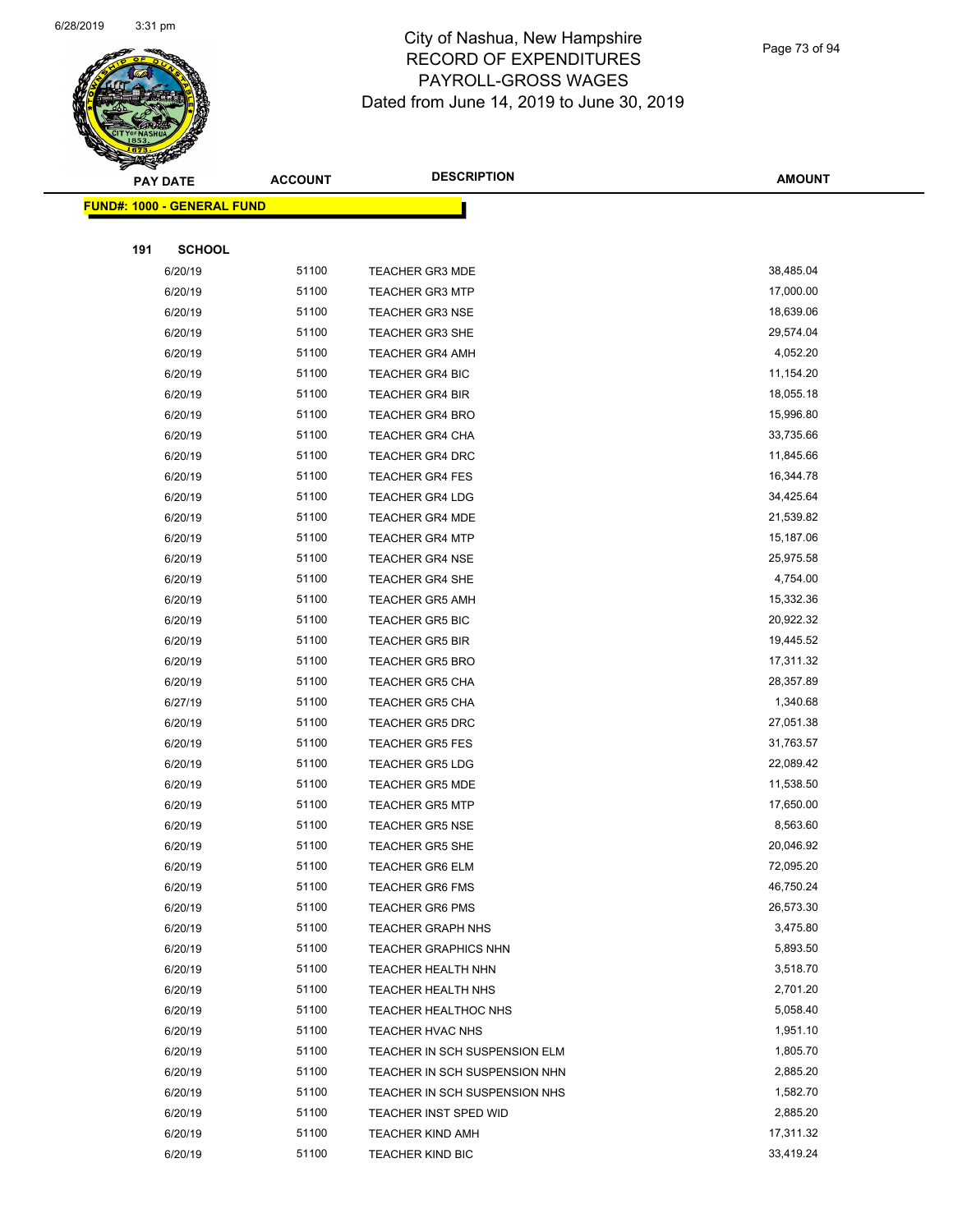

| <b>PAY DATE</b> |                                   | <b>ACCOUNT</b> | <b>DESCRIPTION</b>       | <b>AMOUNT</b>         |
|-----------------|-----------------------------------|----------------|--------------------------|-----------------------|
|                 | <b>FUND#: 1000 - GENERAL FUND</b> |                |                          |                       |
|                 |                                   |                |                          |                       |
| 191             | <b>SCHOOL</b>                     |                |                          |                       |
|                 | 6/20/19                           | 51100          | <b>TEACHER KIND BIR</b>  | 14,781.40             |
|                 | 6/20/19                           | 51100          | <b>TEACHER KIND BRO</b>  | 16,483.10             |
|                 | 6/20/19                           | 51100          | <b>TEACHER KIND CHA</b>  | 16,403.30             |
|                 | 6/20/19                           | 51100          | <b>TEACHER KIND DRC</b>  | 9,471.10              |
|                 | 6/20/19                           | 51100          | <b>TEACHER KIND FES</b>  | 28,640.10             |
|                 | 6/20/19                           | 51100          | <b>TEACHER KIND LDG</b>  | 29,134.06             |
|                 | 6/20/19                           | 51100          | TEACHER KIND MDE         | 8,719.20              |
|                 | 6/20/19                           | 51100          | <b>TEACHER KIND MTP</b>  | 6,034.40              |
|                 | 6/20/19                           | 51100          | <b>TEACHER KIND NSE</b>  | 5,064.60              |
|                 | 6/20/19                           | 51100          | <b>TEACHER KIND SHE</b>  | 6,897.00              |
|                 | 6/20/19                           | 51100          | <b>TEACHER MATH ELM</b>  | 44,424.24             |
|                 | 6/20/19                           | 51100          | <b>TEACHER MATH FMS</b>  | 26,146.52             |
|                 | 6/20/19                           | 51100          | <b>TEACHER MATH NHN</b>  | 68,331.53             |
|                 | 6/20/19                           | 51100          | <b>TEACHER MATH NHS</b>  | 106,465.90            |
|                 | 6/20/19                           | 51100          | <b>TEACHER MATH PMS</b>  | 37,365.92             |
|                 | 6/20/19                           | 51100          | <b>TEACHER MUSIC AMH</b> | 1,819.70              |
|                 | 6/20/19                           | 51100          | TEACHER MUSIC BIC        | 13,505.80             |
|                 | 6/20/19                           | 51100          | <b>TEACHER MUSIC BIR</b> | 1,730.40              |
|                 | 6/20/19                           | 51100          | <b>TEACHER MUSIC BRO</b> | 1,602.80              |
|                 | 6/20/19                           | 51100          | <b>TEACHER MUSIC CHA</b> | 2,885.20              |
|                 | 6/20/19                           | 51100          | <b>TEACHER MUSIC DRC</b> | 2,793.20              |
|                 | 6/20/19                           | 51100          | TEACHER MUSIC ELM        | 16,156.52             |
|                 | 6/20/19                           | 51100          | <b>TEACHER MUSIC FES</b> | 1,670.30              |
|                 | 6/20/19                           | 51100          | <b>TEACHER MUSIC FMS</b> | 5,770.40              |
|                 | 6/20/19                           | 51100          | <b>TEACHER MUSIC MDE</b> | 2,110.20              |
|                 | 6/20/19                           | 51100          | TEACHER MUSIC NHN        | 4,690.90              |
|                 | 6/20/19                           | 51100          | TEACHER MUSIC NHS        | 26,629.92             |
|                 | 6/20/19                           | 51100          | <b>TEACHER MUSIC NSE</b> | 13,134.04             |
|                 | 6/20/19                           | 51100          | <b>TEACHER MUSIC PMS</b> | 4,250.60              |
|                 | 6/20/19                           | 51100          | TEACHER MUSIC SHE        | 13,505.80             |
|                 | 6/20/19                           | 51100          | TEACHER PE BIC           | 12,454.84             |
|                 | 6/20/19                           | 51100          | TEACHER PE BIR           | 2,977.30              |
|                 | 6/20/19                           | 51100          | <b>TEACHER PE BRO</b>    | 2,793.20              |
|                 | 6/20/19                           | 51100          | TEACHER PE CHA           | 13,371.92             |
|                 | 6/20/19                           | 51100          | TEACHER PE DRC           | 2,885.20              |
|                 | 6/20/19                           | 51100          | TEACHER PE ELM           | 9,873.22              |
|                 | 6/20/19                           | 51100          | TEACHER PE FES           | 1,730.40              |
|                 | 6/20/19                           | 51100          | TEACHER PE FMS           | 16,207.00             |
|                 | 6/20/19                           | 51100          | TEACHER PE LDG           | 1,974.29              |
|                 | 6/20/19                           | 51100          | <b>TEACHER PE MDE</b>    | 14,886.70             |
|                 | 6/20/19                           | 51100<br>51100 | <b>TEACHER PE MTP</b>    | 1,607.10<br>10,585.70 |
|                 | 6/20/19                           | 51100          | TEACHER PE NHN           | 9,542.20              |
|                 | 6/20/19                           | 51100          | TEACHER PE NHS           | 2,943.90              |
|                 | 6/20/19                           |                | TEACHER PE NSE           |                       |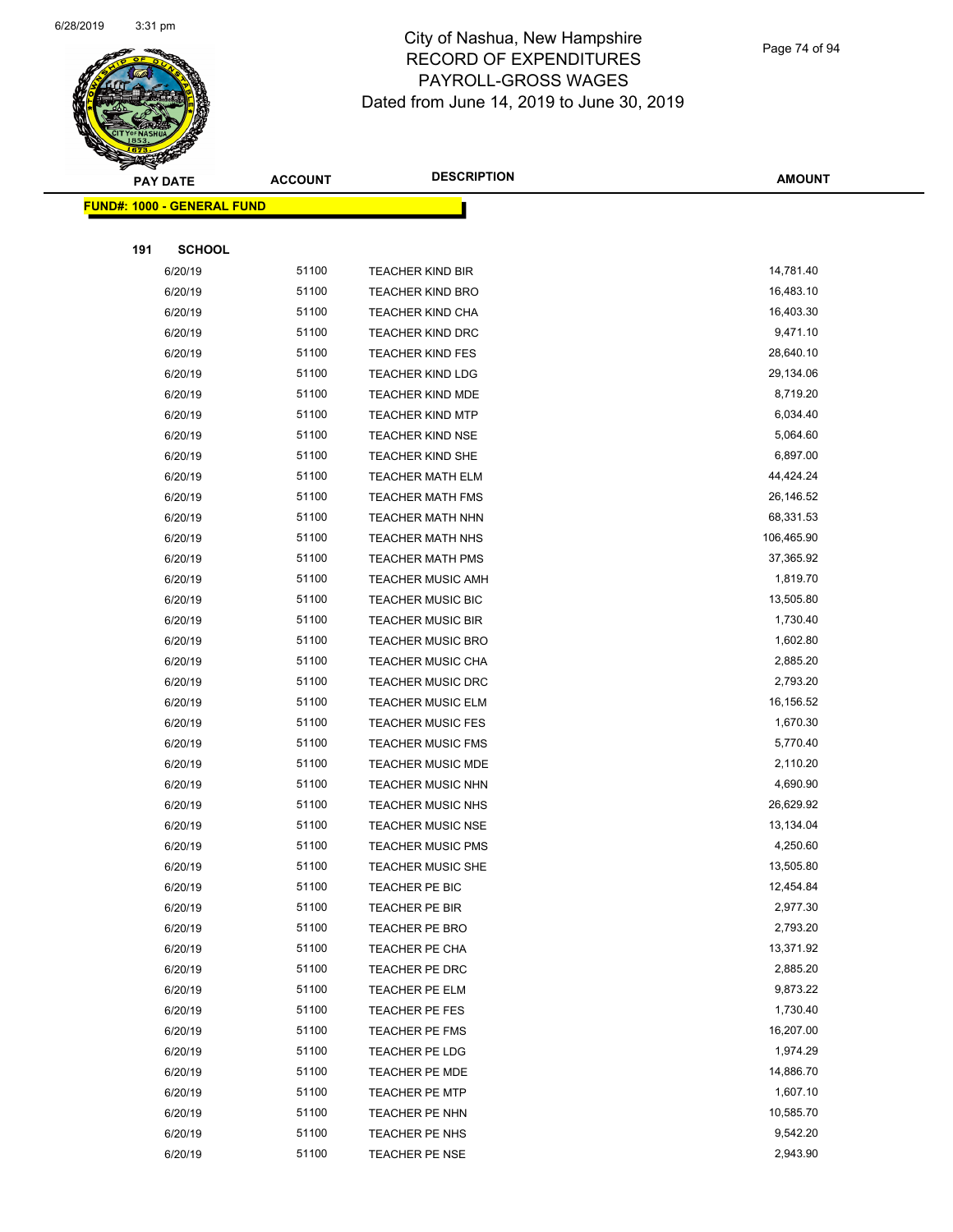

Page 75 of 94

| $\sum_{i=1}^n a_i$<br><b>PAY DATE</b> | <b>ACCOUNT</b> | <b>DESCRIPTION</b>           | <b>AMOUNT</b> |
|---------------------------------------|----------------|------------------------------|---------------|
| FUND#: 1000 - GENERAL FUND            |                |                              |               |
|                                       |                |                              |               |
| 191<br><b>SCHOOL</b>                  |                |                              |               |
| 6/20/19                               | 51100          | TEACHER PE PMS               | 3,597.50      |
| 6/20/19                               | 51100          | TEACHER PE SHE               | 13,677.92     |
| 6/20/19                               | 51100          | TEACHER PRE SCHOOL BIR       | 4,570.00      |
| 6/20/19                               | 51100          | TEACHER PRESCHOOL BIC        | 5,678.40      |
| 6/20/19                               | 51100          | TEACHER PRESCHOOL BRO        | 23,176.72     |
| 6/20/19                               | 51100          | <b>TEACHER PRESCHOOL MTP</b> | 1,730.40      |
| 6/20/19                               | 51100          | TEACHER PRESCHOOL NHS        | 802.30        |
| 6/20/19                               | 51100          | <b>TEACHER PRESCHOOL NSE</b> | 9,028.00      |
| 6/20/19                               | 51100          | <b>TEACHER READ AMH</b>      | 14,886.70     |
| 6/20/19                               | 51100          | TEACHER READ BIC             | 2,885.20      |
| 6/20/19                               | 51100          | TEACHER READ BIR             | 2,885.20      |
| 6/20/19                               | 51100          | <b>TEACHER READ BRO</b>      | 2,885.20      |
| 6/20/19                               | 51100          | <b>TEACHER READ CHA</b>      | 2,085.00      |
| 6/20/19                               | 51100          | TEACHER READ DRC             | 14,886.70     |
| 6/20/19                               | 51100          | TEACHER READ ELM             | 5,862.50      |
| 6/20/19                               | 51100          | <b>TEACHER READ FES</b>      | 2,885.20      |
| 6/20/19                               | 51100          | <b>TEACHER READ FMS</b>      | 2,885.20      |
| 6/20/19                               | 51100          | <b>TEACHER READ LDG</b>      | 3,518.70      |
| 6/20/19                               | 51100          | <b>TEACHER READ MDE</b>      | 2,885.20      |
| 6/20/19                               | 51100          | <b>TEACHER READ MTP</b>      | 2,257.00      |
| 6/20/19                               | 51100          | <b>TEACHER READ NHN</b>      | 1,951.10      |
| 6/20/19                               | 51100          | <b>TEACHER READ NHS</b>      | 14,426.12     |
| 6/20/19                               | 51100          | <b>TEACHER READ NSE</b>      | 14,426.12     |
| 6/20/19                               | 51100          | <b>TEACHER READ PMS</b>      | 2,885.20      |
| 6/20/19                               | 51100          | TEACHER READ SHE             | 2,885.20      |
| 6/28/19                               | 51100          | TEACHER READ SHE             | 1,630.76      |
| 6/20/19                               | 51100          | <b>TEACHER ROTC NHN</b>      | 4,904.80      |
| 6/20/19                               | 51100          | <b>TEACHER SCIENCE ELM</b>   | 31,965.40     |
| 6/20/19                               | 51100          | <b>TEACHER SCIENCE FMS</b>   | 12,144.39     |
| 6/20/19                               | 51100          | <b>TEACHER SCIENCE NHN</b>   | 60,115.94     |
| 6/20/19                               | 51100          | TEACHER SCIENCE NHS          | 50,977.37     |
| 6/20/19                               | 51100          | <b>TEACHER SCIENCE PMS</b>   | 34,269.58     |
| 6/20/19                               | 51100          | TEACHER SOCIAL STUDIES ELM   | 58,069.78     |
| 6/20/19                               | 51100          | TEACHER SOCIAL STUDIES FMS   | 35,920.22     |
| 6/20/19                               | 51100          | TEACHER SOCIAL STUDIES NHN   | 40,508.81     |
| 6/20/19                               | 51100          | TEACHER SOCIAL STUDIES NHS   | 122,828.02    |
| 6/20/19                               | 51100          | TEACHER SOCIAL STUDIES PMS   | 35,466.28     |
| 6/20/19                               | 51100          | <b>TEACHER SPED AMH</b>      | 6,310.70      |
| 6/20/19                               | 51100          | <b>TEACHER SPED BIC</b>      | 5,483.50      |
| 6/20/19                               | 51100          | TEACHER SPED BIR             | 5,586.40      |
| 6/20/19                               | 51100          | TEACHER SPED BRO             | 6,445.20      |
| 6/20/19                               | 51100          | <b>TEACHER SPED CHA</b>      | 18,762.80     |
| 6/20/19                               | 51100          | TEACHER SPED DRC             | 5,483.40      |
| 6/20/19                               | 51100          | <b>TEACHER SPED ELM</b>      | 47,819.92     |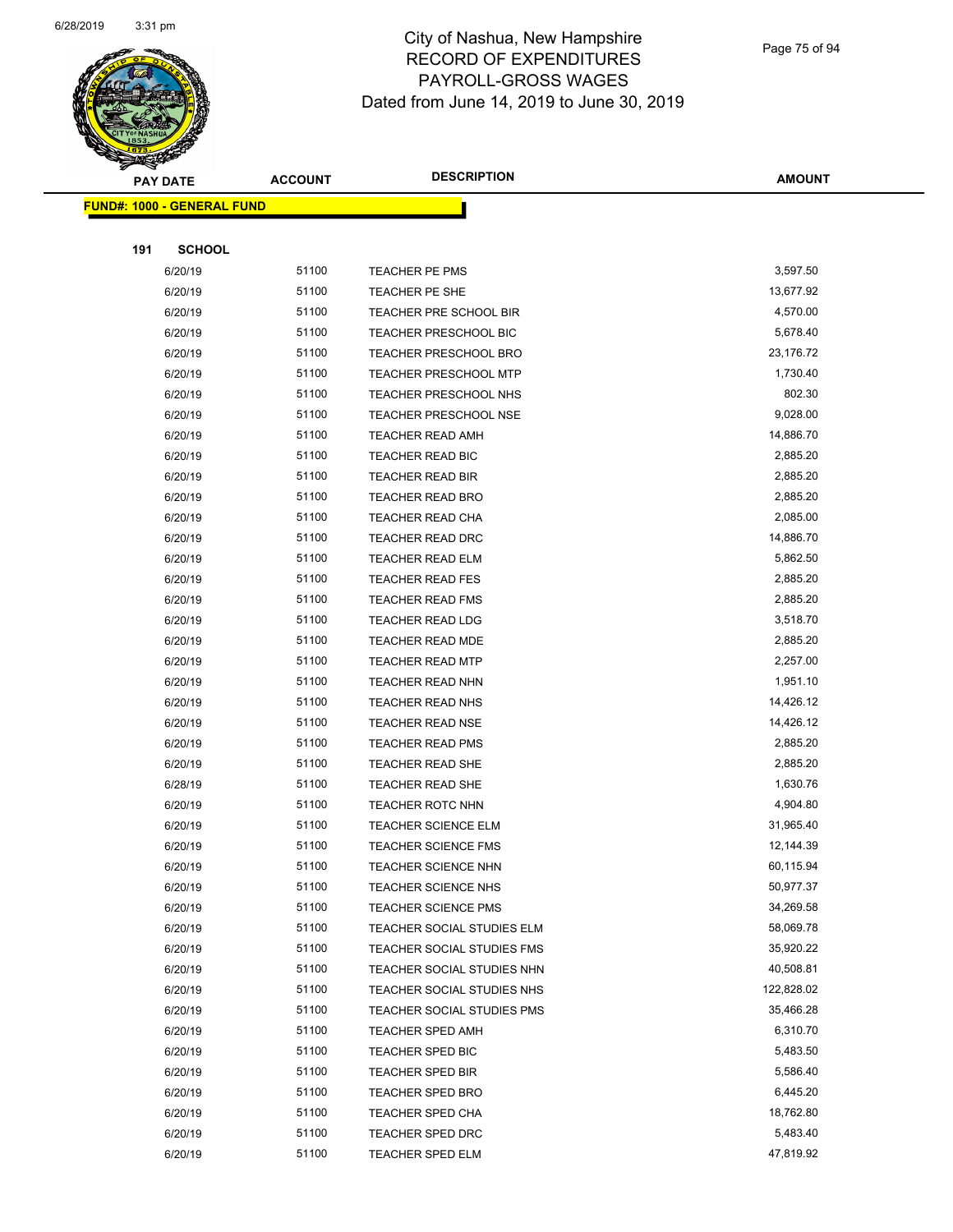

Page 76 of 94

| $\tilde{\phantom{a}}$<br><b>PAY DATE</b> | <b>ACCOUNT</b> | <b>DESCRIPTION</b>                | <b>AMOUNT</b> |
|------------------------------------------|----------------|-----------------------------------|---------------|
| <u> FUND#: 1000 - GENERAL FUND</u>       |                |                                   |               |
|                                          |                |                                   |               |
| 191<br><b>SCHOOL</b>                     |                |                                   |               |
| 6/20/19                                  | 51100          | <b>TEACHER SPED FES</b>           | 3,273.10      |
| 6/20/19                                  | 51100          | <b>TEACHER SPED FMS</b>           | 12,831.50     |
| 6/20/19                                  | 51100          | <b>TEACHER SPED LDG</b>           | 17,969.52     |
| 6/20/19                                  | 51100          | <b>TEACHER SPED MDE</b>           | 4,727.70      |
| 6/20/19                                  | 51100          | <b>TEACHER SPED MTP</b>           | 3,870.40      |
| 6/20/19                                  | 51100          | <b>TEACHER SPED NHN</b>           | 46,155.02     |
| 6/20/19                                  | 51100          | <b>TEACHER SPED NHS</b>           | 66,009.56     |
| 6/20/19                                  | 51100          | <b>TEACHER SPED PMS</b>           | 24,577.50     |
| 6/20/19                                  | 51100          | <b>TEACHER SPED SHE</b>           | 23,561.50     |
| 6/20/19                                  | 51100          | TEACHER TECHED ELM                | 8,536.90      |
| 6/20/19                                  | 51100          | <b>TEACHER TECHED FMS</b>         | 10,710.36     |
| 6/20/19                                  | 51100          | TEACHER TECHED NHN                | 21,015.88     |
| 6/20/19                                  | 51100          | TEACHER TECHED NHS                | 11,264.90     |
| 6/20/19                                  | 51100          | <b>TEACHER TECHED PMS</b>         | 5,770.40      |
| 6/20/19                                  | 51100          | TEACHER TV PROD NHS               | 2,885.20      |
| 6/20/19                                  | 51100          | <b>TEACHER VISION WID</b>         | 5,196.82      |
| 6/20/19                                  | 51100          | TECH INTERGRATION ASST AMH        | 677.35        |
| 6/27/19                                  | 51100          | TECH INTERGRATION ASST AMH        | 276.36        |
| 6/20/19                                  | 51100          | TECH INTERGRATION ASST BIC        | 582.04        |
| 6/27/19                                  | 51100          | TECH INTERGRATION ASST BIC        | 228.16        |
| 6/20/19                                  | 51100          | TECH INTERGRATION ASST CHA        | 540.00        |
| 6/27/19                                  | 51100          | TECH INTERGRATION ASST CHA        | 211.50        |
| 6/20/19                                  | 51100          | TECH INTERGRATION ASST FES        | 592.91        |
| 6/27/19                                  | 51100          | TECH INTERGRATION ASST FES        | 241.02        |
| 6/20/19                                  | 51100          | TECH INTERGRATION ASST LDG        | 520.41        |
| 6/27/19                                  | 51100          | TECH INTERGRATION ASST LDG        | 219.12        |
| 6/20/19                                  | 51100          | TECH INTERGRATION ASST MDE        | 549.00        |
| 6/27/19                                  | 51100          | TECH INTERGRATION ASST MDE        | 216.00        |
| 6/20/19                                  | 51100          | <b>TECH INTERGRATION ASST MTP</b> | 481.20        |
| 6/27/19                                  | 51100          | TECH INTERGRATION ASST MTP        | 208.36        |
| 6/20/19                                  | 51100          | TECH INTERGRATION ASST SHE        | 573.96        |
| 6/27/19                                  | 51100          | TECH INTERGRATION ASST SHE        | 218.28        |
| 6/20/19                                  | 51100          | TITLE ONE PARA FES                | 432.68        |
| 6/27/19                                  | 51100          | TITLE ONE PARA FES                | 400.02        |
| 6/20/19                                  | 51200          | CLERICAL BOARD OF ED SUP          | 714.58        |
| 6/27/19                                  | 51200          | CLERICAL BOARD OF ED SUP          | 708.91        |
| 6/20/19                                  | 51200          | CLERICAL PRINCIPAL ELM            | 220.00        |
| 6/27/19                                  | 51200          | CLERICAL PRINCIPAL ELM            | 75.00         |
| 6/20/19                                  | 51200          | <b>CROSSING GUARD WPO</b>         | 2,388.68      |
| 6/27/19                                  | 51200          | <b>CROSSING GUARD WPO</b>         | 836.40        |
| 6/27/19                                  | 51200          | <b>CUSTODIAN AMH</b>              | 15.59         |
| 6/20/19                                  | 51200          | CUSTODIAN ASST HEAD NHN           | 89.91         |
| 6/27/19                                  | 51200          | <b>CUSTODIAN ASST HEAD NHN</b>    | 89.91         |
| 6/27/19                                  | 51200          | <b>CUSTODIAN BRO</b>              | 15.59         |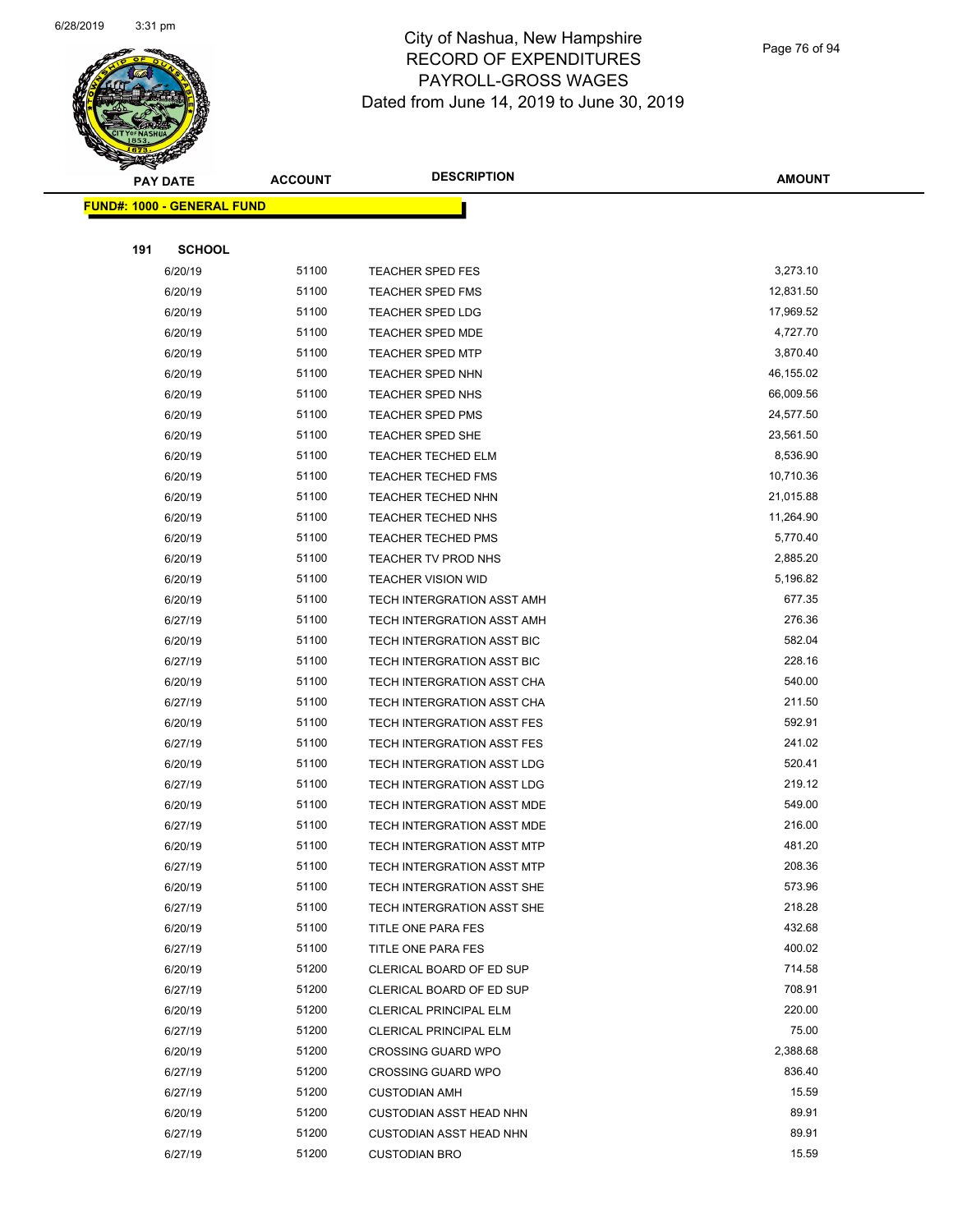

Page 77 of 94

| $\blacktriangleleft$ .<br><b>PAY DATE</b> | <b>ACCOUNT</b> | <b>DESCRIPTION</b>              | <b>AMOUNT</b> |
|-------------------------------------------|----------------|---------------------------------|---------------|
| <b>FUND#: 1000 - GENERAL FUND</b>         |                |                                 |               |
|                                           |                |                                 |               |
| 191<br><b>SCHOOL</b>                      |                |                                 |               |
| 6/20/19                                   | 51200          | <b>CUSTODIAN CHA</b>            | 312.66        |
| 6/20/19                                   | 51200          | <b>CUSTODIAN HEAD BRO</b>       | 77.95         |
| 6/27/19                                   | 51200          | <b>CUSTODIAN HEAD BRO</b>       | 31.18         |
| 6/27/19                                   | 51200          | <b>CUSTODIAN HEAD MDE</b>       | 30.00         |
| 6/27/19                                   | 51200          | <b>CUSTODIAN HEAD MTP</b>       | 15.59         |
| 6/20/19                                   | 51200          | <b>CUSTODIAN MTP</b>            | 77.95         |
| 6/20/19                                   | 51200          | DIRECTOR ADULT ED               | 2,658.30      |
| 6/20/19                                   | 51200          | ELL OUTREACH WORKER HOURLY      | 375.00        |
| 6/27/19                                   | 51200          | ELL OUTREACH WORKER HOURLY      | 156.25        |
| 6/20/19                                   | 51200          | FOOD SERVICE ASST PT AMH        | 50.00         |
| 6/27/19                                   | 51200          | FOOD SERVICE ASST PT AMH        | 10.00         |
| 6/20/19                                   | 51200          | FOOD SERVICE ASST PT CHA        | 40.00         |
| 6/27/19                                   | 51200          | FOOD SERVICE ASST PT CHA        | 20.00         |
| 6/20/19                                   | 51200          | FOOD SERVICE ASST PT MDE        | 12.50         |
| 6/27/19                                   | 51200          | <b>FOOD SERVICE ASST PT MDE</b> | 5.00          |
| 6/20/19                                   | 51200          | FOOD SERVICE ASST PT NHS        | 45.21         |
| 6/27/19                                   | 51200          | FOOD SERVICE ASST PT NHS        | 18.08         |
| 6/20/19                                   | 51200          | GUIDANCE COUNSELOR NHS          | 1,704.90      |
| 6/20/19                                   | 51200          | LUNCH MONITOR AMH               | 444.65        |
| 6/27/19                                   | 51200          | LUNCH MONITOR AMH               | 83.75         |
| 6/20/19                                   | 51200          | LUNCH MONITOR BIC               | 724.72        |
| 6/27/19                                   | 51200          | LUNCH MONITOR BIC               | 124.16        |
| 6/20/19                                   | 51200          | LUNCH MONITOR BIR               | 488.24        |
| 6/27/19                                   | 51200          | LUNCH MONITOR BIR               | 91.48         |
| 6/20/19                                   | 51200          | LUNCH MONITOR BRO               | 463.63        |
| 6/27/19                                   | 51200          | LUNCH MONITOR BRO               | 81.78         |
| 6/20/19                                   | 51200          | LUNCH MONITOR CHA               | 801.17        |
| 6/27/19                                   | 51200          | LUNCH MONITOR CHA               | 138.60        |
| 6/20/19                                   | 51200          | LUNCH MONITOR DRC               | 451.04        |
| 6/27/19                                   | 51200          | LUNCH MONITOR DRC               | 88.48         |
| 6/20/19                                   | 51200          | LUNCH MONITOR ELM               | 147.26        |
| 6/27/19                                   | 51200          | LUNCH MONITOR ELM               | 20.21         |
| 6/20/19                                   | 51200          | LUNCH MONITOR FES               | 436.00        |
| 6/27/19                                   | 51200          | LUNCH MONITOR FES               | 95.28         |
| 6/20/19                                   | 51200          | LUNCH MONITOR FMS               | 241.97        |
| 6/27/19                                   | 51200          | <b>LUNCH MONITOR FMS</b>        | 55.90         |
| 6/20/19                                   | 51200          | LUNCH MONITOR LDG               | 883.05        |
| 6/27/19                                   | 51200          | LUNCH MONITOR LDG               | 173.51        |
| 6/20/19                                   | 51200          | LUNCH MONITOR MDE               | 756.47        |
| 6/27/19                                   | 51200          | LUNCH MONITOR MDE               | 127.04        |
| 6/20/19                                   | 51200          | <b>LUNCH MONITOR MTP</b>        | 346.50        |
| 6/27/19                                   | 51200          | LUNCH MONITOR MTP               | 69.30         |
| 6/20/19                                   | 51200          | LUNCH MONITOR NHN               | 285.91        |
| 6/20/19                                   | 51200          | LUNCH MONITOR NHS               | 92.40         |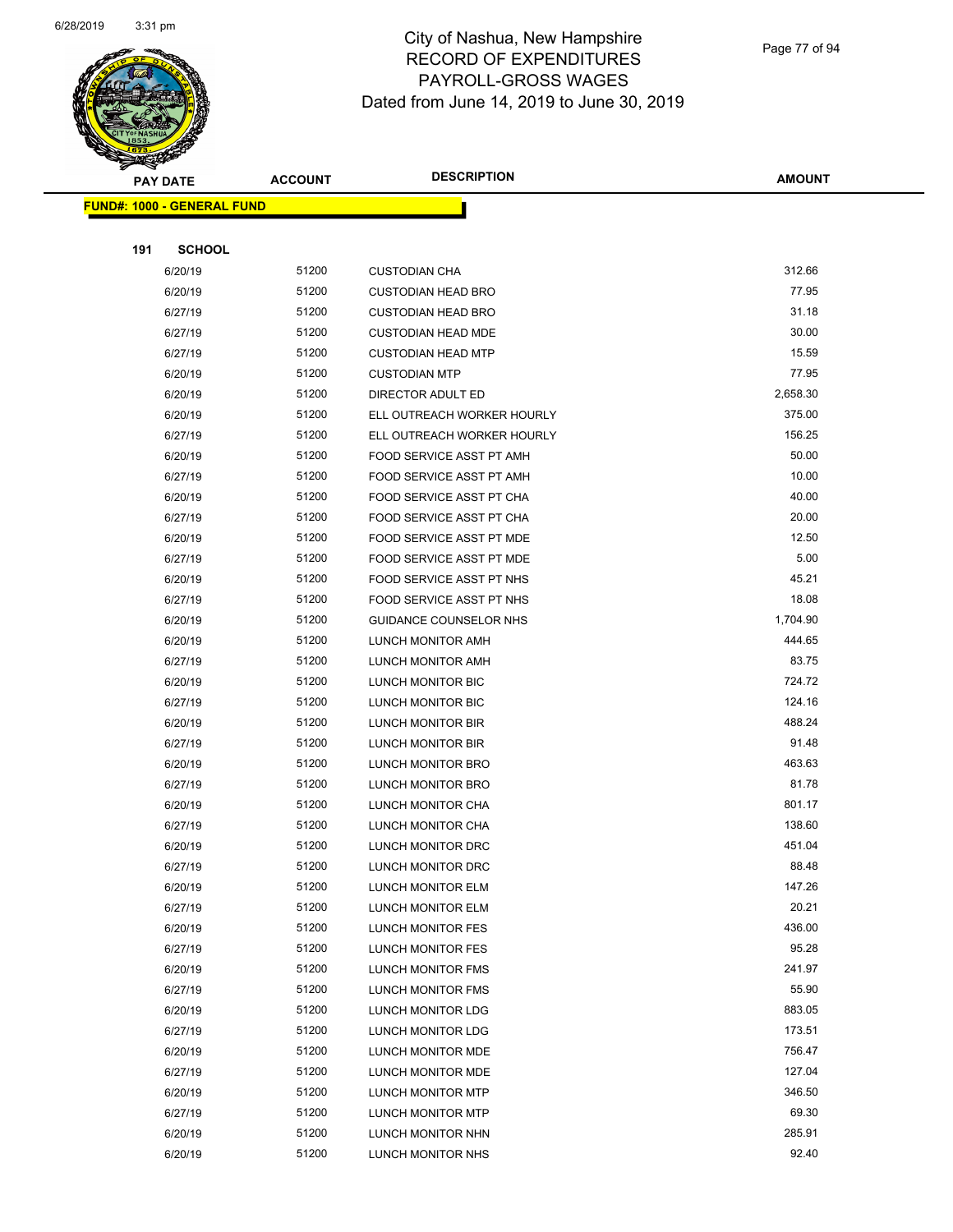

Page 78 of 94

| <b>STARTING CARDS</b> |                                   |                |                     |               |
|-----------------------|-----------------------------------|----------------|---------------------|---------------|
|                       | <b>PAY DATE</b>                   | <b>ACCOUNT</b> | <b>DESCRIPTION</b>  | <b>AMOUNT</b> |
|                       | <b>FUND#: 1000 - GENERAL FUND</b> |                |                     |               |
|                       |                                   |                |                     |               |
| 191                   | <b>SCHOOL</b>                     |                |                     |               |
|                       | 6/20/19                           | 51200          | LUNCH MONITOR NSE   | 533.87        |
|                       | 6/27/19                           | 51200          | LUNCH MONITOR NSE   | 84.67         |
|                       | 6/20/19                           | 51200          | LUNCH MONITOR PMS   | 326.30        |
|                       | 6/27/19                           | 51200          | LUNCH MONITOR PMS   | 65.26         |
|                       | 6/20/19                           | 51200          | LUNCH MONITOR SHE   | 546.34        |
|                       | 6/27/19                           | 51200          | LUNCH MONITOR SHE   | 111.58        |
|                       | 6/20/19                           | 51200          | PARA PRE SCHOOL BIR | 544.94        |
|                       | 6/27/19                           | 51200          | PARA PRE SCHOOL BIR | 274.44        |
|                       | 6/20/19                           | 51200          | PARA DW SPEC ED BIR | 965.78        |
|                       | 6/27/19                           | 51200          | PARA DW SPEC ED BIR | 314.07        |
|                       | 6/20/19                           | 51200          | PARA DW SPEC ED MDE | 198.55        |
|                       | 6/27/19                           | 51200          | PARA DW SPEC ED MDE | 68.59         |
|                       | 6/20/19                           | 51200          | PARA ELL FES        | 75.00         |
|                       | 6/27/19                           | 51200          | PARA ELL FES        | 7.50          |
|                       | 6/20/19                           | 51200          | PARA INST AMH       | 936.34        |
|                       | 6/27/19                           | 51200          | PARA INST AMH       | 420.46        |
|                       | 6/20/19                           | 51200          | PARA INST BIC       | 737.19        |
|                       | 6/27/19                           | 51200          | PARA INST BIC       | 385.36        |
|                       | 6/20/19                           | 51200          | PARA INST BIR       | 25.00         |
|                       | 6/27/19                           | 51200          | PARA INST BIR       | 10.00         |
|                       | 6/20/19                           | 51200          | PARA INST DRC       | 70.00         |
|                       | 6/27/19                           | 51200          | PARA INST DRC       | 28.00         |
|                       | 6/20/19                           | 51200          | PARA INST FES       | 37.50         |
|                       | 6/27/19                           | 51200          | PARA INST FES       | 7.50          |
|                       | 6/20/19                           | 51200          | PARA INST FMS       | 25.00         |
|                       | 6/27/19                           | 51200          | PARA INST FMS       | 10.00         |
|                       | 6/20/19                           | 51200          | PARA INST LDG       | 12.50         |
|                       | 6/27/19                           | 51200          | PARA INST LDG       | 5.00          |
|                       | 6/20/19                           | 51200          | PARA INST MTP       | 371.80        |
|                       |                                   | 51200          |                     | 315.93        |
|                       | 6/27/19                           | 51200          | PARA INST MTP       | 310.40        |
|                       | 6/20/19                           | 51200          | PARA INST NHN       | 242.50        |
|                       | 6/27/19                           |                | PARA INST NHN       |               |
|                       | 6/20/19                           | 51200          | PARA INST NSE       | 25.00         |
|                       | 6/27/19                           | 51200          | PARA INST NSE       | 5.00          |
|                       | 6/20/19                           | 51200          | PARA INST PMS       | 80.85         |
|                       | 6/27/19                           | 51200          | PARA INST PMS       | 32.34         |
|                       | 6/20/19                           | 51200          | PARA INST SHE       | 236.62        |
|                       | 6/27/19                           | 51200          | PARA INST SHE       | 160.91        |
|                       | 6/20/19                           | 51200          | PARA LIB PMS        | 482.26        |
|                       | 6/27/19                           | 51200          | PARA LIB PMS        | 68.89         |
|                       | 6/20/19                           | 51200          | PARA PRE SCH BIC    | 1,631.48      |
|                       | 6/27/19                           | 51200          | PARA PRE SCH BIC    | 655.39        |
|                       | 6/20/19                           | 51200          | PARA PRE SCH BRO    | 2,823.70      |
|                       | 6/27/19                           | 51200          | PARA PRE SCH BRO    | 910.23        |
|                       |                                   |                |                     |               |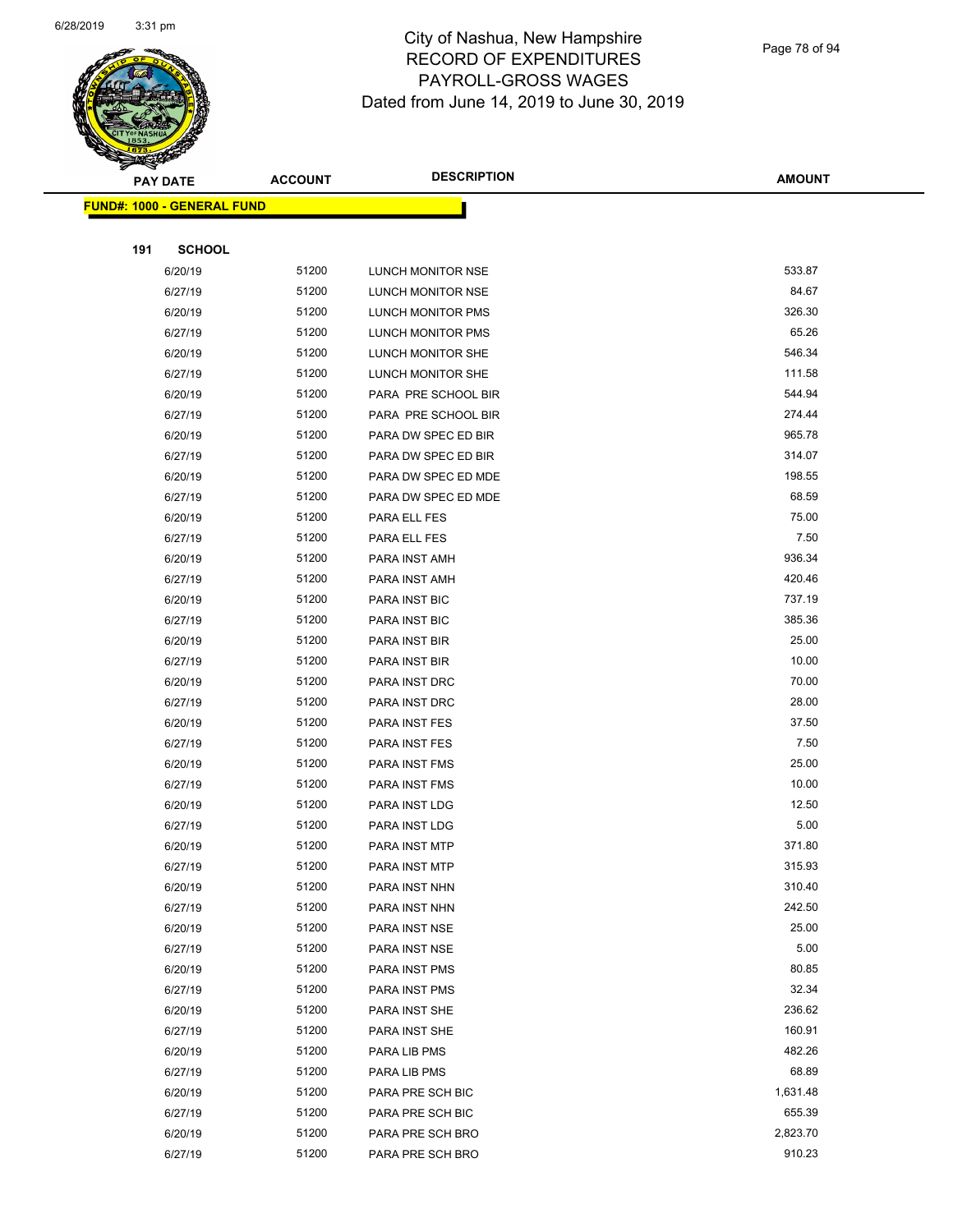

Page 79 of 94

| <b>STATERS</b>                    |                |                                        |               |
|-----------------------------------|----------------|----------------------------------------|---------------|
| <b>PAY DATE</b>                   | <b>ACCOUNT</b> | <b>DESCRIPTION</b>                     | <b>AMOUNT</b> |
| <b>FUND#: 1000 - GENERAL FUND</b> |                |                                        |               |
|                                   |                |                                        |               |
| 191<br><b>SCHOOL</b>              |                |                                        |               |
| 6/20/19                           | 51200          | PARA PRE SCH MTP                       | 711.51        |
| 6/27/19                           | 51200          | PARA PRE SCH MTP                       | 281.02        |
| 6/20/19                           | 51200          | PARA PRE SCH NSE                       | 5,183.12      |
| 6/27/19                           | 51200          | PARA PRE SCH NSE                       | 2,223.77      |
| 6/27/19                           | 51200          | PARA TTI DRC                           | 163.60        |
| 6/20/19                           | 51200          | PARA TTI LDG                           | 77.95         |
| 6/27/19                           | 51200          | PARA TTI LDG                           | 31.18         |
| 6/20/19                           | 51200          | SCHOOL PSYCHOLOGIST WID                | 3,880.01      |
| 6/20/19                           | 51200          | SPEECH LANG PATHOLOGIST WID            | 16,637.55     |
| 6/20/19                           | 51200          | STUDENT ACTIVITY COORD NHS             | 1,066.40      |
| 6/20/19                           | 51200          | <b>SUB CLERICAL</b>                    | 587.02        |
| 6/27/19                           | 51200          | <b>SUB CLERICAL</b>                    | 599.00        |
| 6/20/19                           | 51200          | SUB CROSSING GUARD                     | 54.57         |
| 6/27/19                           | 51200          | <b>SUB CROSSING GUARD</b>              | 31.18         |
| 6/20/19                           | 51200          | <b>TEACHER ART FMS</b>                 | 2,846.09      |
| 6/20/19                           | 51200          | <b>TEACHER ART NHS</b>                 | 975.50        |
| 6/20/19                           | 51200          | TEACHER BIO TEC NHN                    | 551.30        |
| 6/20/19                           | 51200          | TEACHER ENGLISH NHN                    | 350.00        |
| 6/20/19                           | 51200          | <b>TEACHER FACS NHN</b>                | 87.50         |
| 6/20/19                           | 51200          | <b>TEACHER FOREIGN LANG FMS</b>        | 5,826.00      |
| 6/20/19                           | 51200          | <b>TEACHER MATH NHS</b>                | 450.00        |
| 6/20/19                           | 51200          | <b>TEACHER MUSIC ELM</b>               | 1,934.40      |
| 6/20/19                           | 51200          | <b>TEACHER MUSIC MTP</b>               | 8,103.45      |
| 6/20/19                           | 51200          | TEACHER PE ELM                         | 100.00        |
| 6/20/19                           | 51200          | <b>TEACHER READ ELM</b>                | 1,704.90      |
| 6/20/19                           | 51200          | <b>TEACHER SCIENCE ELM</b>             | 462.50        |
| 6/20/19                           | 51200          | <b>TEACHER SCIENCE NHS</b>             | 774.70        |
| 6/20/19                           | 51200          | TEACHER SOCIAL STUDIES NHN             | 1,025.00      |
| 6/20/19                           | 51200          | TEACHER SPED NHN                       | 9,282.04      |
| 6/20/19                           | 51200          | <b>TEACHER SPED NHS</b>                | 7,288.08      |
| 6/20/19                           | 51200          | <b>TEACHER TTI MTP</b>                 | (70.06)       |
| 6/20/19                           | 51200          | <b>TEACHER VISION WID</b>              | 802.29        |
| 6/20/19                           | 51300          | <b>OVERTIME</b>                        | 8,411.31      |
| 6/27/19                           | 51300          | <b>OVERTIME</b>                        | 4,665.90      |
| 6/20/19                           | 51400          | WAGES TEMPORARY/SEASONAL               | 4,469.75      |
| 6/27/19                           | 51400          | WAGES TEMPORARY/SEASONAL               | 6,819.50      |
| 6/20/19                           | 51412          | WAGES PER DIEM                         | 35,611.86     |
| 6/27/19                           | 51412          | WAGES PER DIEM                         | 11,917.59     |
| 6/27/19                           | 51500          | ELECTED SCHOOL BOARD                   | 9,000.00      |
| 6/20/19                           | 51650          | ADDITIONAL HOURS                       | 5,988.56      |
| 6/27/19                           | 51650          | ADDITIONAL HOURS                       | 696.90        |
| 6/20/19                           | 51700          | <b>STIPENDS</b>                        | 19,324.81     |
| 6/28/19                           | 51750          | <b>RETIREMENT &amp; SEPARATION PAY</b> | 67,428.53     |
| 6/20/19                           | 52800          | EDUCATIONAL ASSISTANCE                 | 3,728.00      |
|                                   |                |                                        |               |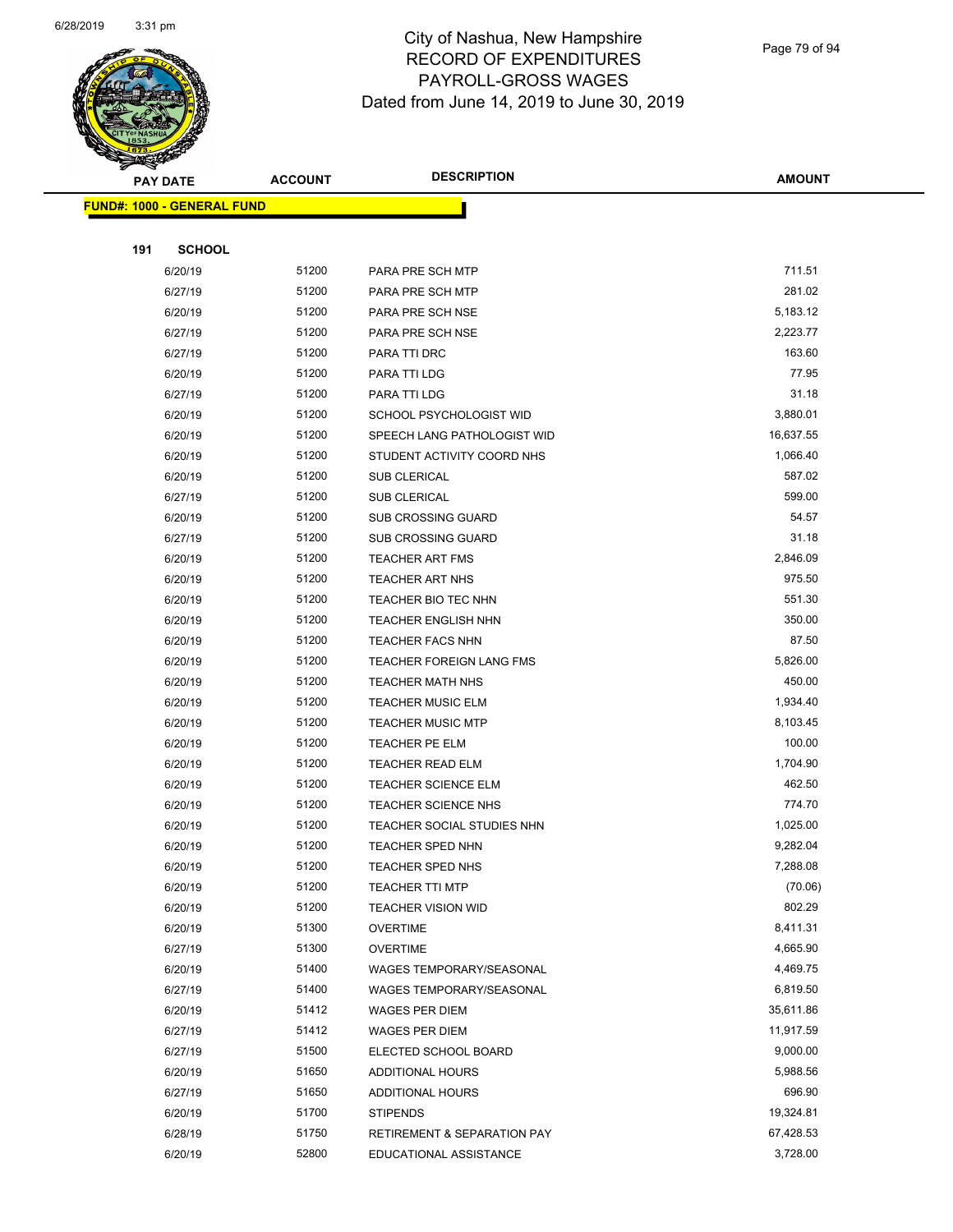| 6/28/2019 | $3:31$ pm                             |                | City of Nashua, New Hampshire<br><b>RECORD OF EXPENDITURES</b><br><b>PAYROLL-GROSS WAGES</b><br>Dated from June 14, 2019 to June 30, 2019 | Page 80 of 94  |
|-----------|---------------------------------------|----------------|-------------------------------------------------------------------------------------------------------------------------------------------|----------------|
|           | <b>PAY DATE</b>                       | <b>ACCOUNT</b> | <b>DESCRIPTION</b>                                                                                                                        | <b>AMOUNT</b>  |
|           | <b>FUND#: 1000 - GENERAL FUND</b>     |                |                                                                                                                                           |                |
|           | <b>SCHOOL</b><br>191<br>6/20/19       | 55118          | TELEPHONE-CELLULAR                                                                                                                        | 2,440.00       |
|           | <b>TOTAL 191 - SCHOOL</b>             |                |                                                                                                                                           | \$5,713,618.07 |
|           | <b>TOTAL FUND 1000 - GENERAL FUND</b> |                |                                                                                                                                           | \$7,888,877.74 |

ŗ

### **FUND#: 2100 - FOOD SERVICES FUND**

| 6/20/19 | 51100 | CLERICAL FOOD SERVICE NHS            | 788.65   |
|---------|-------|--------------------------------------|----------|
| 6/27/19 | 51100 | CLERICAL FOOD SERVICE NHS            | 788.65   |
| 6/20/19 | 51100 | DELIVERY DRIVER FOOD SERVICE         | 738.99   |
| 6/27/19 | 51100 | DELIVERY DRIVER FOOD SERVICE         | 463.59   |
| 6/20/19 | 51100 | DIRECTOR FOOD SERVICE                | 2,925.80 |
| 6/20/19 | 51100 | <b>FOOD SERVICE BUSINESS MANAGER</b> | 2,219.70 |
| 6/20/19 | 51100 | FOOD SERVICE COOK AMH                | 505.75   |
| 6/27/19 | 51100 | FOOD SERVICE COOK AMH                | 303.45   |
| 6/20/19 | 51100 | FOOD SERVICE COOK BIC                | 518.35   |
| 6/27/19 | 51100 | FOOD SERVICE COOK BIC                | 170.32   |
| 6/20/19 | 51100 | FOOD SERVICE COOK BIR                | 523.25   |
| 6/27/19 | 51100 | FOOD SERVICE COOK BIR                | 209.30   |
| 6/20/19 | 51100 | FOOD SERVICE COOK BRO                | 518.35   |
| 6/27/19 | 51100 | FOOD SERVICE COOK BRO                | 207.34   |
| 6/20/19 | 51100 | FOOD SERVICE COOK CHA                | 523.25   |
| 6/27/19 | 51100 | FOOD SERVICE COOK CHA                | 201.83   |
| 6/20/19 | 51100 | FOOD SERVICE COOK DRC                | 523.25   |
| 6/27/19 | 51100 | FOOD SERVICE COOK DRC                | 186.88   |
| 6/20/19 | 51100 | FOOD SERVICE COOK ELM                | 908.46   |
| 6/27/19 | 51100 | FOOD SERVICE COOK ELM                | 630.41   |
| 6/20/19 | 51100 | FOOD SERVICE COOK FES                | 523.25   |
| 6/27/19 | 51100 | FOOD SERVICE COOK FES                | 287.79   |
| 6/20/19 | 51100 | <b>FOOD SERVICE COOK FMS</b>         | 511.70   |
| 6/27/19 | 51100 | <b>FOOD SERVICE COOK FMS</b>         | 307.02   |
| 6/20/19 | 51100 | FOOD SERVICE COOK LDG                | 500.85   |
| 6/27/19 | 51100 | FOOD SERVICE COOK LDG                | 153.83   |
| 6/20/19 | 51100 | FOOD SERVICE COOK MDE                | 505.75   |
| 6/27/19 | 51100 | FOOD SERVICE COOK MDE                | 198.69   |
| 6/20/19 | 51100 | FOOD SERVICE COOK NHN                | 1,006.25 |
| 6/27/19 | 51100 | FOOD SERVICE COOK NHN                | 405.40   |
| 6/20/19 | 51100 | FOOD SERVICE COOK NHS                | 1,081.43 |
| 6/27/19 | 51100 | FOOD SERVICE COOK NHS                | 378.40   |
| 6/27/19 | 51100 | FOOD SERVICE COOK NSE                | 311.01   |
| 6/20/19 | 51100 | FOOD SERVICE COOK PMS                | 534.10   |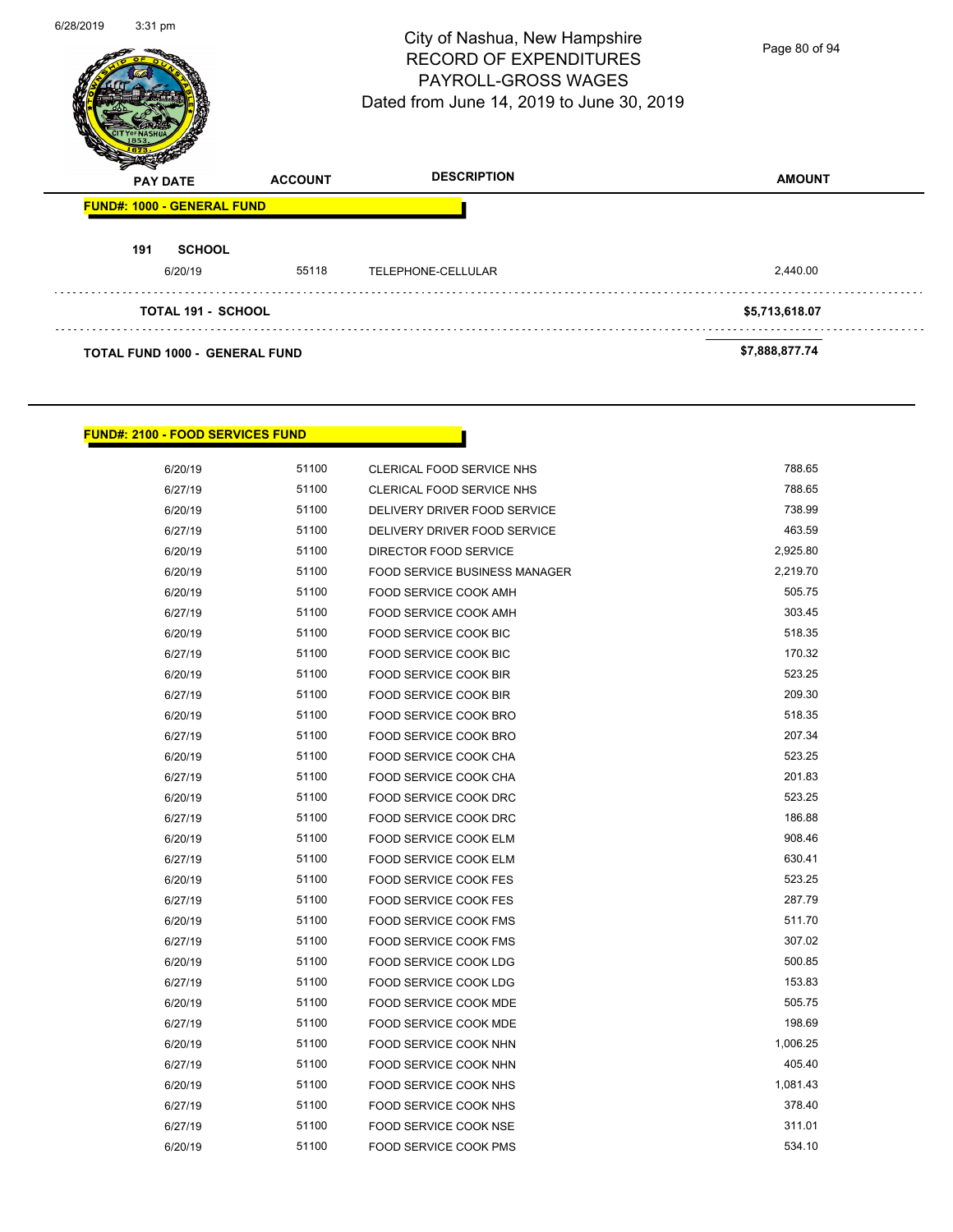

| <b>PAY DATE</b>                         | <b>ACCOUNT</b> | <b>DESCRIPTION</b>              | <b>AMOUNT</b> |
|-----------------------------------------|----------------|---------------------------------|---------------|
| <b>FUND#: 2100 - FOOD SERVICES FUND</b> |                |                                 |               |
| 6/27/19                                 | 51100          | FOOD SERVICE COOK PMS           | 312.83        |
| 6/20/19                                 | 51100          | FOOD SERVICE COOK SHE           | 505.75        |
| 6/27/19                                 | 51100          | FOOD SERVICE COOK SHE           | 289.00        |
| 6/20/19                                 | 51100          | <b>FOOD SERVICE SITE CORD</b>   | 12,176.50     |
| 6/20/19                                 | 51100          | <b>FOOD SERVICECOOK MTP</b>     | 500.85        |
| 6/27/19                                 | 51100          | <b>FOOD SERVICECOOK MTP</b>     | 200.34        |
| 6/20/19                                 | 51200          | <b>FOOD SERVICE ASST PT AMH</b> | 607.05        |
| 6/27/19                                 | 51200          | FOOD SERVICE ASST PT AMH        | 258.93        |
| 6/20/19                                 | 51200          | <b>FOOD SERVICE ASST PT BIC</b> | 548.35        |
| 6/27/19                                 | 51200          | <b>FOOD SERVICE ASST PT BIC</b> | 191.72        |
| 6/20/19                                 | 51200          | FOOD SERVICE ASST PT BIR        | 582.42        |
| 6/27/19                                 | 51200          | FOOD SERVICE ASST PT BIR        | 194.14        |
| 6/20/19                                 | 51200          | FOOD SERVICE ASST PT BRO        | 374.70        |
| 6/27/19                                 | 51200          | FOOD SERVICE ASST PT BRO        | 140.51        |
| 6/20/19                                 | 51200          | FOOD SERVICE ASST PT CHA        | 389.70        |
| 6/27/19                                 | 51200          | FOOD SERVICE ASST PT CHA        | 149.39        |
| 6/20/19                                 | 51200          | FOOD SERVICE ASST PT DRC        | 944.25        |
| 6/27/19                                 | 51200          | <b>FOOD SERVICE ASST PT DRC</b> | 275.78        |
| 6/20/19                                 | 51200          | FOOD SERVICE ASST PT ELM        | 2,091.69      |
| 6/27/19                                 | 51200          | FOOD SERVICE ASST PT ELM        | 502.27        |
| 6/20/19                                 | 51200          | FOOD SERVICE ASST PT FES        | 929.20        |
| 6/27/19                                 | 51200          | FOOD SERVICE ASST PT FES        | 290.75        |
| 6/20/19                                 | 51200          | FOOD SERVICE ASST PT FMS        | 3,327.45      |
| 6/27/19                                 | 51200          | FOOD SERVICE ASST PT FMS        | 1,075.90      |
| 6/20/19                                 | 51200          | FOOD SERVICE ASST PT LDG        | 1,006.52      |
| 6/27/19                                 | 51200          | FOOD SERVICE ASST PT LDG        | 248.28        |
| 6/20/19                                 | 51200          | FOOD SERVICE ASST PT MDE        | 579.56        |
| 6/27/19                                 | 51200          | FOOD SERVICE ASST PT MDE        | 216.21        |
| 6/20/19                                 | 51200          | FOOD SERVICE ASST PT MTP        | 632.48        |
| 6/27/19                                 | 51200          | FOOD SERVICE ASST PT MTP        | 242.80        |
| 6/20/19                                 | 51200          | FOOD SERVICE ASST PT NHN        | 4,157.98      |
| 6/27/19                                 | 51200          | FOOD SERVICE ASST PT NHN        | 649.55        |
| 6/20/19                                 | 51200          | FOOD SERVICE ASST PT NHS        | 5,095.88      |
| 6/27/19                                 | 51200          | FOOD SERVICE ASST PT NHS        | 1,203.15      |
| 6/20/19                                 | 51200          | FOOD SERVICE ASST PT NSE        | 207.75        |
| 6/27/19                                 | 51200          | FOOD SERVICE ASST PT NSE        | 91.65         |
| 6/20/19                                 | 51200          | FOOD SERVICE ASST PT PMS        | 2,481.04      |
| 6/27/19                                 | 51200          | FOOD SERVICE ASST PT PMS        | 1,077.81      |
| 6/20/19                                 | 51200          | FOOD SERVICE ASST PT SHE        | 593.30        |
| 6/27/19                                 | 51200          | FOOD SERVICE ASST PT SHE        | 243.56        |
| 6/20/19                                 | 51300          | <b>OVERTIME</b>                 | 129.42        |
| 6/27/19                                 | 51300          | <b>OVERTIME</b>                 | 131.27        |
| 6/20/19                                 | 51412          | WAGES PER DIEM                  | 678.60        |
| 6/27/19                                 | 51412          | WAGES PER DIEM                  | 134.55        |
| 6/20/19                                 | 55118          | TELEPHONE-CELLULAR              | 80.00         |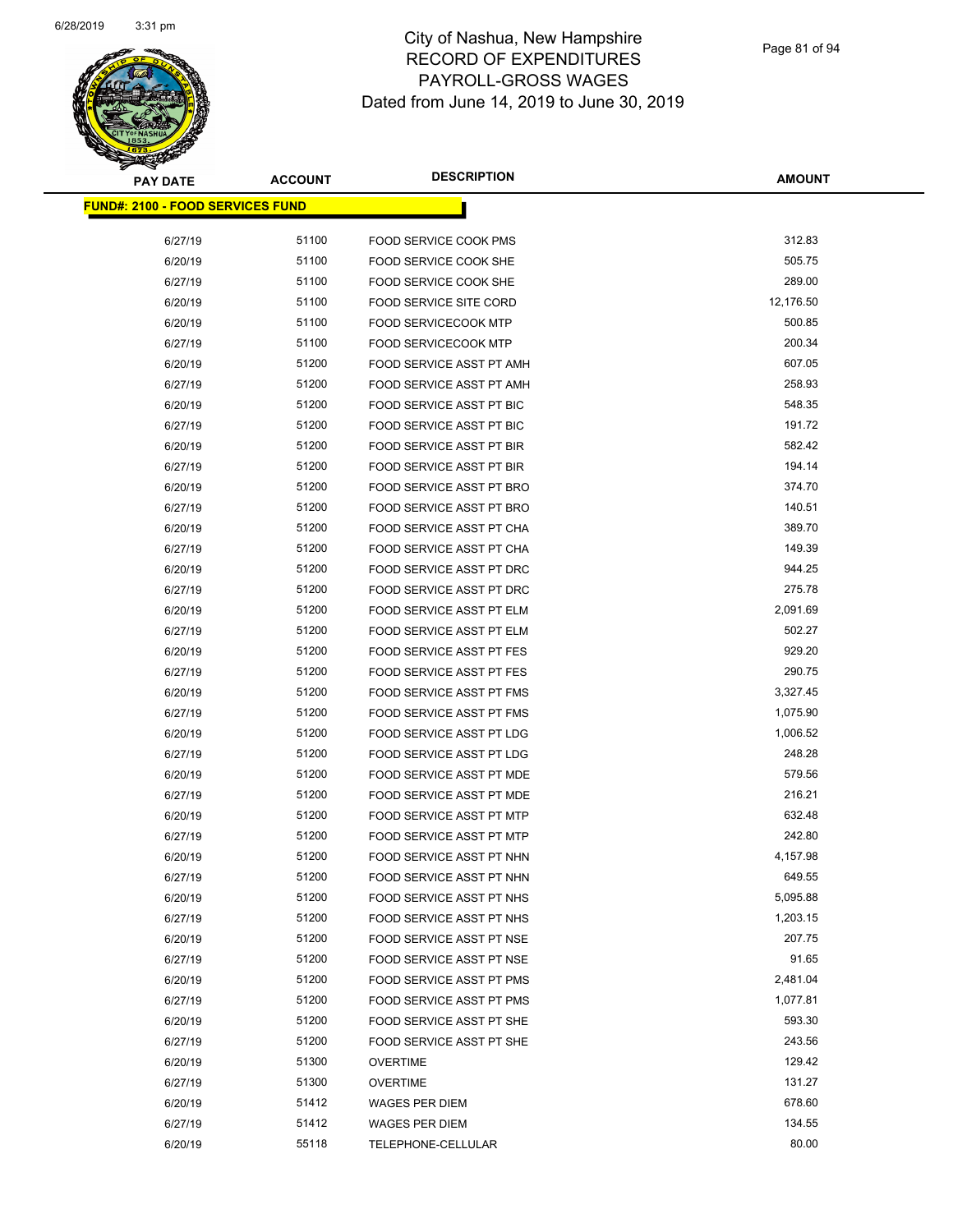**AMOUNT** City of Nashua, New Hampshire RECORD OF EXPENDITURES PAYROLL-GROSS WAGES Dated from June 14, 2019 to June 30, 2019 **PAY DATE ACCOUNT DESCRIPTION TOTAL FUND 2100 - FOOD SERVICES FUND 567,301.87 FUND#: 2201 - DRIVERS EDUCATION FUND** 6/20/19 51200 DRIVER INSTRUCTOR 835.00 6/20/19 51200 TEACHER ELL FES 280.00 6/20/19 51200 TEACHER TECHED ELM 280.00 **TOTAL FUND 2201 - DRIVERS EDUCATION FUND \$1,395.00**  Page 82 of 94

6/28/2019 3:31 pm

**FUND#: 2207 - ADULT ED/CONTINUING ED**

|         | TOTAL FUND 2207 - ADULT ED/CONTINUING ED |                                   | \$4,626.49 |
|---------|------------------------------------------|-----------------------------------|------------|
| 6/20/19 | 51200                                    | <b>TEACHER SPED NHS</b>           | 250.00     |
| 6/20/19 | 51200                                    | <b>TEACHER SPED NHN</b>           | 50.00      |
| 6/20/19 | 51200                                    | TEACHER SOCIAL STUDIES NHS        | 600.00     |
| 6/20/19 | 51200                                    | <b>TEACHER SOCIAL STUDIES NHN</b> | 37.50      |
| 6/20/19 | 51200                                    | <b>TEACHER SCIENCE NHS</b>        | 37.50      |
| 6/20/19 | 51200                                    | <b>TEACHER SCIENCE NHN</b>        | 212.50     |
| 6/20/19 | 51200                                    | <b>TEACHER MATH NHS</b>           | 812.50     |
| 6/20/19 | 51200                                    | <b>TEACHER MATH NHN</b>           | 37.50      |
| 6/20/19 | 51200                                    | <b>TEACHER GRAPH NHS</b>          | 75.00      |
| 6/20/19 | 51200                                    | <b>TEACHER ENGLISH NHS</b>        | 50.00      |
| 6/20/19 | 51200                                    | <b>TEACHER ENGLISH NHN</b>        | 150.00     |
| 6/20/19 | 51200                                    | <b>TEACHER COMPUTER NHN</b>       | 37.50      |
| 6/20/19 | 51200                                    | <b>TEACHER ART NHN</b>            | 75.00      |
| 6/20/19 | 51200                                    | <b>SUB TEACHER</b>                | 50.00      |
| 6/20/19 | 51200                                    | <b>LIBRARIAN NHN</b>              | 25.00      |
| 6/20/19 | 51200                                    | <b>GUIDANCE COUNSELOR NHS</b>     | 400.00     |
| 6/20/19 | 51200                                    | <b>ADULT ED INSTRUCTOR</b>        | 100.00     |
| 6/20/19 | 51200                                    | ADULT ED DIPOLMA TEACHER          | 175.00     |
| 6/27/19 | 51100                                    | CLERICAL ADULT ED NHN             | 701.15     |
| 6/20/19 | 51100                                    | <b>CLERICAL ADULT ED NHN</b>      | 750.34     |
|         |                                          |                                   |            |

Г

| <b>FUND#: 2222 - AFTER SCHOOL PROGRAM</b> |       |                        |          |
|-------------------------------------------|-------|------------------------|----------|
| 6/20/19                                   | 51100 | 21 CENTURY COORDINATOR | 2,322.00 |
| 6/20/19                                   | 51200 | <b>TEACHER GR1 DRC</b> | 25.00    |
| 6/20/19                                   | 51200 | TEACHER GR3 DRC        | 50.00    |
| 6/20/19                                   | 51200 | TEACHER GR5 DRC        | 25.00    |
| 6/20/19                                   | 51200 | TEACHER TTI AMH        | 75.00    |
| 6/20/19                                   | 51650 | ADDITIONAL HOURS       | 175.00   |
|                                           |       |                        |          |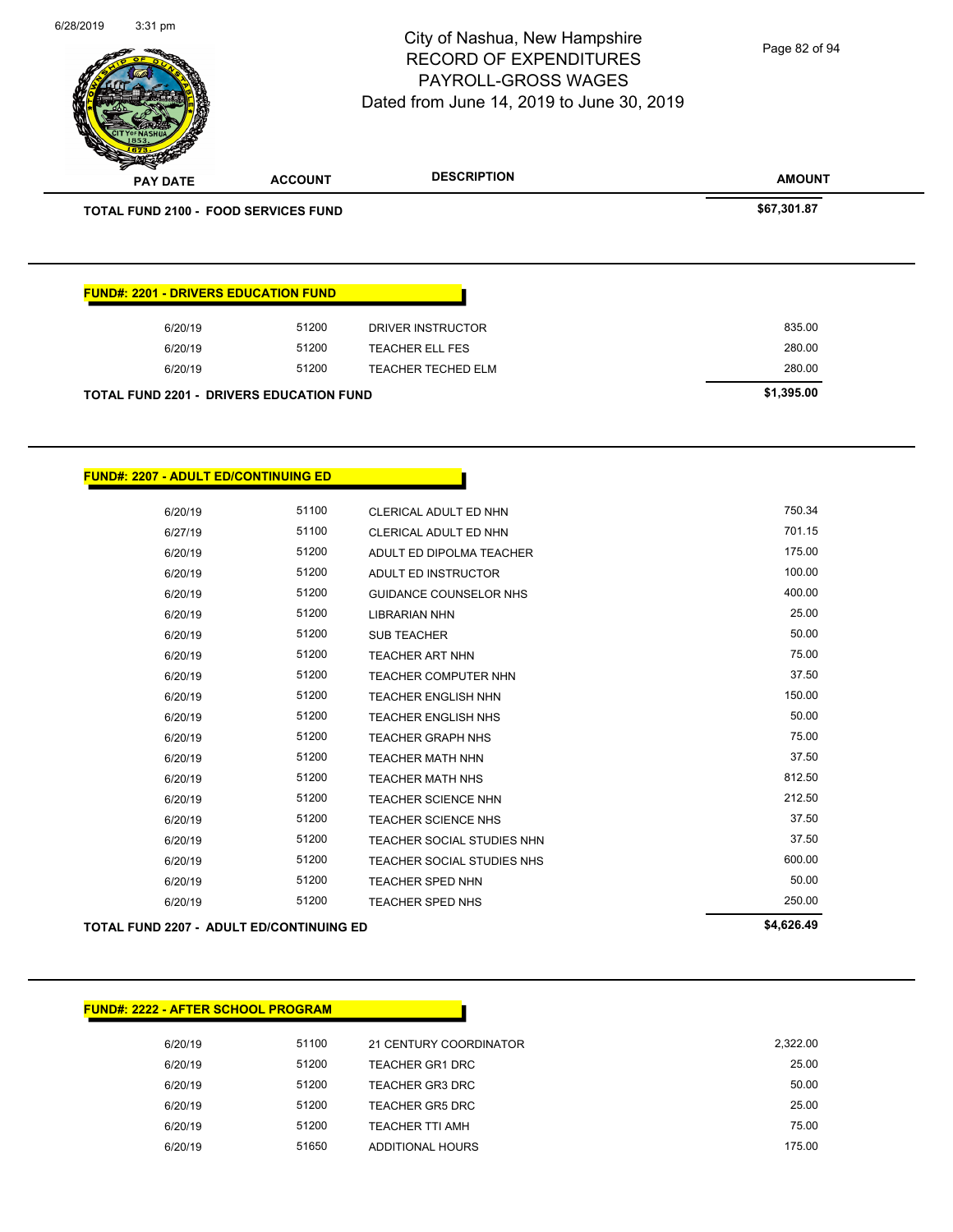# City of Nashua, New Hampshire RECORD OF EXPENDITURES PAYROLL-GROSS WAGES

Page 83 of 94

| <b>PAY DATE</b>                                        | <b>ACCOUNT</b> | <b>DESCRIPTION</b>            | <b>AMOUNT</b> |
|--------------------------------------------------------|----------------|-------------------------------|---------------|
| FUND#: 2222 - AFTER SCHOOL PROGRAM                     |                |                               |               |
| 6/20/19                                                | 55118          | TELEPHONE-CELLULAR            | 40.00         |
| TOTAL FUND 2222 - AFTER SCHOOL PROGRAM                 |                |                               | \$2,712.00    |
| <b>FUND#: 2252 - DAY CARE</b>                          |                |                               |               |
| 6/20/19                                                | 51100          | PANTHER PRESCHOOL DIRECTOR    | 1,096.20      |
| <b>TOTAL FUND 2252 - DAY CARE</b>                      |                |                               | \$1,096.20    |
| <b>FUND#: 2257 - SPECIAL ED LOCAL</b>                  |                |                               |               |
| 6/20/19                                                | 51100          | PARA DW SPEC ED NHS           | 444.03        |
| 6/27/19                                                | 51100          | PARA DW SPEC ED NHS           | 64.98         |
| 6/20/19                                                | 51100          | PARA DW SPEC ED WID           | 472.91        |
| 6/27/19                                                | 51100          | PARA DW SPEC ED WID           | 151.62        |
| 6/20/19                                                | 51100          | PARA INST SHE                 | 620.42        |
| 6/27/19                                                | 51100          | PARA INST SHE                 | 244.26        |
| 6/20/19                                                | 51412          | <b>WAGES PER DIEM</b>         | 454.00        |
| TOTAL FUND 2257 - SPECIAL ED LOCAL                     |                |                               | \$2,452.22    |
|                                                        |                |                               |               |
| <b>FUND#: 2503 - PARKS &amp; REC PROGRAMS FUND</b>     |                |                               |               |
| 6/20/19                                                | 51100          | PROGRAM COORDINATOR           | 382.71        |
| 6/27/19                                                | 51100          | PROGRAM COORDINATOR           | 382.71        |
| <b>TOTAL FUND 2503 - PARKS &amp; REC PROGRAMS FUND</b> |                |                               | \$765.42      |
|                                                        |                |                               |               |
| <b>FUND#: 2505 - PEG ACCESS CHANNELS FUND</b>          |                |                               |               |
| 6/20/19                                                | 51100          | ECHANNEL ACCESS ADMINISTRATOR | 1,164.25      |
| 6/27/19                                                | 51100          | ECHANNEL ACCESS ADMINISTRATOR | 1,164.25      |
| 6/20/19                                                | 51100          | PEG PROGRAM MANAGER           | 1,261.25      |
| 6/27/19                                                | 51100          | PEG PROGRAM MANAGER           | 1,261.25      |
| 6/20/19                                                | 51200          | <b>VIDEOGRAPHER</b>           | 1,091.25      |

6/27/19 51200 VIDEOGRAPHER 1,016.25 6/27/19 55118 TELEPHONE-CELLULAR 100.00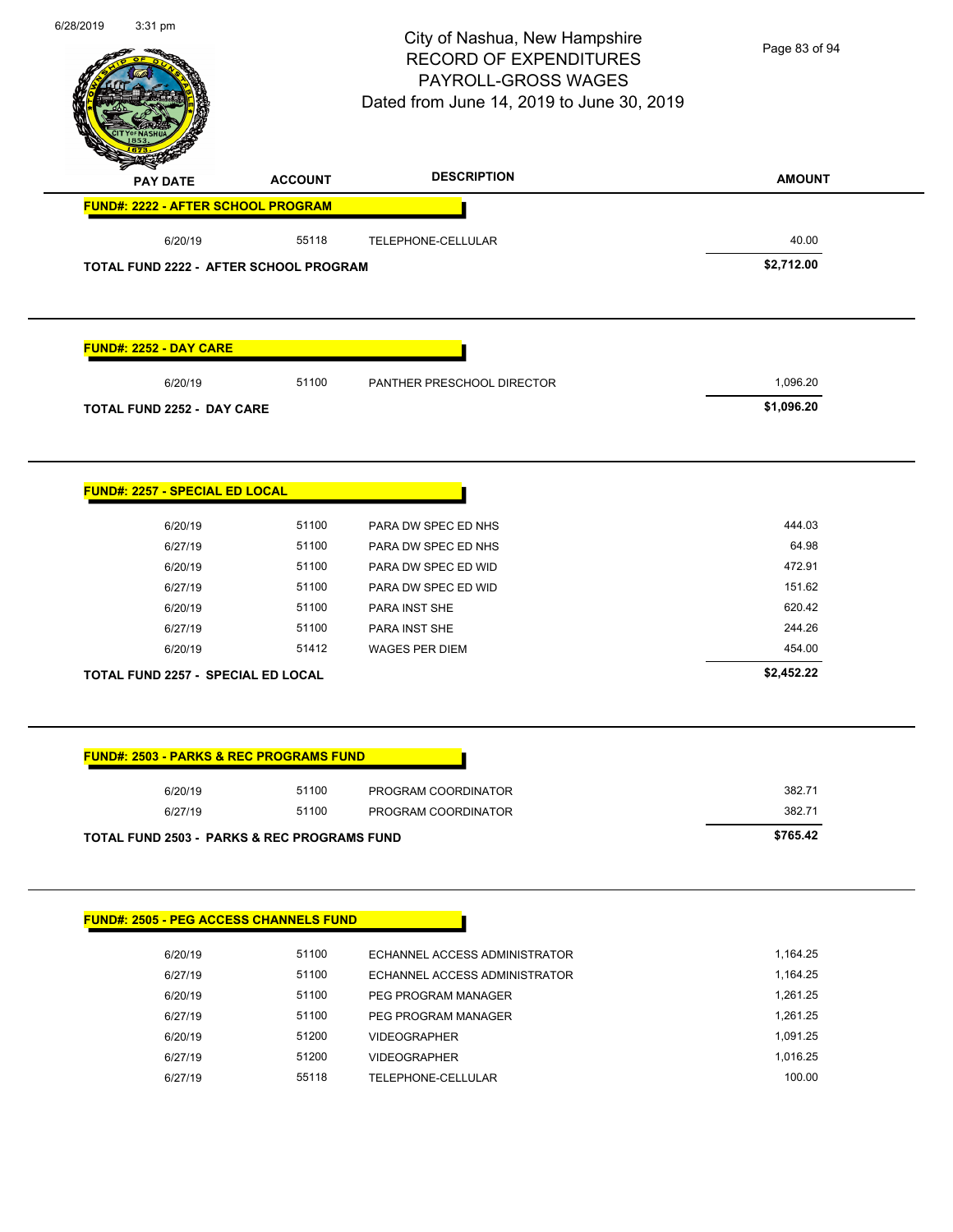| 6/28/2019 | 3:31 pm                                 |                                                         | City of Nashua, New Hampshire<br><b>RECORD OF EXPENDITURES</b><br>PAYROLL-GROSS WAGES<br>Dated from June 14, 2019 to June 30, 2019 | Page 84 of 94 |
|-----------|-----------------------------------------|---------------------------------------------------------|------------------------------------------------------------------------------------------------------------------------------------|---------------|
|           | PAY DATE                                | <b>ACCOUNT</b>                                          | <b>DESCRIPTION</b>                                                                                                                 | <b>AMOUNT</b> |
|           |                                         | <b>TOTAL FUND 2505 - PEG ACCESS CHANNELS FUND</b>       |                                                                                                                                    | \$7,058.50    |
|           |                                         | <b>FUND#: 2506 - HUNT BLDG FACILITY RENTAL FUND</b>     |                                                                                                                                    |               |
|           | 6/27/19                                 | 55118                                                   | TELEPHONE-CELLULAR                                                                                                                 | 17.00         |
|           |                                         | <b>TOTAL FUND 2506 - HUNT BLDG FACILITY RENTAL FUND</b> |                                                                                                                                    | \$17.00       |
|           | <b>FUND#: 3050 - POLICE GRANTS FUND</b> |                                                         |                                                                                                                                    |               |
|           | 6/20/19                                 | 51100                                                   | DOMESTIC VIOLENCE ADVOCATE                                                                                                         | 882.25        |
|           | 6/27/19                                 | 51100                                                   | DOMESTIC VIOLENCE ADVOCATE                                                                                                         | 882.25        |
|           | 6/20/19                                 | 51100                                                   | PATROLMAN ALL RANKS                                                                                                                | 1,399.00      |
|           | 6/27/19                                 | 51100                                                   | PATROLMAN ALL RANKS                                                                                                                | 1,399.00      |
|           | 6/20/19                                 | 51300                                                   | <b>OVERTIME</b>                                                                                                                    | 609.41        |
|           | 6/27/19                                 | 51300                                                   | <b>OVERTIME</b>                                                                                                                    | 659.12        |
|           | 6/20/19                                 | 51628                                                   | <b>EXTRA HOLIDAY</b>                                                                                                               | 279.80        |
|           |                                         | <b>TOTAL FUND 3050 - POLICE GRANTS FUND</b>             |                                                                                                                                    | \$6,110.83    |
|           |                                         | <b>FUND#: 3068 - COMMUNITY SERVICES GRANTS FUND</b>     |                                                                                                                                    |               |
|           | 6/20/19                                 | 51100                                                   | <b>EPIDEMIOLOGIST</b>                                                                                                              | 146.50        |
|           | 6/27/19                                 | 51100                                                   | <b>EPIDEMIOLOGIST</b>                                                                                                              | 146.50        |
|           | 6/20/19                                 | 51100                                                   | PHNS PROGRAM ASSISTANT                                                                                                             | 807.65        |
|           | 6/27/19                                 | 51100                                                   | PHNS PROGRAM ASSISTANT                                                                                                             | 807.65        |
|           | 6/20/19                                 | 51100                                                   | PROGRAM ASSISTANT COMMUNITY HEALTH                                                                                                 | 211.81        |
|           | 6/27/19                                 | 51100                                                   | PROGRAM ASSISTANT COMMUNITY HEALTH                                                                                                 | 211.80        |
|           | 6/20/19                                 | 51100                                                   | PUB HEALTH NET SVS COORD                                                                                                           | 1,317.40      |
|           | 6/27/19                                 | 51100                                                   | PUB HEALTH NET SVS COORD                                                                                                           | 1,317.40      |
|           | 6/20/19                                 | 51100                                                   | PUB HEALTH NURSE                                                                                                                   | 224.20        |
|           | 6/27/19                                 | 51100                                                   | PUB HEALTH NURSE                                                                                                                   | 224.20        |
|           | 6/20/19                                 | 51100                                                   | PUB HEALTH PREPAREDNESS COORD                                                                                                      | 1,033.40      |
|           | 6/27/19                                 | 51100                                                   | PUB HEALTH PREPAREDNESS COORD                                                                                                      | 1,033.40      |
|           | 6/20/19                                 | 51100                                                   | SMP PROGRAM COORDINATOR                                                                                                            | 975.35        |
|           | 6/27/19                                 | 51100                                                   | SMP PROGRAM COORDINATOR                                                                                                            | 975.35        |
|           | 6/20/19                                 | 51700                                                   | <b>STIPENDS</b>                                                                                                                    | 195.75        |
|           | 6/27/19                                 | 51700                                                   | <b>STIPENDS</b>                                                                                                                    | 188.50        |
|           | 6/27/19                                 | 55118                                                   | TELEPHONE-CELLULAR                                                                                                                 | 100.00        |

**TOTAL FUND 3068 - COMMUNITY SERVICES GRANTS FUND \$9,916.86**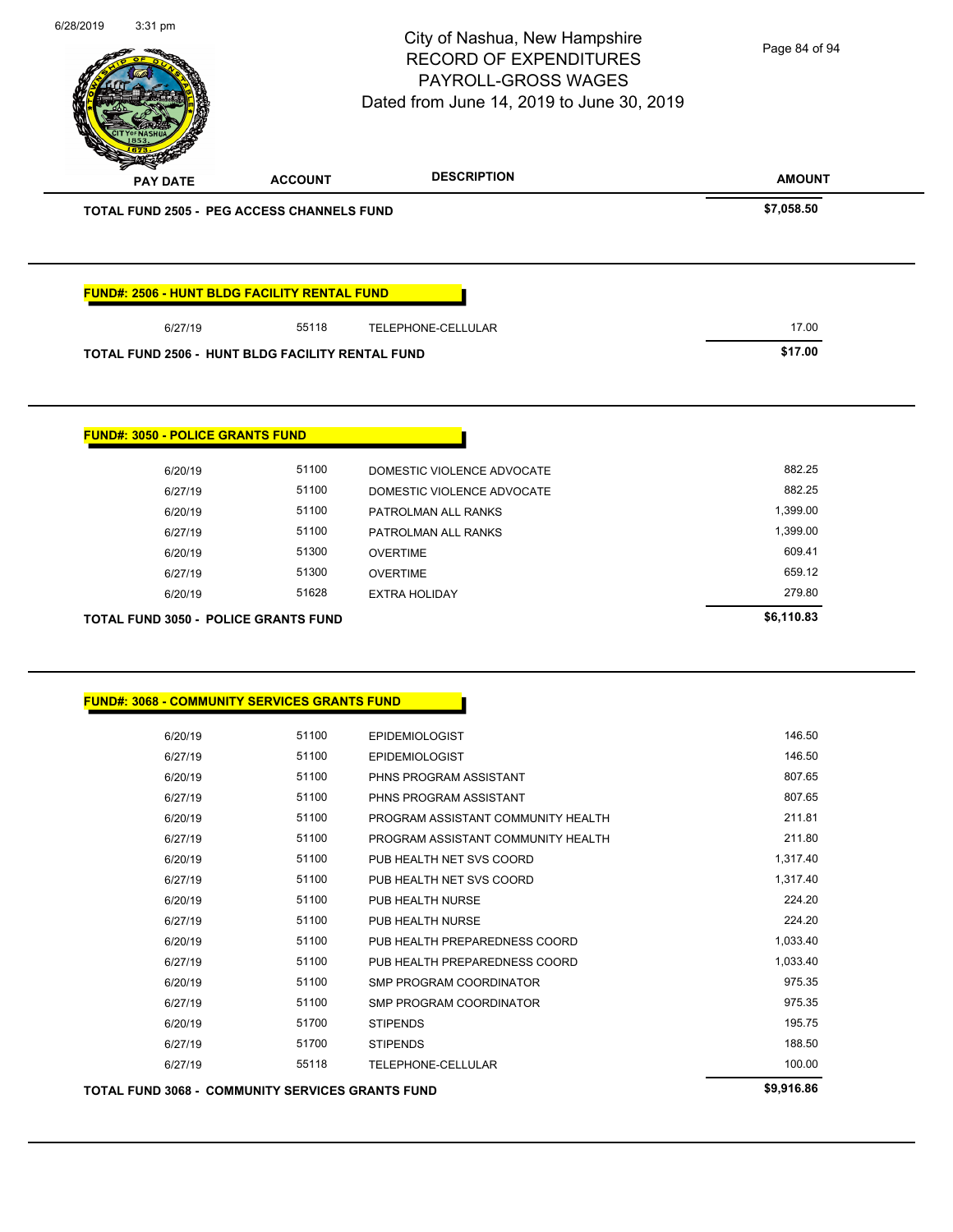

Page 85 of 94

| <b>PAY DATE</b>                                       | <b>ACCOUNT</b> | <b>DESCRIPTION</b>                 | <b>AMOUNT</b> |
|-------------------------------------------------------|----------------|------------------------------------|---------------|
| <b>FUND#: 3070 - COMMUNITY HEALTH GRANTS FUND</b>     |                |                                    |               |
| 6/20/19                                               | 51100          | BILINGUAL COMM HEALTH WORKER       | 644.90        |
| 6/27/19                                               | 51100          | BILINGUAL COMM HEALTH WORKER       | 644.92        |
| 6/20/19                                               | 51100          | PROGRAM ASSISTANT COMMUNITY HEALTH | 635.39        |
| 6/27/19                                               | 51100          | PROGRAM ASSISTANT COMMUNITY HEALTH | 635.40        |
| 6/20/19                                               | 51100          | PUB HEALTH NURSE                   | 896.90        |
| 6/27/19                                               | 51100          | PUB HEALTH NURSE                   | 896.90        |
| 6/27/19                                               | 51300          | <b>OVERTIME</b>                    | 6.04          |
| 6/27/19                                               | 51412          | <b>WAGES PER DIEM</b>              | 164.00        |
| <b>TOTAL FUND 3070 - COMMUNITY HEALTH GRANTS FUND</b> |                |                                    | \$4,524.45    |

### **FUND#: 3090 - URBAN PROGRAM GRANTS FUND**

|         |       |                                        | $$       |
|---------|-------|----------------------------------------|----------|
| 6/27/19 | 55118 | TELEPHONE-CELLULAR                     | 192.50   |
| 6/27/19 | 51100 | PROJECT SPECIALIST URBAN PROGR         | 1,171.10 |
| 6/20/19 | 51100 | PROJECT SPECIALIST URBAN PROGR         | 1,171.10 |
| 6/27/19 | 51100 | PROJECT ADMINISTRATOR LP&HH            | 1,230.70 |
| 6/20/19 | 51100 | PROJECT ADMINISTRATOR LP&HH            | 1,230.70 |
| 6/27/19 | 51100 | PROJECT ADMINISTRATOR                  | 1,306.00 |
| 6/20/19 | 51100 | PROJECT ADMINISTRATOR                  | 1,306.00 |
| 6/27/19 | 51100 | PROGRAM COORDINATOR LP&HH              | 1,255.30 |
| 6/20/19 | 51100 | PROGRAM COORDINATOR LP&HH              | 1,255.30 |
| 6/27/19 | 51100 | <b>MANAGER URBAN PROGRAMS</b>          | 1,649.34 |
| 6/20/19 | 51100 | <b>MANAGER URBAN PROGRAMS</b>          | 1,649.35 |
| 6/27/19 | 51100 | <b>GRANT MGMT SPECIALIST</b>           | 1,080.35 |
| 6/20/19 | 51100 | <b>GRANT MGMT SPECIALIST</b>           | 1,080.35 |
| 6/27/19 | 51100 | CODE ENFORCEMENT OFFICER II            | 488.50   |
| 6/20/19 | 51100 | CODE ENFORCEMENT OFFICER II            | 488.50   |
| 6/27/19 | 51100 | ARLINGTON ST COMMUNITY CENTER DIRECTOR | 986.60   |
| 6/20/19 | 51100 | ARLINGTON ST COMMUNITY CENTER DIRECTOR | 986.60   |
|         |       |                                        |          |

**TOTAL FUND 3090 - URBAN PROGRAM GRANTS FUND \$18,528.29** 

| <b>FUND#: 3120 - TRANSIT GRANTS FUND</b> |       |                                      |          |
|------------------------------------------|-------|--------------------------------------|----------|
| 6/20/19                                  | 51100 | <b>COMMUNICATION SPEC</b>            | 996.55   |
| 6/27/19                                  | 51100 | <b>COMMUNICATION SPEC</b>            | 996.55   |
| 6/20/19                                  | 51100 | <b>TRANSIT FINANCE COORDINATOR</b>   | 1,280.40 |
| 6/27/19                                  | 51100 | <b>TRANSIT FINANCE COORDINATOR</b>   | 1.280.40 |
| 6/20/19                                  | 51100 | <b>TRANSIT FLEET FACILITIES SUPV</b> | 1.080.35 |
| 6/27/19                                  | 51100 | <b>TRANSIT FLEET FACILITIES SUPV</b> | 1.080.35 |
| 6/20/19                                  | 51100 | <b>TRANSIT MECHANICS</b>             | 1.959.40 |
| 6/27/19                                  | 51100 | TRANSIT MECHANICS                    | 1.959.40 |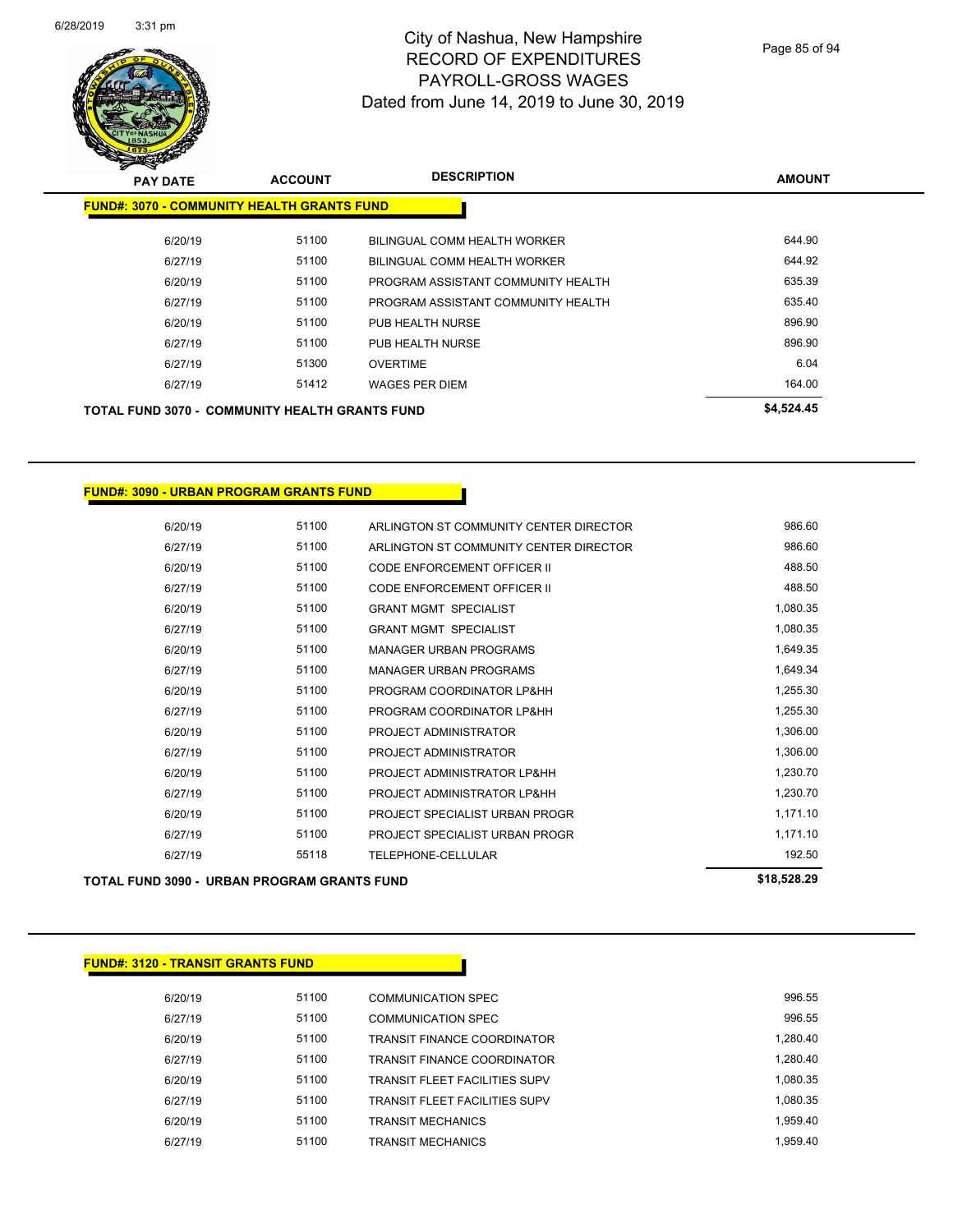

| <b>PAY DATE</b>                              | <b>ACCOUNT</b> | <b>DESCRIPTION</b>                    | <b>AMOUNT</b> |
|----------------------------------------------|----------------|---------------------------------------|---------------|
| <b>FUND#: 3120 - TRANSIT GRANTS FUND</b>     |                |                                       |               |
| 6/20/19                                      | 51100          | <b>TRANSIT OPERATIONS COORDINATOR</b> | 970.00        |
| 6/27/19                                      | 51100          | <b>TRANSIT OPERATIONS COORDINATOR</b> | 970.00        |
| 6/20/19                                      | 51100          | <b>TRANSIT OPERATIONS SUPERVISOR</b>  | 1,161.21      |
| 6/27/19                                      | 51100          | <b>TRANSIT OPERATIONS SUPERVISOR</b>  | 1,161.20      |
| 6/20/19                                      | 51100          | TRANSIT UTILITY SERVICE WORKER        | 1,442.65      |
| 6/27/19                                      | 51100          | <b>TRANSIT UTILITY SERVICE WORKER</b> | 1,442.65      |
| 6/20/19                                      | 51100          | <b>TRANSPORTATION DEPT MANAGER</b>    | 1,746.35      |
| 6/27/19                                      | 51100          | <b>TRANSPORTATION DEPT MANAGER</b>    | 1,746.35      |
| 6/27/19                                      | 51300          | <b>OVERTIME</b>                       | 125.06        |
| 6/27/19                                      | 55118          | TELEPHONE-CELLULAR                    | 67.00         |
| <b>TOTAL FUND 3120 - TRANSIT GRANTS FUND</b> |                |                                       | \$21,465.87   |

#### **FUND#: 3800 - SCHOOL GRANTS FUND**

6/20/19 51100 21 CENTURY ELEM MFAM RES COORD 5,417.07 6/20/19 51100 ASSISTANT PRINCIPAL AMH 6/20/19 51100 ASSISTANT PRINCIPAL BIR 1,655.50 6/20/19 51100 ASSISTANT PRINCIPAL BRO 1,659.60 6/20/19 51100 ASSISTANT PRINCIPAL DR CRSP 1,614.10 6/20/19 51100 ASSISTANT PRINCIPAL MTP 1,413.40 6/20/19 51100 ASSISTANT PRINCIPAL SHE 1,437.50 6/20/19 51100 CLERICAL 21 CENTURY 683.49 6/27/19 51100 CLERICAL 21 CENTURY 757.10 6/20/19 51100 DIRECTOR TITLE 1 3,248.20 6/20/19 51100 DW TECHNOLOGY PEER COACH 5 2008.83 6/20/19 51100 ELL OUTREACH WORKER HOURLY 775.00 6/27/19 51100 ELL OUTREACH WORKER HOURLY 400.00 6/20/19 51100 HOMELESS LIASION 51 51100 HOMELESS LIASION 6/27/19 51100 HOMELESS LIASION 578.56 6/20/19 51100 INTRUCTIONAL LEADER FES 2,999.40 6/20/19 51100 OFFICE MANAGER TITLE 1 1 2001 1,619.30 6/20/19 51100 PARA INST MTP 6/20/19 51100 51100 6/20/19 51100 PARA TTI AMH 1,113.73 6/27/19 51100 PARA TTI AMH 420.62 6/20/19 51100 PARA TTI DRC 1,887.09 6/27/19 51100 PARA TTI DRC 830.98 6/20/19 51100 PARA TTI LDG 2,333.51 6/27/19 51100 PARA TTI LDG 692.80 6/20/19 51100 PARA TTI MTP 1,894.02 6/27/19 51100 PARA TTI MTP 303.71 6/20/19 51100 PARA TTI NURSERY 56/2012 12:30 12:30 12:30 12:30 12:30 12:30 12:30 13:30 14:58.23 6/27/19 51100 PARA TTI NURSERY 68.25 6/20/19 51100 PEER COACH 56/2011 15,899.22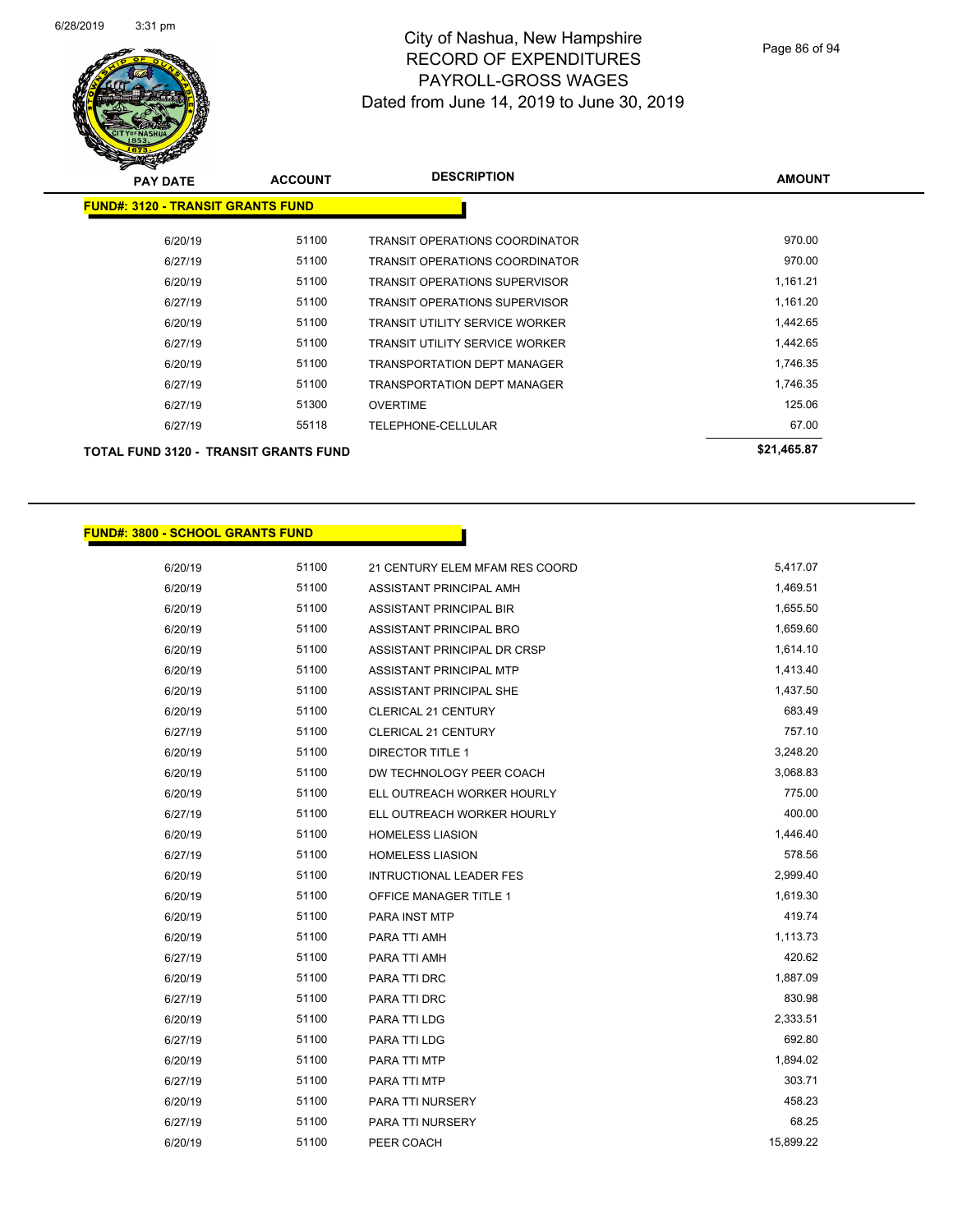

| <b>PAY DATE</b>                         | <b>ACCOUNT</b> | <b>DESCRIPTION</b>          | <b>AMOUNT</b>         |
|-----------------------------------------|----------------|-----------------------------|-----------------------|
| <b>FUND#: 3800 - SCHOOL GRANTS FUND</b> |                |                             |                       |
| 6/20/19                                 | 51100          | SIGN LANGUAGE INTERPRETER   | 1,067.02              |
| 6/27/19                                 | 51100          | SIGN LANGUAGE INTERPRETER   | 407.98                |
| 6/20/19                                 | 51100          | SOCIAL WORKER               | 4,564.60              |
| 6/20/19                                 | 51100          | TEACHER DWSE BRO            | 1,794.50              |
| 6/20/19                                 | 51100          | TEACHER DWSE CHA            | 3,976.00              |
| 6/20/19                                 | 51100          | <b>TEACHER DWSE ELM</b>     | 9,386.75              |
| 6/20/19                                 | 51100          | TEACHER DWSE NHS            | 13,371.96             |
| 6/20/19                                 | 51100          | TEACHER PRESCHOOL NHS       | 1,872.10              |
| 6/20/19                                 | 51100          | <b>TEACHER SPED AMH</b>     | 2,085.00              |
| 6/20/19                                 | 51100          | TEACHER SPED BIC            | 1,949.20              |
| 6/20/19                                 | 51100          | <b>TEACHER SPED BRO</b>     | 1,698.30              |
| 6/20/19                                 | 51100          | <b>TEACHER SPED DRC</b>     | 1,805.70              |
| 6/20/19                                 | 51100          | TEACHER SPED ELM            | 1,737.50              |
| 6/20/19                                 | 51100          | TEACHER SPED FES            | 1,561.40              |
|                                         | 51100          |                             | 2,007.10              |
| 6/20/19                                 | 51100          | TEACHER SPED FMS            | 1,797.20              |
| 6/20/19                                 |                | <b>TEACHER SPED LDG</b>     |                       |
| 6/20/19                                 | 51100          | <b>TEACHER SPED MDE</b>     | 11,665.50<br>8,957.44 |
| 6/20/19                                 | 51100          | TEACHER SPED NHN            |                       |
| 6/20/19                                 | 51100          | <b>TEACHER SPED NHS</b>     | 12,481.56             |
| 6/20/19                                 | 51100          | <b>TEACHER SPED NSE</b>     | 6,712.99              |
| 6/20/19                                 | 51100          | <b>TEACHER SPED PMS</b>     | 3,537.20              |
| 6/20/19                                 | 51100          | TITLE ONE PARA FES          | 2,065.62              |
| 6/27/19                                 | 51100          | TITLE ONE PARA FES          | 534.60                |
| 6/20/19                                 | 51200          | ASSISTANT PRINCIPAL NHS     | 100.00                |
| 6/20/19                                 | 51200          | ELL OUTREACH WORKER         | 225.00                |
| 6/20/19                                 | 51200          | <b>FAMILY LIAISON</b>       | 356.25                |
| 6/27/19                                 | 51200          | <b>FAMILY LIAISON</b>       | 231.25                |
| 6/20/19                                 | 51200          | GUIDANCE COUNSELOR NHN      | 60.00                 |
| 6/20/19                                 | 51200          | GUIDANCE COUNSELOR NHS      | 300.00                |
| 6/20/19                                 | 51200          | HOME SCHOOL CORD TTI        | 4,027.77              |
| 6/27/19                                 | 51200          | HOME SCHOOL CORD TTI        | 1,480.04              |
| 6/20/19                                 | 51200          | <b>TEACHER BUSINESS NHS</b> | 100.00                |
| 6/20/19                                 | 51200          | TEACHER ELL ELM             | 137.50                |
| 6/20/19                                 | 51200          | TEACHER ELL NHN             | 50.00                 |
| 6/20/19                                 | 51200          | TEACHER ENGLISH NHS         | 100.00                |
| 6/20/19                                 | 51200          | <b>TEACHER GR3 AMH</b>      | 75.00                 |
| 6/20/19                                 | 51200          | <b>TEACHER MATH NHN</b>     | 150.00                |
| 6/20/19                                 | 51200          | <b>TEACHER MATH NHS</b>     | 550.00                |
| 6/20/19                                 | 51200          | TEACHER SCIENCE NHN         | 75.00                 |
| 6/20/19                                 | 51200          | <b>TEACHER SCIENCE PMS</b>  | 50.00                 |
| 6/20/19                                 | 51200          | TEACHER SPED NHN            | 200.00                |
| 6/20/19                                 | 51200          | <b>TEACHER SPED NHS</b>     | 387.50                |
| 6/20/19                                 | 51200          | TEACHER TECHED NHN          | 3,585.54              |
| 6/20/19                                 | 51200          | TEACHER TTI AMH             | 21,062.73             |
| 6/20/19                                 | 51200          | <b>TEACHER TTI FES</b>      | 2,308.20              |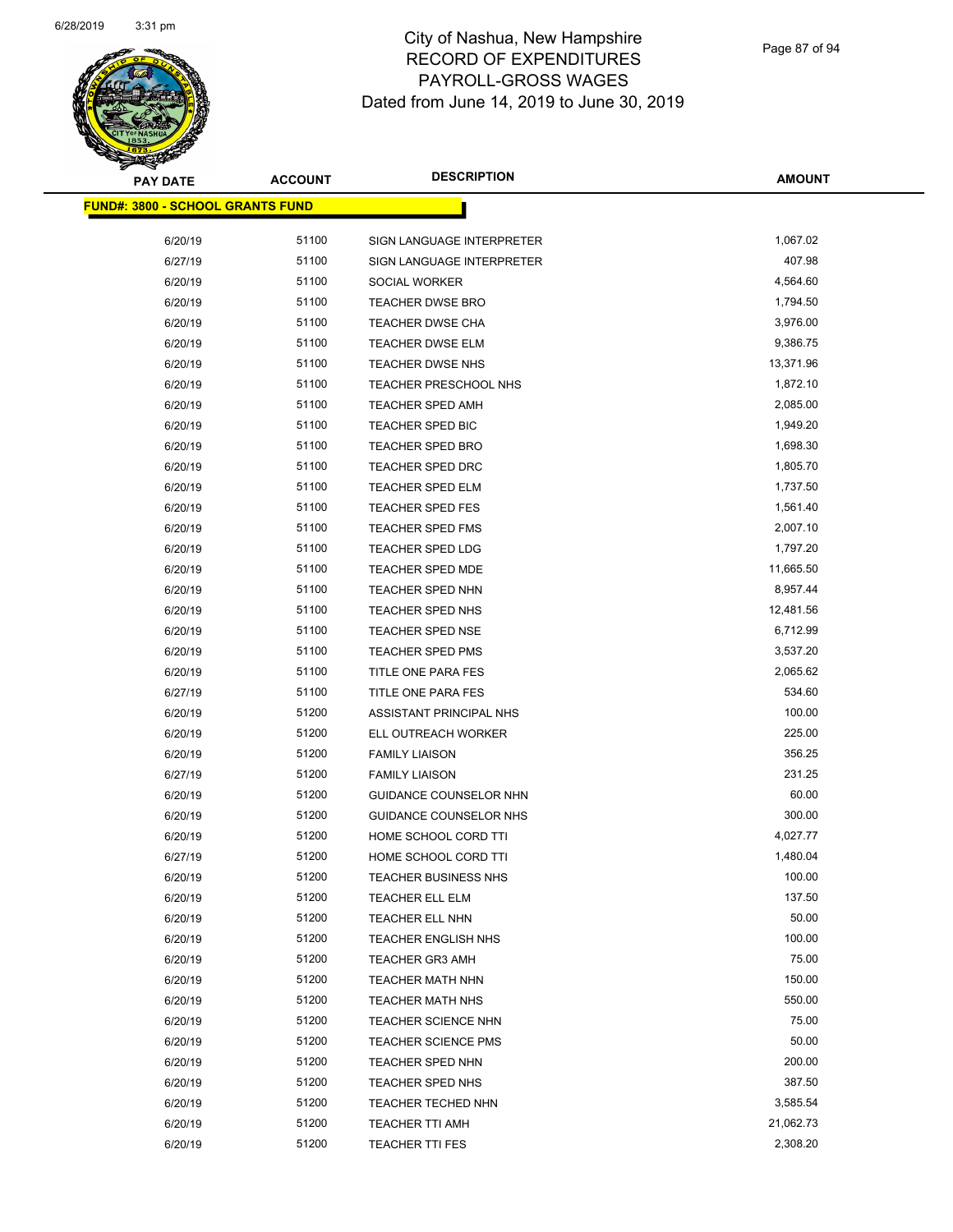$\overline{\phantom{0}}$ 



# City of Nashua, New Hampshire RECORD OF EXPENDITURES PAYROLL-GROSS WAGES Dated from June 14, 2019 to June 30, 2019

Page 88 of 94

|                                                   | <b>ACCOUNT</b> |                                  | <b>AMOUNT</b> |
|---------------------------------------------------|----------------|----------------------------------|---------------|
| <b>FUND#: 3800 - SCHOOL GRANTS FUND</b>           |                |                                  |               |
| 6/20/19                                           | 51200          | <b>TEACHER TTI LDG</b>           | 31,206.96     |
| 6/20/19                                           | 51200          | <b>TEACHER TTI MTP</b>           | 7,254.90      |
| 6/20/19                                           | 51200          | TEACHER TTI NURSERY              | 13,151.24     |
| 6/20/19                                           | 51200          | <b>TEACHER TTIDRC</b>            | 30,537.87     |
| 6/20/19                                           | 51200          | TITLE ONE TUTOR                  | 425.00        |
| 6/20/19                                           | 51650          | ADDITIONAL HOURS                 | 26,394.50     |
| 6/27/19                                           | 51650          | ADDITIONAL HOURS                 | 255.00        |
| <b>TOTAL FUND 3800 - SCHOOL GRANTS FUND</b>       |                |                                  | \$298,439.33  |
| <b>FUND#: 3810 - FOOD SERVICE GRANTS FUND</b>     |                |                                  |               |
| 6/20/19                                           | 51300          | <b>OVERTIME</b>                  | 1,015.36      |
|                                                   | 51300          | <b>OVERTIME</b>                  | 95.01         |
| 6/27/19                                           |                |                                  |               |
| <b>TOTAL FUND 3810 - FOOD SERVICE GRANTS FUND</b> |                |                                  | \$1,110.37    |
| <b>FUND#: 4005 - TRAFFIC VIOLATIONS FUND</b>      |                |                                  |               |
| 6/20/19                                           | 51100          | <b>MVR CLERK II</b>              | 320.50        |
| 6/27/19                                           | 51100          | MVR CLERK II                     | 320.51        |
| 6/20/19                                           | 51100          | ORDINANCE VIOLATIONS COORDINATOR | 437.70        |
| 6/27/19                                           | 51100          | ORDINANCE VIOLATIONS COORDINATOR | 437.70        |
| 6/20/19                                           | 51100          | PARKING MANAGER                  | 298.80        |
| 6/27/19                                           | 51100          | PARKING MANAGER                  | 298.80        |
| 6/20/19                                           | 51200          | <b>MVR CLERK I</b>               | 366.10        |
| 6/27/19                                           | 51200          | <b>MVR CLERK I</b>               | 325.83        |
| 6/20/19                                           | 51200          | PARKING ENFORCEMENT SPECIALIST   | 1,045.64      |
| 6/27/19                                           | 51200          | PARKING ENFORCEMENT SPECIALIST   | 1,210.94      |
| 6/20/19                                           | 51300          | <b>OVERTIME</b>                  | 3.01          |
| 6/27/19                                           | 51300          | <b>OVERTIME</b>                  | 27.63         |
| TOTAL FUND 4005 - TRAFFIC VIOLATIONS FUND         |                |                                  | \$5,093.16    |
|                                                   |                |                                  |               |

| <b>TOTAL FUND 4010 - MOTOR VEHICLE ADMIN FUND</b> |       |              | \$608.80 |
|---------------------------------------------------|-------|--------------|----------|
| 6/27/19                                           | 51100 | MVR CLERK II | 304.40   |
| 6/20/19                                           | 51100 | MVR CLERK II | 304.40   |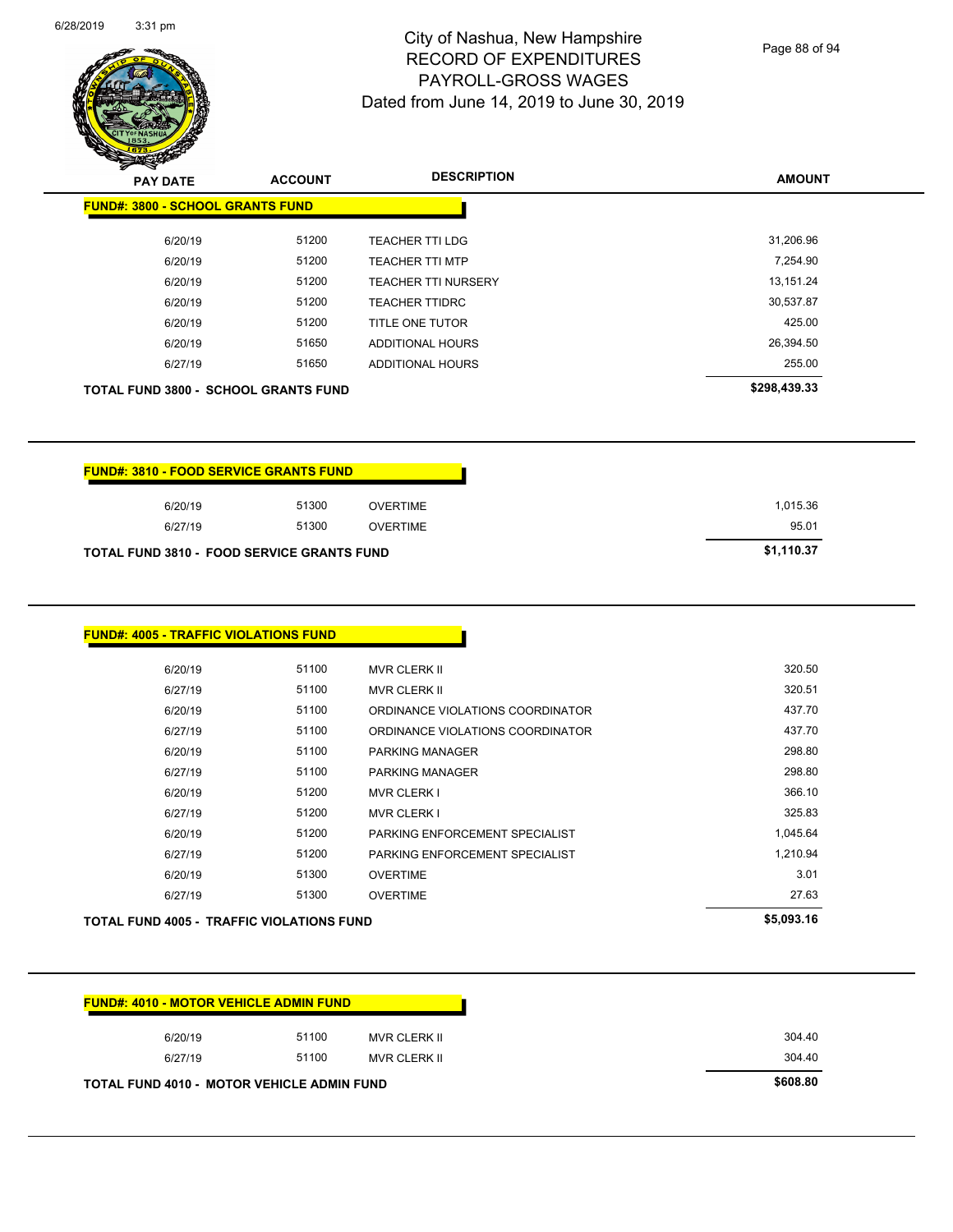

Page 89 of 94

| $\mathscr{D} \curvearrowright$<br><b>PAY DATE</b>    | <b>ACCOUNT</b> | <b>DESCRIPTION</b>             | <b>AMOUNT</b> |
|------------------------------------------------------|----------------|--------------------------------|---------------|
| <b>FUND#: 4030 - POLICE SPECIAL DETAILS FUND</b>     |                |                                |               |
| 6/20/19                                              | 51710          | SPECIAL DETAIL-NON PENSIONABLE | 12.827.16     |
| 6/27/19                                              | 51710          | SPECIAL DETAIL-NON PENSIONABLE | 12.580.72     |
| 6/20/19                                              | 51712          | SPECIAL DETAIL-PENSIONABLE     | 6.236.41      |
| 6/27/19                                              | 51712          | SPECIAL DETAIL-PENSIONABLE     | 3,185.09      |
| <b>TOTAL FUND 4030 - POLICE SPECIAL DETAILS FUND</b> |                |                                | \$34,829.38   |

|         | <b>FUND#: 4035 - POLICE OVERTIME BILLING FUND</b>     |          |  |  |
|---------|-------------------------------------------------------|----------|--|--|
| 6/20/19 | 51300                                                 | OVERTIME |  |  |
| 6/27/19 | 51300                                                 | OVERTIME |  |  |
|         | <b>TOTAL FUND 4035 - POLICE OVERTIME BILLING FUND</b> |          |  |  |

|                               |       | <b>FUND#: 4600 - ECON DEV-GREATER NASHUA RLF</b>     |
|-------------------------------|-------|------------------------------------------------------|
| DWNTWN SPCLST & OED PGRM COOR | 51100 | 6/20/19                                              |
| DWNTWN SPCLST & OED PGRM COOR | 51100 | 6/27/19                                              |
|                               |       | <b>TOTAL FUND 4600 - ECON DEV-GREATER NASHUA RLF</b> |

| 6/20/19 | 51100 | DWNTWN SPCLST & OED PGRM COOR | 155.25 |
|---------|-------|-------------------------------|--------|
| 6/27/19 | 51100 | DWNTWN SPCLST & OED PGRM COOR | 155.25 |

| <b>FUND#: 6000 - SOLID WASTE FUND</b> |       |                                    |          |
|---------------------------------------|-------|------------------------------------|----------|
| 6/20/19                               | 51100 | ADMINISTRATIVE ASSISTANT I         | 541.45   |
| 6/27/19                               | 51100 | ADMINISTRATIVE ASSISTANT I         | 541.45   |
| 6/20/19                               | 51100 | ADMINISTRATIVE ASSISTANT II        | 858.88   |
| 6/27/19                               | 51100 | ADMINISTRATIVE ASSISTANT II        | 858.88   |
| 6/20/19                               | 51100 | ASSISTANT DIRECTOR OF PUBLIC WORKS | 202.40   |
| 6/27/19                               | 51100 | ASSISTANT DIRECTOR OF PUBLIC WORKS | 202.40   |
| 6/20/19                               | 51100 | AUTOMATED TRASH COLLECTION OPR     | 4,898.00 |
| 6/27/19                               | 51100 | AUTOMATED TRASH COLLECTION OPR     | 4,898.00 |
| 6/20/19                               | 51100 | <b>CITY ENGINEER</b>               | 343.40   |
| 6/27/19                               | 51100 | <b>CITY ENGINEER</b>               | 343.40   |
| 6/20/19                               | 51100 | <b>COLLECTION EQUIP OPR</b>        | 8.359.43 |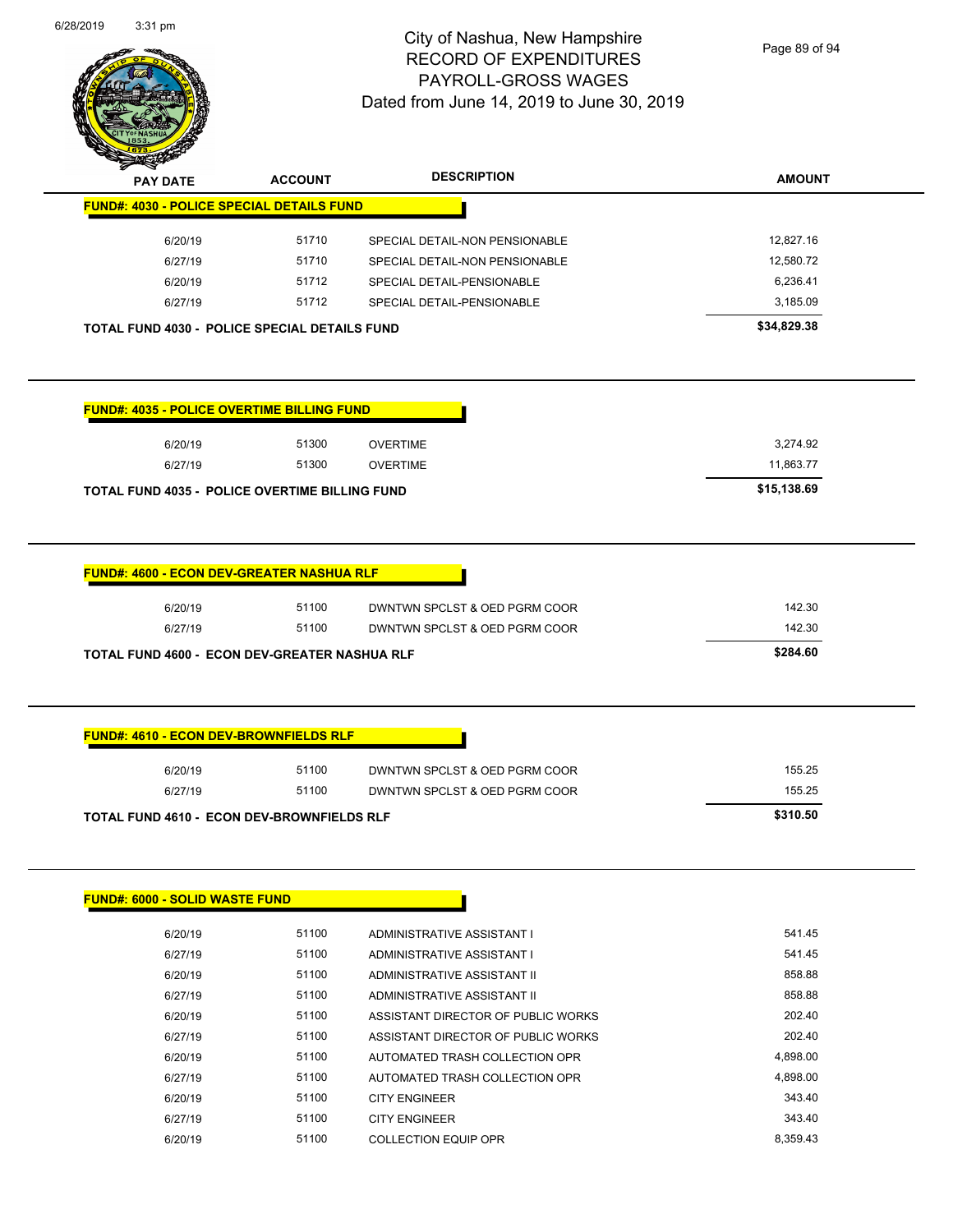

| <b>PAY DATE</b>                       | <b>ACCOUNT</b> | <b>DESCRIPTION</b>                   | <b>AMOUNT</b> |
|---------------------------------------|----------------|--------------------------------------|---------------|
| <b>FUND#: 6000 - SOLID WASTE FUND</b> |                |                                      |               |
| 6/27/19                               | 51100          | <b>COLLECTION EQUIP OPR</b>          | 8,401.44      |
| 6/20/19                               | 51100          | COLLECTION EQUIP OPR LANDFILL        | 970.41        |
| 6/27/19                               | 51100          | <b>COLLECTION EQUIP OPR LANDFILL</b> | 970.40        |
| 6/20/19                               | 51100          | DEP TREASURER TAX COLLECTOR          | 261.95        |
| 6/27/19                               | 51100          | DEP TREASURER TAX COLLECTOR          | 261.95        |
|                                       | 51100          |                                      | 82.05         |
| 6/20/19                               |                | DEPUTY CITY ENGINEER                 | 82.05         |
| 6/27/19                               | 51100<br>51100 | DEPUTY CITY ENGINEER                 | 261.20        |
| 6/20/19                               |                | <b>DIRECTOR PUBLIC WORKS</b>         | 261.20        |
| 6/27/19                               | 51100          | <b>DIRECTOR PUBLIC WORKS</b>         |               |
| 6/20/19                               | 51100          | DPW BILLING ACCOUNTANT               | 499.05        |
| 6/27/19                               | 51100          | DPW BILLING ACCOUNTANT               | 499.05        |
| 6/20/19                               | 51100          | DPW COLLECTIONS SPEC III             | 406.05        |
| 6/27/19                               | 51100          | DPW COLLECTIONS SPEC III             | 406.05        |
| 6/20/19                               | 51100          | DPW CONTRACT ADMINISTRATOR           | 121.65        |
| 6/27/19                               | 51100          | DPW CONTRACT ADMINISTRATOR           | 121.65        |
| 6/20/19                               | 51100          | <b>ENVIRONMENTAL ENGINEER</b>        | 1,480.85      |
| 6/27/19                               | 51100          | <b>ENVIRONMENTAL ENGINEER</b>        | 1,480.85      |
| 6/20/19                               | 51100          | <b>EQUIPMENT OPR LANDFILL</b>        | 5,916.00      |
| 6/27/19                               | 51100          | <b>EQUIPMENT OPR LANDFILL</b>        | 5,841.00      |
| 6/20/19                               | 51100          | <b>EXECUTIVE ASSISTANT</b>           | 164.35        |
| 6/27/19                               | 51100          | <b>EXECUTIVE ASSISTANT</b>           | 164.35        |
| 6/20/19                               | 51100          | FINANCE AND ADMIN MANAGER            | 436.60        |
| 6/27/19                               | 51100          | FINANCE AND ADMIN MANAGER            | 436.60        |
| 6/20/19                               | 51100          | FLEET MANAGER STREET DEPT            | 346.34        |
| 6/27/19                               | 51100          | FLEET MANAGER STREET DEPT            | 346.35        |
| 6/20/19                               | 51100          | LICENSED SCALE OPERATOR              | 870.35        |
| 6/27/19                               | 51100          | LICENSED SCALE OPERATOR              | 870.35        |
| 6/20/19                               | 51100          | PUBLIC RELATIONS ADMINISTRATOR       | 164.40        |
| 6/27/19                               | 51100          | PUBLIC RELATIONS ADMINISTRATOR       | 164.40        |
| 6/20/19                               | 51100          | RECYCLING COORDINATOR                | 1,192.80      |
| 6/27/19                               | 51100          | RECYCLING COORDINATOR                | 1,192.80      |
| 6/20/19                               | 51100          | SENIOR STAFF ENGINEER                | 143.80        |
| 6/27/19                               | 51100          | <b>SENIOR STAFF ENGINEER</b>         | 143.81        |
| 6/20/19                               | 51100          | SOLID WASTE FOREMAN                  | 2,593.30      |
| 6/27/19                               | 51100          | <b>SOLID WASTE FOREMAN</b>           | 2,593.32      |
| 6/20/19                               | 51100          | SOLID WASTE TECHNICIAN               | 1,128.30      |
| 6/27/19                               | 51100          | SOLID WASTE TECHNICIAN               | 1,128.30      |
| 6/20/19                               | 51100          | SR MGR ACCT FIN REPORTING            | 191.25        |
| 6/27/19                               | 51100          | SR MGR ACCT FIN REPORTING            | 191.25        |
| 6/20/19                               | 51100          | SUPERINTENDENT OF SOLID WASTE        | 1,804.30      |
| 6/27/19                               | 51100          | SUPERINTENDENT OF SOLID WASTE        | 1,804.30      |
| 6/20/19                               | 51200          | LICENSED SCALE OPERATOR              | 603.79        |
| 6/27/19                               | 51200          | LICENSED SCALE OPERATOR              | 603.79        |
| 6/20/19                               | 51300          | <b>OVERTIME</b>                      | 6,521.81      |
| 6/27/19                               | 51300          | <b>OVERTIME</b>                      | 3,361.11      |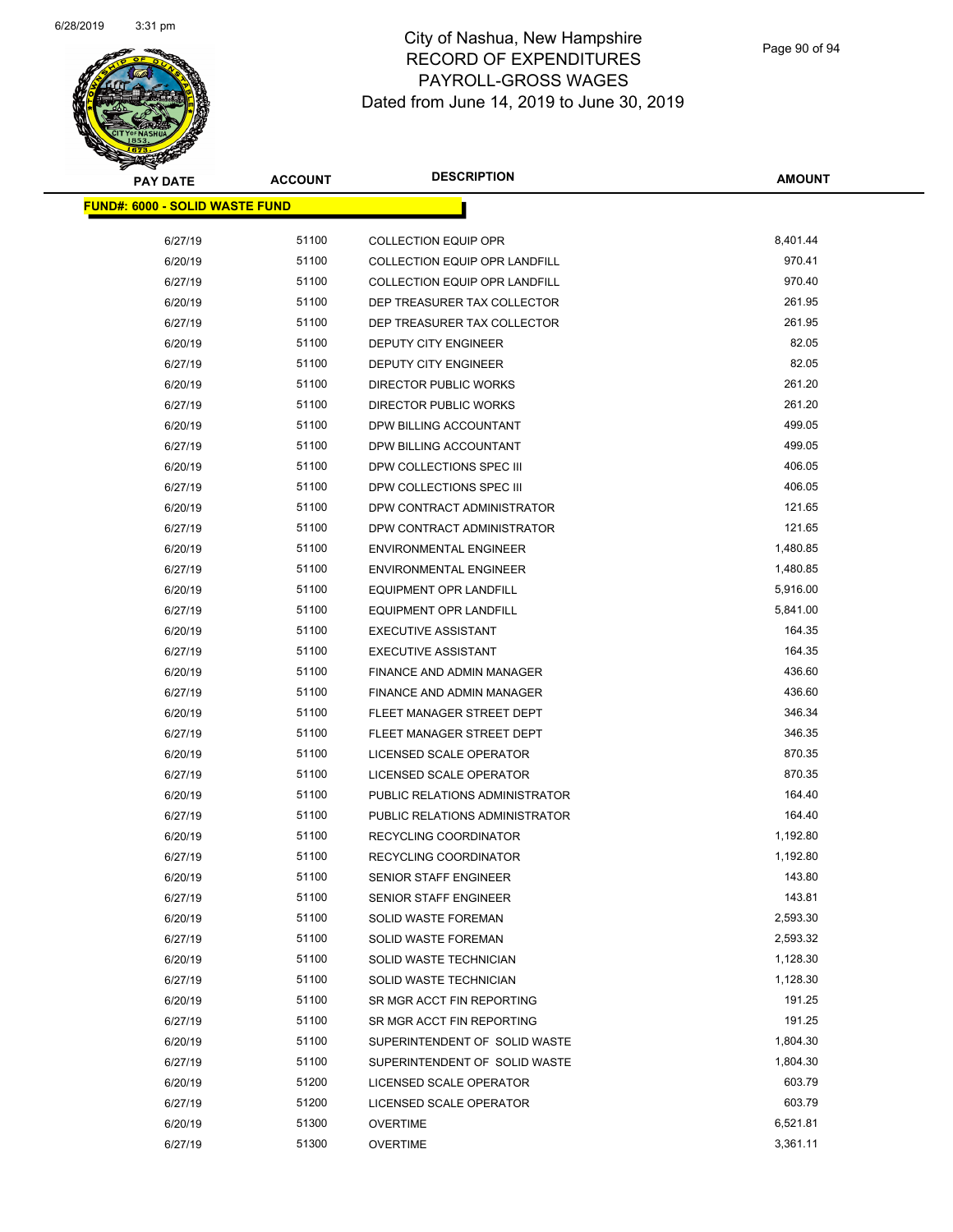

Page 91 of 94

| $\mathscr{D} \rightarrow \mathscr{D}$<br><b>PAY DATE</b> | <b>ACCOUNT</b> | <b>DESCRIPTION</b>       | <b>AMOUNT</b> |
|----------------------------------------------------------|----------------|--------------------------|---------------|
| <b>FUND#: 6000 - SOLID WASTE FUND</b>                    |                |                          |               |
| 6/20/19                                                  | 51400          | WAGES TEMPORARY/SEASONAL | 5,111.25      |
| 6/27/19                                                  | 51400          | WAGES TEMPORARY/SEASONAL | 5,250.00      |
| 6/27/19                                                  | 55118          | TELEPHONE-CELLULAR       | 128.00        |
| <b>TOTAL FUND 6000 - SOLID WASTE FUND</b>                |                |                          | \$90,023.91   |

#### **FUND#: 6200 - WASTEWATER FUND**

| 6/20/19 | 51100 | ADMINISTRATIVE ASSISTANT II        | 744.20   |
|---------|-------|------------------------------------|----------|
| 6/27/19 | 51100 | ADMINISTRATIVE ASSISTANT II        | 744.20   |
| 6/20/19 | 51100 | ANALYTICAL CHEMIST                 | 861.95   |
| 6/27/19 | 51100 | <b>ANALYTICAL CHEMIST</b>          | 861.95   |
| 6/20/19 | 51100 | ASSISTANT CONSTRUCTION ENGINEER    | 1,339.75 |
| 6/27/19 | 51100 | ASSISTANT CONSTRUCTION ENGINEER    | 1,339.75 |
| 6/20/19 | 51100 | ASSISTANT DIRECTOR OF PUBLIC WORKS | 202.35   |
| 6/27/19 | 51100 | ASSISTANT DIRECTOR OF PUBLIC WORKS | 202.35   |
| 6/20/19 | 51100 | <b>CITY ENGINEER</b>               | 801.30   |
| 6/27/19 | 51100 | <b>CITY ENGINEER</b>               | 801.30   |
| 6/20/19 | 51100 | <b>COLLECTION SYSTEMS OPERATOR</b> | 1,988.00 |
| 6/27/19 | 51100 | <b>COLLECTION SYSTEMS OPERATOR</b> | 2,057.16 |
| 6/20/19 | 51100 | COLLECTION SYSTEMS TECHNICIAN      | 2,103.20 |
| 6/27/19 | 51100 | COLLECTION SYSTEMS TECHNICIAN      | 2,103.20 |
| 6/20/19 | 51100 | <b>COLLECTIONS SPEC II</b>         | 821.65   |
| 6/27/19 | 51100 | <b>COLLECTIONS SPEC II</b>         | 821.65   |
| 6/20/19 | 51100 | DEP TREASURER TAX COLLECTOR        | 261.95   |
| 6/27/19 | 51100 | DEP TREASURER TAX COLLECTOR        | 261.95   |
| 6/20/19 | 51100 | DEPUTY CITY ENGINEER               | 820.35   |
| 6/27/19 | 51100 | DEPUTY CITY ENGINEER               | 820.35   |
| 6/20/19 | 51100 | <b>DIRECTOR PUBLIC WORKS</b>       | 522.40   |
| 6/27/19 | 51100 | <b>DIRECTOR PUBLIC WORKS</b>       | 522.40   |
| 6/20/19 | 51100 | DPW BILLING ACCOUNTANT             | 499.05   |
| 6/27/19 | 51100 | DPW BILLING ACCOUNTANT             | 499.05   |
| 6/20/19 | 51100 | DPW COLLECTIONS SPEC III           | 406.10   |
| 6/27/19 | 51100 | DPW COLLECTIONS SPEC III           | 406.10   |
| 6/20/19 | 51100 | DPW CONTRACT ADMINISTRATOR         | 730.00   |
| 6/27/19 | 51100 | DPW CONTRACT ADMINISTRATOR         | 730.00   |
| 6/20/19 | 51100 | ELECTRICAL DIAGNOSTIC TECH I       | 1,120.00 |
| 6/27/19 | 51100 | ELECTRICAL DIAGNOSTIC TECH I       | 1,120.00 |
| 6/20/19 | 51100 | <b>EXECUTIVE ASSISTANT</b>         | 164.40   |
| 6/27/19 | 51100 | <b>EXECUTIVE ASSISTANT</b>         | 164.40   |
| 6/20/19 | 51100 | FINANCE AND ADMIN MANAGER          | 436.60   |
| 6/27/19 | 51100 | FINANCE AND ADMIN MANAGER          | 436.60   |
| 6/20/19 | 51100 | FLEET MANAGER STREET DEPT          | 115.46   |
| 6/27/19 | 51100 | FLEET MANAGER STREET DEPT          | 115.45   |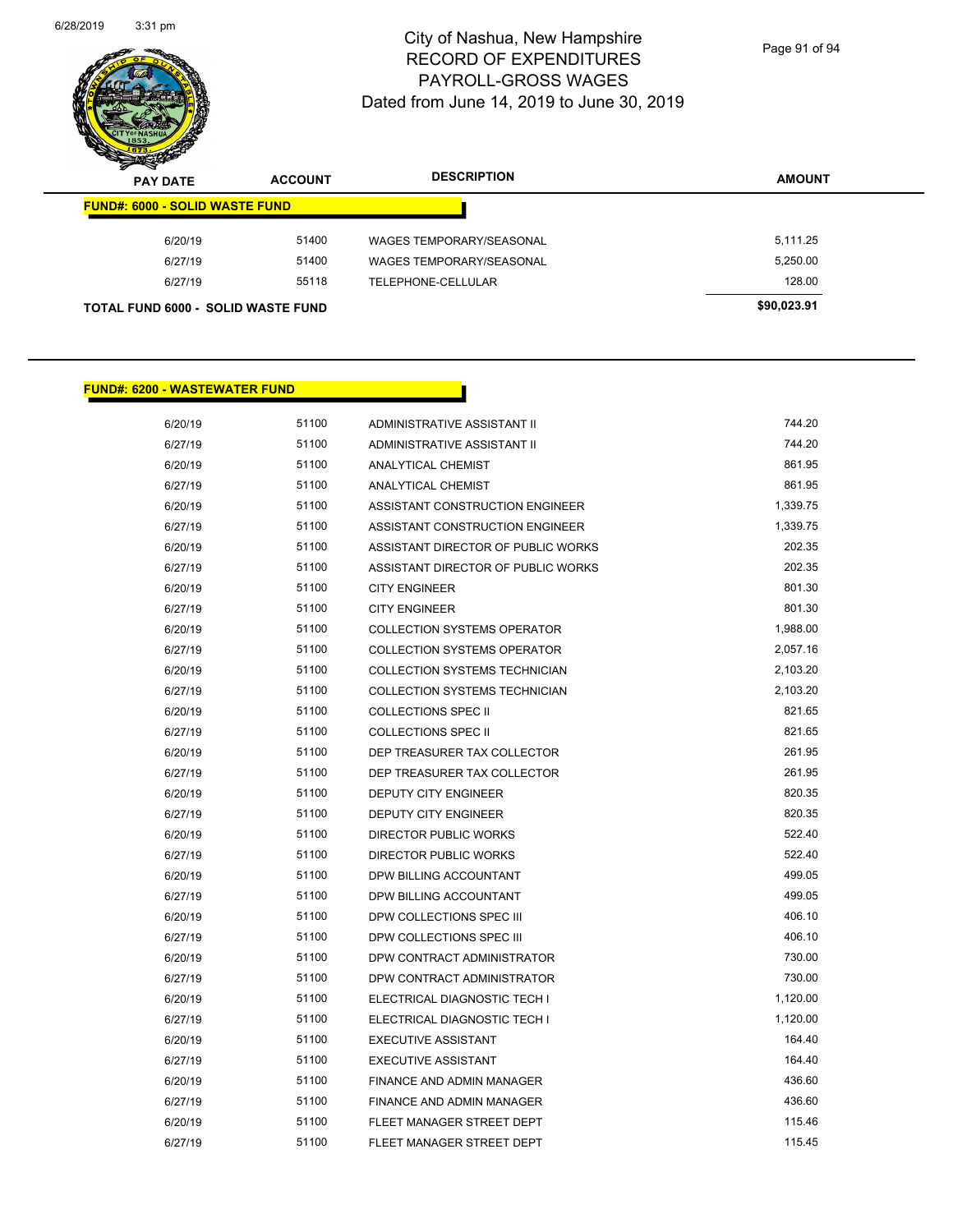

| <b>PAY DATE</b>                      | <b>ACCOUNT</b> | <b>DESCRIPTION</b>                                   | <b>AMOUNT</b> |
|--------------------------------------|----------------|------------------------------------------------------|---------------|
| <b>FUND#: 6200 - WASTEWATER FUND</b> |                |                                                      |               |
| 6/20/19                              | 51100          | MECHANIC WWTP 1ST CLASS                              | 3,236.43      |
| 6/27/19                              | 51100          | <b>MECHANIC WWTP 1ST CLASS</b>                       | 3,236.40      |
|                                      | 51100          |                                                      | 1,074.40      |
| 6/20/19                              | 51100          | OPERATOR I CERTIFIED WWTP 1st                        | 1,074.40      |
| 6/27/19                              | 51100          | OPERATOR I CERTIFIED WWTP 1st                        | 3,219.21      |
| 6/20/19                              |                | OPERATOR II WWTP 1st                                 | 3,219.20      |
| 6/27/19<br>6/20/19                   | 51100<br>51100 | OPERATOR II WWTP 1st                                 | 2,172.80      |
|                                      | 51100          | OPERATOR II WWTP 2nd                                 | 2,172.80      |
| 6/27/19<br>6/20/19                   | 51100          | OPERATOR II WWTP 2nd<br>OPERATOR II WWTP 3rd         | 1,090.43      |
| 6/27/19                              | 51100          | OPERATOR II WWTP 3rd                                 | 1,090.41      |
|                                      |                |                                                      | 3,390.80      |
| 6/20/19                              | 51100<br>51100 | OPERATOR III WWTP 1st                                | 3,390.80      |
| 6/27/19                              | 51100          | OPERATOR III WWTP 1st<br>PLANT OPERATIONS SUPERVISOR | 1,490.15      |
| 6/20/19                              | 51100          | PLANT OPERATIONS SUPERVISOR                          | 1,490.15      |
| 6/27/19                              | 51100          |                                                      | 1,001.00      |
| 6/20/19                              |                | PROCESS CHEMIST                                      |               |
| 6/27/19                              | 51100          | PROCESS CHEMIST                                      | 1,001.00      |
| 6/20/19                              | 51100          | PUBLIC RELATIONS ADMINISTRATOR                       | 219.15        |
| 6/27/19                              | 51100          | PUBLIC RELATIONS ADMINISTRATOR                       | 219.15        |
| 6/20/19                              | 51100          | SENIOR STAFF ENGINEER                                | 1,559.20      |
| 6/27/19                              | 51100          | SENIOR STAFF ENGINEER                                | 1,559.19      |
| 6/20/19                              | 51100          | SR MGR ACCT FIN REPORTING                            | 382.70        |
| 6/27/19                              | 51100          | SR MGR ACCT FIN REPORTING                            | 382.70        |
| 6/20/19                              | 51100          | <b>STAFF ENGINEER</b>                                | 1,063.90      |
| 6/27/19                              | 51100          | <b>STAFF ENGINEER</b>                                | 1,063.90      |
| 6/20/19                              | 51100          | SUPERINTENDENT OF WASTEWATER                         | 1,890.35      |
| 6/27/19                              | 51100          | SUPERINTENDENT OF WASTEWATER                         | 1,890.35      |
| 6/20/19                              | 51100          | <b>SUPV LABORATORY</b>                               | 1,211.50      |
| 6/27/19                              | 51100          | <b>SUPV LABORATORY</b>                               | 1,211.50      |
| 6/20/19                              | 51100          | TRUCK DRIVER STREET REPAIR                           | 918.40        |
| 6/27/19                              | 51100          | TRUCK DRIVER STREET REPAIR                           | 914.00        |
| 6/20/19                              | 51100          | <b>WASTEWATER ASSISTANT</b>                          | 1,792.80      |
| 6/27/19                              | 51100          | WASTEWATER ASSISTANT                                 | 2,689.20      |
| 6/20/19                              | 51100          | <b>WASTEWATER FOREMAN</b>                            | 2,593.30      |
| 6/27/19                              | 51100          | <b>WASTEWATER FOREMAN</b>                            | 2,560.89      |
| 6/20/19                              | 51100          | WASTEWATER PROJECT ENGINEER                          | 1,524.70      |
| 6/27/19                              | 51100          | WASTEWATER PROJECT ENGINEER                          | 1,524.70      |
| 6/20/19                              | 51300          | <b>OVERTIME</b>                                      | 5,067.38      |
| 6/27/19                              | 51300          | <b>OVERTIME</b>                                      | 6,159.19      |
| 6/20/19                              | 51400          | WAGES TEMPORARY/SEASONAL                             | 3,070.50      |
| 6/27/19                              | 51400          | <b>WAGES TEMPORARY/SEASONAL</b>                      | 2,546.75      |
| 6/20/19                              | 51600          | <b>LONGEVITY</b>                                     | 400.00        |
| 6/27/19                              | 51750          | <b>RETIREMENT &amp; SEPARATION PAY</b>               | 257.34        |
| 6/27/19                              | 55118          | TELEPHONE-CELLULAR                                   | 290.25        |
| 6/27/19                              | 61107          | <b>CLOTHING &amp; UNIFORMS</b>                       | 56.60         |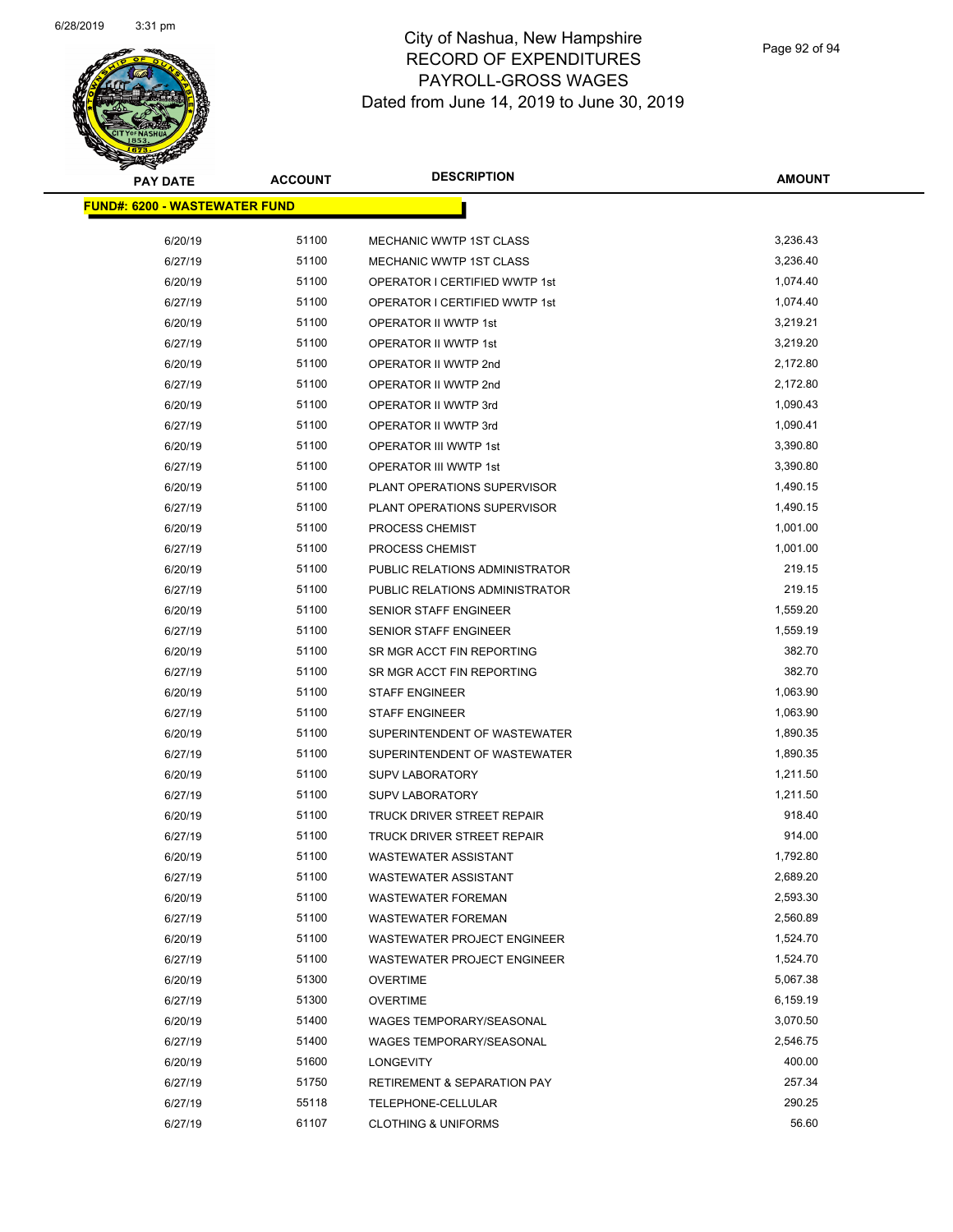| 6/20/19                                                                                    | 51100 | <b>EMPLOYEE BENEFITS ASSISTANT</b> | 714.58     |
|--------------------------------------------------------------------------------------------|-------|------------------------------------|------------|
| 6/27/19                                                                                    | 51100 | <b>EMPLOYEE BENEFITS ASSISTANT</b> | 741.89     |
| 6/20/19                                                                                    | 51100 | <b>EMPLOYEE BENEFITS MANAGER</b>   | 1,438.15   |
| 6/27/19                                                                                    | 51100 | <b>EMPLOYEE BENEFITS MANAGER</b>   | 1,438.15   |
| 6/20/19                                                                                    | 51100 | <b>EMPLOYEE BENEFITS SPEC</b>      | 1,033.40   |
| 6/27/19                                                                                    | 51100 | <b>EMPLOYEE BENEFITS SPEC</b>      | 1,033.40   |
| 6/20/19                                                                                    | 51100 | <b>HUMAN RESOURCES DIRECTOR</b>    | 318.20     |
| 6/27/19                                                                                    | 51100 | <b>HUMAN RESOURCES DIRECTOR</b>    | 318.20     |
|                                                                                            | 51300 | <b>OVERTIME</b>                    | 16.52      |
| 6/27/19                                                                                    |       |                                    |            |
| TOTAL FUND 6600 - BENEFITS SELF INSURANCE FUND<br><b>FUND#: 7052 - MINE FALLS PARK ETF</b> |       |                                    | \$7,052.49 |
| 6/20/19                                                                                    | 51400 | <b>WAGES TEMPORARY/SEASONAL</b>    | 520.00     |

| 55118<br>59207<br>59207<br>59290 | <b>TELEPHONE-CELLULAR</b><br><b>WORKERS COMPENSATION CLAIMS</b><br><b>WORKERS COMPENSATION CLAIMS</b><br>LONG TERM DISABILITY CLAIMS | 100.00<br>7,796.90<br>6,589.82<br>72.20 |
|----------------------------------|--------------------------------------------------------------------------------------------------------------------------------------|-----------------------------------------|
|                                  |                                                                                                                                      |                                         |
|                                  |                                                                                                                                      |                                         |
|                                  |                                                                                                                                      |                                         |
|                                  |                                                                                                                                      |                                         |
| 51100                            | SAFETY LOSS PREVENTION SPEC                                                                                                          | 1,136.95                                |
| 51100                            | SAFETY LOSS PREVENTION SPEC                                                                                                          | 1,136.95                                |
| 51100                            | <b>RISK MANAGER</b>                                                                                                                  | 1,808.50                                |
| 51100                            | <b>RISK MANAGER</b>                                                                                                                  | 1,808.50                                |
| 51100                            | PROPERTY AND CASUALTY ADJUSTER                                                                                                       | 2,356.80                                |
| 51100                            | PROPERTY AND CASUALTY ADJUSTER                                                                                                       | 2,356.80                                |
| 51100                            | <b>PROGRAM SUPV</b>                                                                                                                  | 1,347.95                                |
| 51100                            | <b>PROGRAM SUPV</b>                                                                                                                  | 1,347.95                                |
| 51100                            | ADMINISTRATIVE ASSISTANT I                                                                                                           | 695.60                                  |
|                                  | ADMINISTRATIVE ASSISTANT I                                                                                                           | 695.60                                  |
|                                  | 51100                                                                                                                                |                                         |

**DESCRIPTION** 

| <b>PAY DATE</b>                    | <b>ACCOUNT</b> | <b>DESCRIPTION</b> | <b>AMOUN</b> |
|------------------------------------|----------------|--------------------|--------------|
| TOTAL FUND 6200 -  WASTEWATER FUND |                |                    | \$106.316.54 |

**FUND#: 6500 - PROPERTY & CASUALTY FUND**

6/28/2019 3:31 pm

# City of Nashua, New Hampshire RECORD OF EXPENDITURES PAYROLL-GROSS WAGES Dated from June 14, 2019 to June 30, 2019

Page 93 of 94

**AMOUNT**